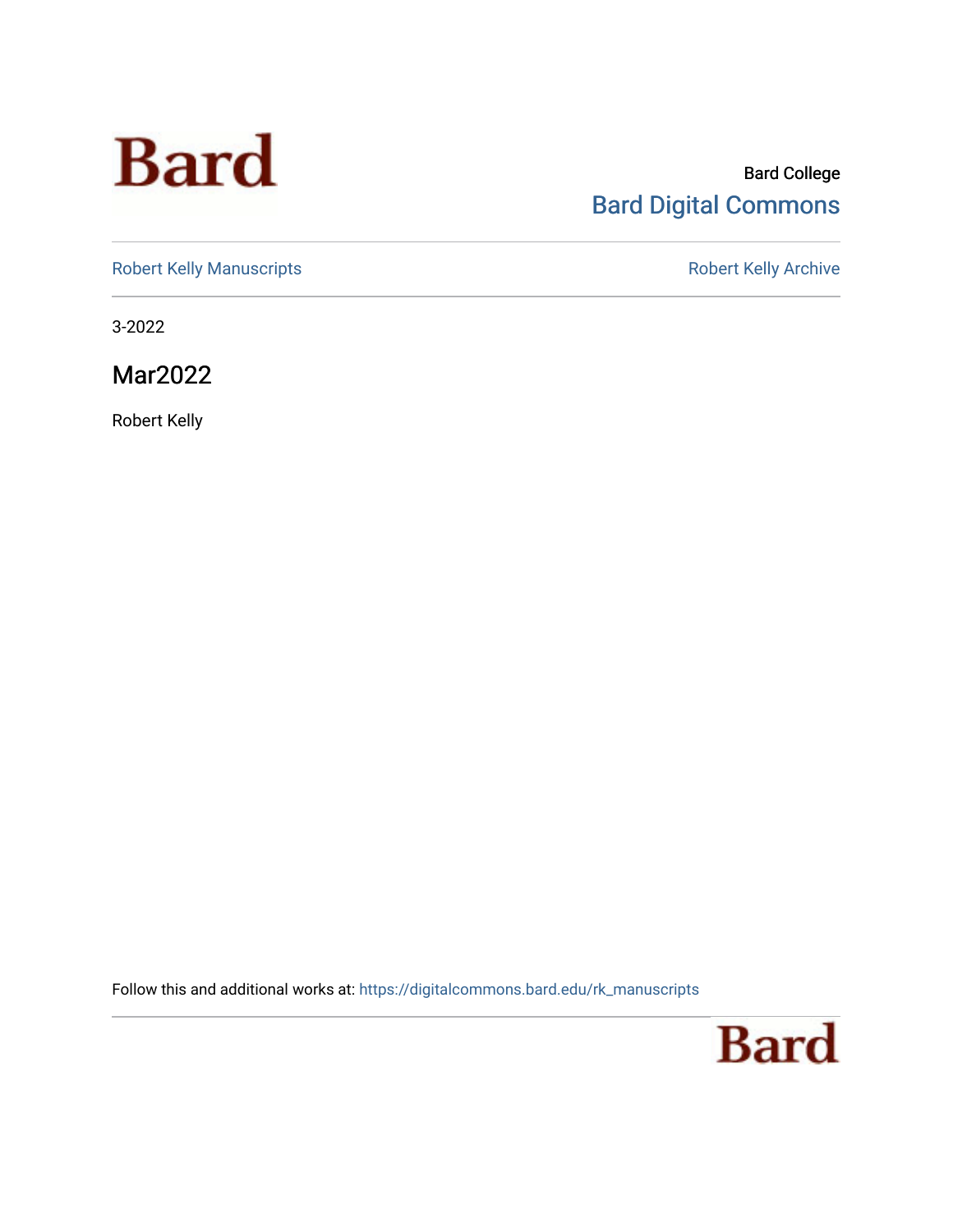## **March 2022 1**

**= = = = =**

**When there's nothing to be said but this. The sword of darkness has cut off all discourse and the body lies there, talking to itself. Language of pain. Language of turning away. If it's so dark how can I feel so much?**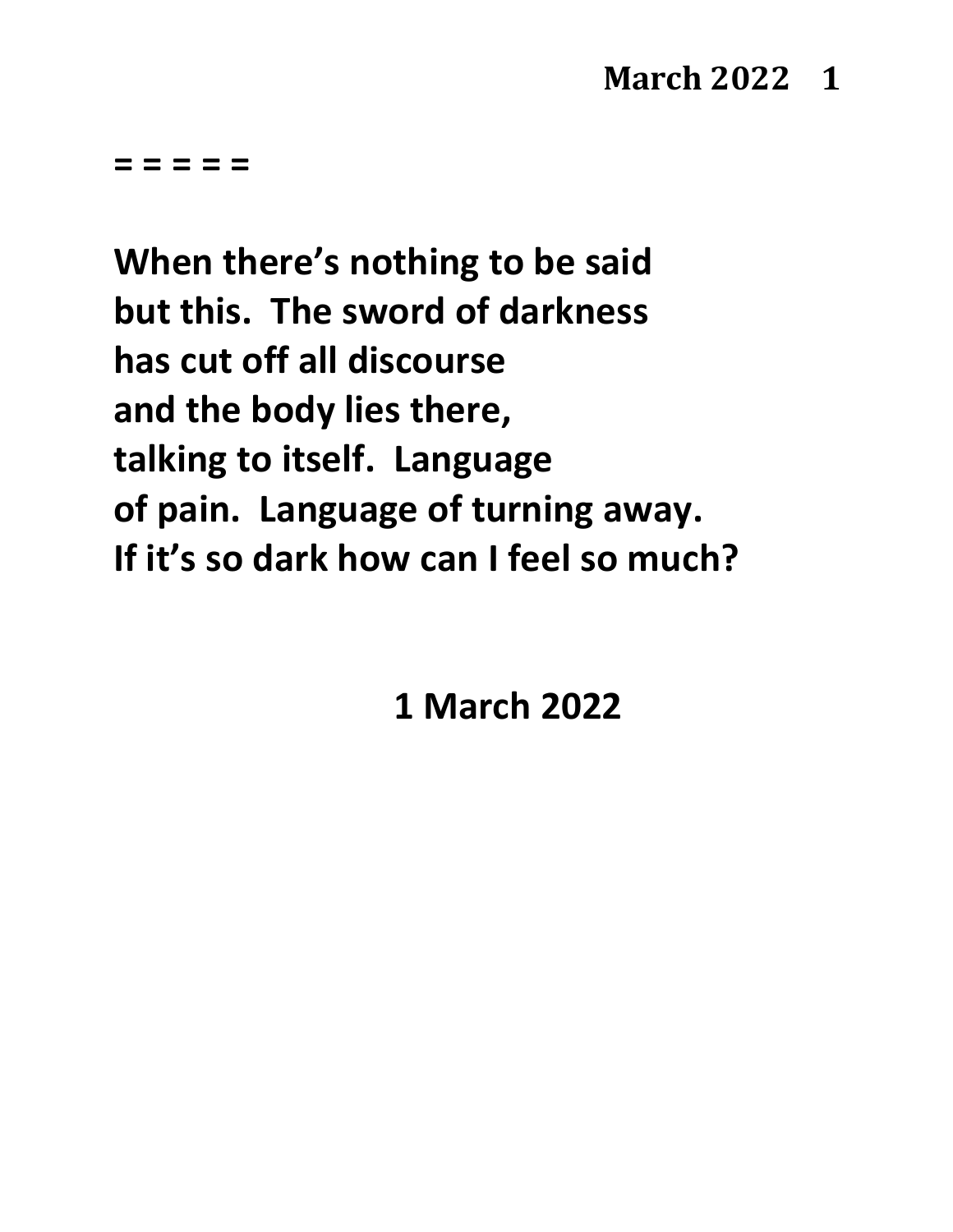**Saint David's Day, harp and hope, spring around the corner but how cold the sidewalk is. And this is the wrong language ro say a thing in, but let the sun come up anyhow. There is a country where songs still work, sea surf and remember.**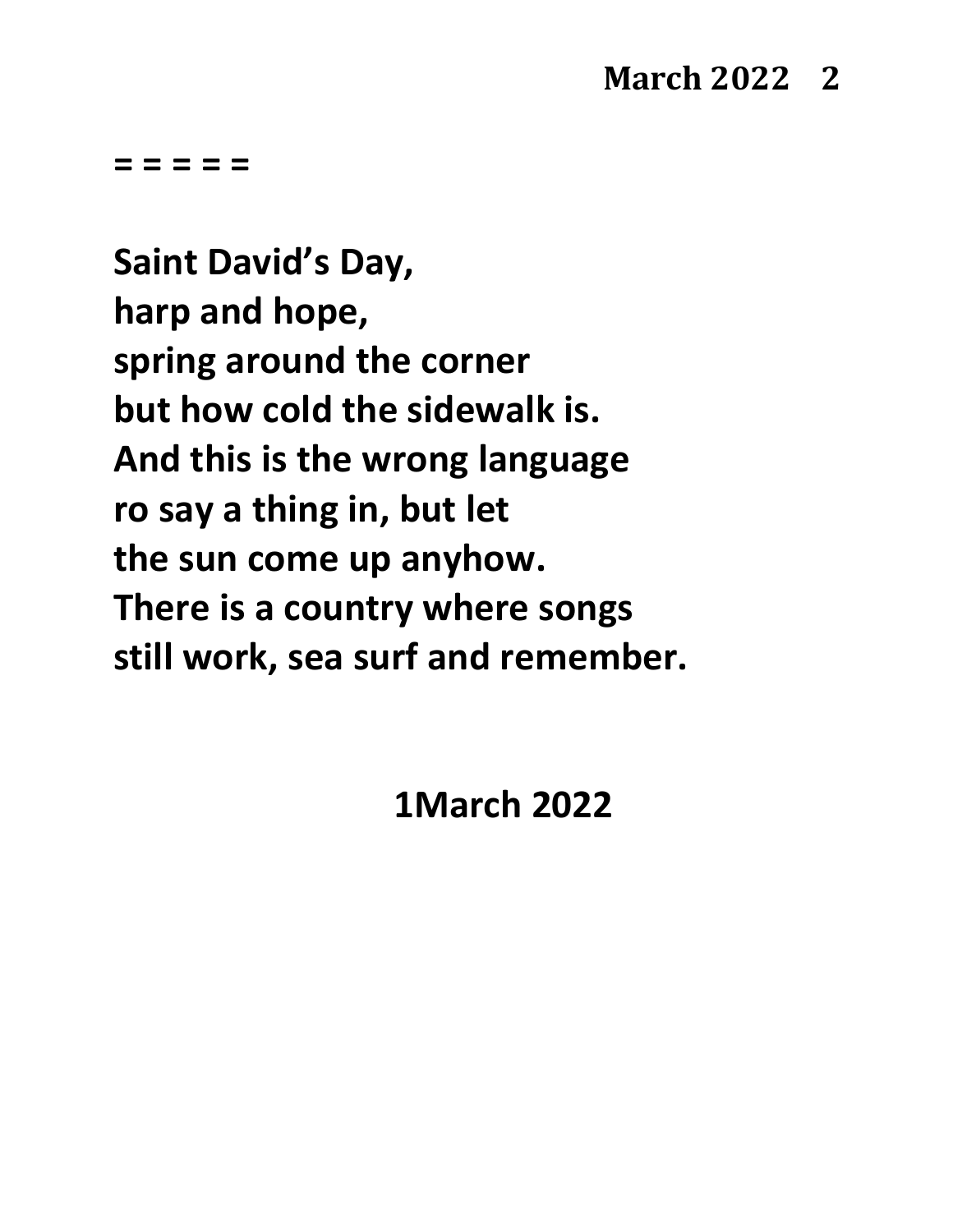**How much is in the blood and how much in the brain, we can't be positive about where knowing knows from.**

**Sometimes I think a nine times great grandmother back saw a pigeon on a fountain and sent the seeing down to me.**

**Why do things matter so much, some things, not other things. The well by the willow tree, the fox at the edge of the glade.**

**Old things, rare things now, things I seem to have no first**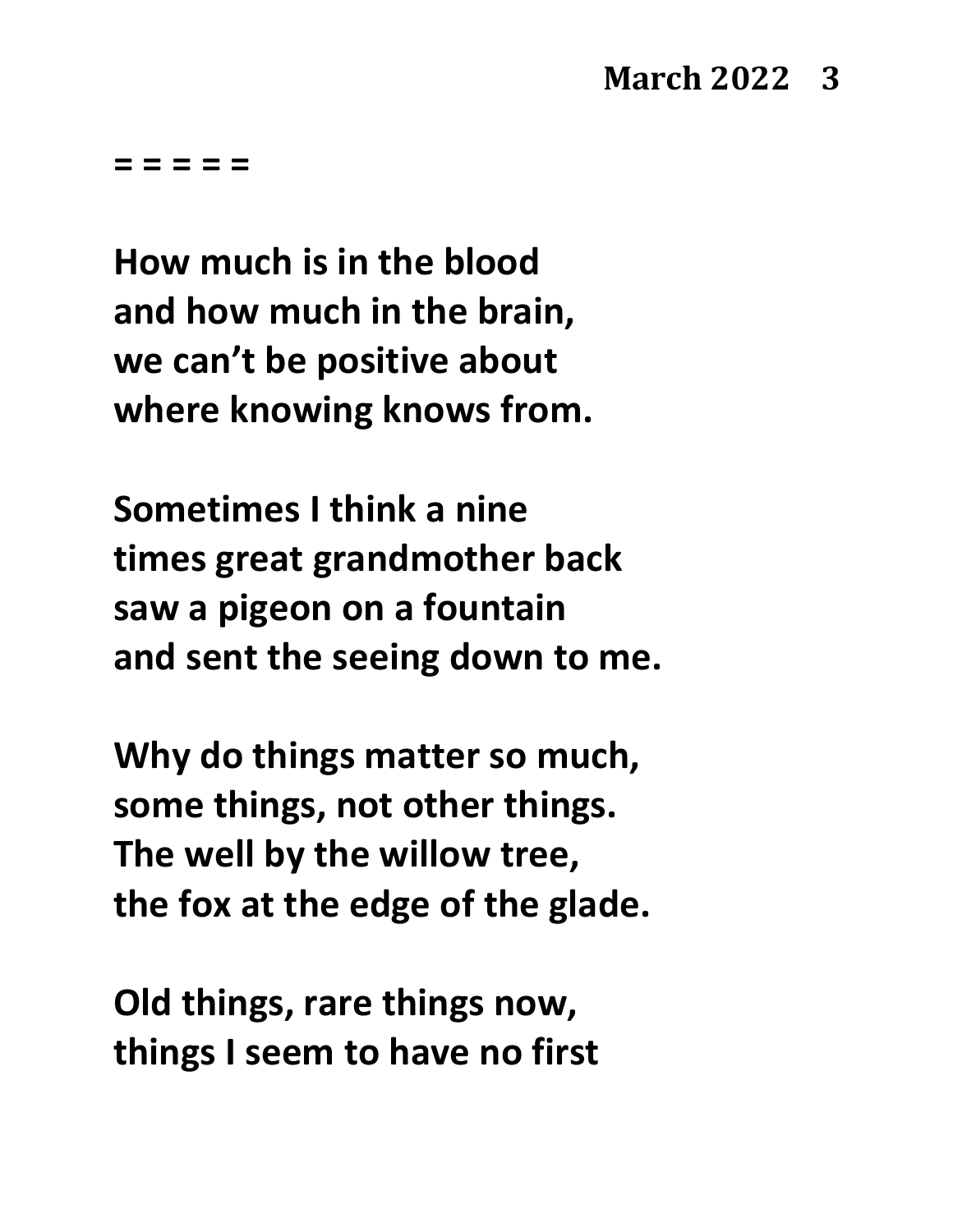## **March 2022 4**

**hand knowledge of and yet they thrill in me, memories of what never happened, or never happened to me.**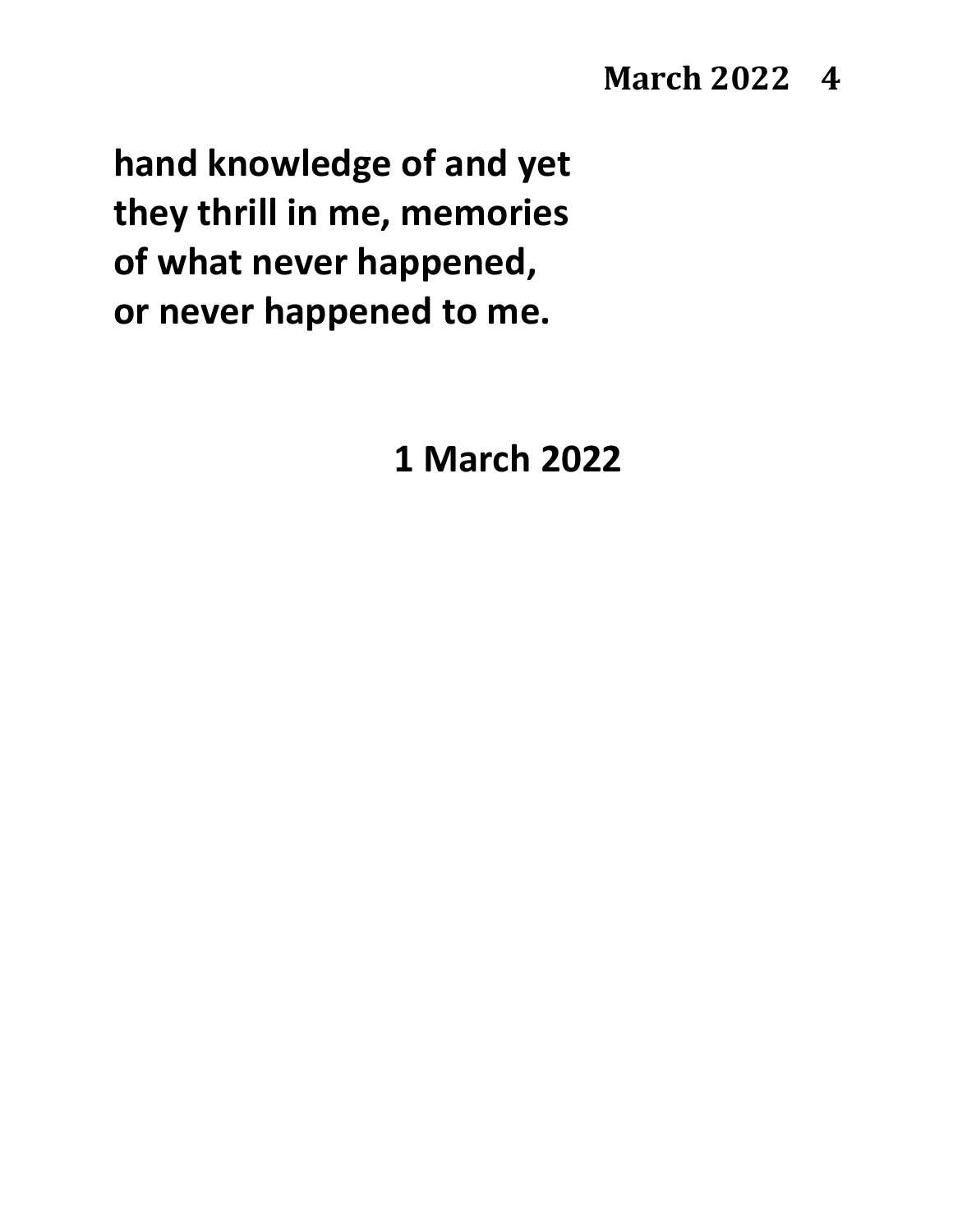**Cavernous, the thought of you walking through my mind the way you do, the way they do once you know them and are known. All my corridors you know better than I do, the little windows that let the least light in, you find your way. Tell me what you find. Tell me where I am, hollow earth theory of the heart.**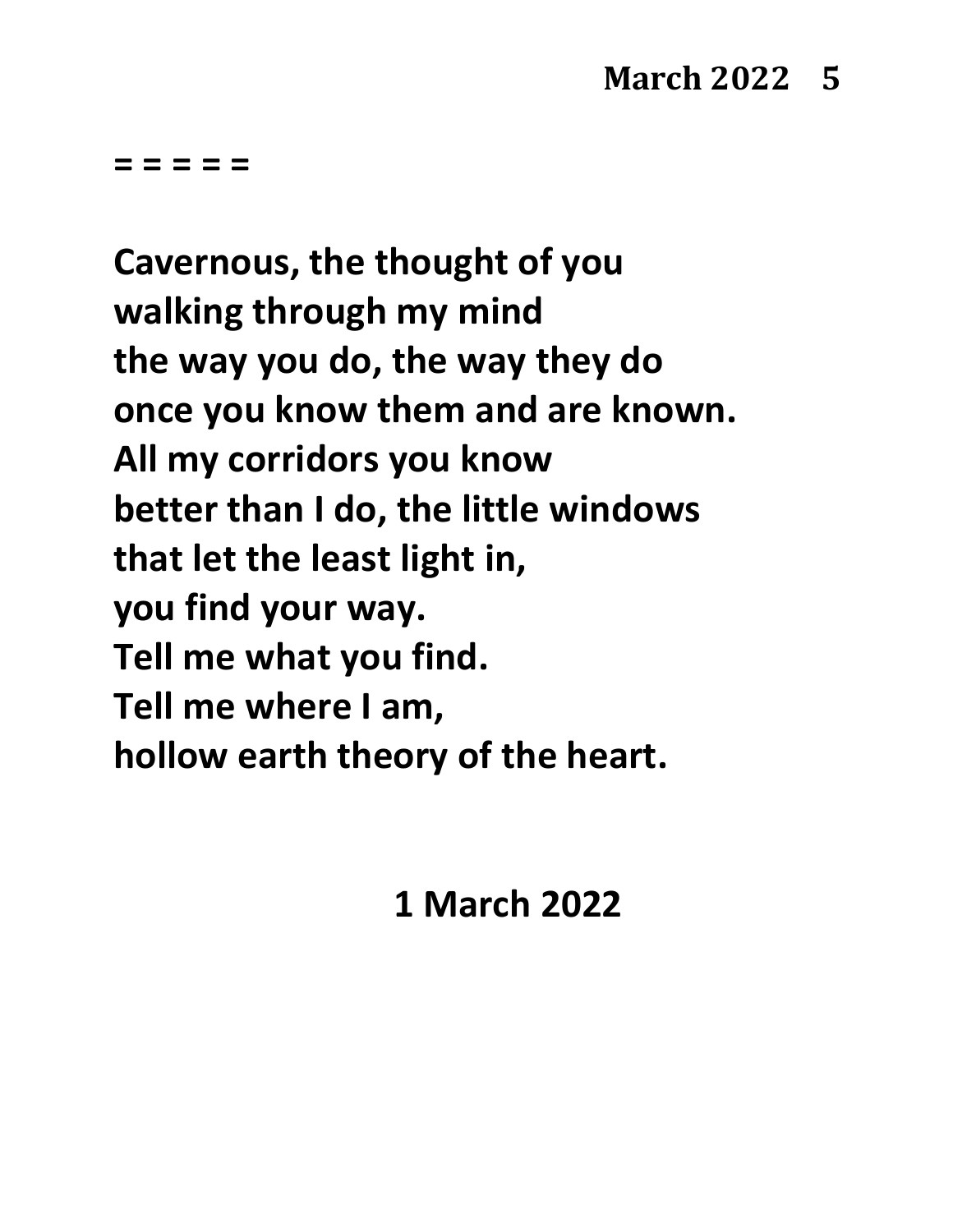## **March 2022 6**

**= = = = = =**

**Smoker in old fashioned elevator the lights sink engulfed by ascent each floor a new sea bottom we breathe the smoke happy for the air it carries, when will we ever escape from this geology?**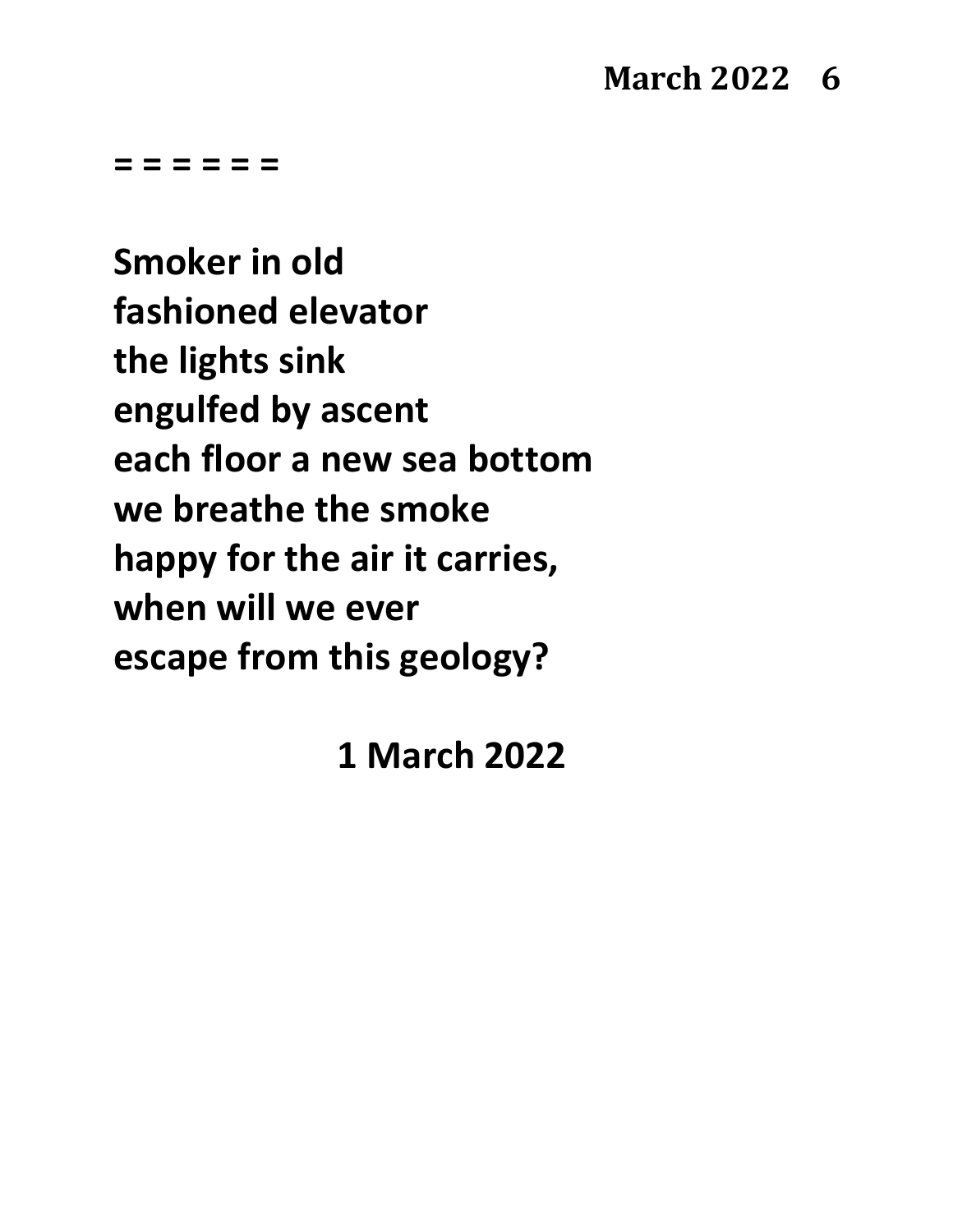## **March 2022 7**

**= = = = =**

**Not much to do but do it again. The fair day waits, its fresh virginity speaks Be gentle to me, and I will be your loving yesterday, faithful as your dreams.**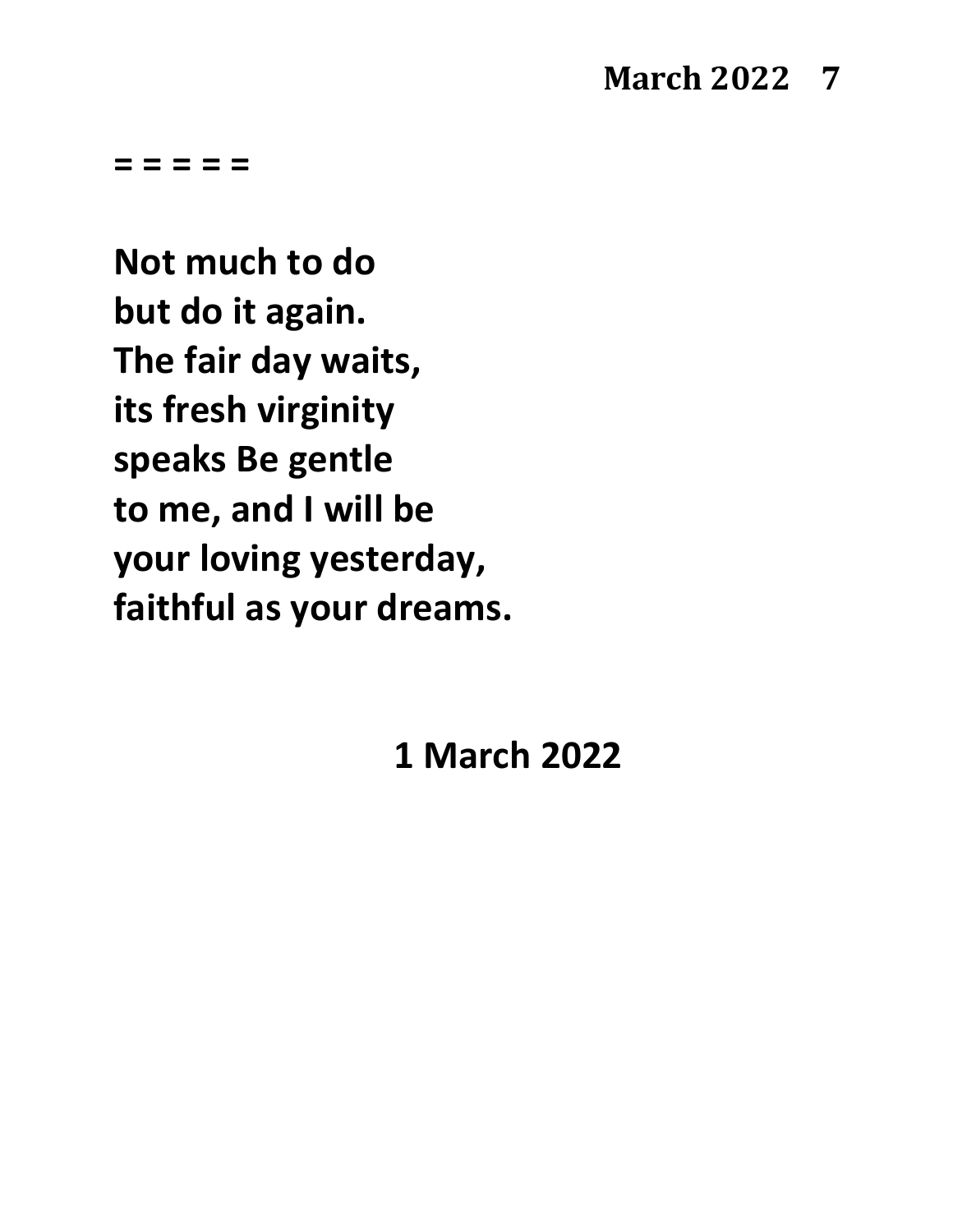**And so it turned out to be mostly my own fault, the lilies on the altar, cat asleep on the sunny steps, no Sabbath anywhere in sight. I had hauled the silence in from somewhere, caverns I had stumbled into, deep below the obvious. My fault. Now it was up to someone else to bring the words back in.**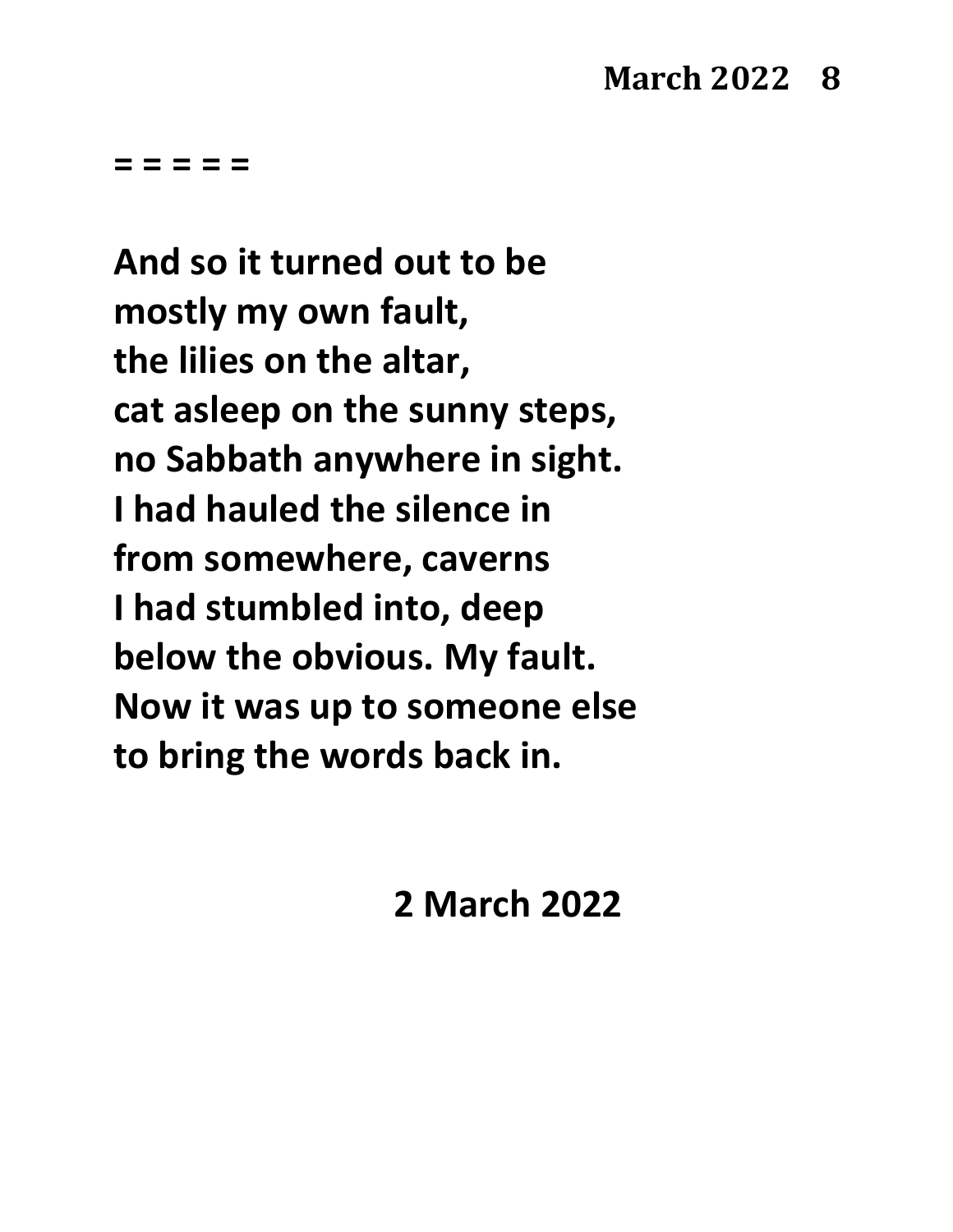## **March 2022 9**

**= = = = = =**

**Arrogant animal, the academy, dictator the dictionary, hour-glass, language shaped bythe mere clock. The clock strikes, the lesson ends, go forth into the noisy world ill-equipped to silence it. And so how secretly we think, try to find the road out of town.**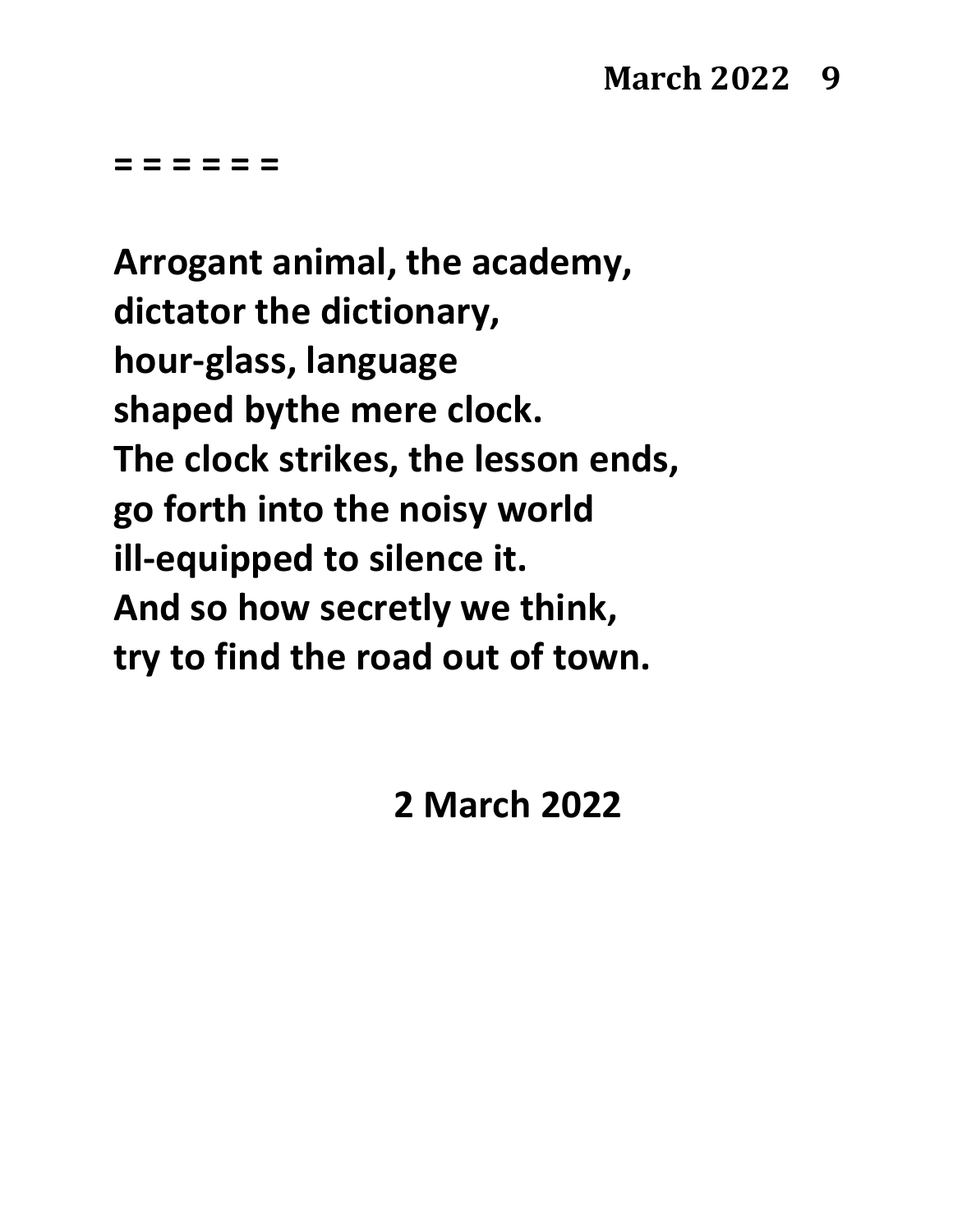**Sea dragon snorting salt the air we live by. Saliva, sal vitae, salt of life, notes from an alchemist still alive in Mindanao, hiding from the warriors of peace. Warm but not tropic. Beast but with a brain. Miracles by the hour, starting with time itself, that passion play, we are all dragged with Him up the hill. Not alchemist perhaps, a simple lover peaceful in the Maine woods– you can't trust me about geography.**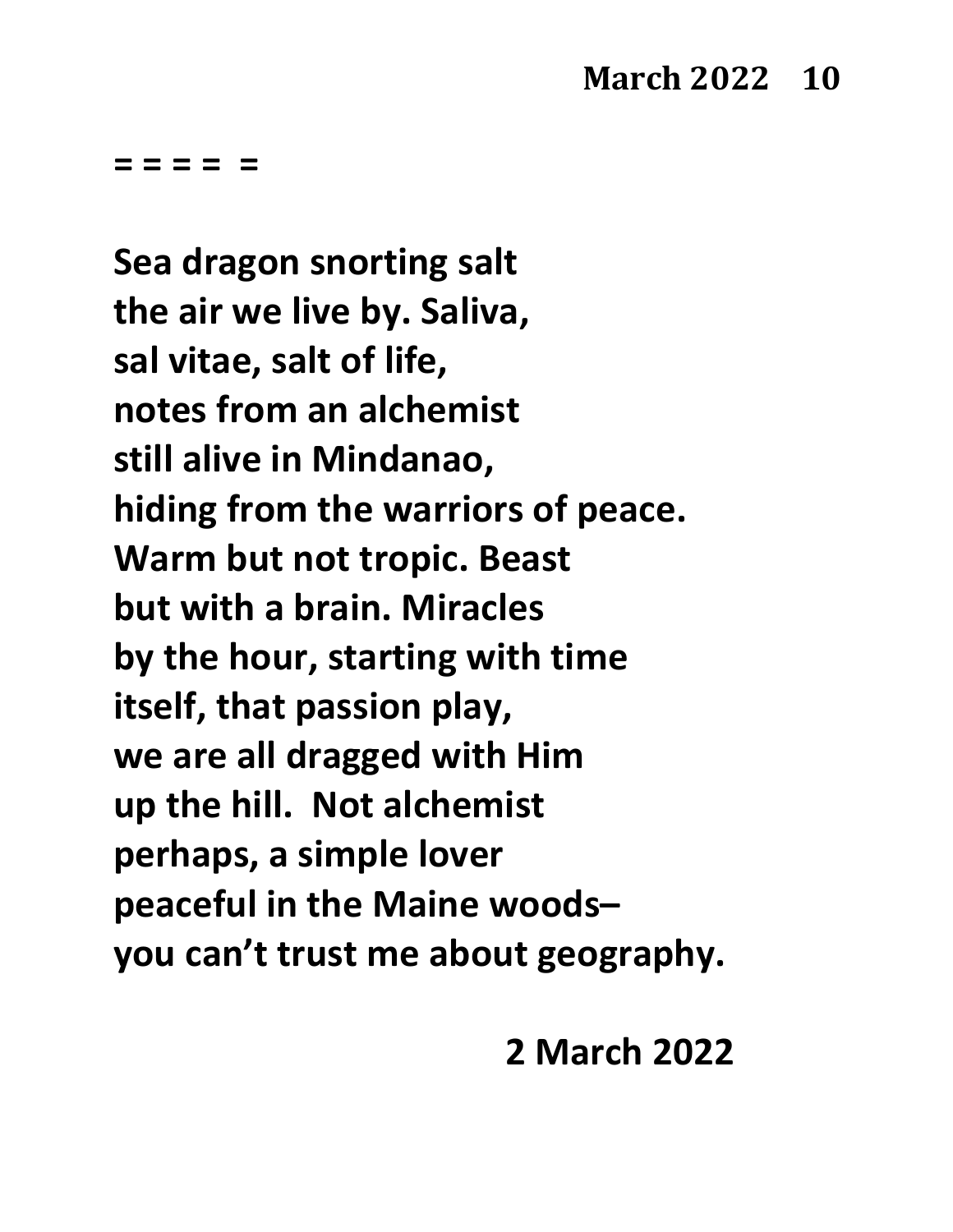## **March 2022 11**

**= = = = = =**

**I turned away from the raw beef liver oozing on the butcher's counter. I am still tuning away from it, blood glistening on the wood, I have never eaten such meat but what else have I done, what else have I done?**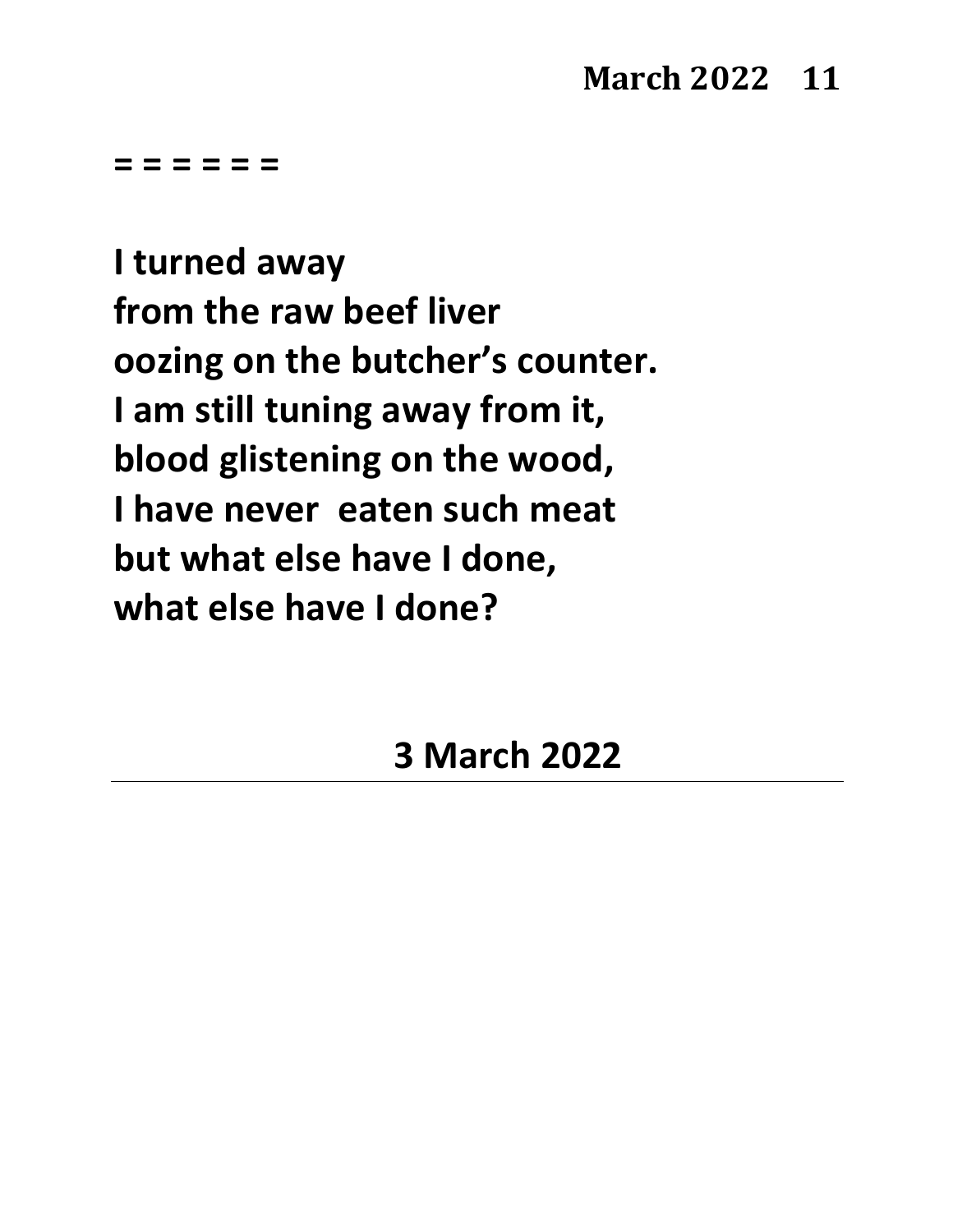## **LO.gSAR**

**New Year's Day, Year of the Tiger in Tibet. sTag they call him, as if the hunter and the quarry were somehow close to being the same. Like this year and last year. Like time and space.**

### **2.**

**Tiger tiger white tiger I'd say in Kentucky. the way they greet each month with rabbit rabbit and a white on on new year's day. So I think of the rare whte tigers,**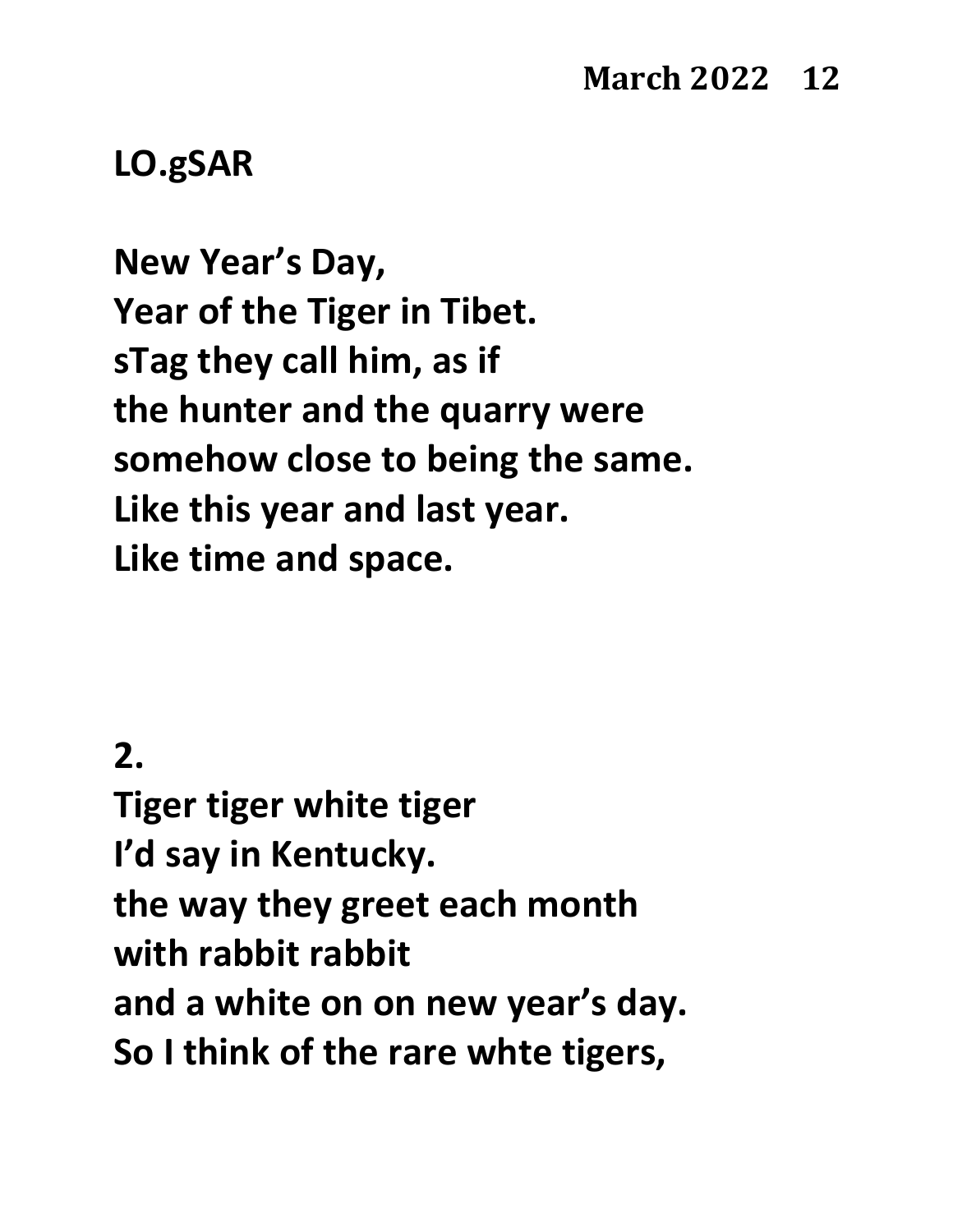**Ive seen a couple in the zoo, strange seeming, looking at once angrier yet more peaceful.**

**3.**

**When all there was was folk thetre was no folklore only fact. Lore came in when the folk were finished, and smart professors informed us of what we had been and thought and told and loved, told us to read books to learn what we already deeply knew.**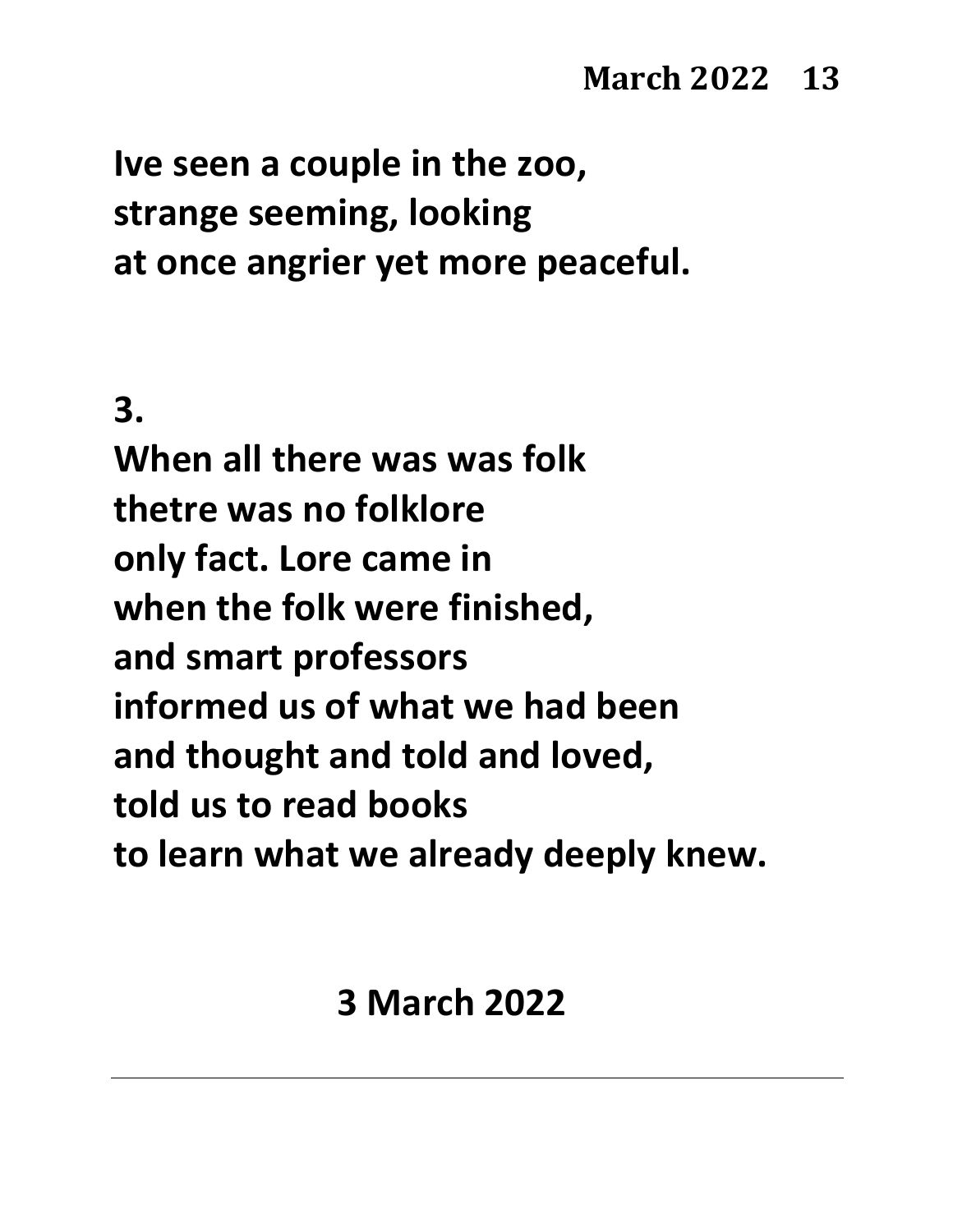**= = = = = =**

**Doves flutter in a cautious rose bush, crow perches on a steeple which is truer?** 

**` What kind of people worship in a stone chapel, stone house, trying to understand what the stone remembers? O brick is made f bread and water, a leaf is made from rain and laughter all leaves are tongues, they tell what the wind and earth tell them, raise a glass to a stranger's window, wet with rain, engrailed with vines leaves tell the grapes all they know and the wine remembers. Lick te glass to taste the final truth. 3 March 2022**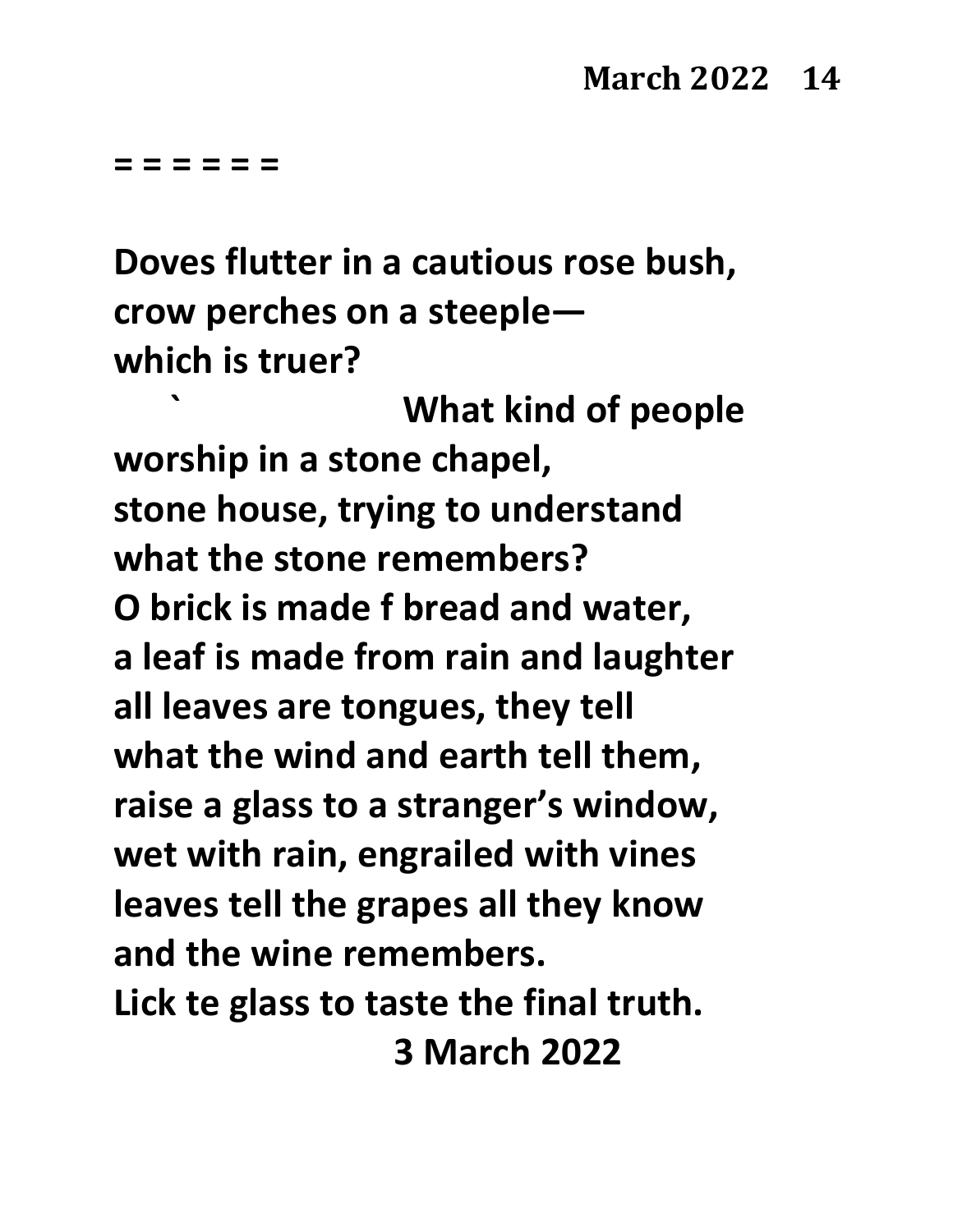## **March 2022 15**

**= = = = = =** 

**Slowing down, no faster tgan a stone. Could speed up but why bother, water is everywhere and land and air. We are already there.**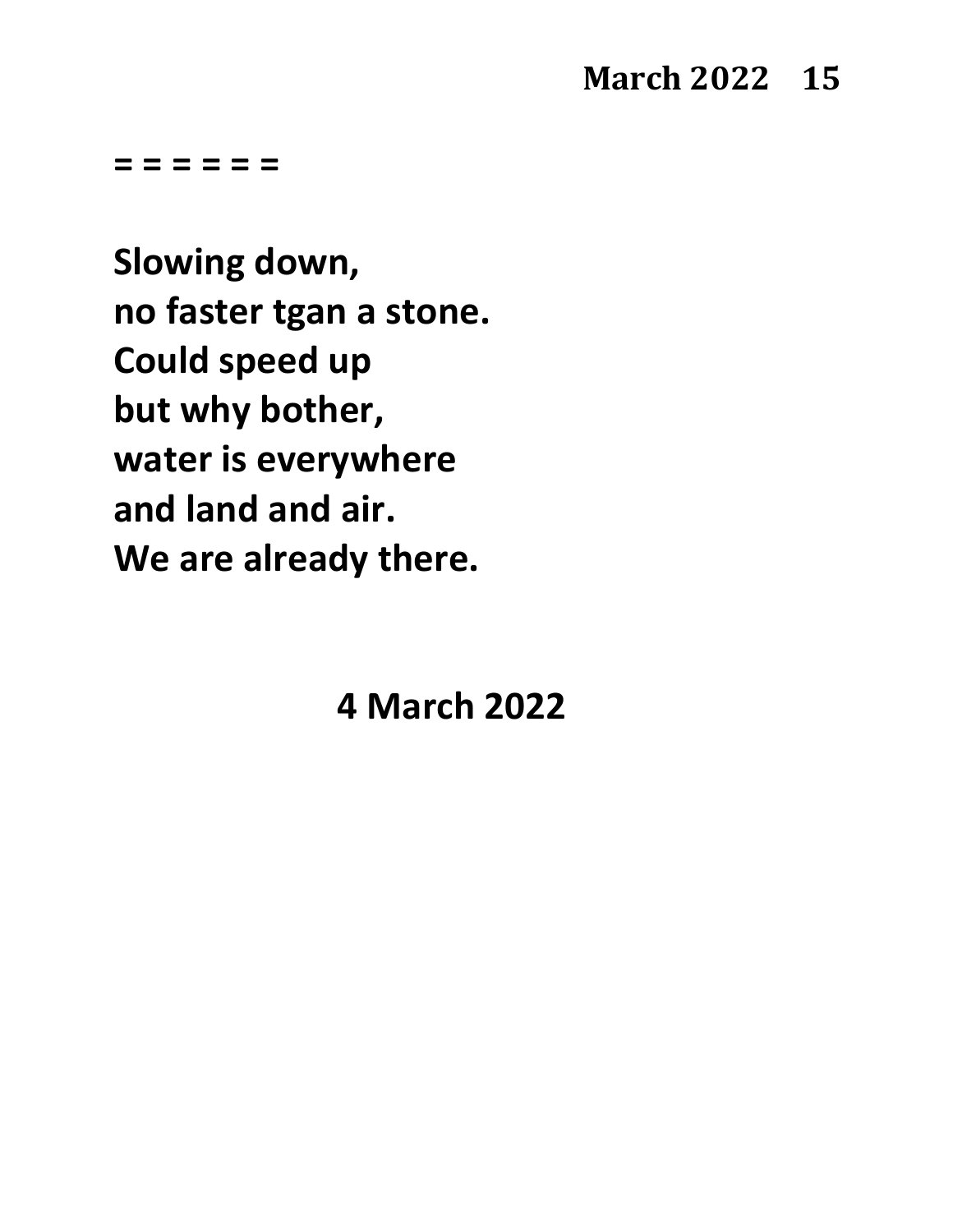**Things come to answer. Sometimes I think there are more gods than people. Everything says Listen! And the deaf amn hears most of all.**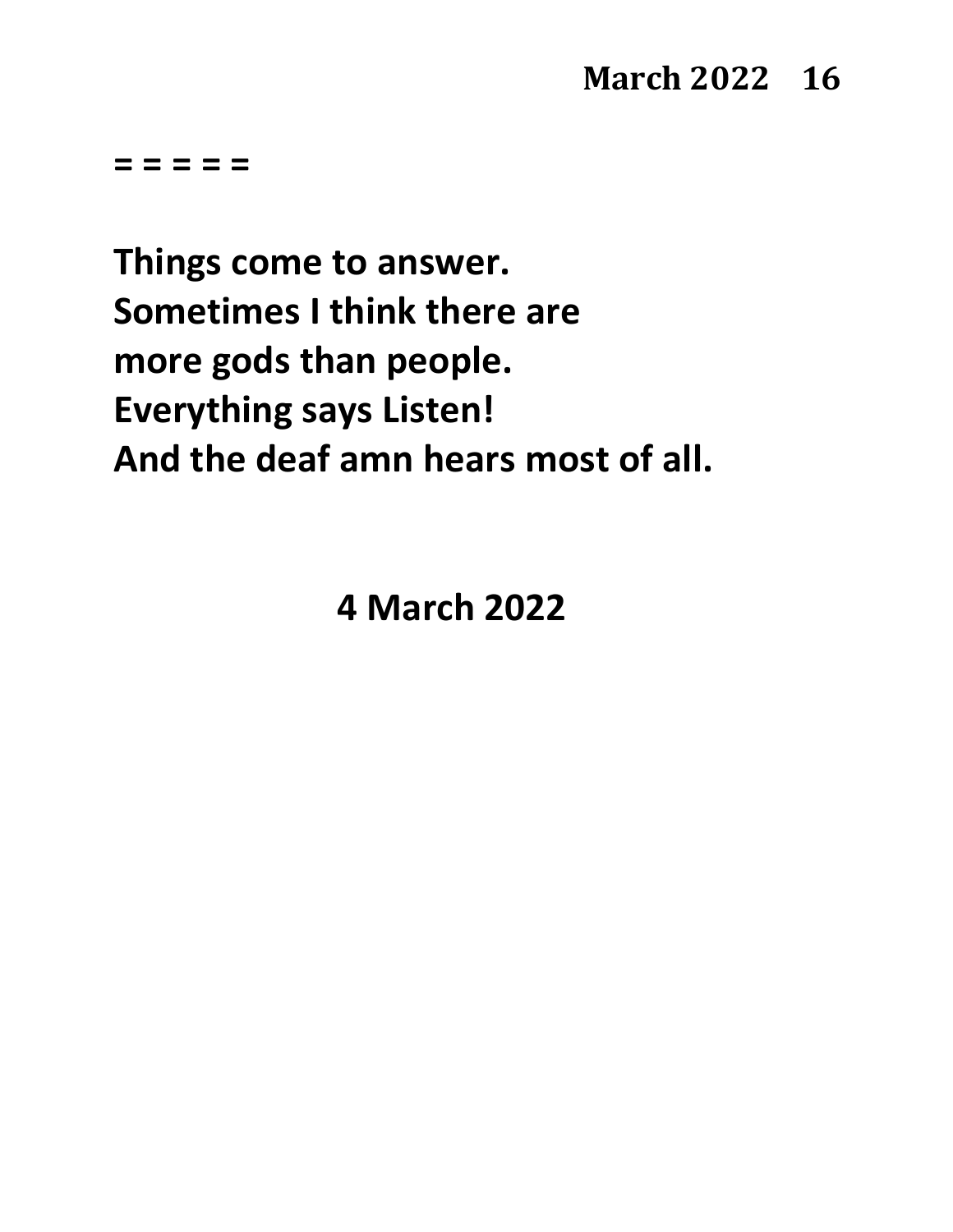## **March 2022 17**

**= = = = =**

**Les Animaux live in the zoo but I am you.**

**We lurk outside, at dawn we hear the roars inside, snorts, trumpetings,**

**their wake-up noises marry us until we are one again, ready for the silent day.**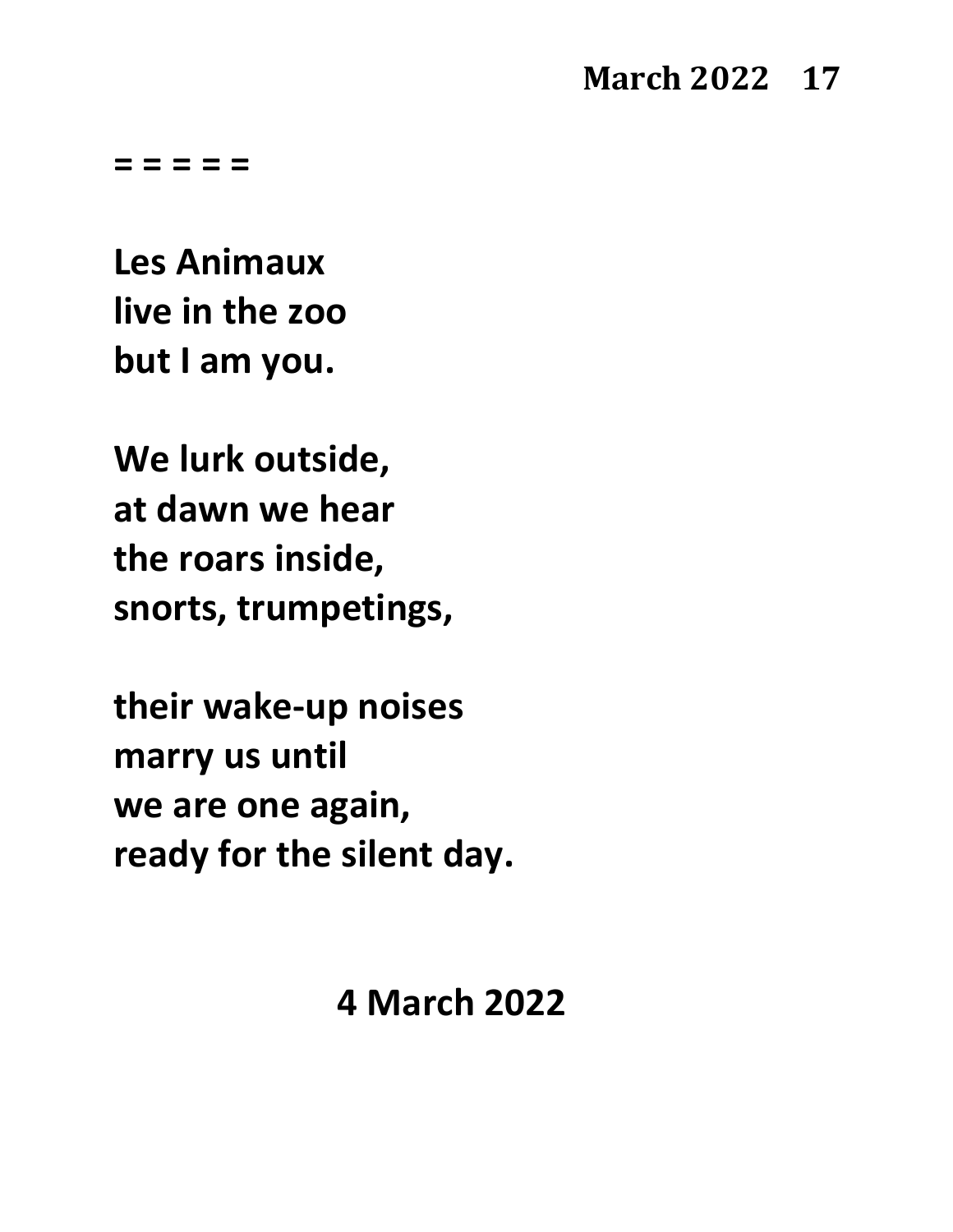**Up the Narrows there used to come boats enough to satisfy even me,**

**flags of far away, blues and greens flapping at dawn,**

**I'd sit there on the promenade, on a kindly slatted city bench and feel at home in Africa, Norway, so many flags.**

**I knew the trickery of maritime law, national registry, half of all cargo ships seemed**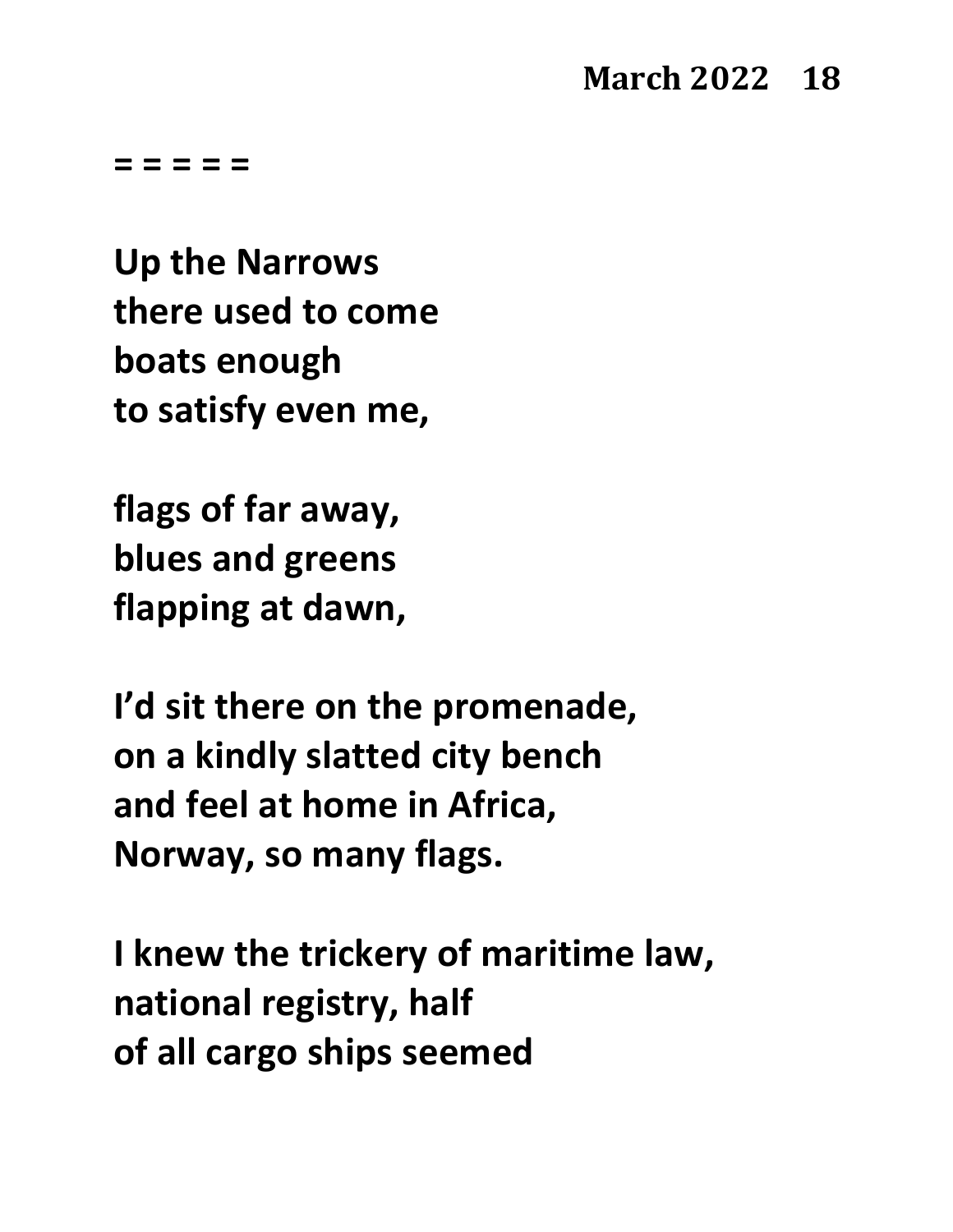**to come from Liberia, all that,**

**but still there they were, the flags at dawn, gulls gracefully raucous around, all the elsewheres floated to my knees.**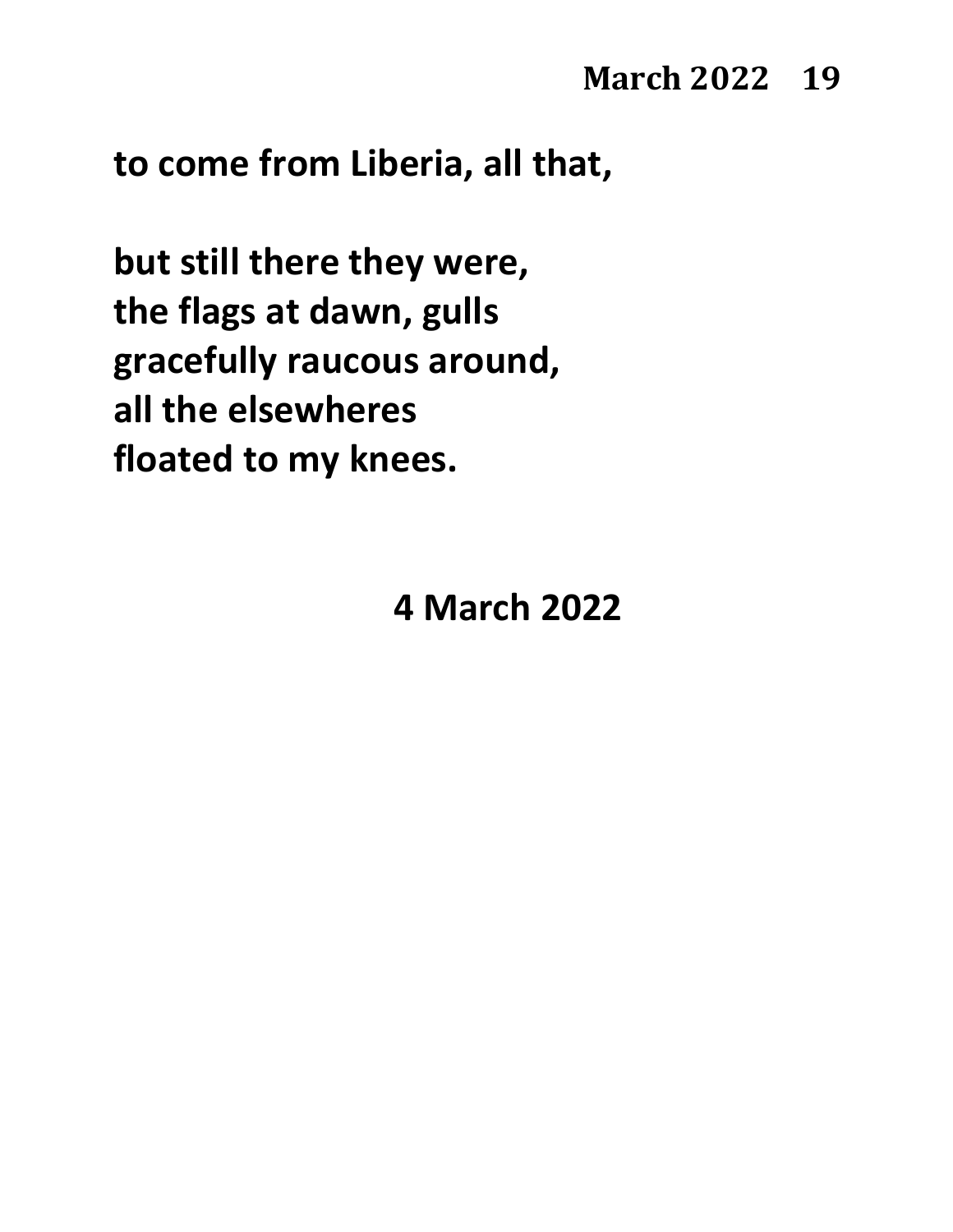**= = == = = =**

**Open it, infant, as if it were a tale you were aout to sing soon as you have words.**

**Mouth. Boca. Stoma. A well with teeth in it, a wet tongue. Lingua. Zunge. Speak! speak**

**for Christ's sake, your nearest Fod. let the nave hear your wailing, wet something on your brow,**

**murmuring cleric, soft arms.**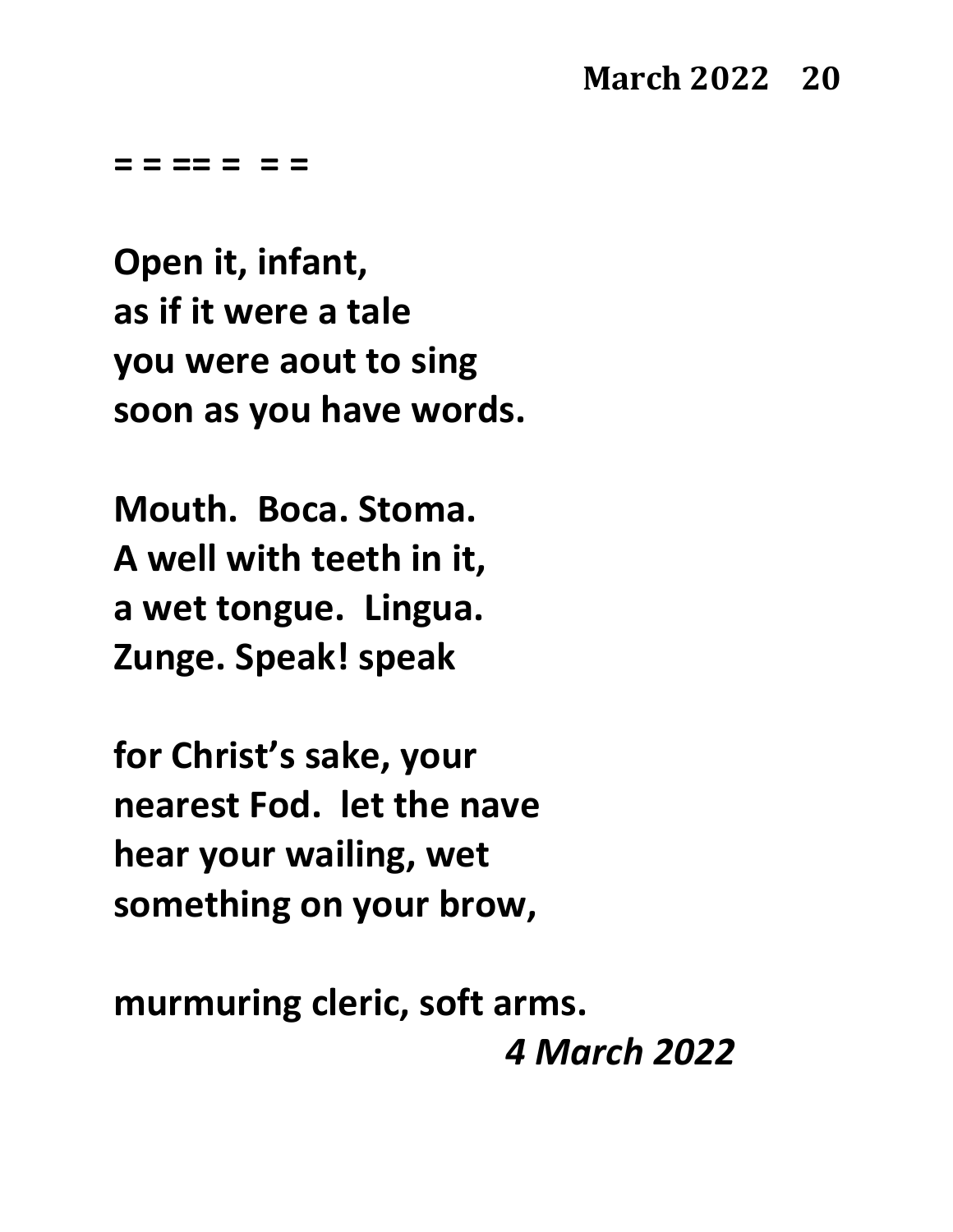**Absolute alone, a kind of drink turns green in spring from all the winter white,**

**drink me. I am the living answer to the question you have never dared to ask,**

**though it burns sometimes at the back of your mind. We a;; have one, you know, and that is where to go the mext time doubt**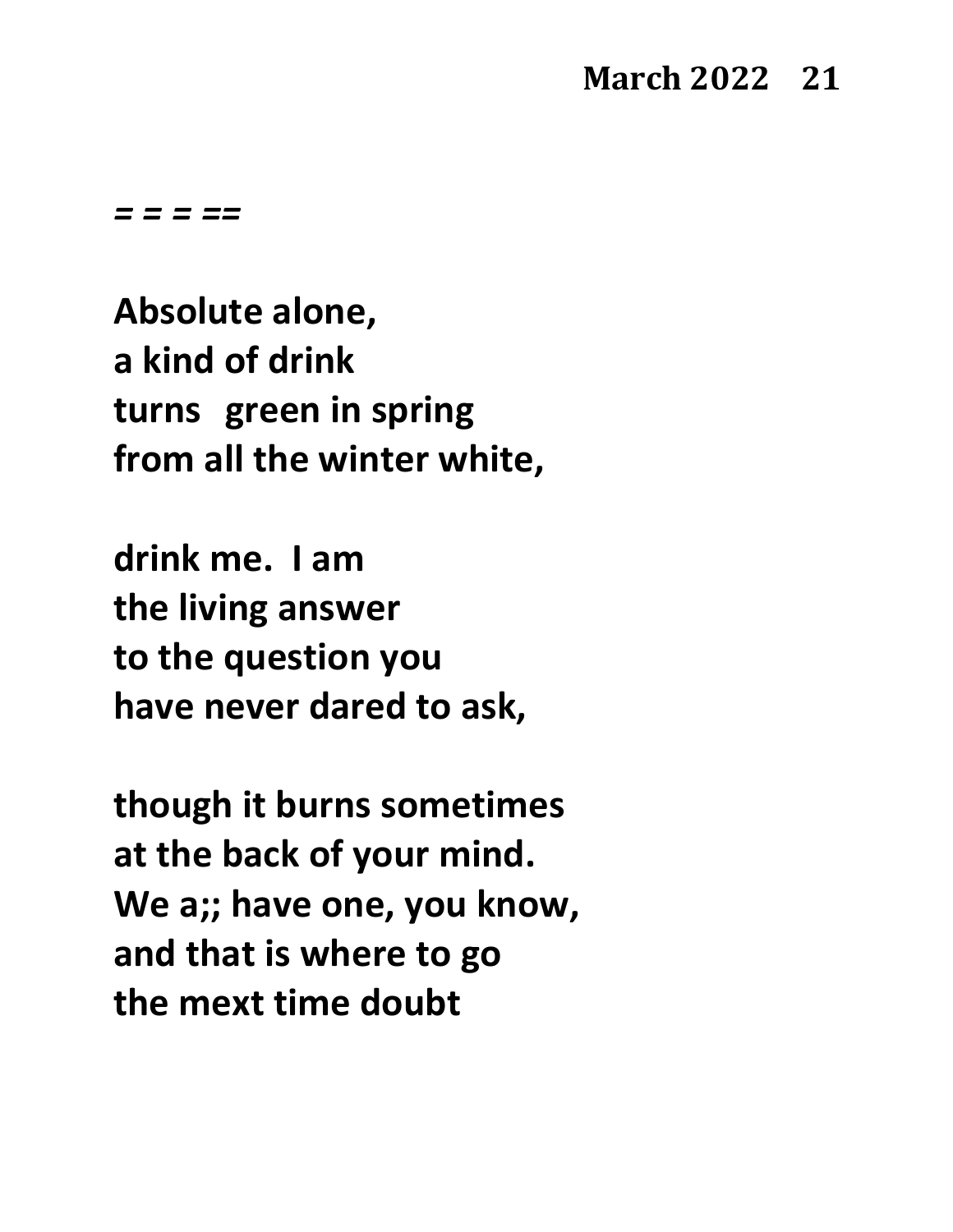**rousts you out of your house, mice one, dull as furniture, repose. Go to ,mind, it's the same one for everyone, hurry, hurry but it s never too late.**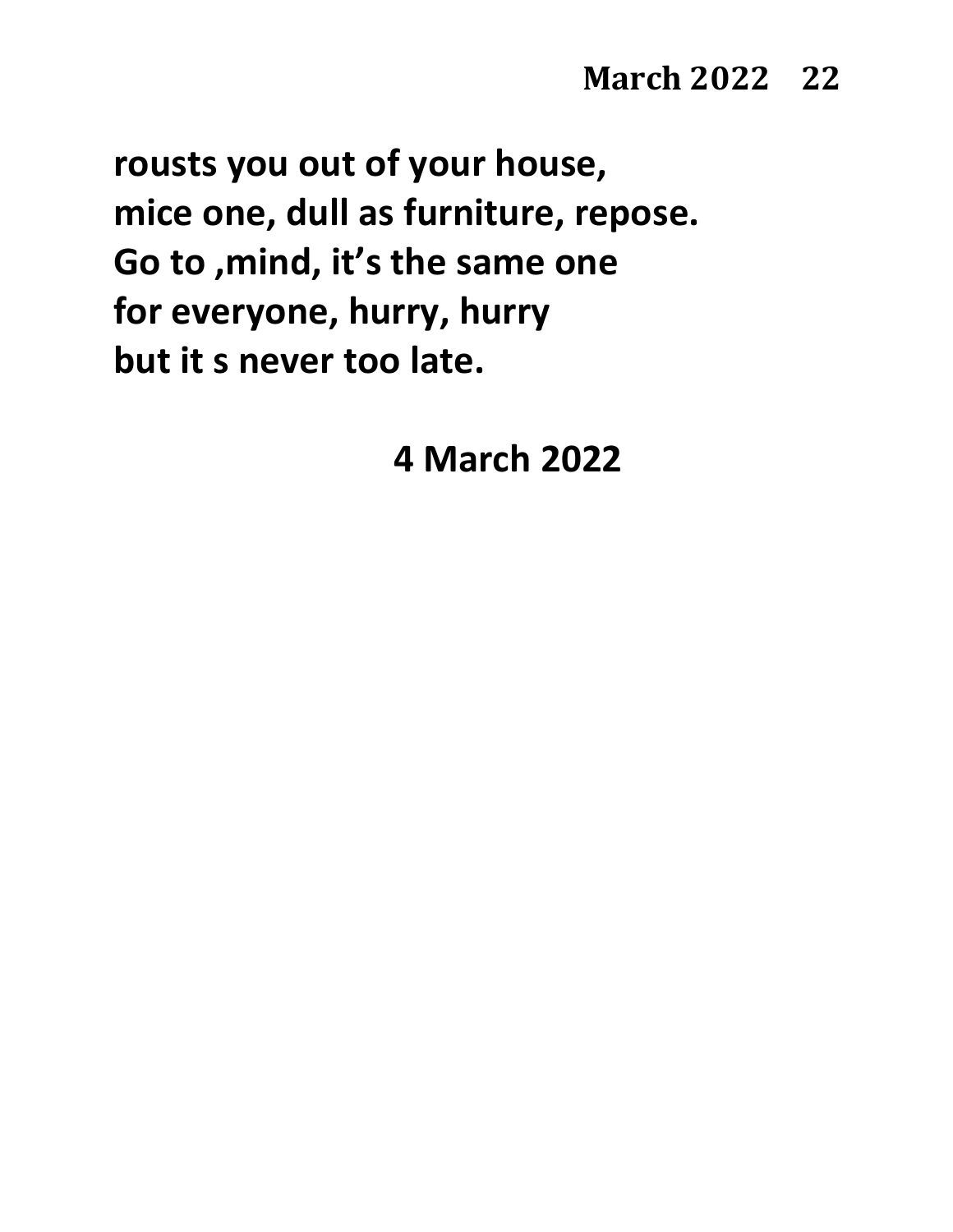**= = = = = =**

**There are barriers but wind whips over them– be wind. There are doubts on all sides but music distracts you– just be a song, be a song for a while and the air you hum will contradict the lurking enemy, so even if he wins the song foes on.**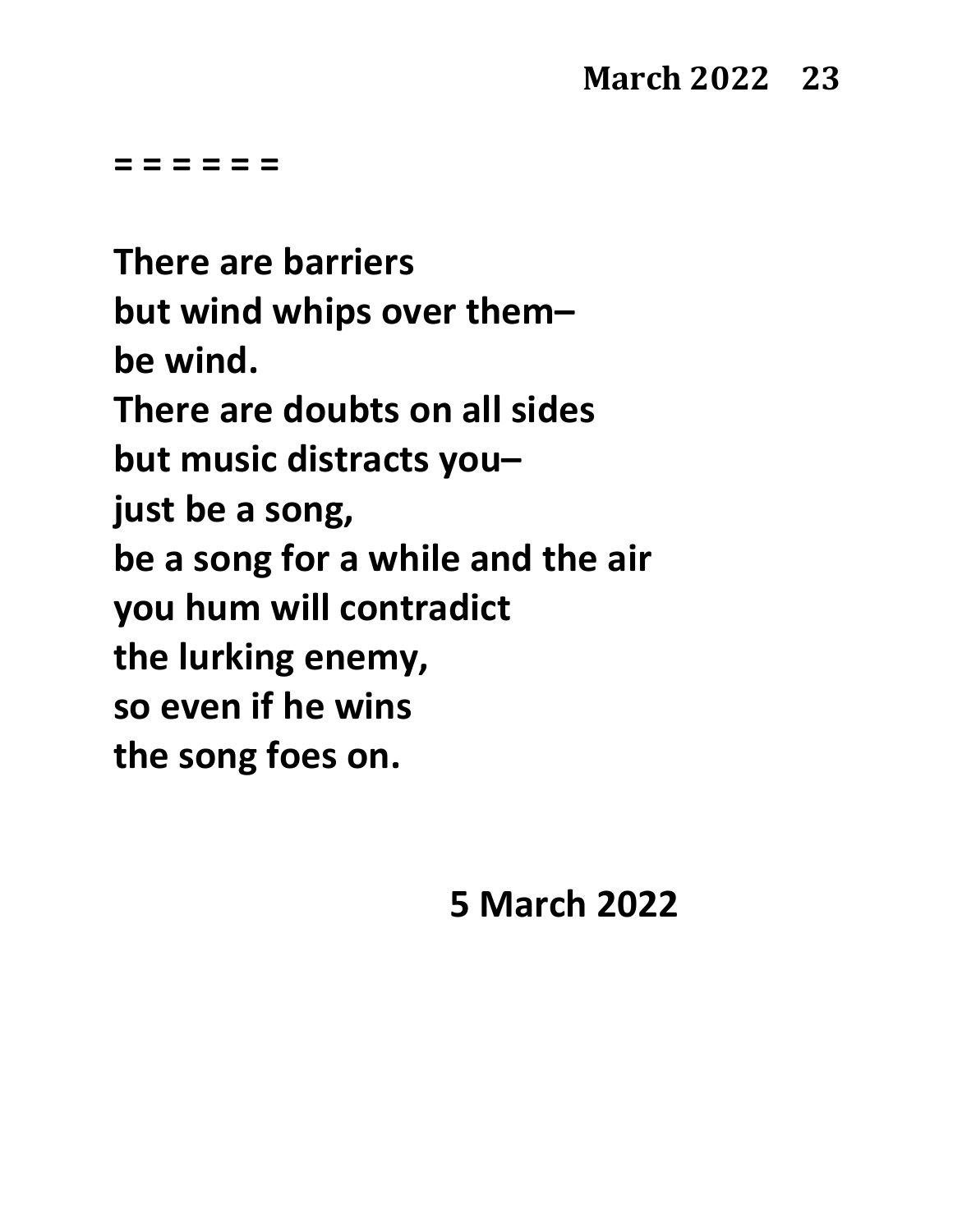**= = = = = =**

**I keep thinking of brick houses because I grew up in one and never since. I keep dreaming about zeppelins overhead because there are none. I keep reaching for a cigarette I havent smoked in forty years and nobody smokes now. I wonder if all this means I too have a personality, a thin-soled mix of then and now.**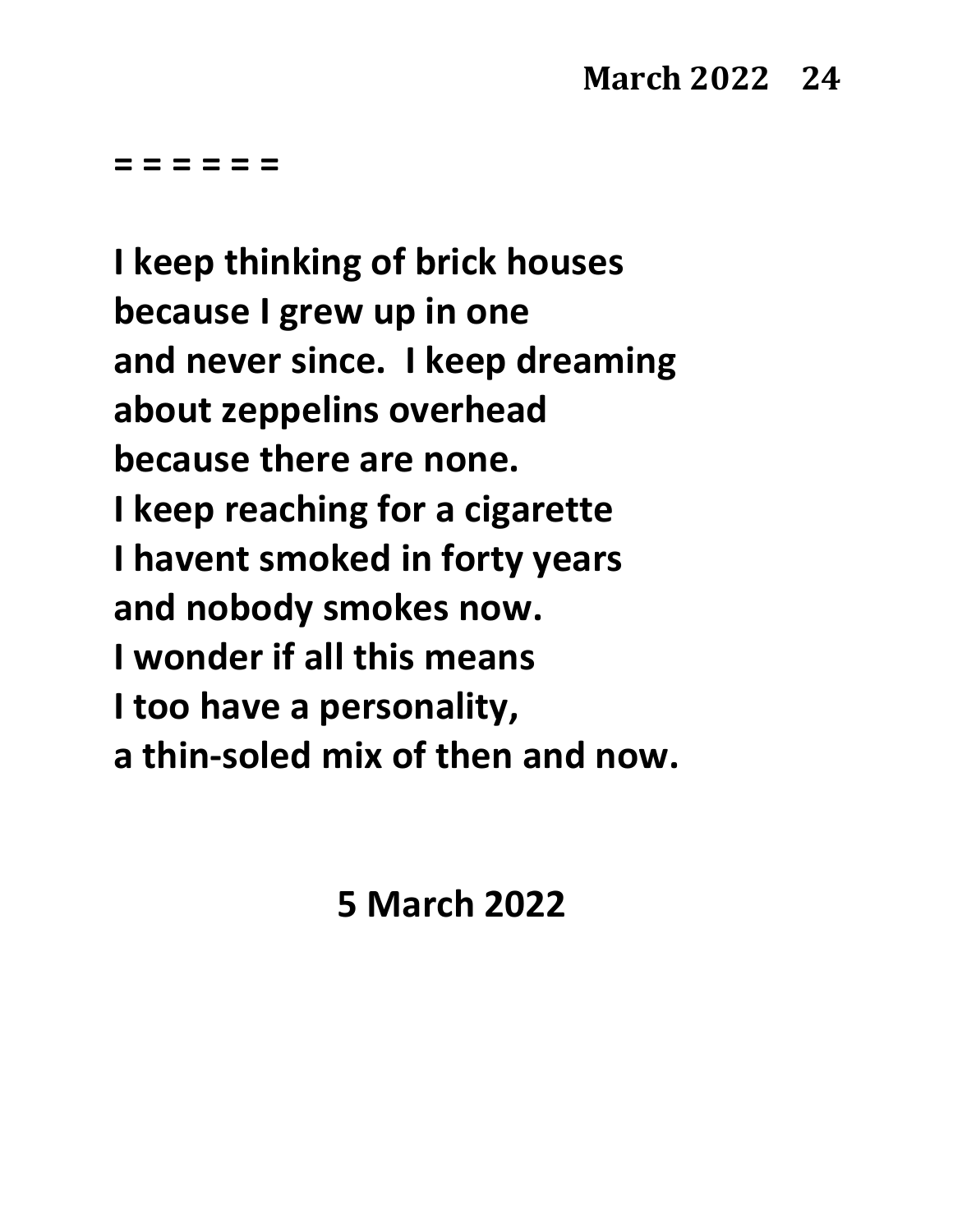**I write to you in Thinglish because I know no other way, a hand, a knee, a sheet of paper, a rose petal found in the snow outside a florist's door, a blue car goes by when all the cars are black and grey and white, a fox in the backyard, yes, feed him too, a book on the table, don't even have to open it, enough that it's there, enough that it's there.**

**5 May 2022**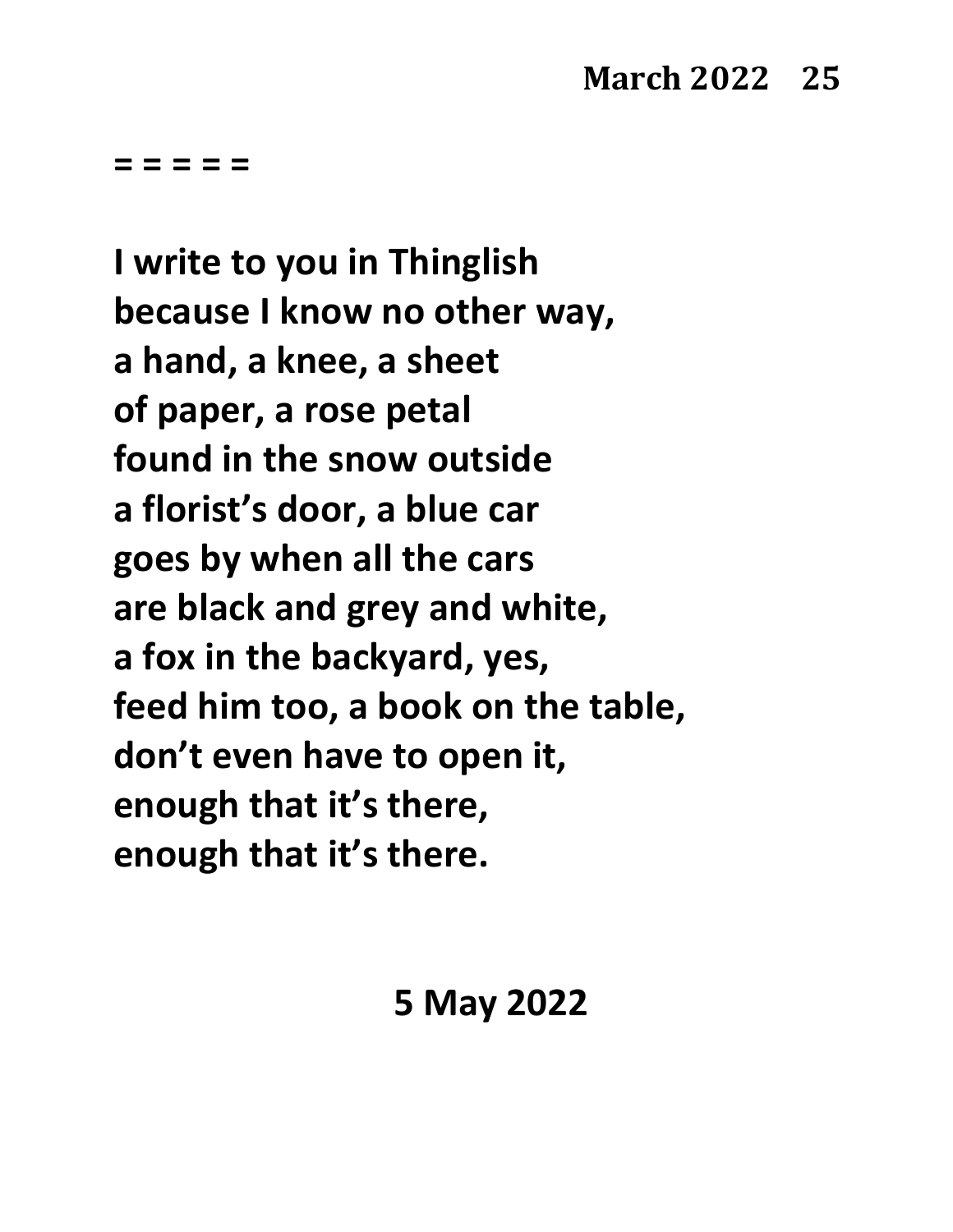**Animals on the mind, a dog with beard,, no, it's something in its mouth, a glove maybe, or a cat asleep on the porch rail, one ruddy leaf floats down, rests on his back, Nature calling attention to herself all over, any minute now I bet a bird will fly by.**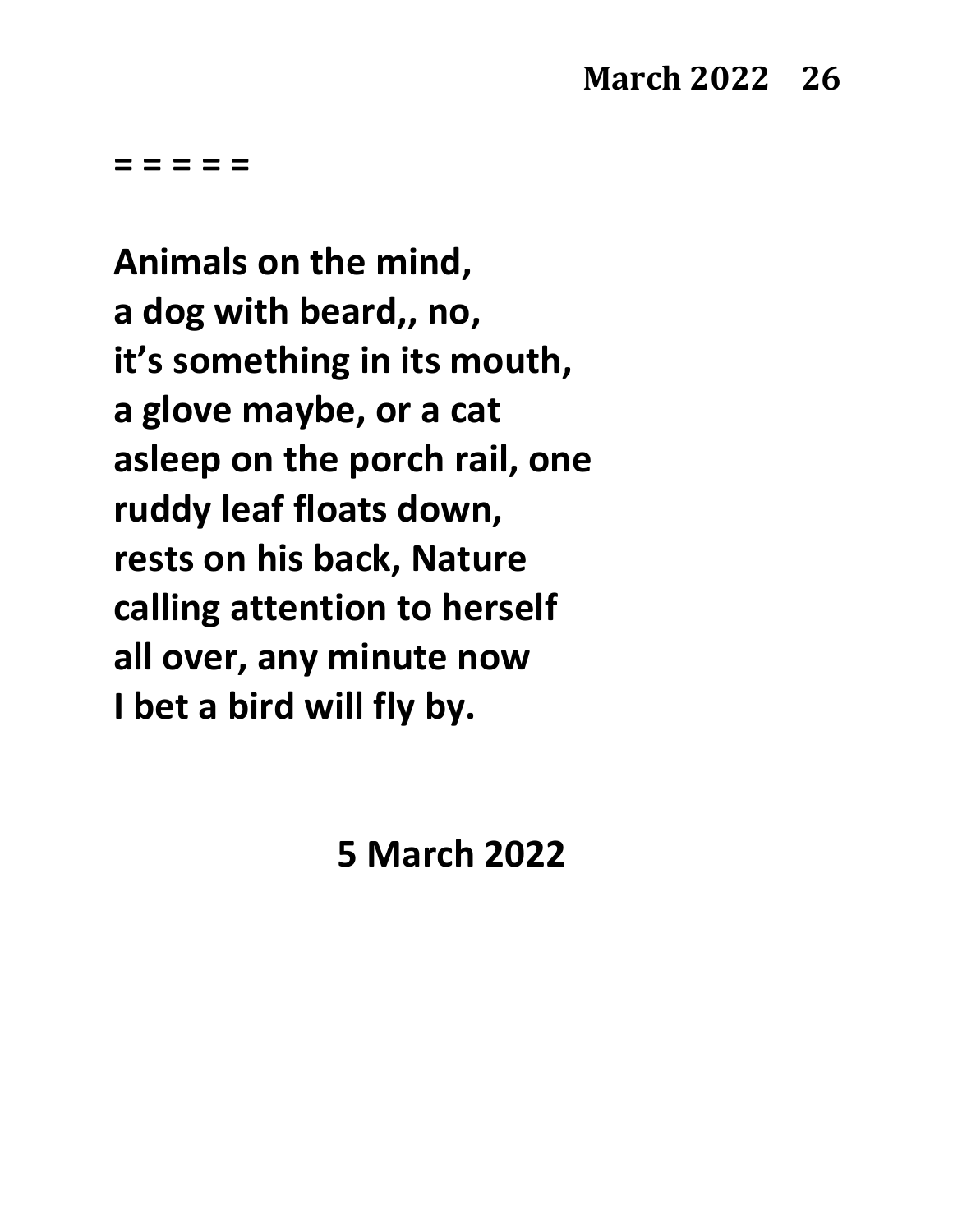## **March 2022 27**

**= = = = =**

**Susan saw a tiger in her mind, took a picture of it, sent it to me. O thank God for all the verbs in the world, striped or dense or just humming in our heads too while we look around, we do everything that is.**

#### **2.**

**It was in skimpy bushes by a river I guess, no quarry in sight, no speed,**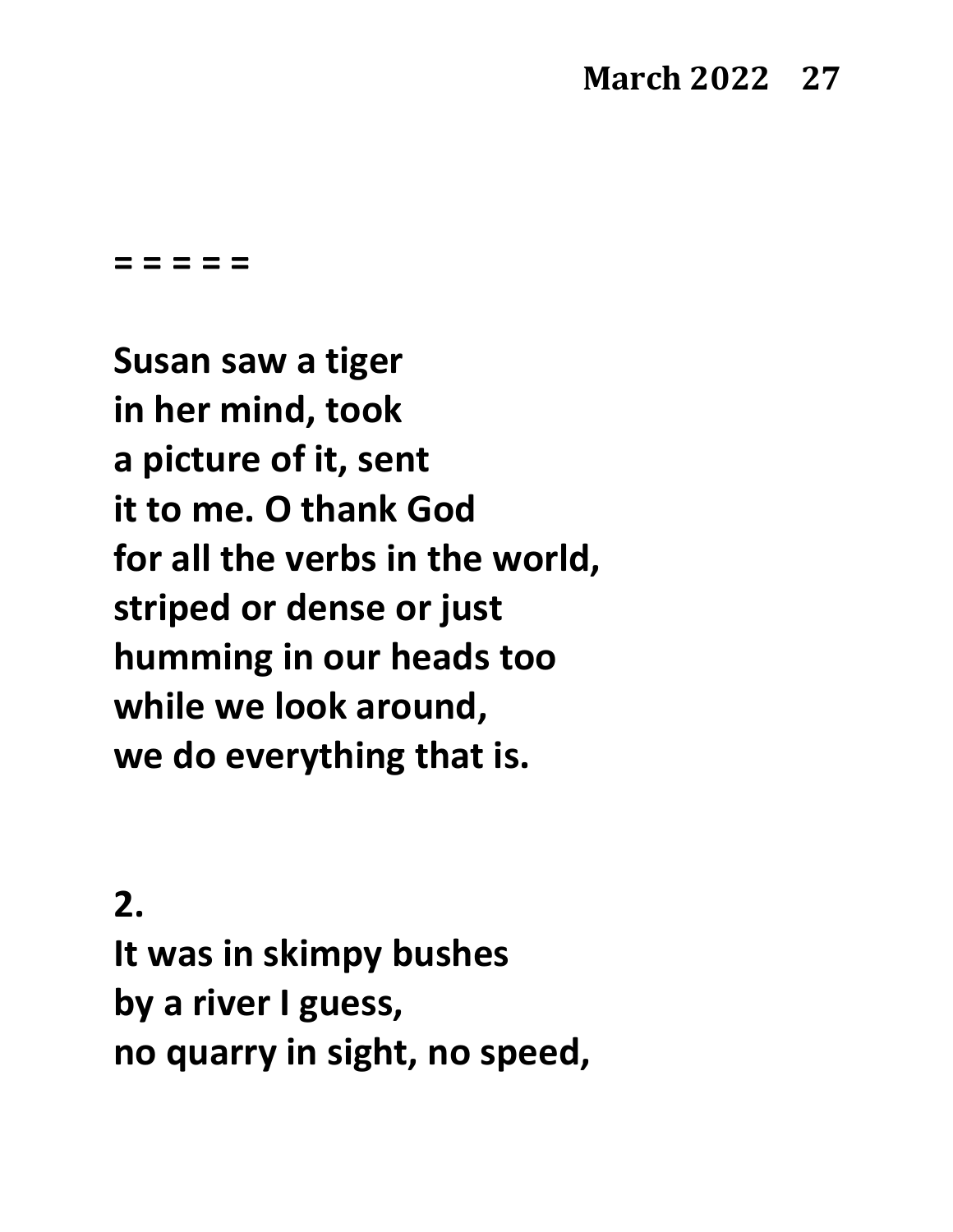**just an orange animal walking along. In India they scared me when I never even saw one, not even as I sat drinking Darjeeling tea in a place in Assam called Place of the Tiger. But now when I see one, this picture walking past me slow, slow, aware of me as I of him, there is no fear.**

**3.**

**Way out East they call this Year of Water Tiger, they know how words fit together, no rubber bands needed to hold nouns together.**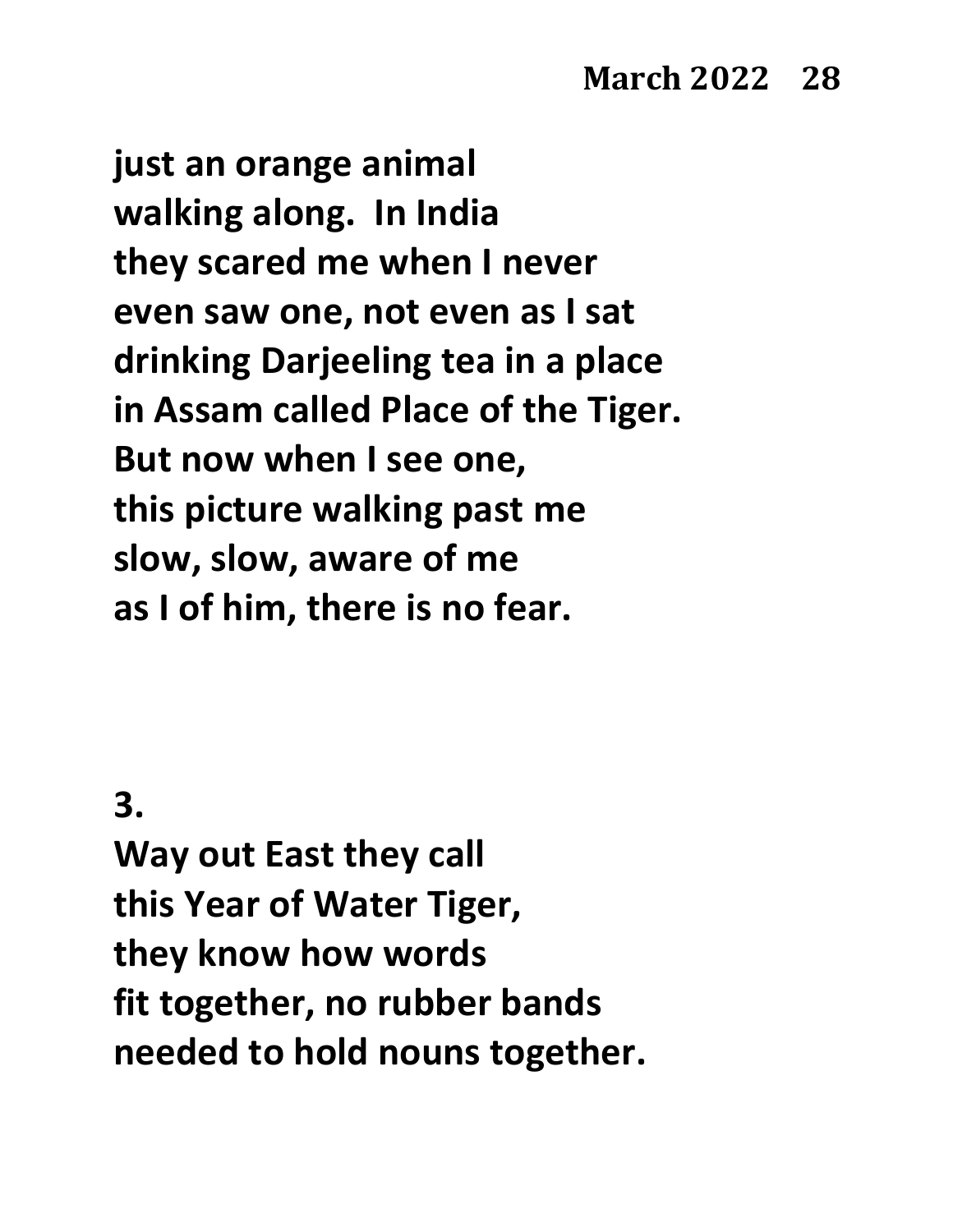**Water Tiger fierce and subtle, wakes the energy and calms it down until the moment comes. You know, the moment. The tiger looks you in the eye.**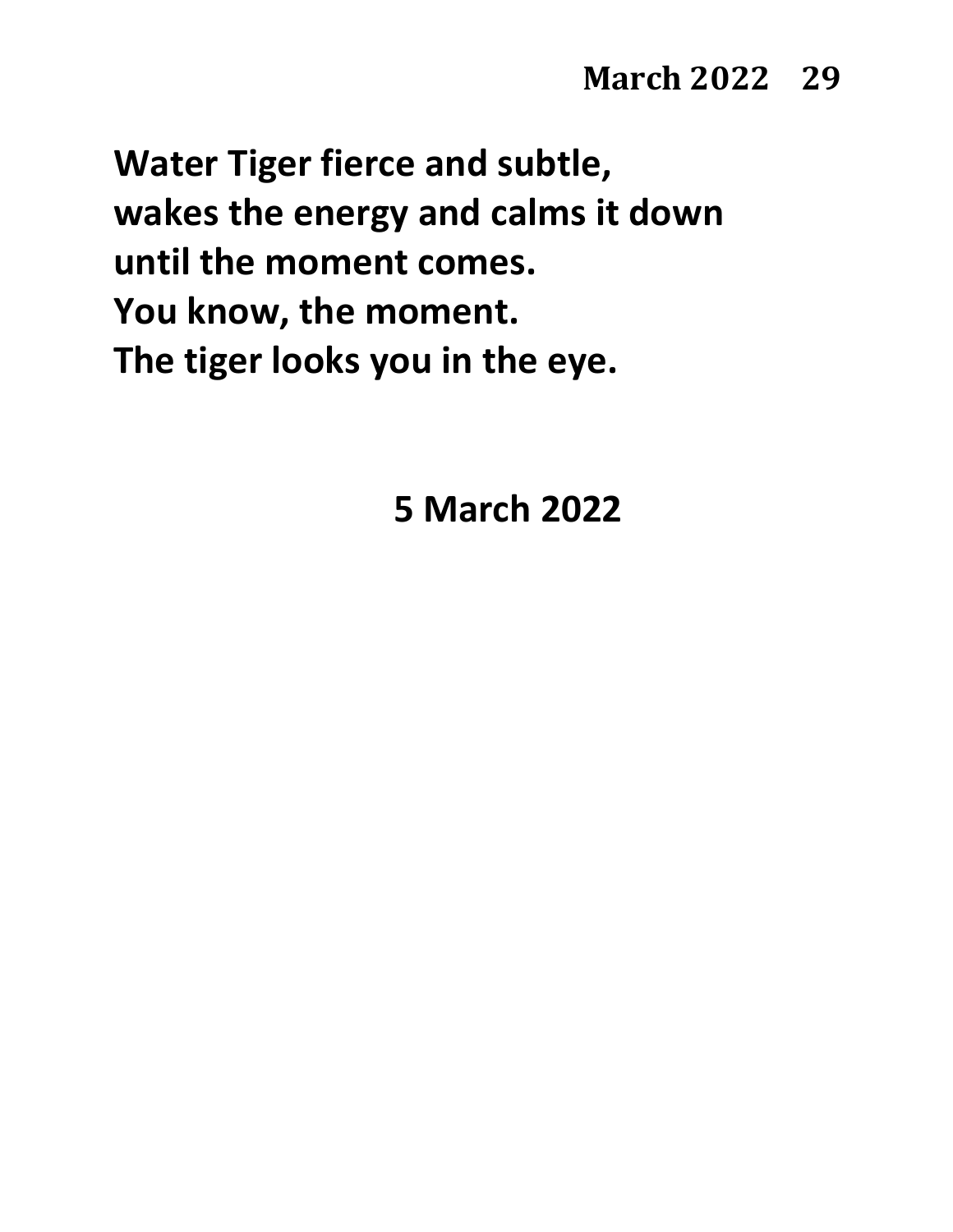## **March 2022 30**

**= = = = = =**

**A friend accuses me of graphomania. Wish he were right and I was mad and not just wrong.**

## **5.III.22**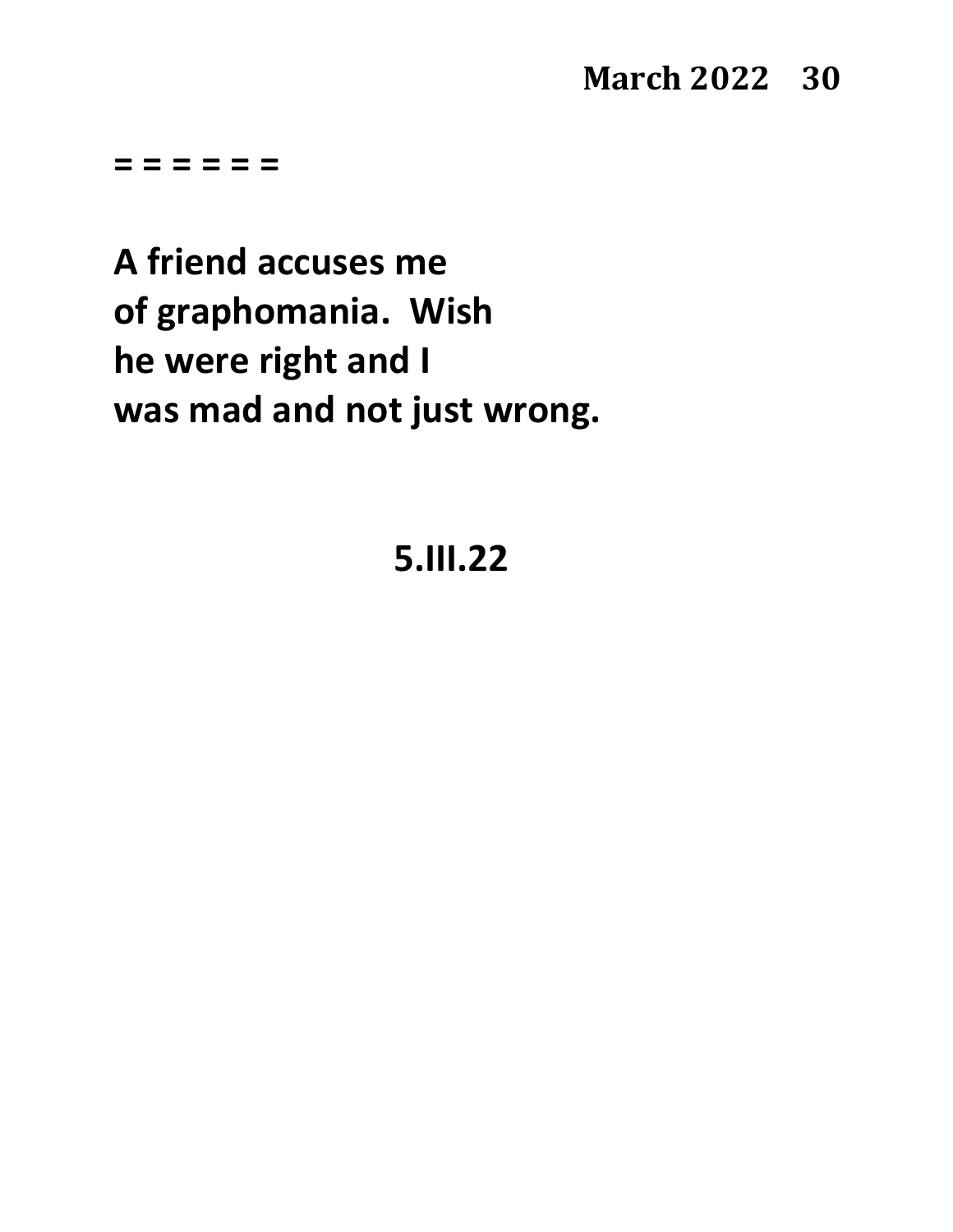**So many people waiting for the other side of everything. I would hurry across a border but then it would be just one more country, another this here place. Brothers and sisters, it is hard to chew thin air. Come with me, burrow into here.**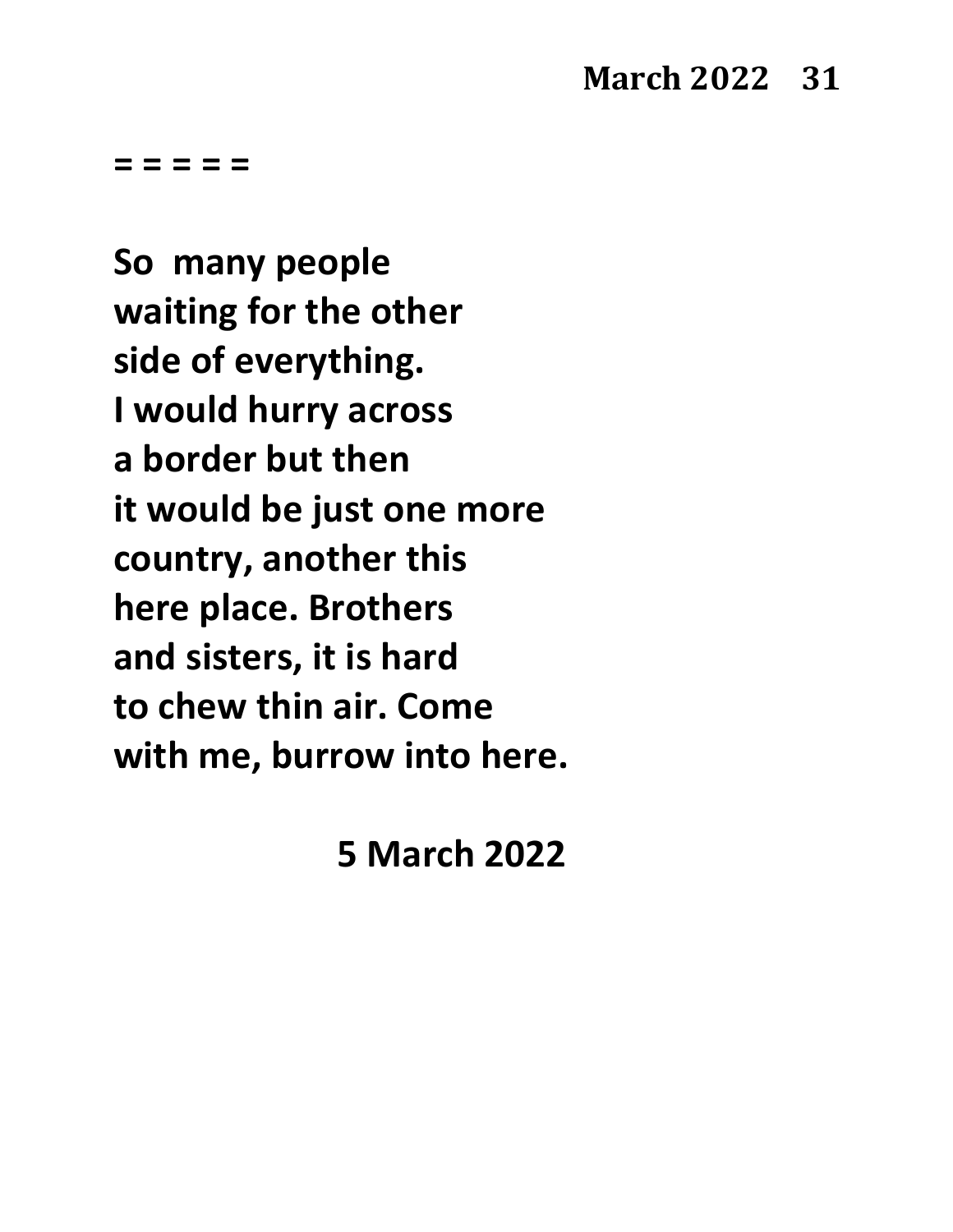**= = = = = =**

**In Paris you never know wat time t is because the bells are always ringing.**

**Even in the dark when no one sings, there's still that long snaky confusion called a river. What time is water?**

**When does a man walking on the quay finally give up and turn up a street, into that populous despair, hotels, houses, and worst of all the closed shops only daylight unlocks.**

**He stands by the glass and sees a stuffed otter and a crossbow**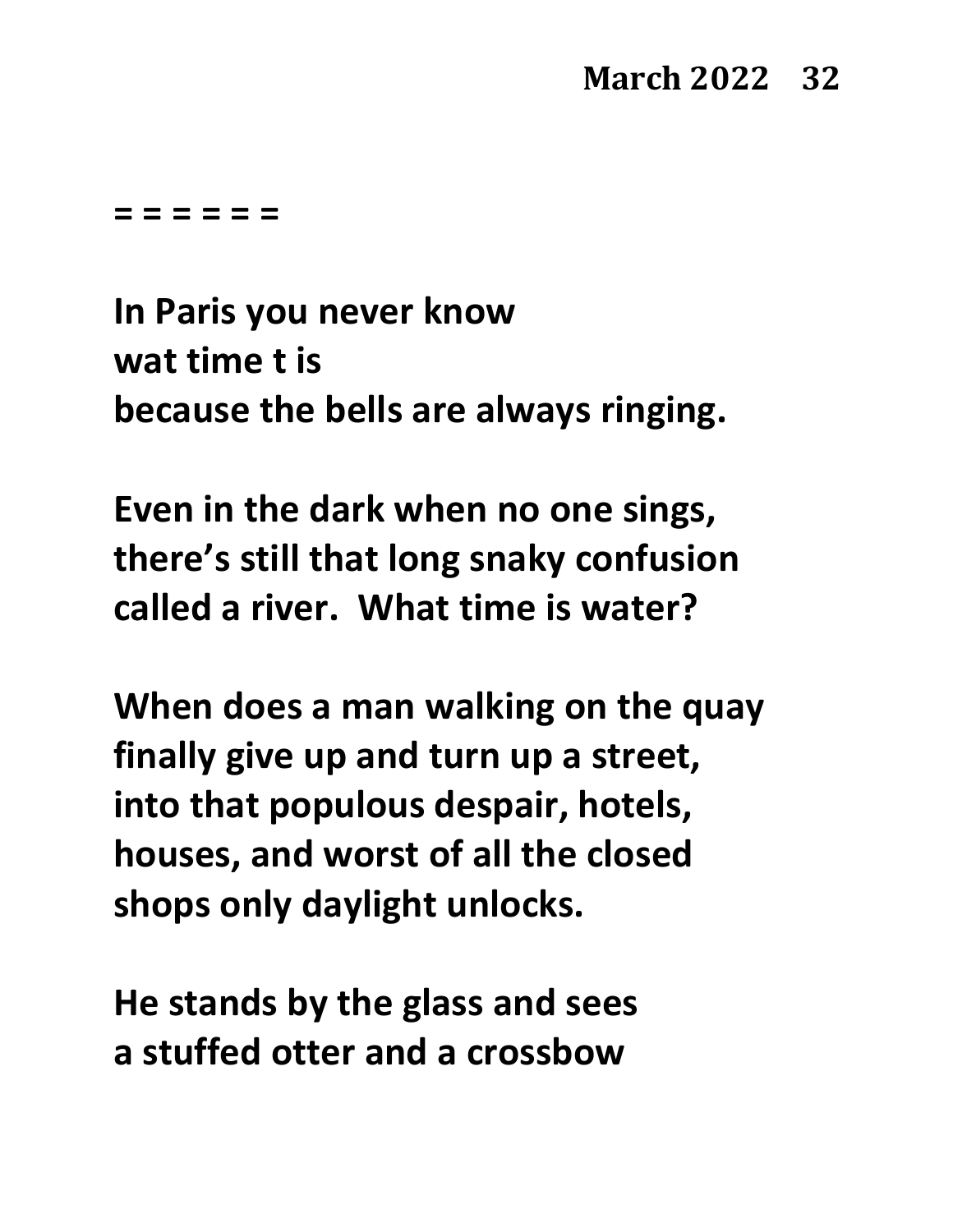**barely lit by the streetlight. He tries not to cry, tears are wasted on an empty street, but still. Are there dolphins in the Seine? Only the carved ones on fountains. But every little bit helps. Furthermore, in Paris the time is always right.**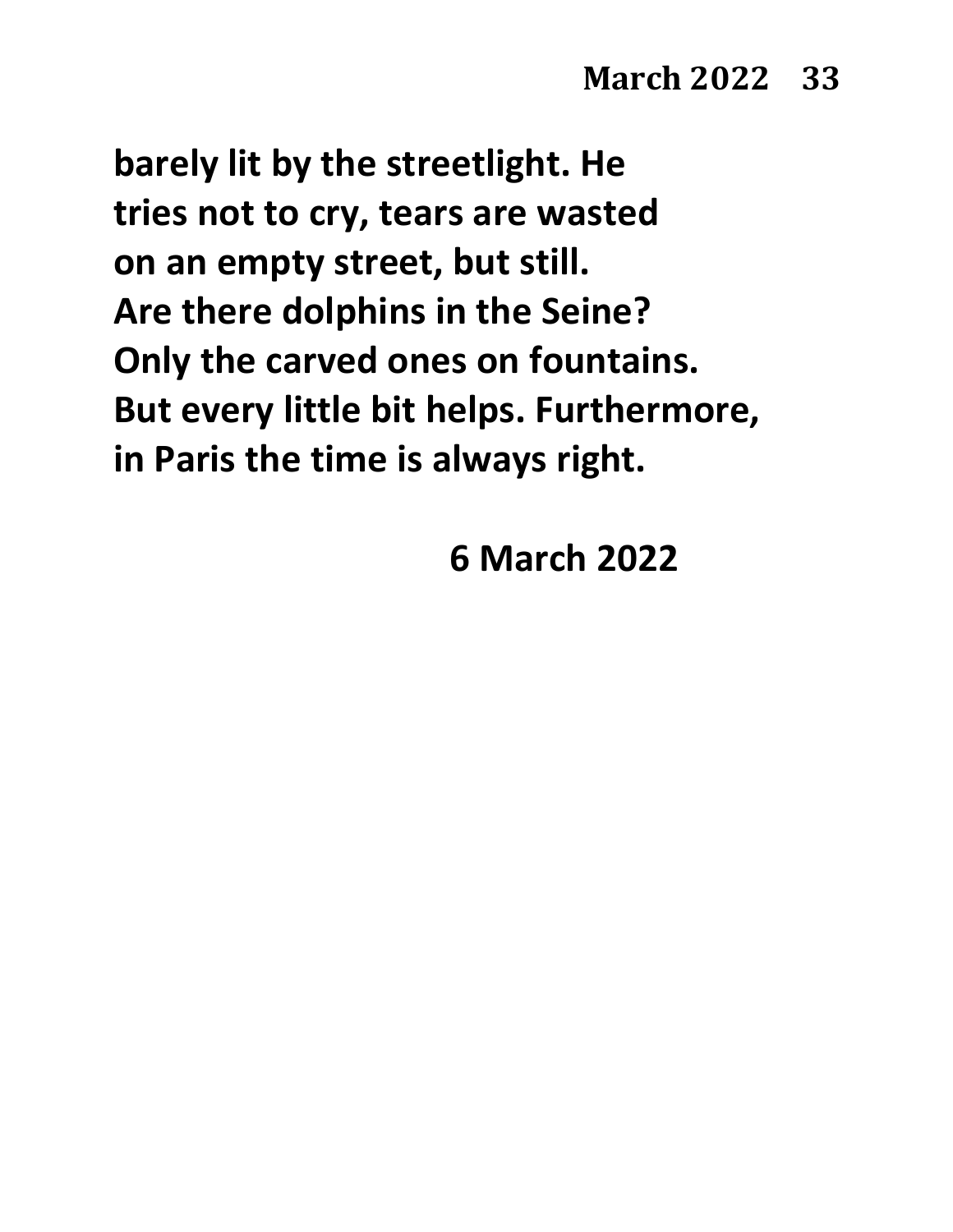**Michelangelo's birthday. discoverer of the human body, though there's a self-portrait by Dürer, nude, that gives an early sense of it. Leg! Groin! The ankle bones of David before he became one more old king.**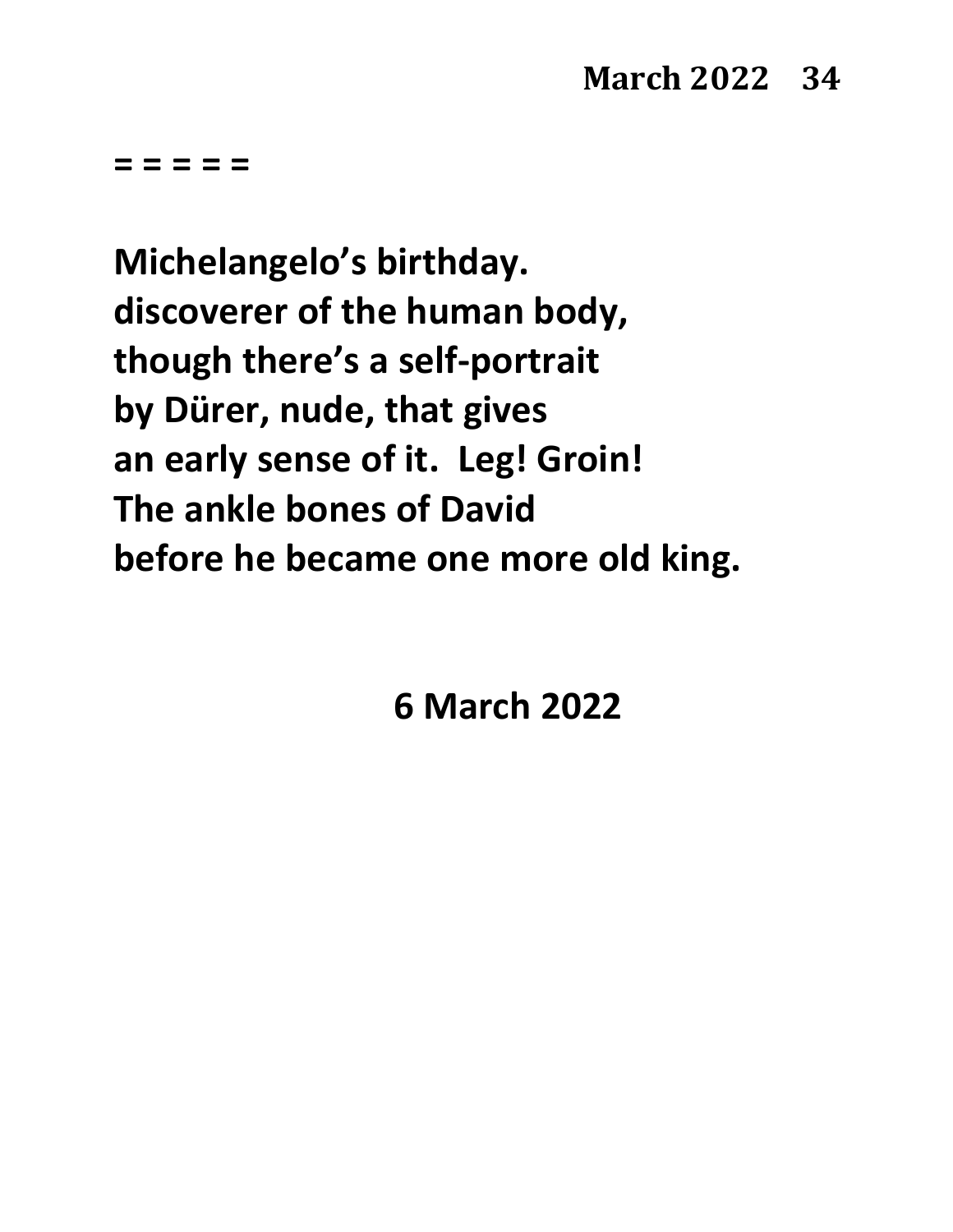**Stand at the cave mouth wait for the voice.**

**Small cave, big enough for a bear so not sure what kind of voice the earth has here, what accent it chooses to impart the lesson.**

**You're not afraid, you know this cave was just an ice-house once for the big house on the hill in the dicey days before AC/DC.**

**No ice now. Just voice. Voices of all the lovers, hunters, hiders who murmured in this hollow. We hide from earth in earth.**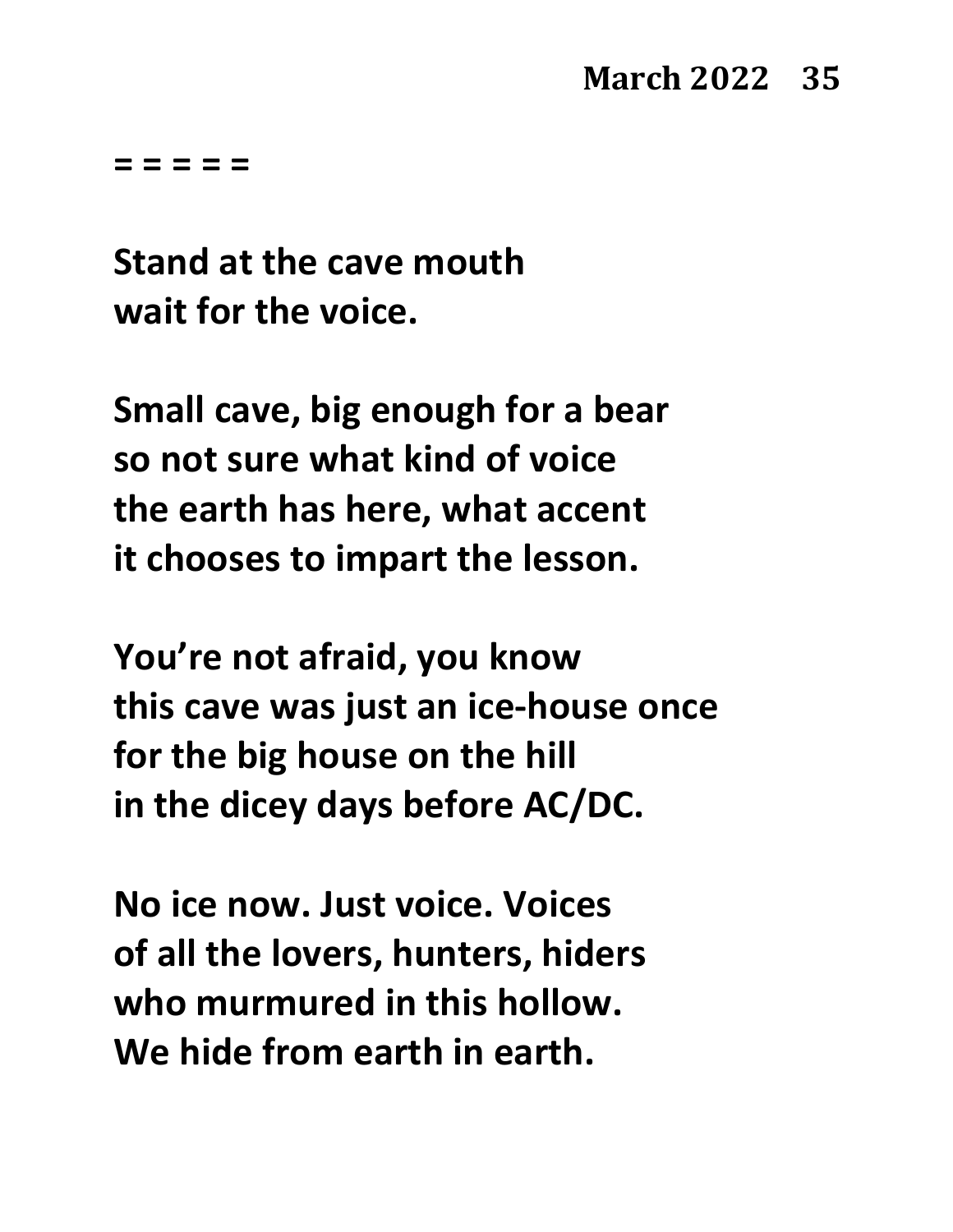**A brilliant friend put on her play right in there not too long ago, actors and audience all squeezed together, just the way it should be, We are earth.**

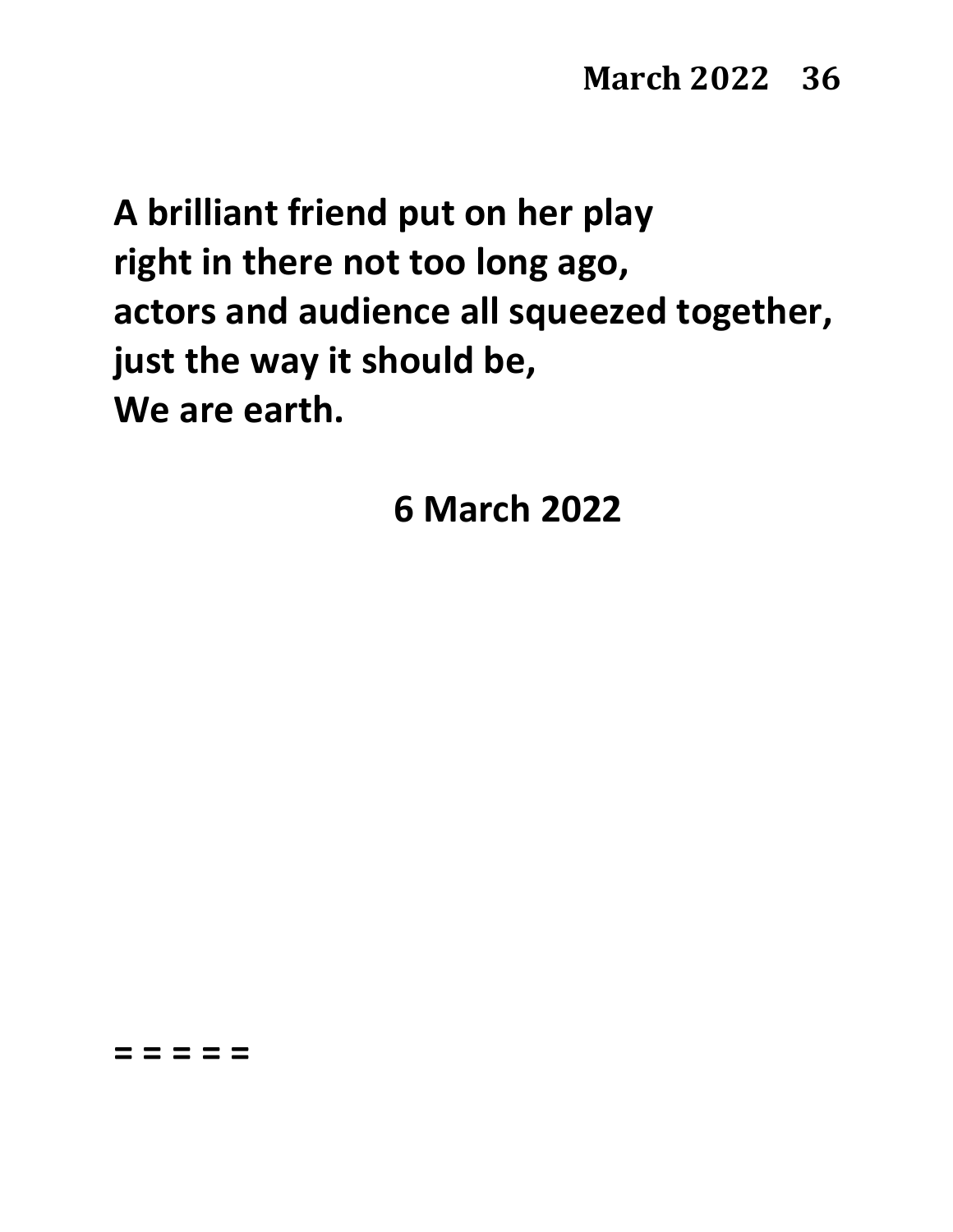**Arrive, river. You always knew it would bring you home, be home. You accompany it year after year, respectfully stying on the riverbank, not dring to insert the self that stands there into the self that flows. We are creatures of the shore, nothing more.**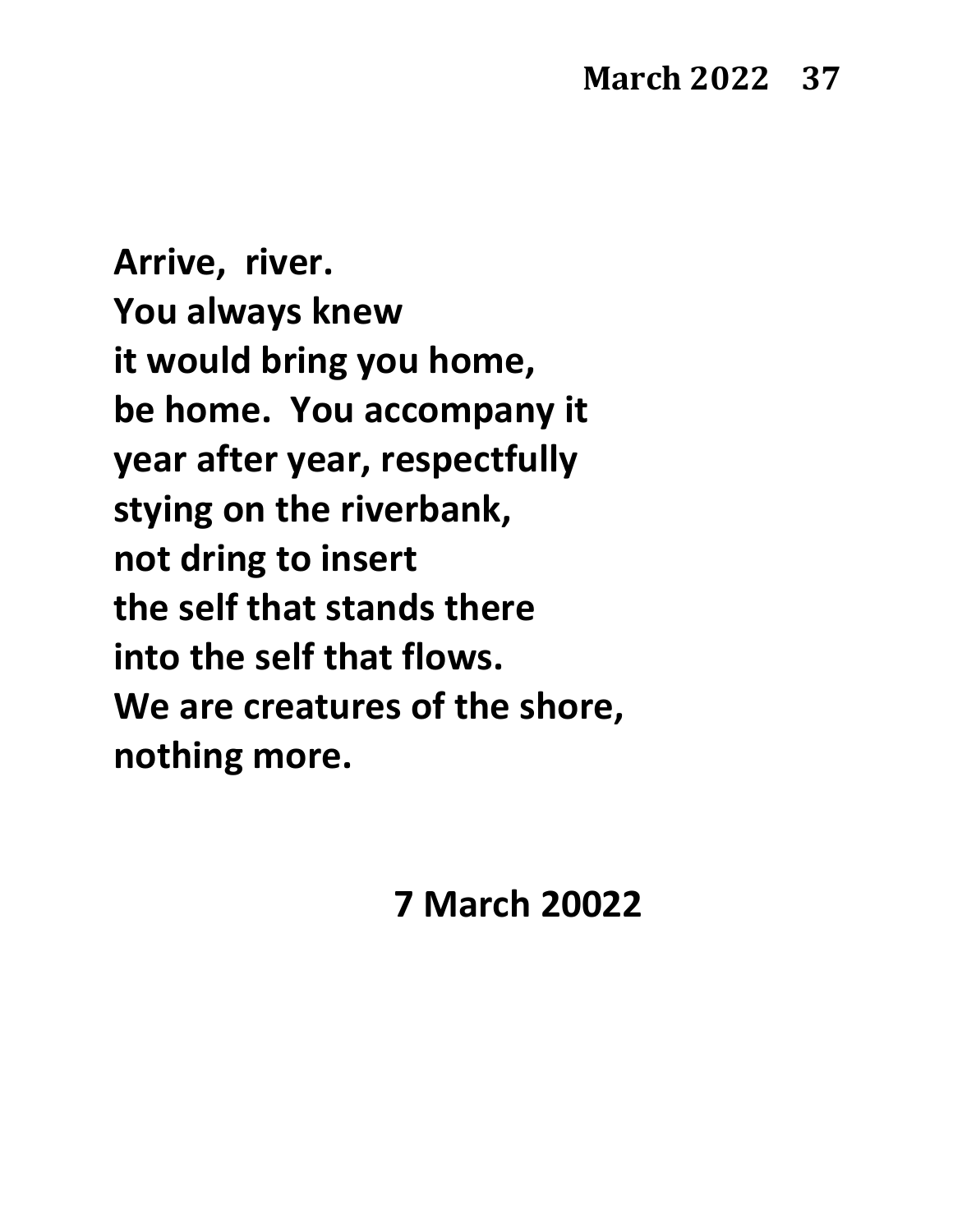**= = = = =**

**I looked for a letter and found a tree– wouldn't you like to be me? I heard the song, hurried to the window, nobody there but I could hear. Hello who are you I called but the window only shimmered, morning light, dawn all day long, I'm glad I didn't lock the door.**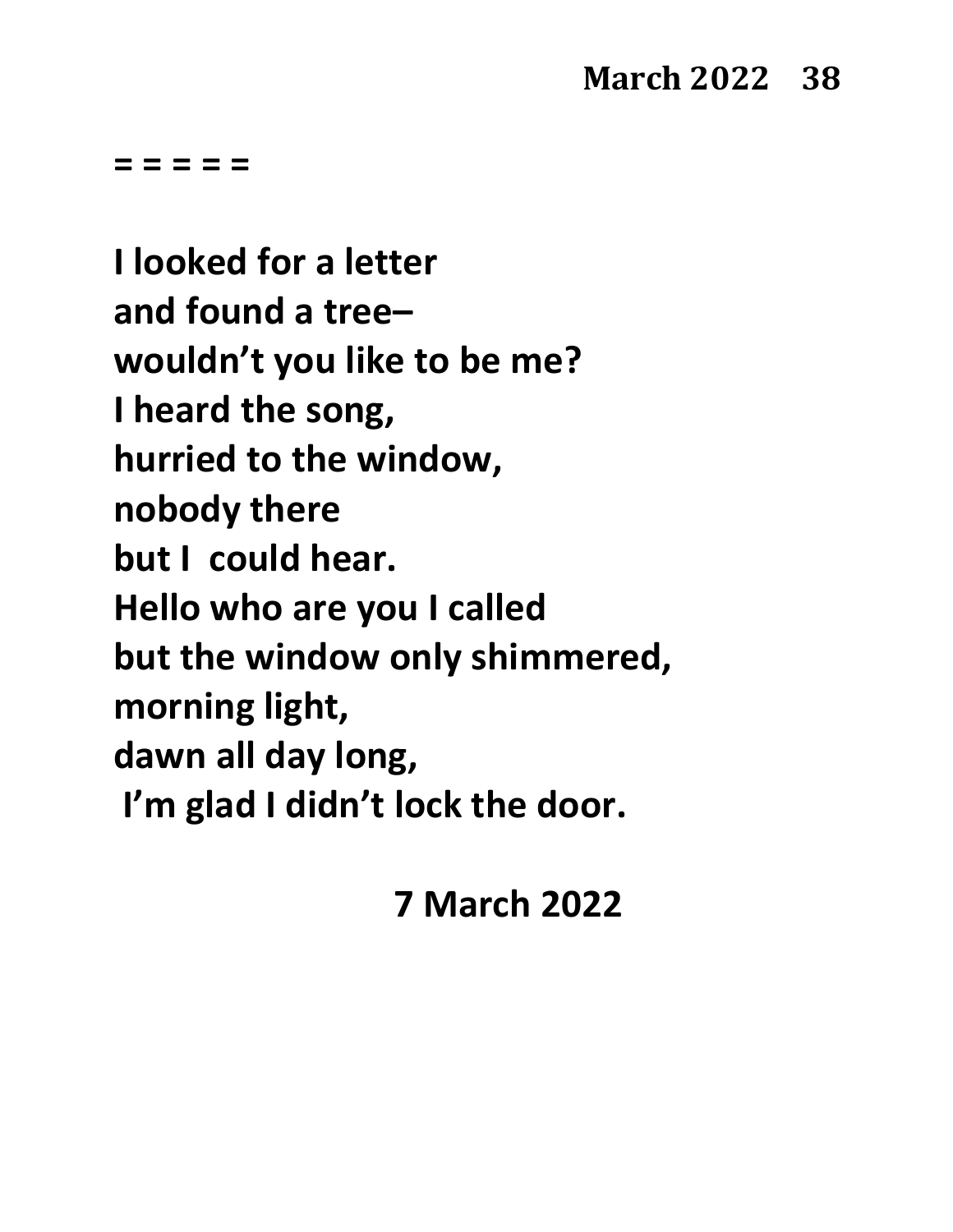**= = = = =**

**Marrying monks or nuns is allwe are, poets in this spciety, supported by old cloisters they call schools where we slave or slack our lives away in holy enterprise, teaching young how to be just like us. These places must be sacred to pay us well for doing that.**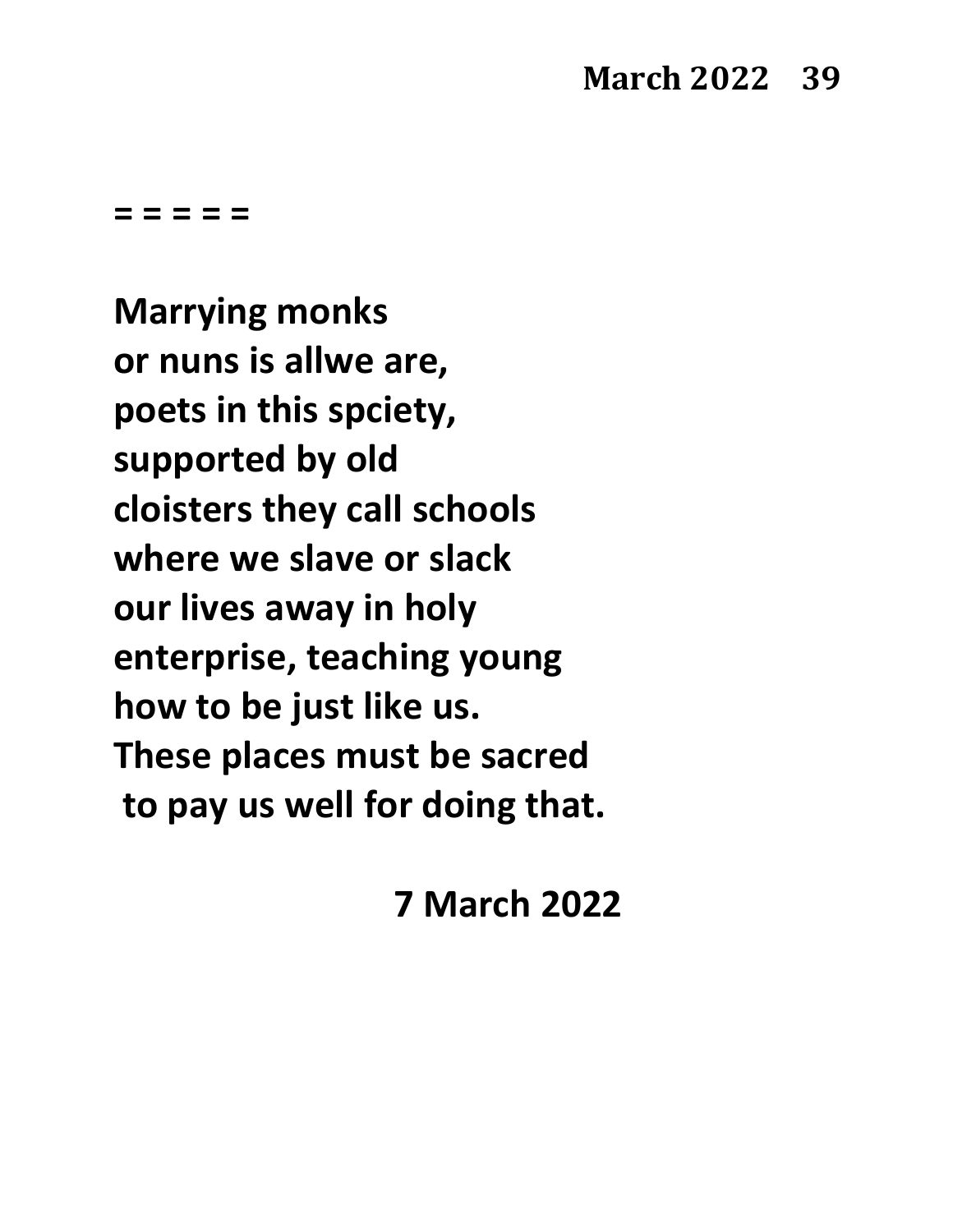**= = = = = =**

**Turning away for a moment from the question of pain we examine the nature of the low ridge between lawn and stream, glacial, we reckon, trees on it, most of them new growth, rose since we first settled here. Grass winter-withered, fern brake, saplings, taller up the slope. Climb the muddy path with me to see the little river rushing southwest on the other side, safe in its own slim valley, eager to get to its resting pond (beavers, nutrias, mallards) before it plunges north and west again through rap[ids**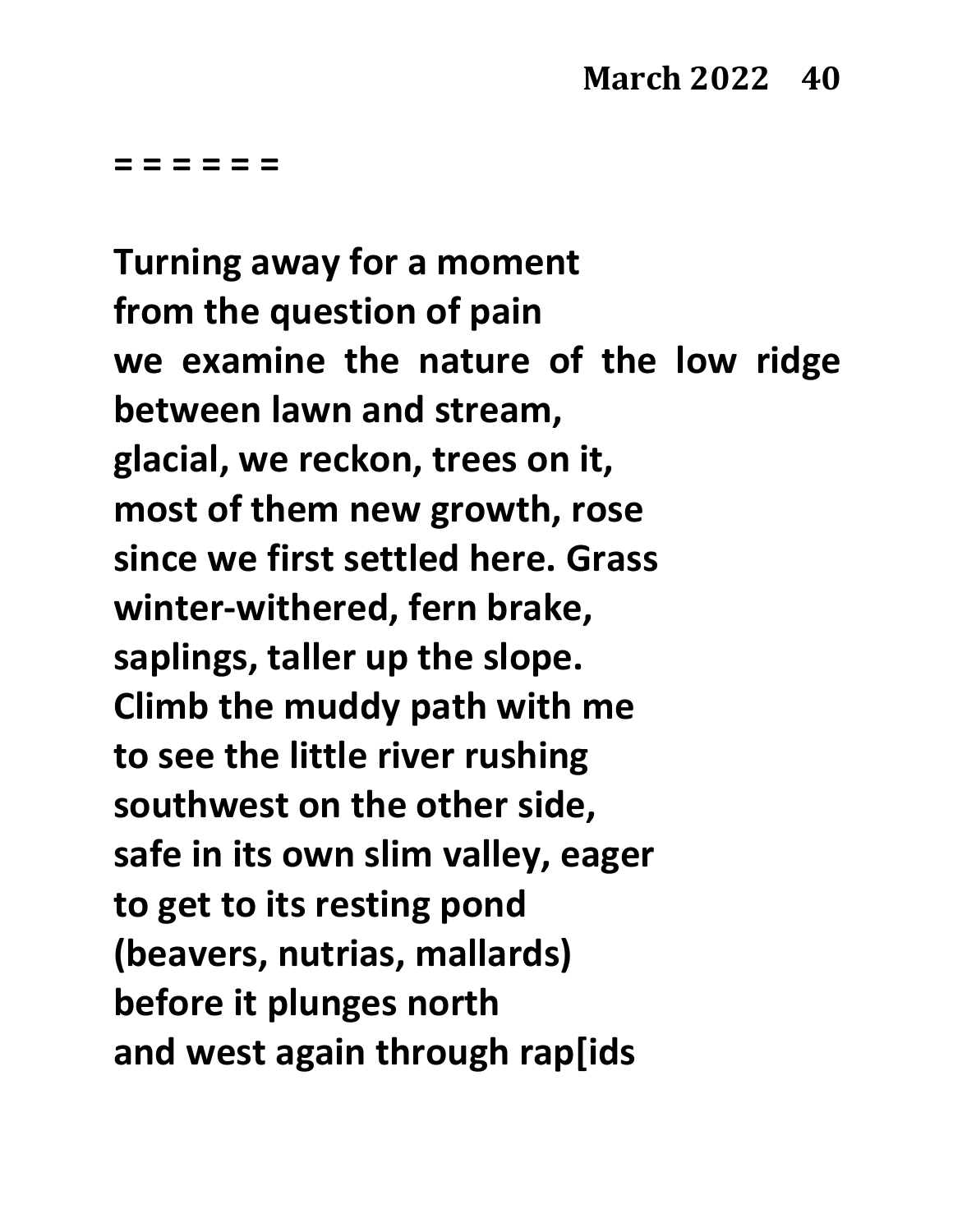**down to its mother river at last. This information, sketchy as it is, is all we can trust. Now what was the pain trying to say?**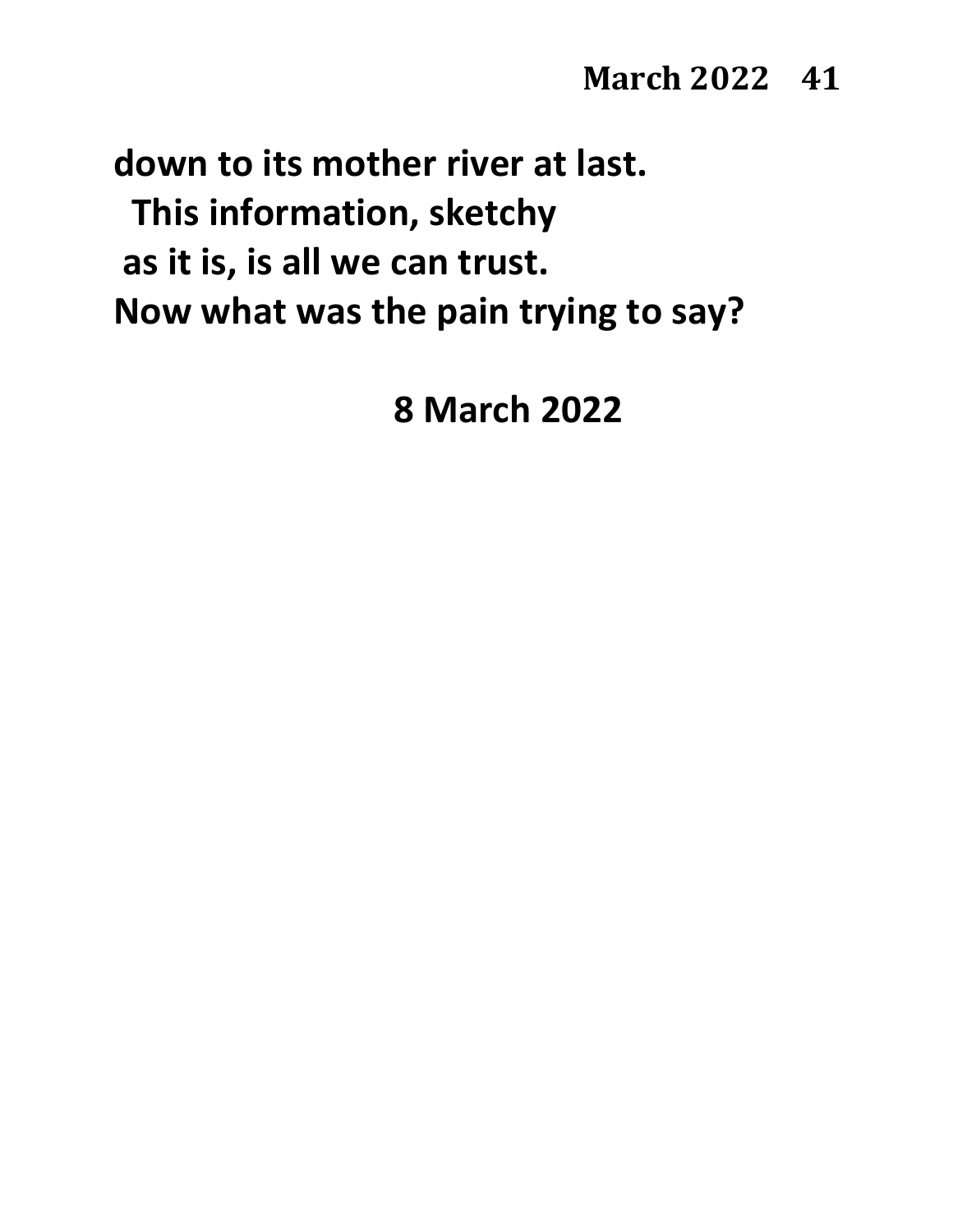**= = = = = =**

**External travel, passport from hope, leave the place of saying** *Where I Am* **and cross the ocean, each wave creating swift impermanent shadow as Proust remarks. Reading is how such travel starts– you read and read and all at once cry O there** *is* **somewhere else! Already you hear the foghorns bleat.**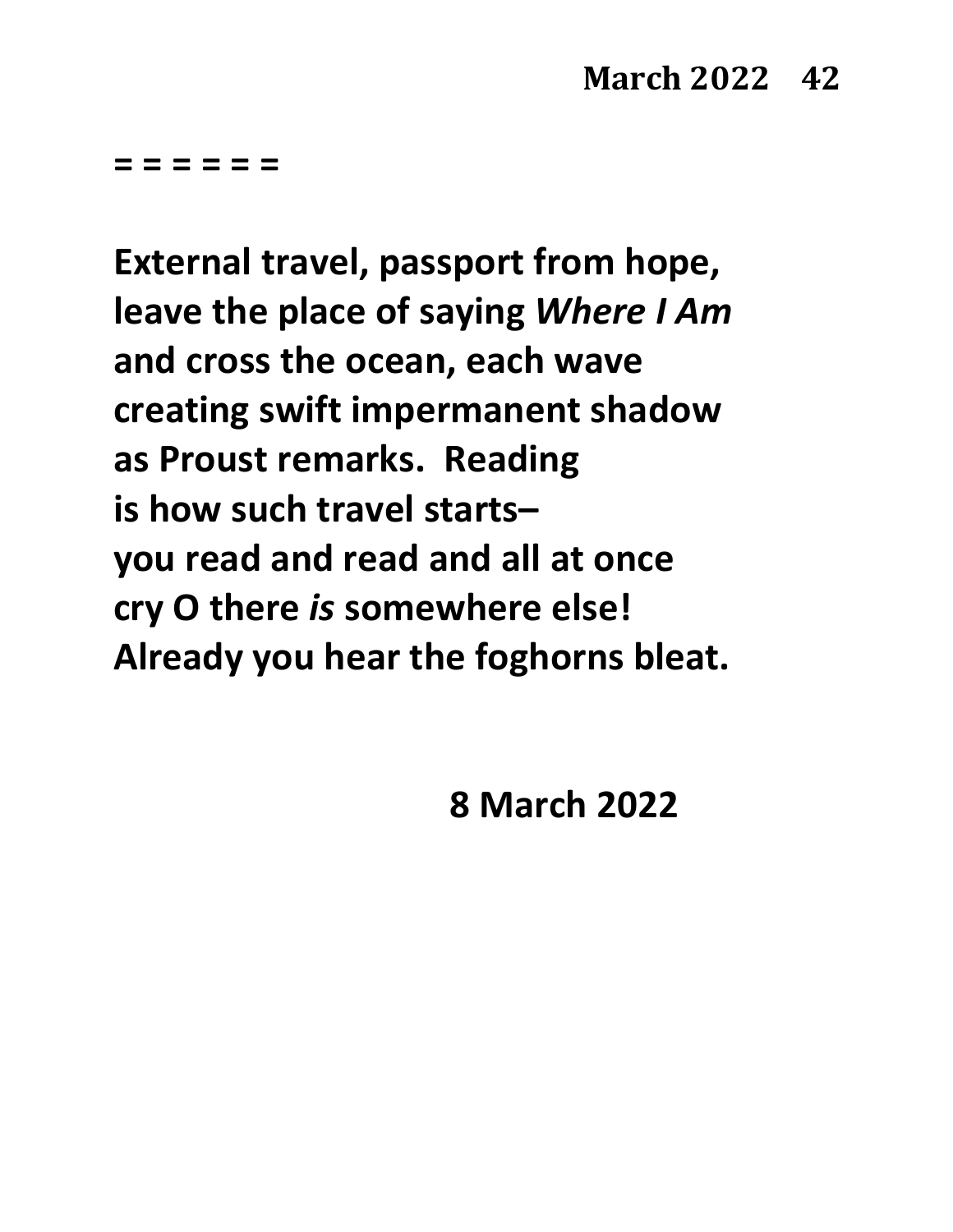**= = = = =**

**Everlink, the singsong angeli.ng, nothing ever all apart.**

**It's what the pregnant person knows, everything is different,**

**continuous. One knows: "It is a murmur in the midst of me, it follows me to follow."**

**And then we're there.**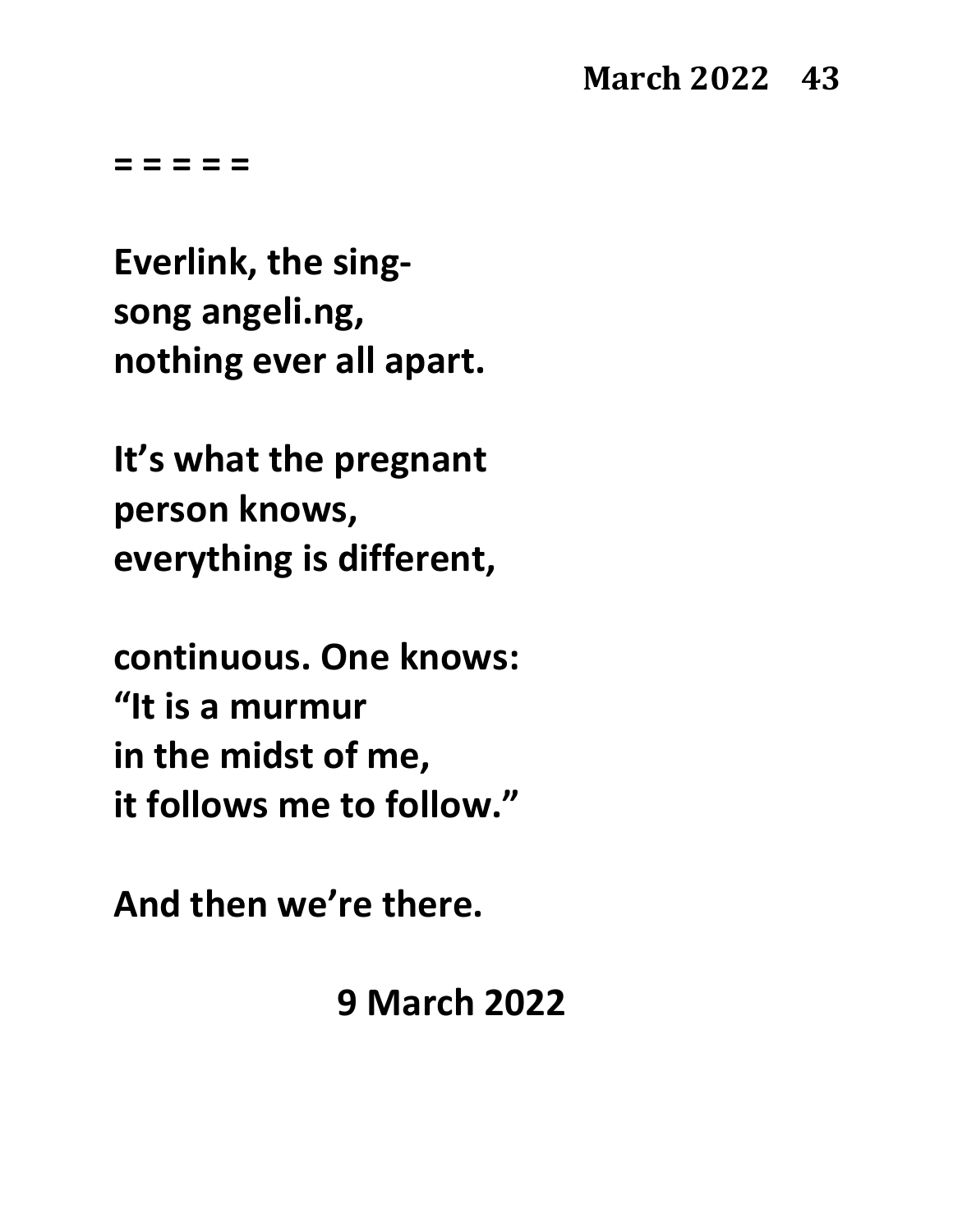**= = = = = =**

**Confess: there is a special city that you dream in. Comfortable streets, buildings noble to the glance, no need to go inside. And a special river. You in your silent helicopter float this way and that, watching, easy as a leaf, and then, when something catches your whim you instantly descend. Confess: you have borrowed bits of Paris, Berlin, even Delhi for your town but it is still mostly London. In daylight you walk by the embassies and circle the Royal Albert Hall, RAH, you cheer, like the young men playing softball in the park.**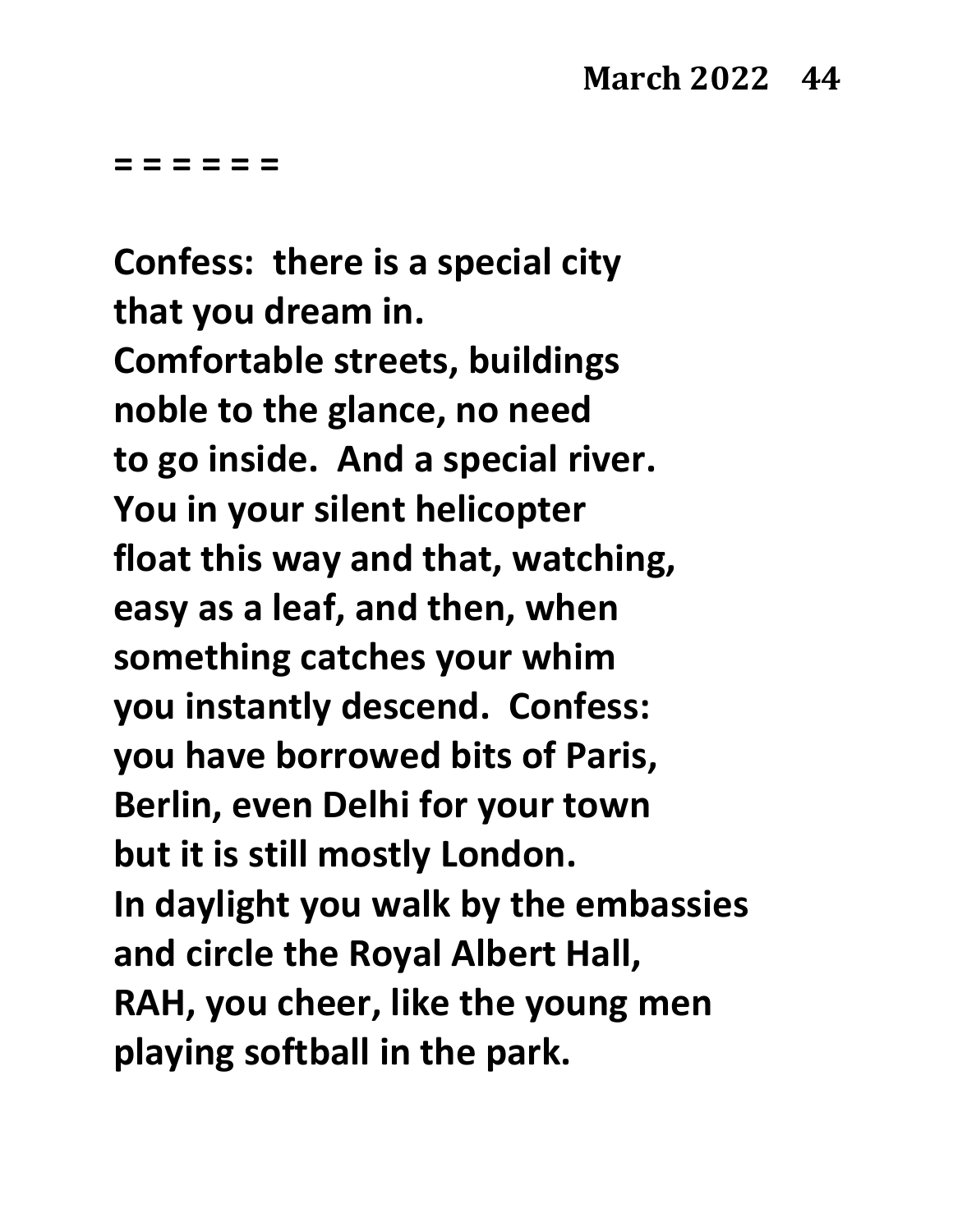**But the real city business is the night. So many friends you've made in shadow! And secret doings in the museum, or the whole city is a museum, a musing room you leave reluctantly into the sightless sleep of ordinary night. No fear, your passport will not expires, the river never stops talking.**

**9 March 2022**

#### **ADRIATIC**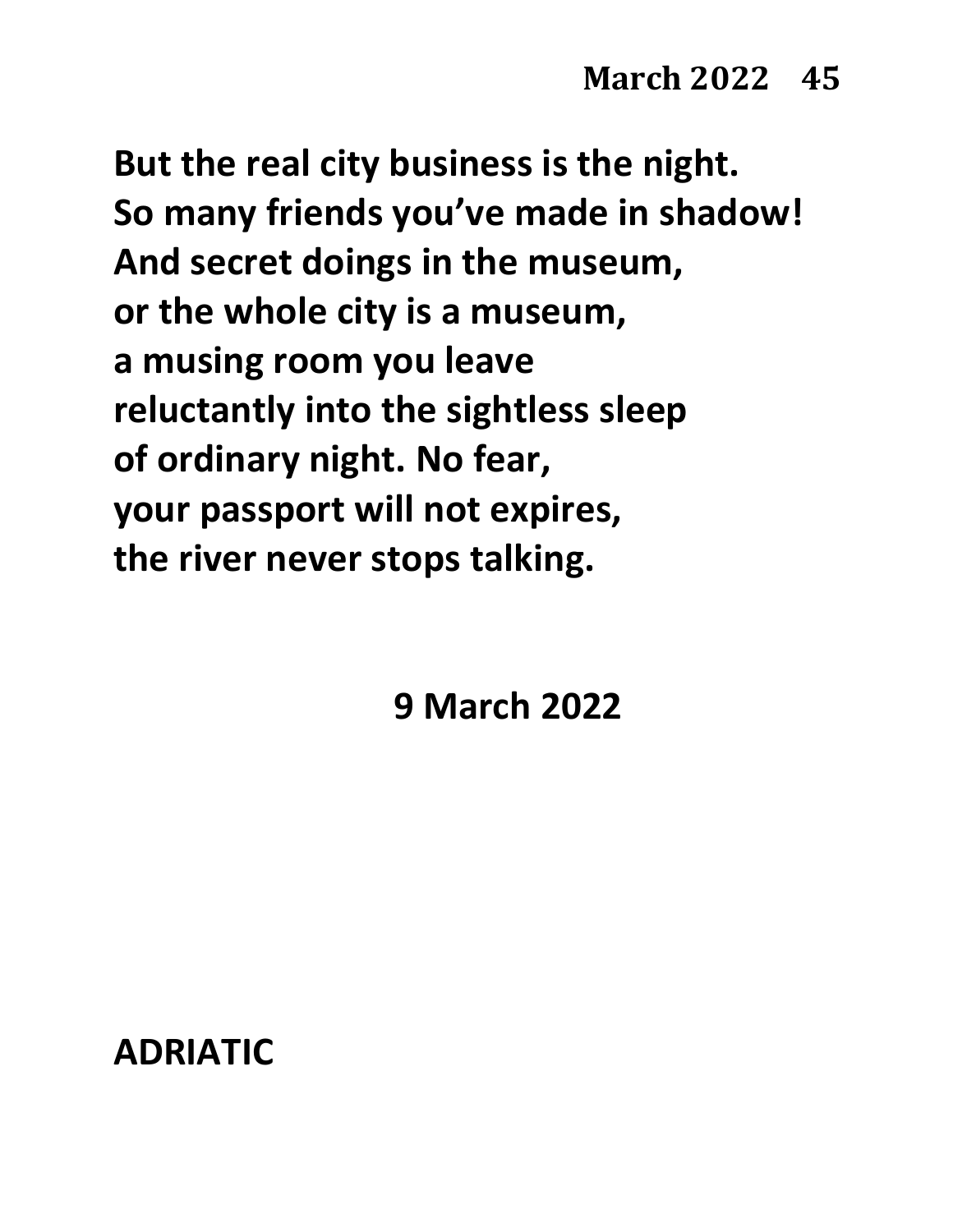**1.**

**What we mean is always on the other side. Aeneas to Italy, Diocletian to Dalmatia, endless ferrying, wine, wanderers, words.**

### **2.**

**It is like that in our town, trees lacey with new snow, the sun waiting. The book lies open on the table, poem, painted cover, body leaping in a room, over the lurking window, light.**

**3.**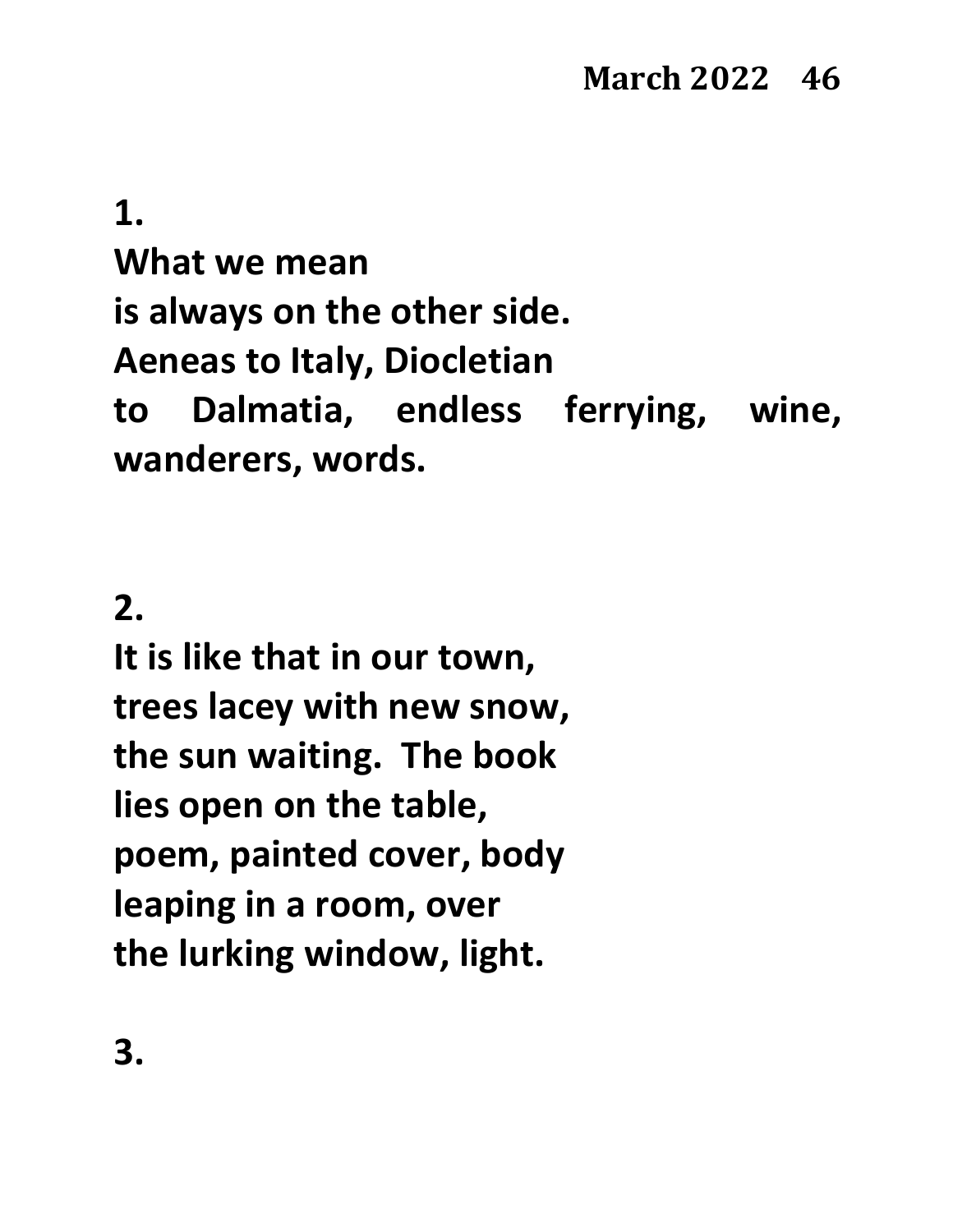**We watched it from Venice stood by the white church and almost understood. The sea makes far near, the sun was coming out, there is something to be done.**

#### **4.**

**I know it mostly though from old poetry, Odysseus chugging up the shore to his lost found island, epics and not much evidence except the waves. The woman waiting. Did his hands tremble as he stepped ashore?**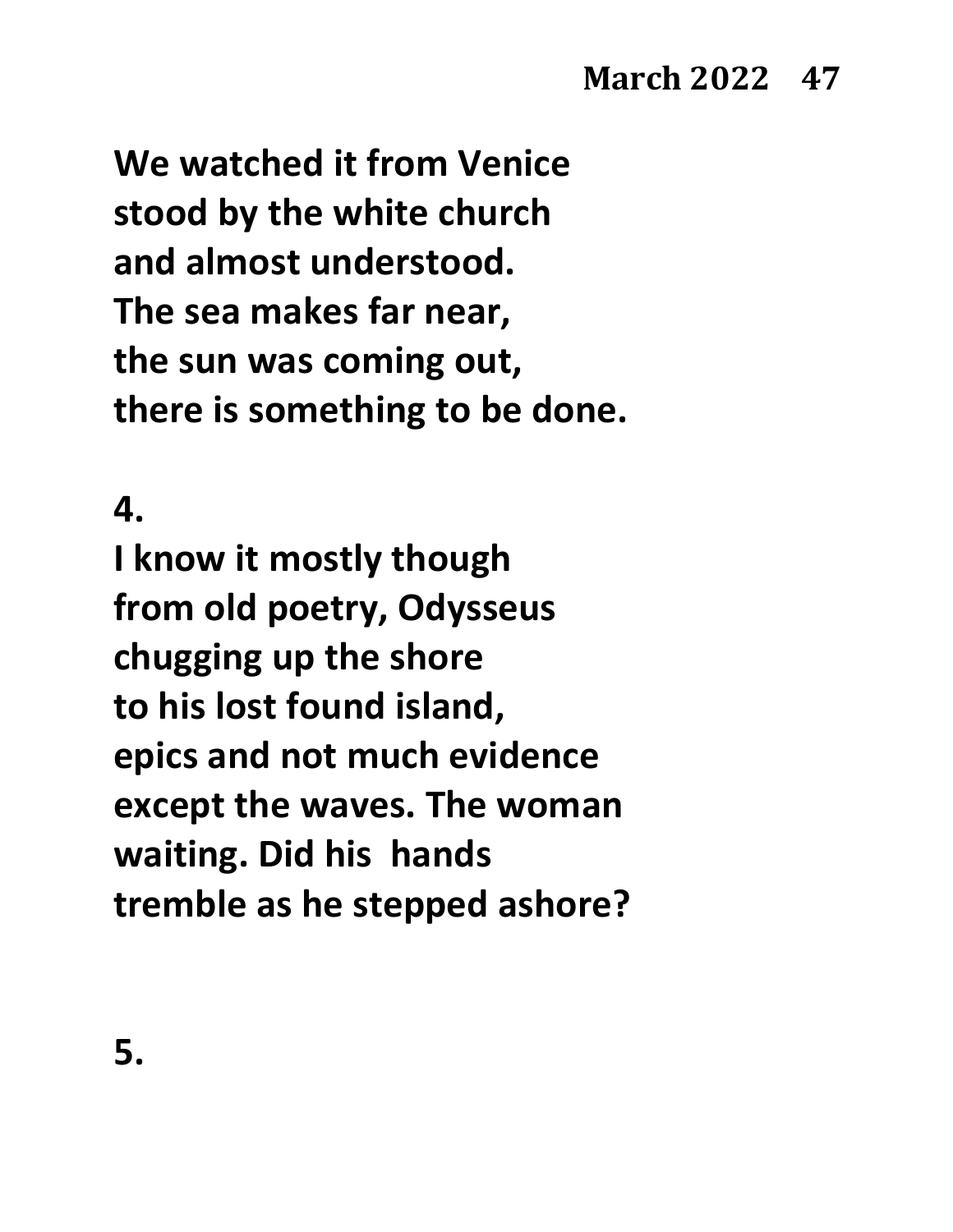**Mine did at waking, mind milky with confused prayers, there are days like pop songs, trivial, public, irrelevant but there they are, I must learn to endure my mind.**

**6.**

**Or what is the other side of prayer, other of the words we think we mean we find ourselves saying? Long narrow sea, different languages apart. Speak them for me. Speak me at least in one.**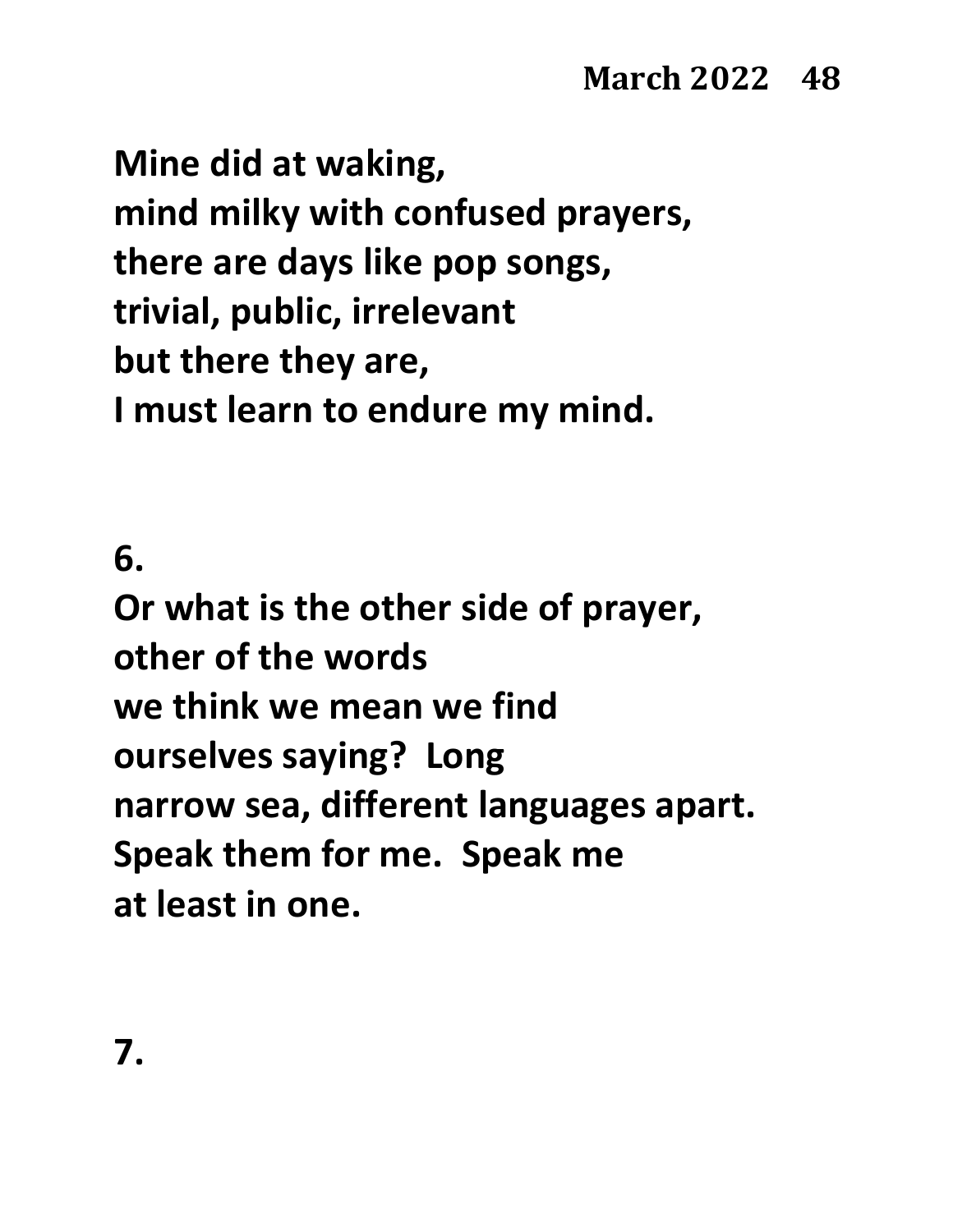**Or are we there already? Other side, mother tide, born over and over? Forgive me, we means me, I keep making that mistake of thinking I am not alone.**

**8.**

**But, you'll answer, some real you I mean, but one is, you are, I am, never alone in language. Open your mouth and you're in a crowded room.**

**9.**

**White church, white surf, white gull to gloat over the fish dock and they say things too**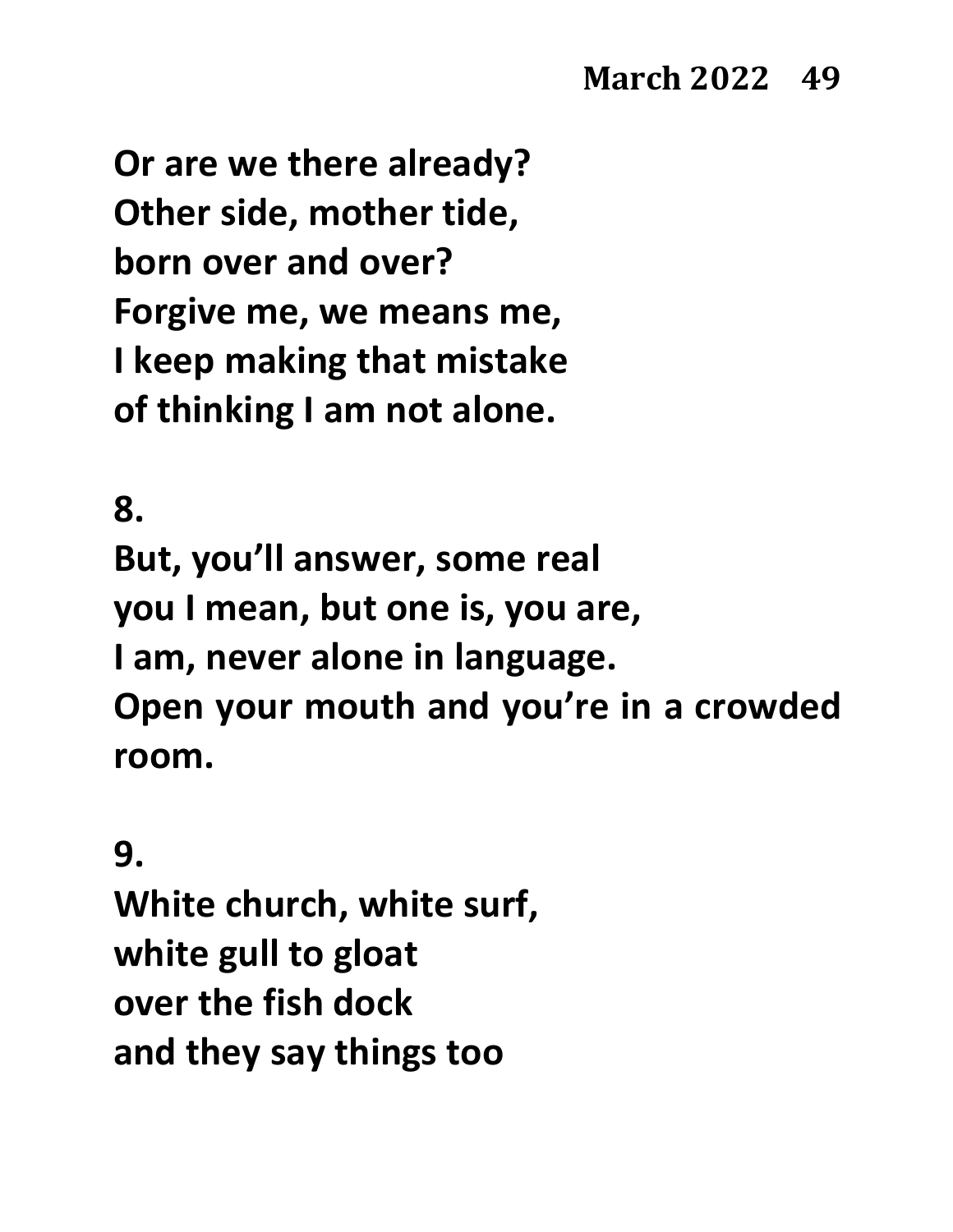**as they gorge on scraps, little boy I was reading fat books.**

#### **10.**

**So that's what the sea says but only if you think about it. Cross me if you dare, what you'll find is just more here, Notice how ill-equipped you are for swimming my miles, the other side is just a dream anyhow, listen to your mind, you'll hear weird languages enough.**

#### **11.**

**I must be lonely if I'm chatting with the sea, and not even her local currents. Not lonely, just early**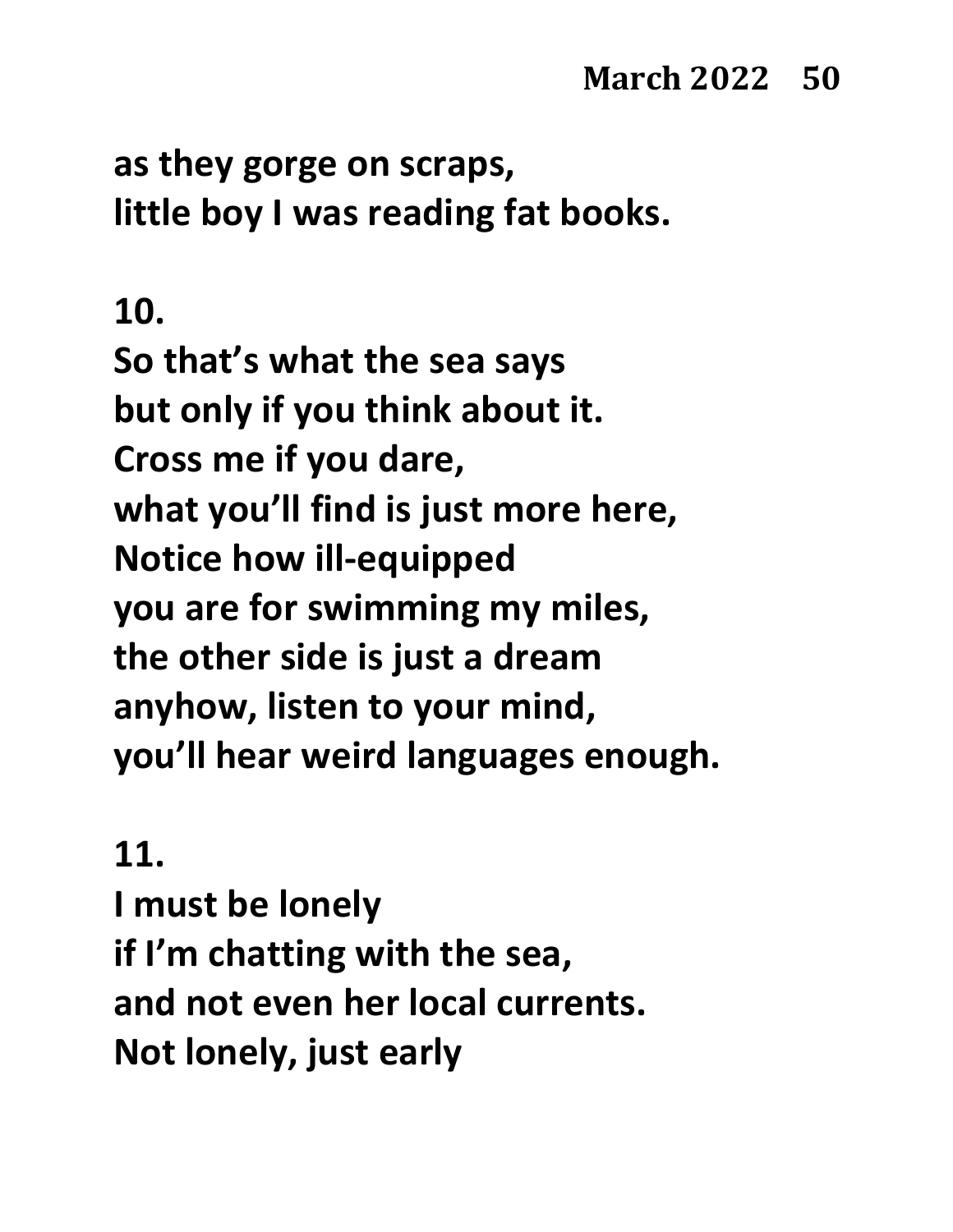**waiting for the day to start washing up on the shores of sleep. Wake me at noon when no one sleeps.**

### **12.**

**Greece, or Italy. I never could decide, we took our law from one, our logic from the other. And war from both On this winter day Slavs murdering Slavs along yet another sea, other side of the other side.**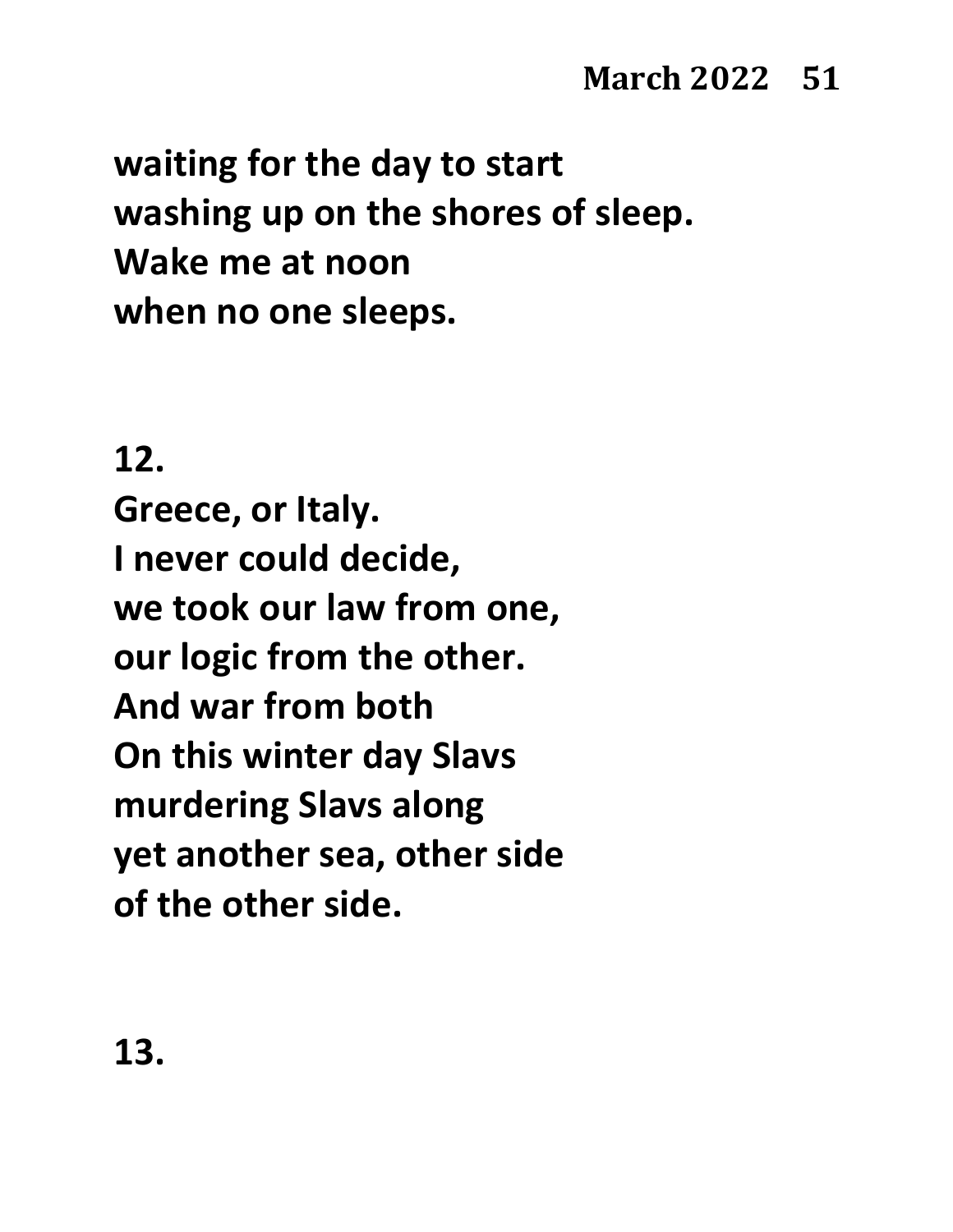**I think of the dying Virgil sailing back to the heel of Italy and the long road Rome. We do not need to kill our enemy, it is enough to speak clearly once their secret name, and then a feeling comes between you, quiet, pale, a little like an iris, or a lily.**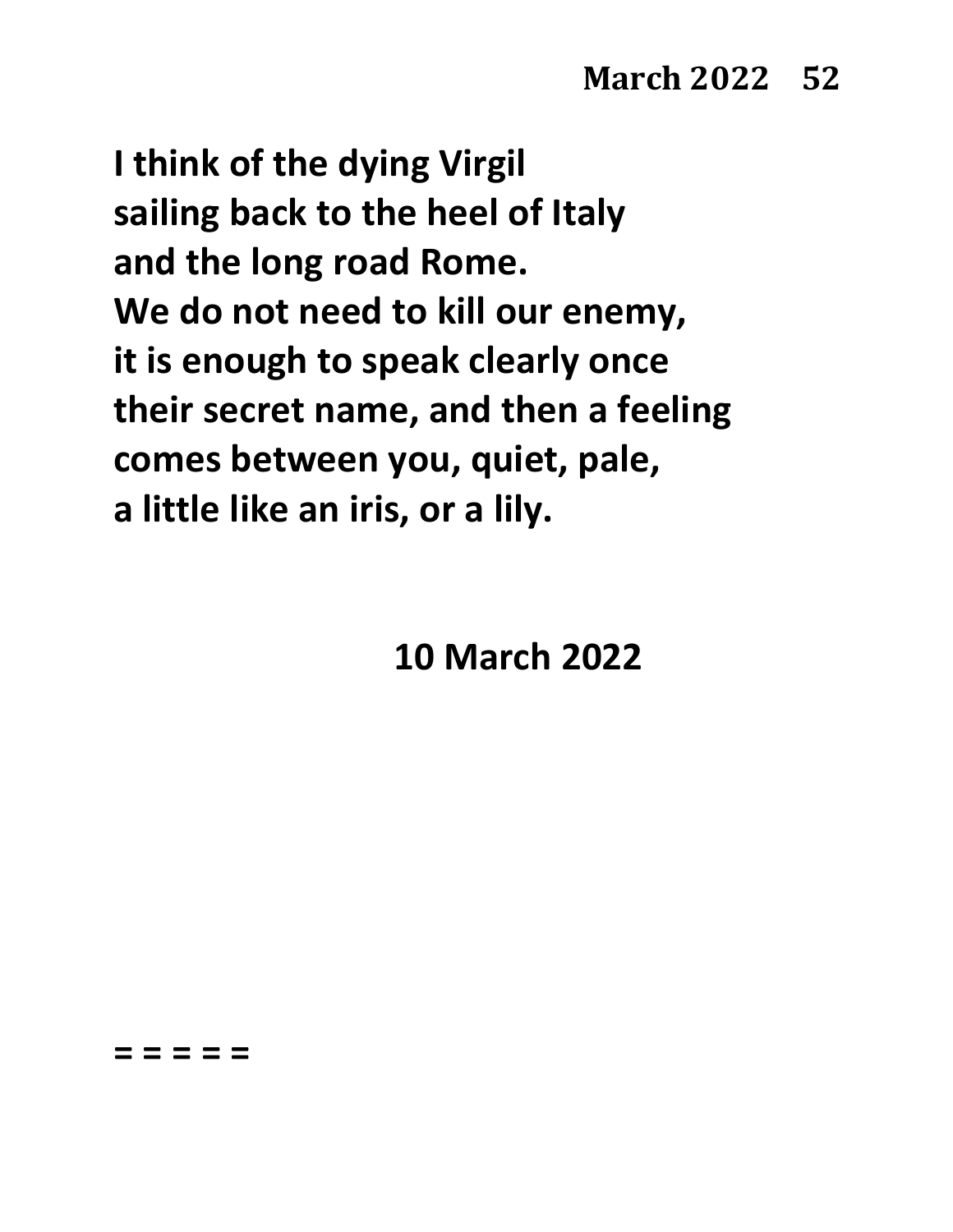**Clothes don't do much in rivers so one takes them off, folds netly on the dock, and slips in. It sometimes helps to recite the names of famous cities on the river, any river. Rome, Vienna, even Budapest, even Pittsburgh, that has three rivers of its own. One swims then sleekly against the current– one knows well where it's going but not where it's coming from. Where is the womb of rivers? How can one find the mother lode from which all this liquid silver flows? Worth the effort. If you forget a name one can always say it later, later, when one series of the struggle,**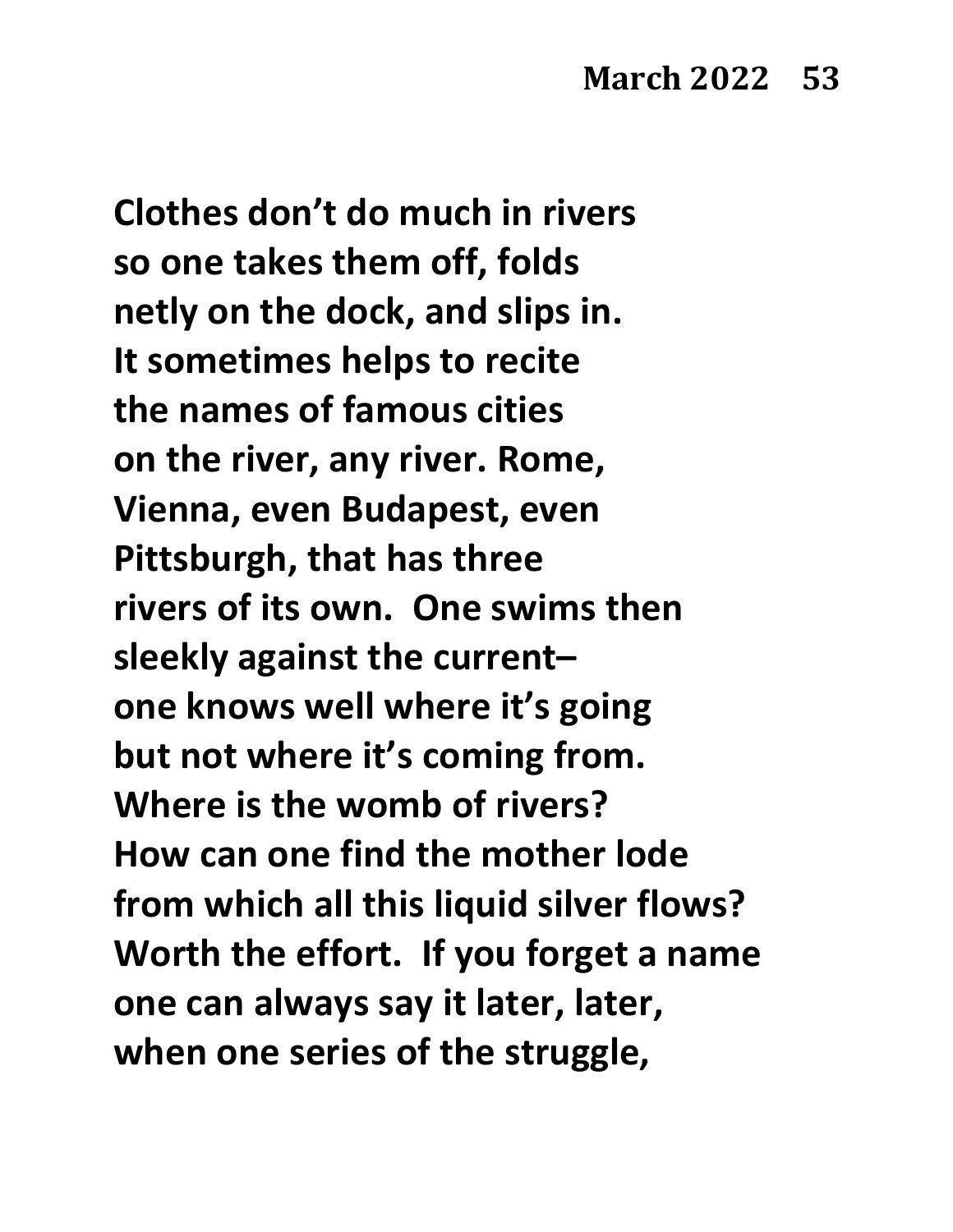# **rests on tube river bank sighing Delhi or St. Petersburg, lie there listening to kids singing on the levee.**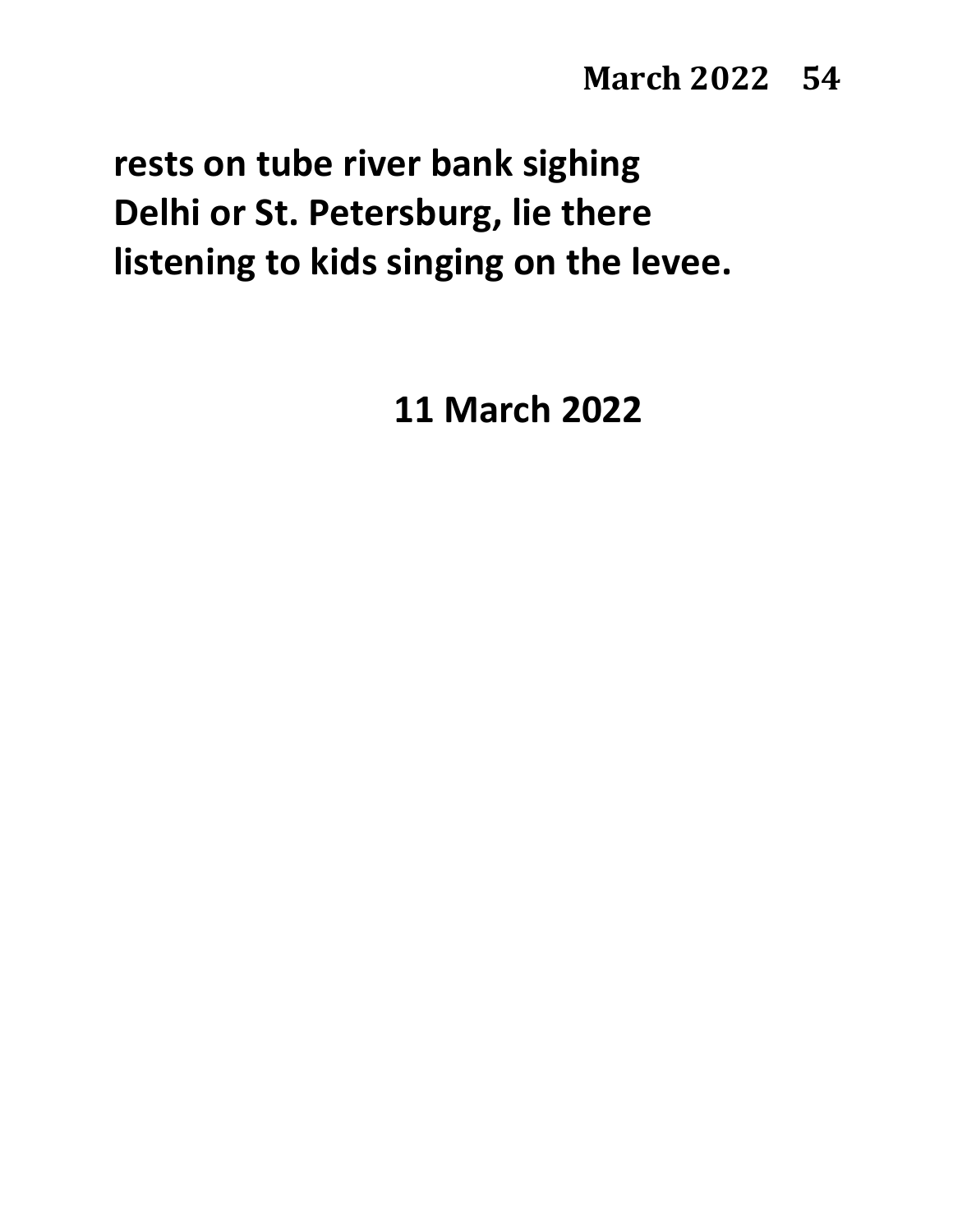**= = = = =**

**It says the sun and who would doubt? The numbers are right, the glass is shining. I pick up an old Latin poem and think along with it, lovely Latin, but when will my spring come?**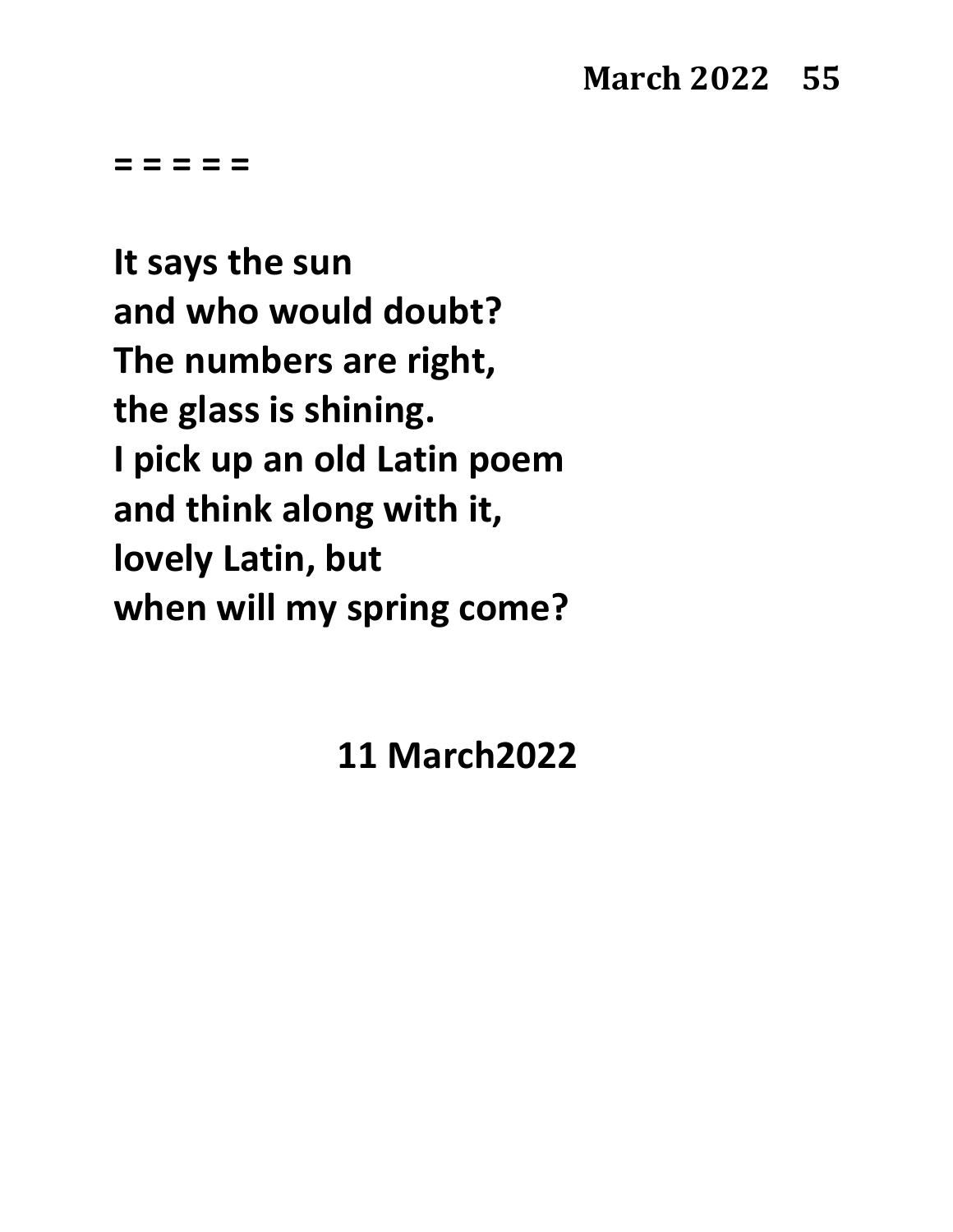**= = = = =**

**Looking out the window can be treacherous– it distracts you from the gearbox in your cranium, where your work is waiting and the day is stored. Blink and think? No, none of that, none of that thinking business, try looking into your hands, try to remember.**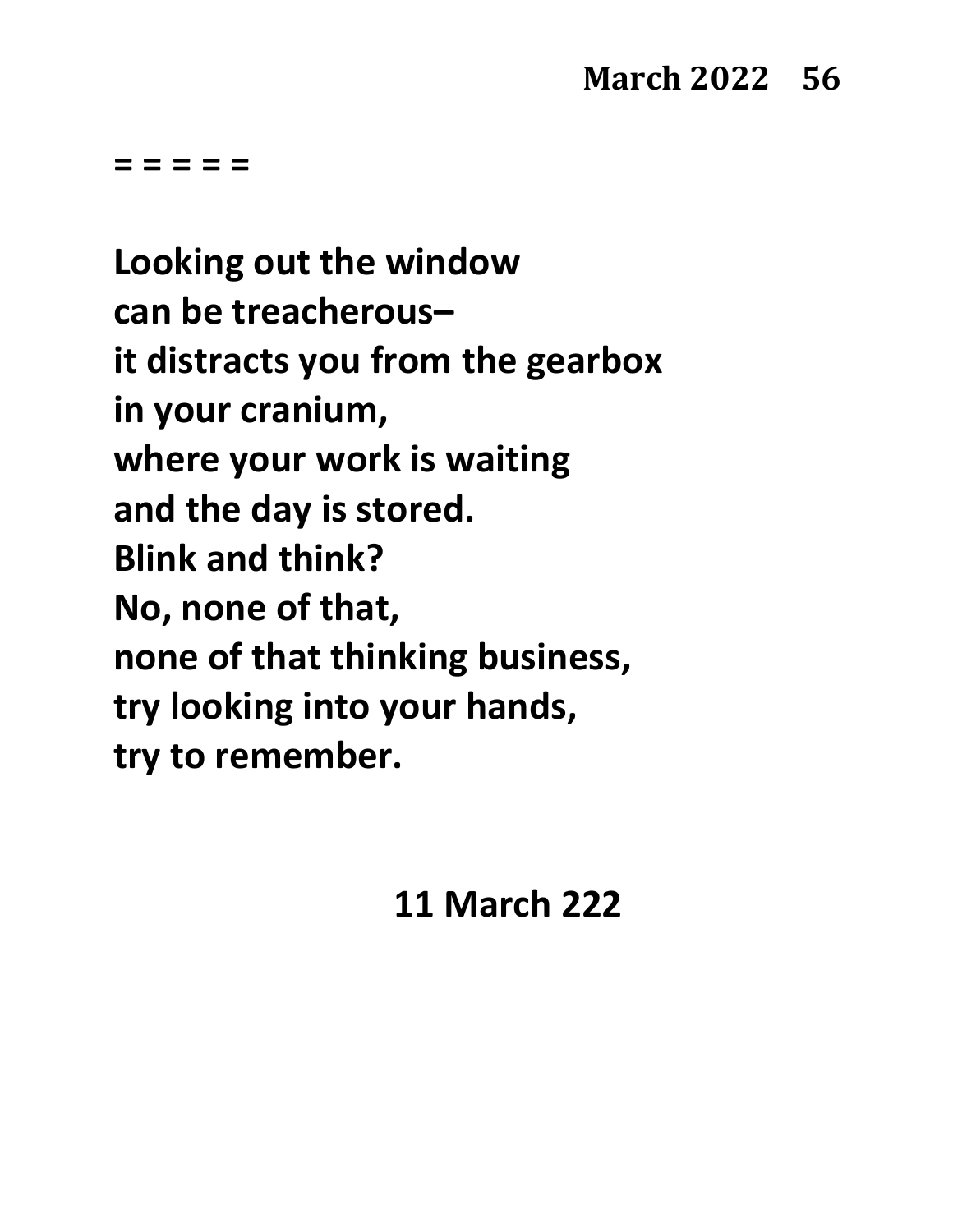### **March 2022 57**

#### **NEAR KLAKE KATRINE**

**As you drive out of the lot of the fancy grocery (tinned herring from the Baltic, a mesh sack of onions) you see on your right a massive rock wall, glacial, its strata tiled down towards the same highway you're waiting to green light your way on.**

**This rock face to me seems worth all the symbols of half a dozen religions, it is sheer, visible, permanent, it seems (honesty) to love us as we pass,**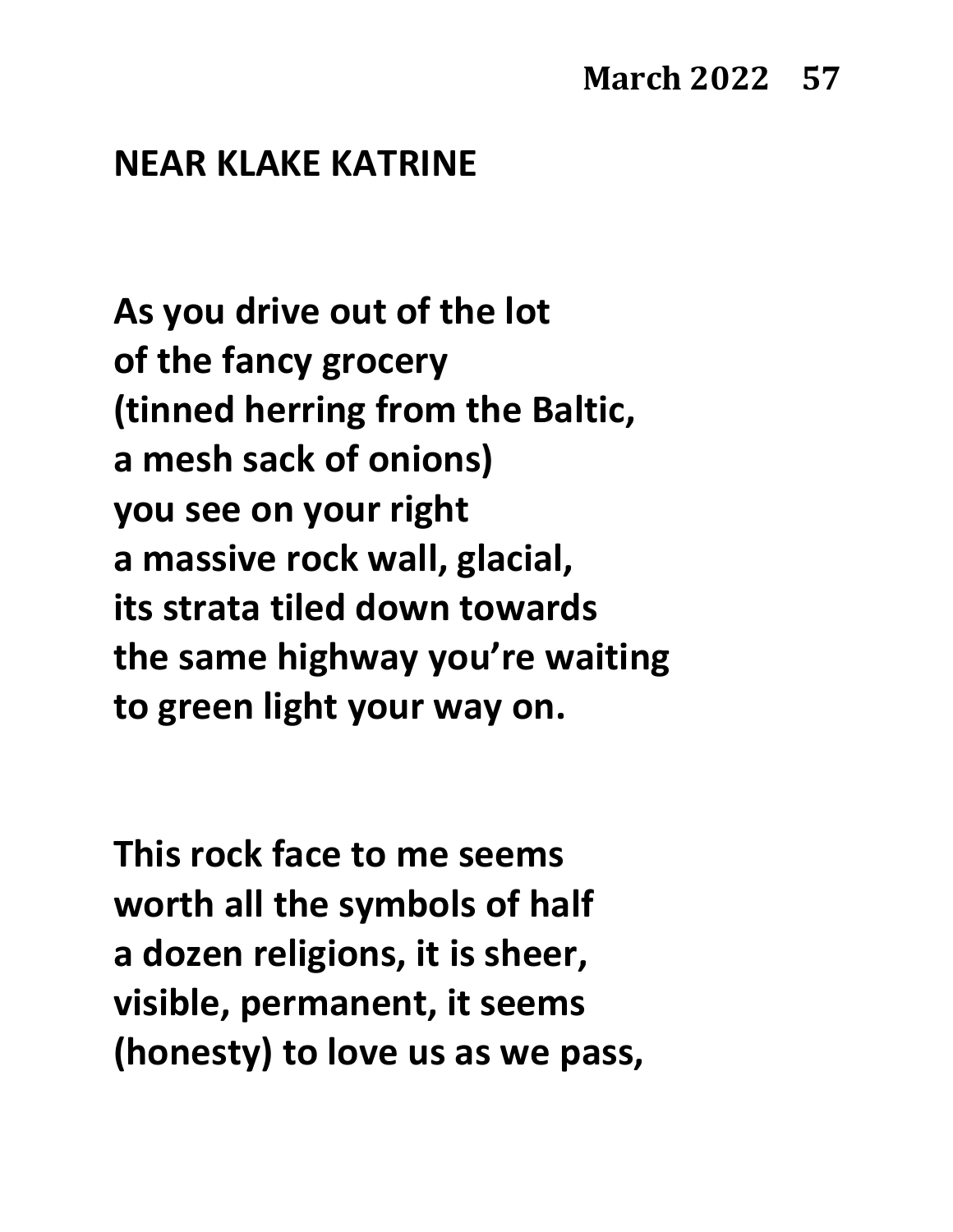**it has been kissing us since before anyone was even here, Lenape, Esopus, Dutch, Brits, us, just us. The smile of stone!**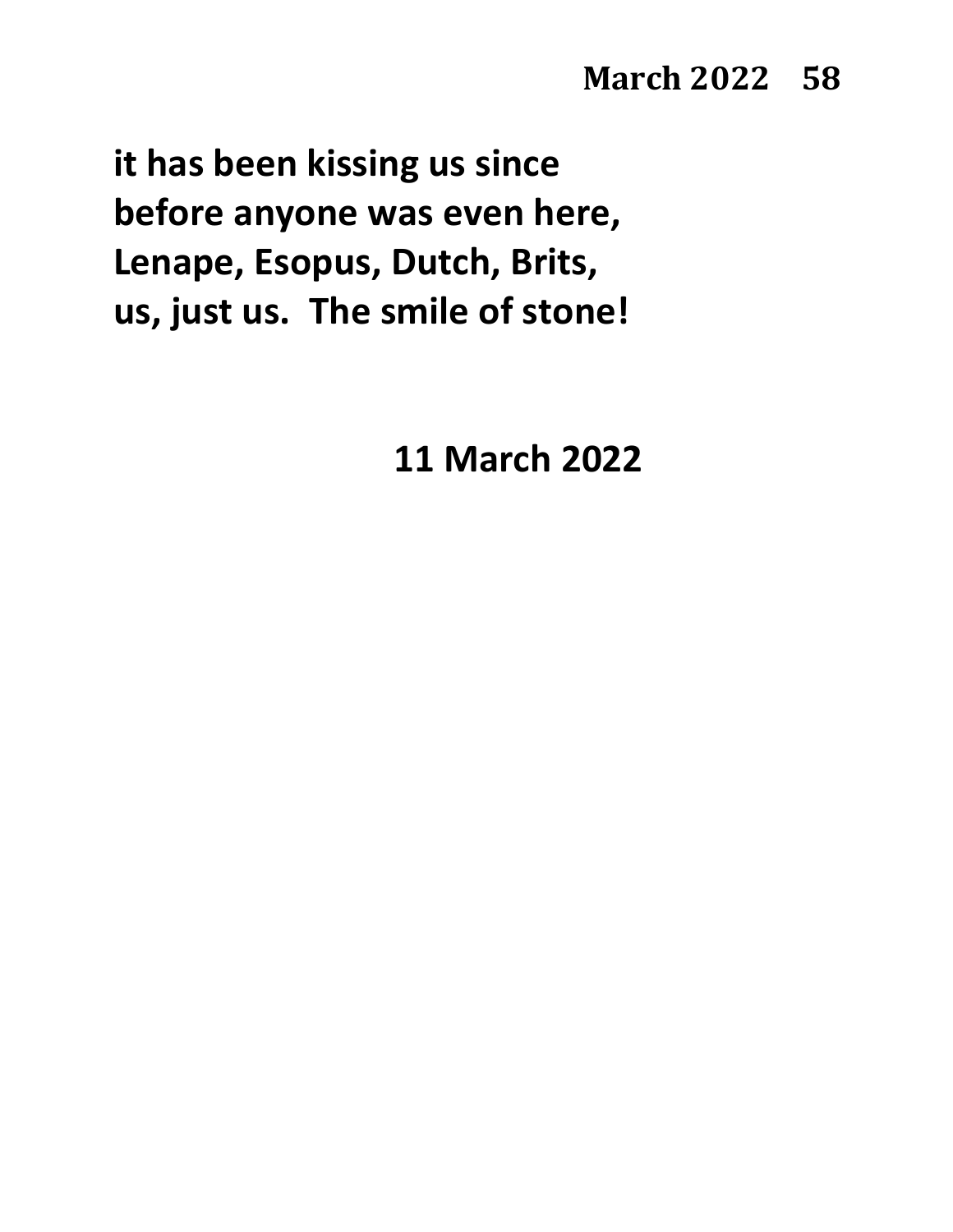**= = = = = =**

**How each flake fits together so neatly with its mate to make by billions this bright opaque. All shimmer, vague shape. Ghost trees around a roadside accident, dark cars attending car skidded into fence, all like a silent movie from nineteen hundred and five.**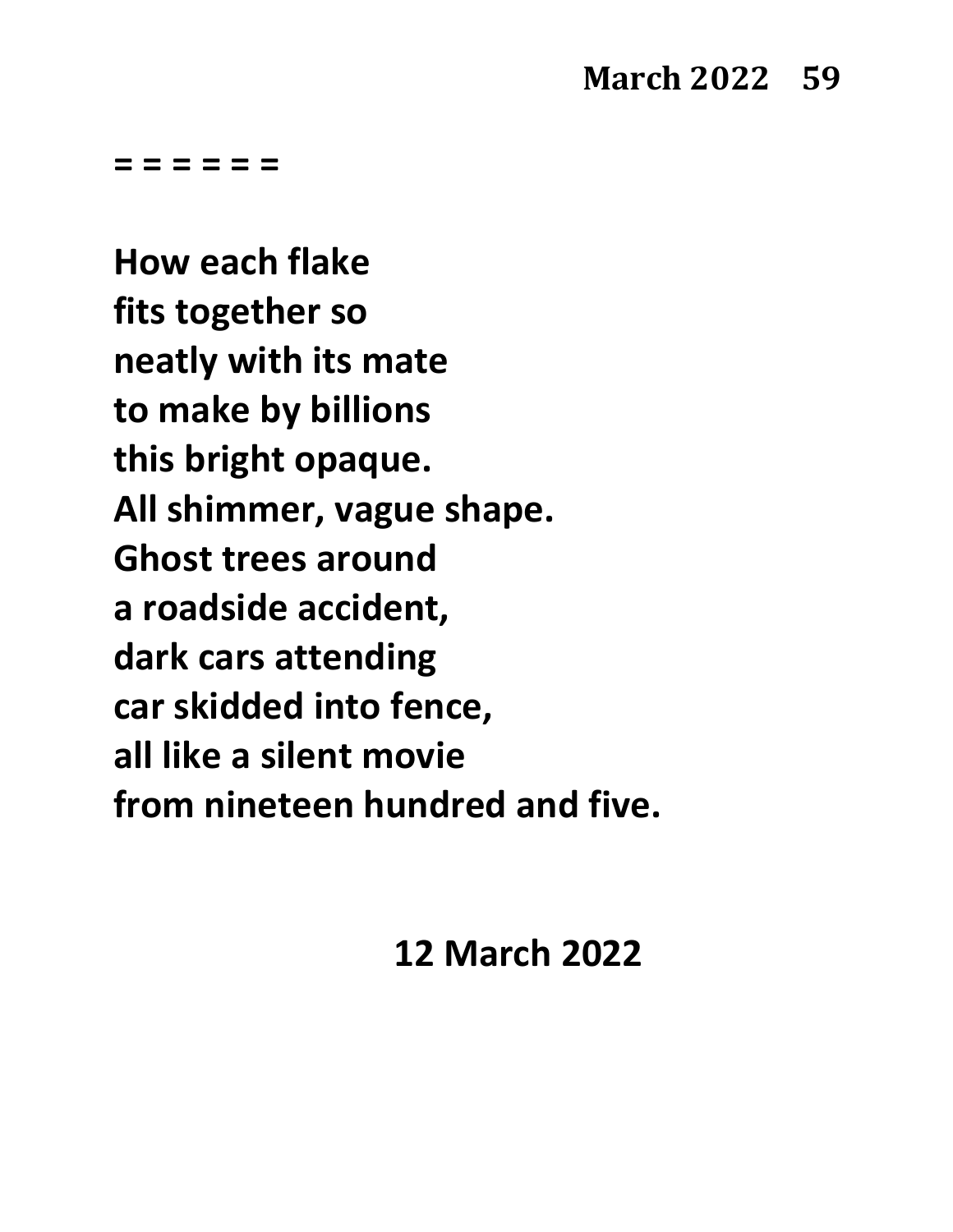**= = = = =**

**Why is it so no physicist explains only how, only how, never why. Or we know why each thing happens from its local happener but where did it start, as well ask why is the wind. Is the world a wound?**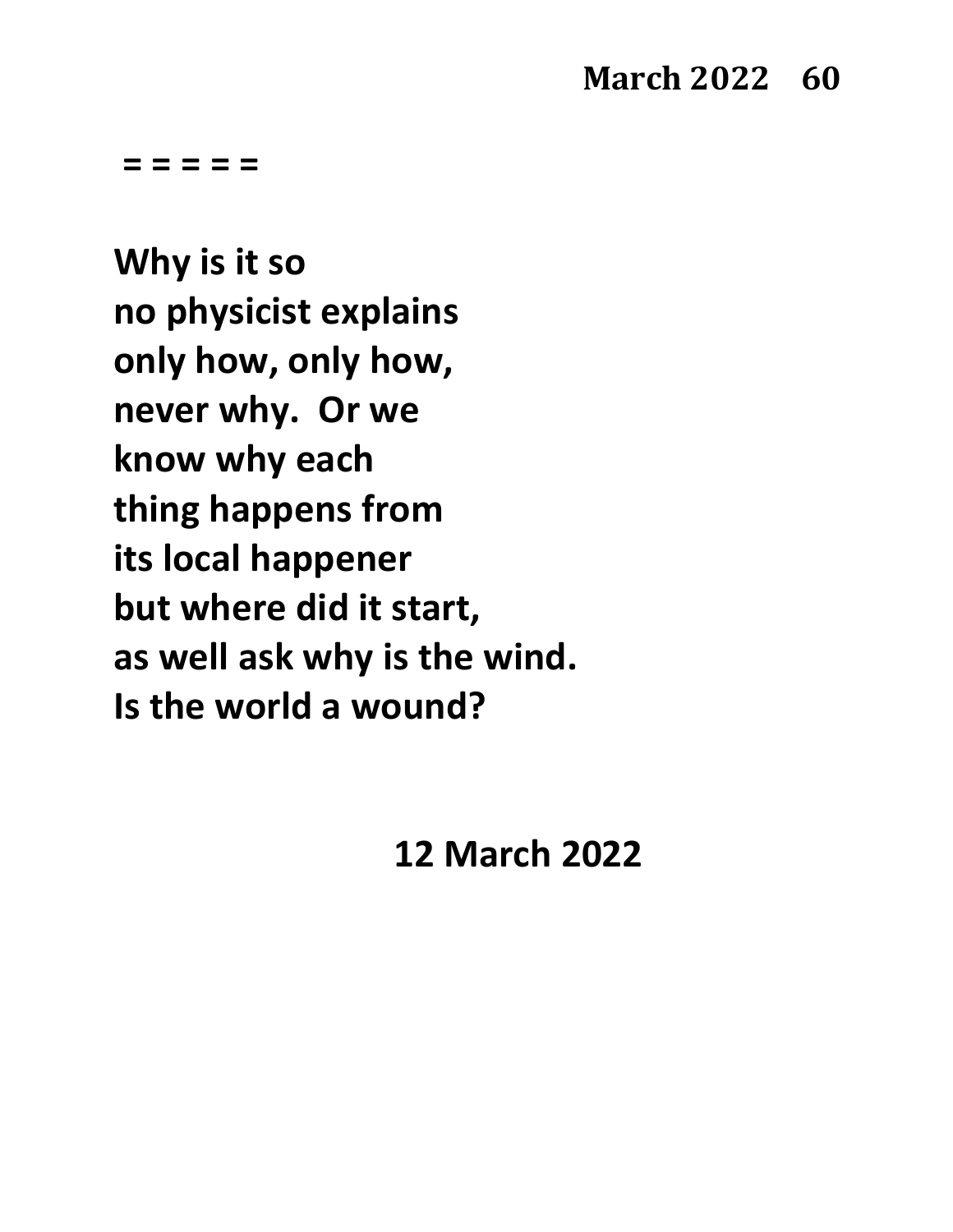**= = = = = =**

**A line as long as a river as quick as a bluejay's cry, breath tumbling down a story rigorous to tell, to get the colors right, the sound of wool, the diameter of wind, and who is the captive princess watching from the city gates? Get it right when it happens again.**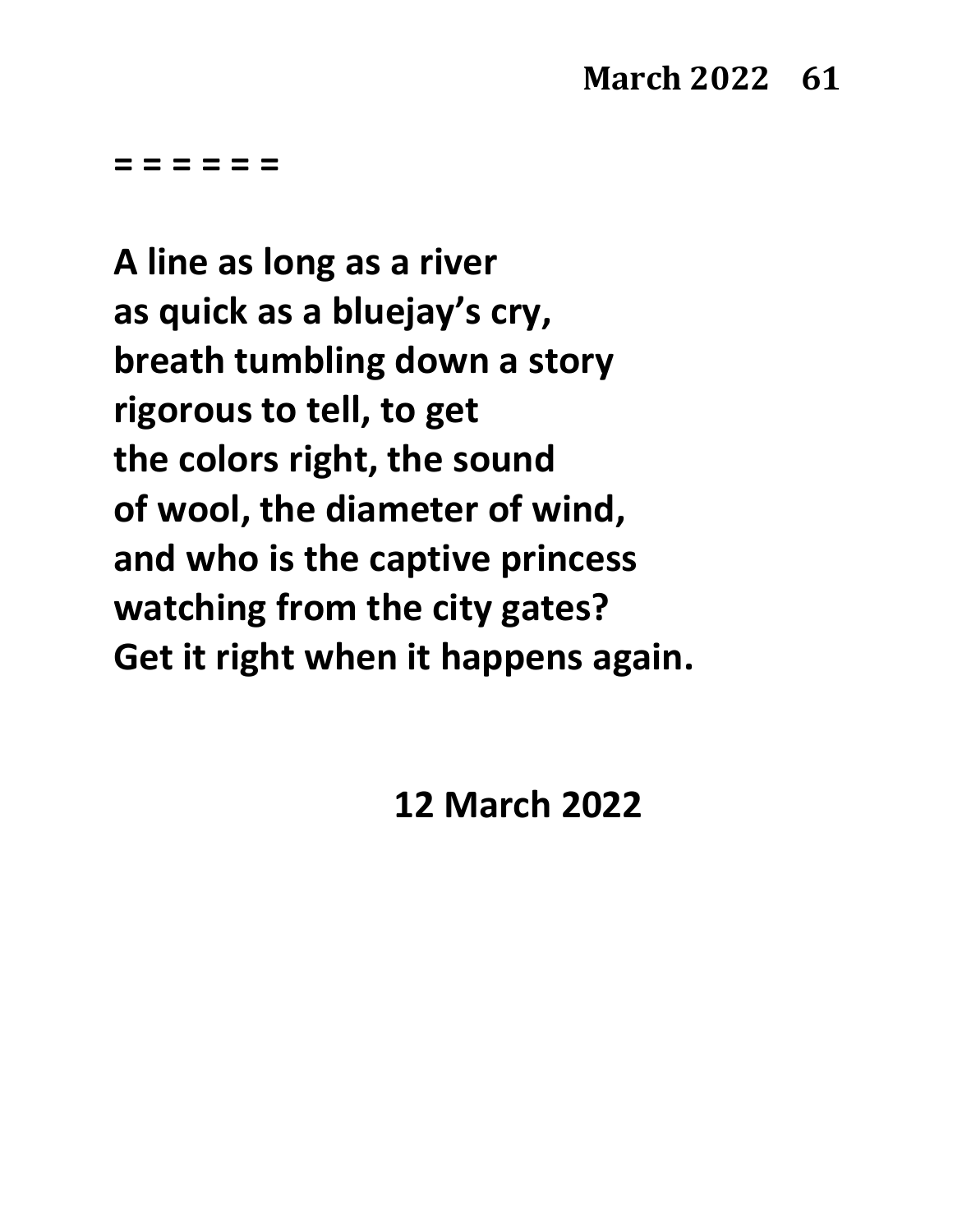#### **March 2022 62**

**= = = = = =**

**On the way to crying out what doesn't need to be said but yearns to hear itself spoken,**

**a scarf in summer, a a log smoldering in the fireplace, its flame forgotten. We need sleep**

**the way the world needs water, dissolving the phony solids of our education, calculations,**

**numbers and all our other mistakes. Sing, for heaven's sake, sing! Meaning wails in its cradle,**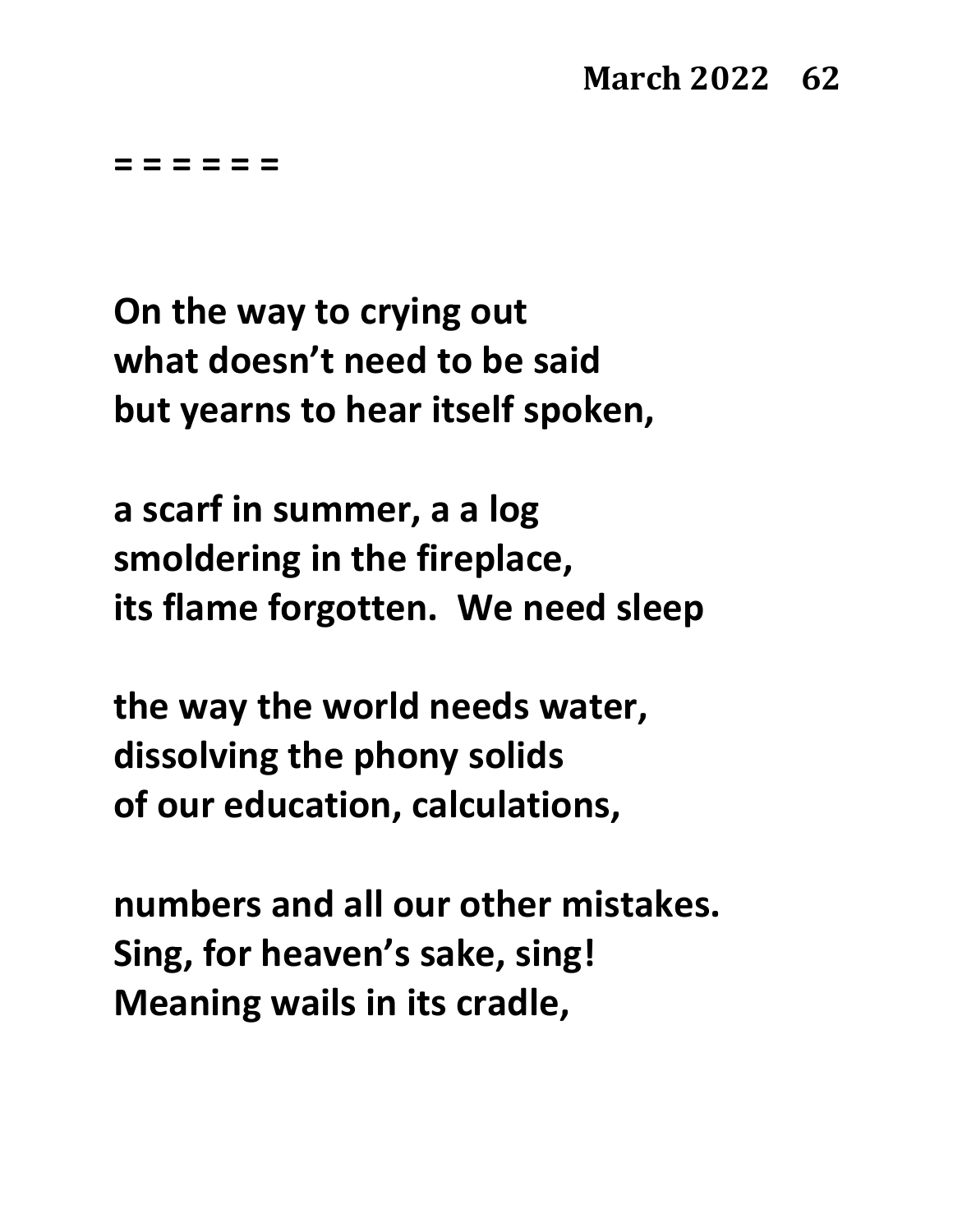**meaning waddles down the street. the mind never reaches puberty, or rarely, capable of giving birth**

**to a thought in someone else, priestcraft and rapture, pirate ship braving a new-found coast,**

**and who will hear it when I run my fingers on the tight-woven wool gently to rouse the wary sleeper,**

**but who will hear me if I don't ask, my silence a valentine lost in the mail, now tell me what summer means.**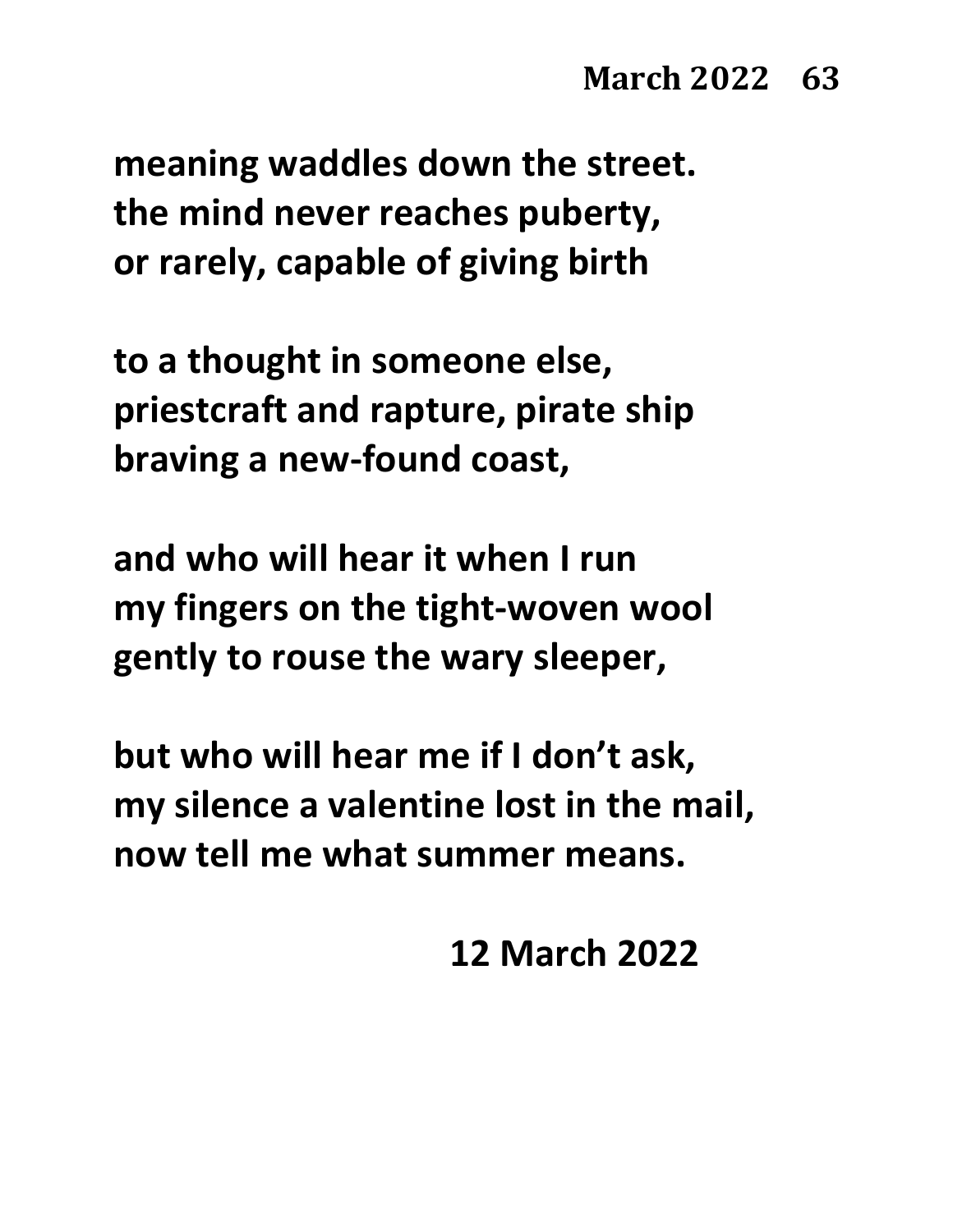**= = = = = =**

**She had learned too much down there to be let back on earth, especially with a husband who poured out songs and secrets the way a barmaid gushes wine from her pitcher. No, she had to pretend to m die again slid back down the long muddy chute into Uncle Hades' estate, where she, and what she knew, would be safe. Of course they would let her tell, tell true, bit by bit, year by year, to those of hes husband's tribe who cared to, dared to, listen to her**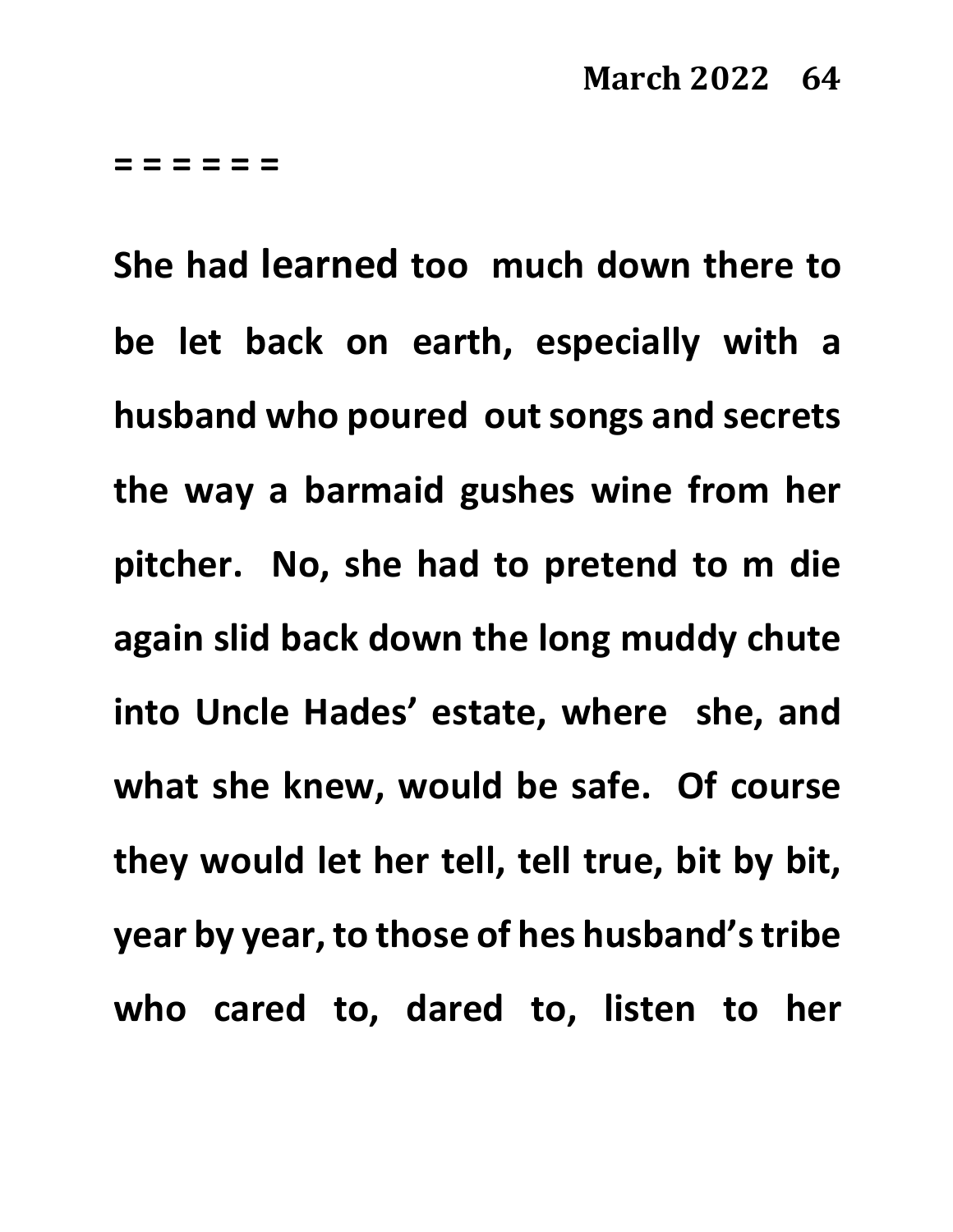# **whispers, rising right from the underworld into the ear inside the ear.**

**. . . 12 arch 2022**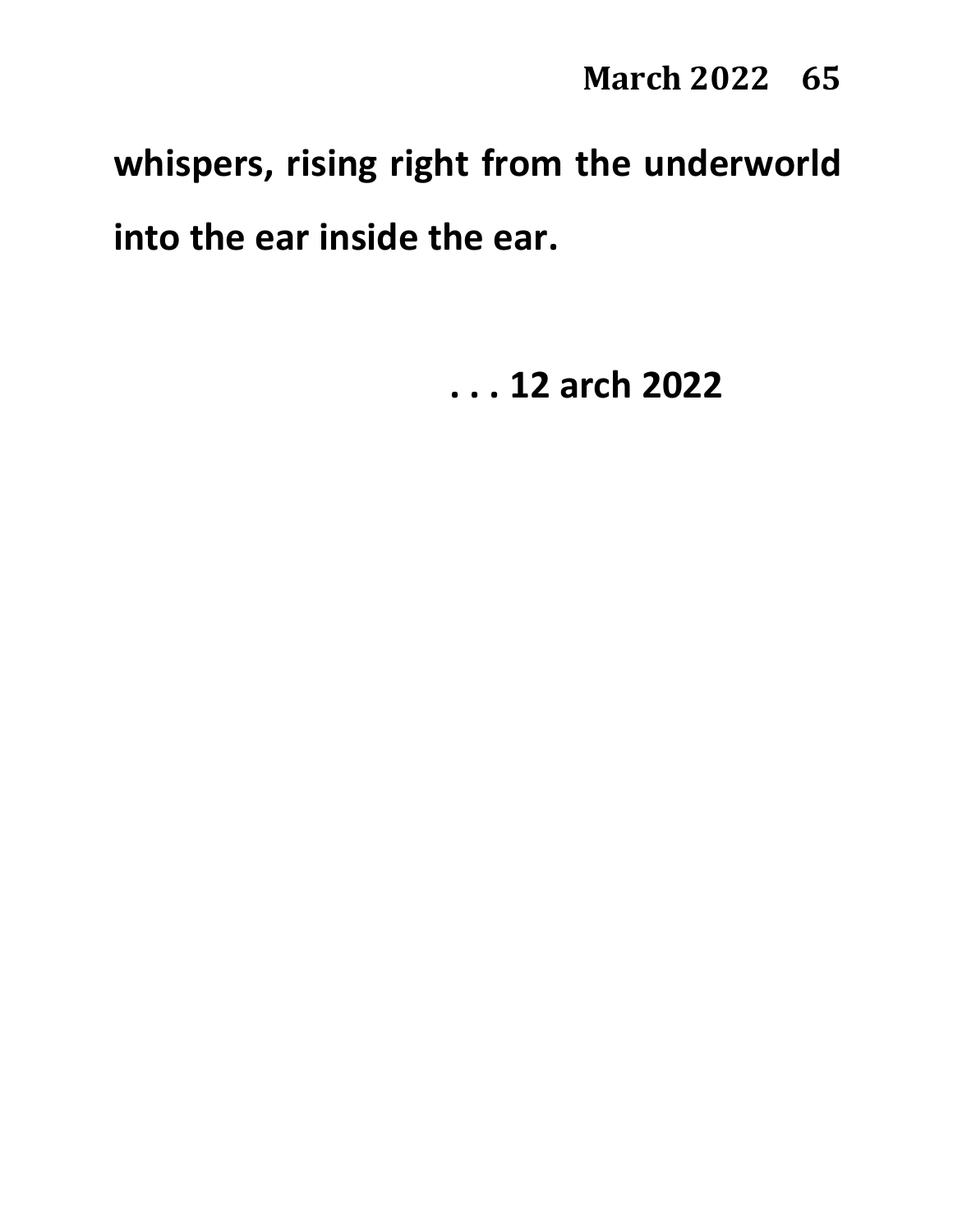#### **March 2022 66**

**= = = = =**

**Blue sky white earth us blood-bearers in between. It must look like a flag from afar. No wonder there is so much war.**

**13.III.22**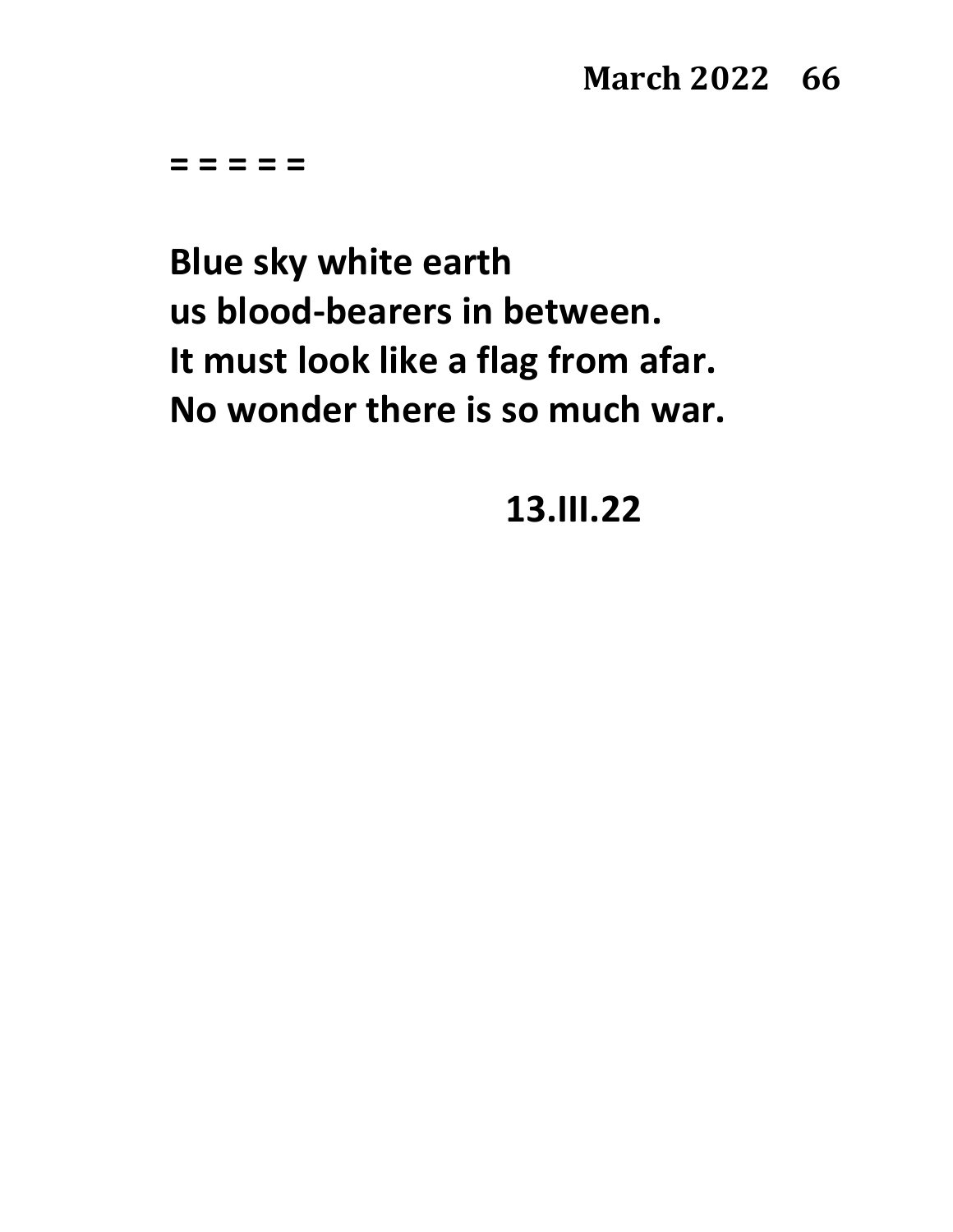#### **March 2022 67**

**= = = = = =**

**Bare tree, sun-cast shadow on the snow. Imagine all the shadow shapes inscribed on the snow by this one tree on this one bright day as the earth moves the sun around or seems to, and the tree makes up its mind. Picture a scroll pf all its shadows, the silent ode to time it sings.**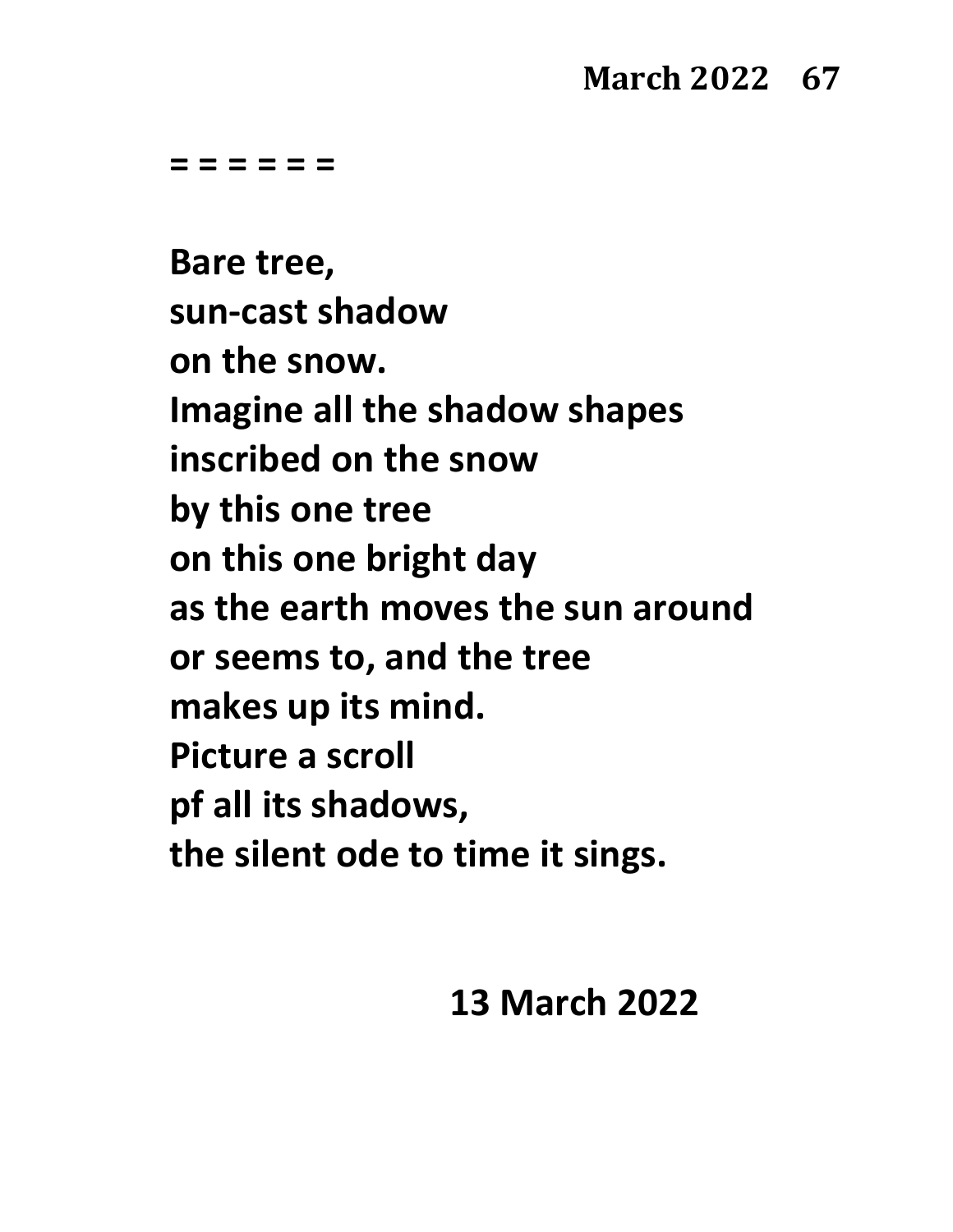**= = = = =**

**Birthday season. I see my friend's face in the snowdrop, voice in the golden tongue of the crocus new-risen. Spring soon, season of remembering. Everything reminds. Oh that;s what words are for, and legs to walk the new earth and hands to say so. Sometimes I think time is our real anatomy. I miss my friend. The sky is blue.**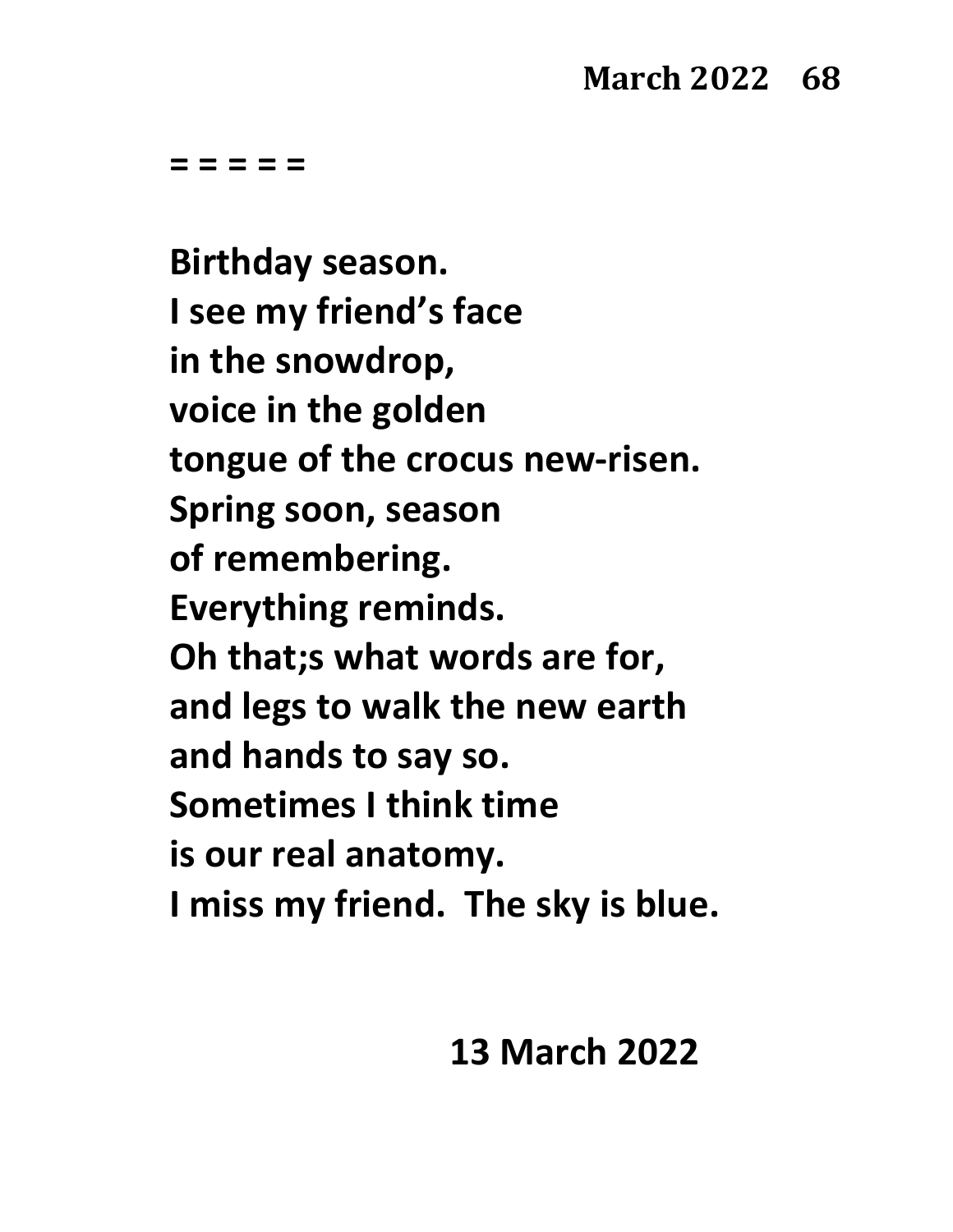**= = = = = =**

**Cast ashore on this hour from billowing dreamless sleep I take myself seriously and the sights around me. This is the world where I must live, no choice, I breathe on land,** *Guten Morgen, Herr Tag, Bonjour, aujourd'hui***. By nightfall I will try to learn your actual name.**

**13 Mrch 2022**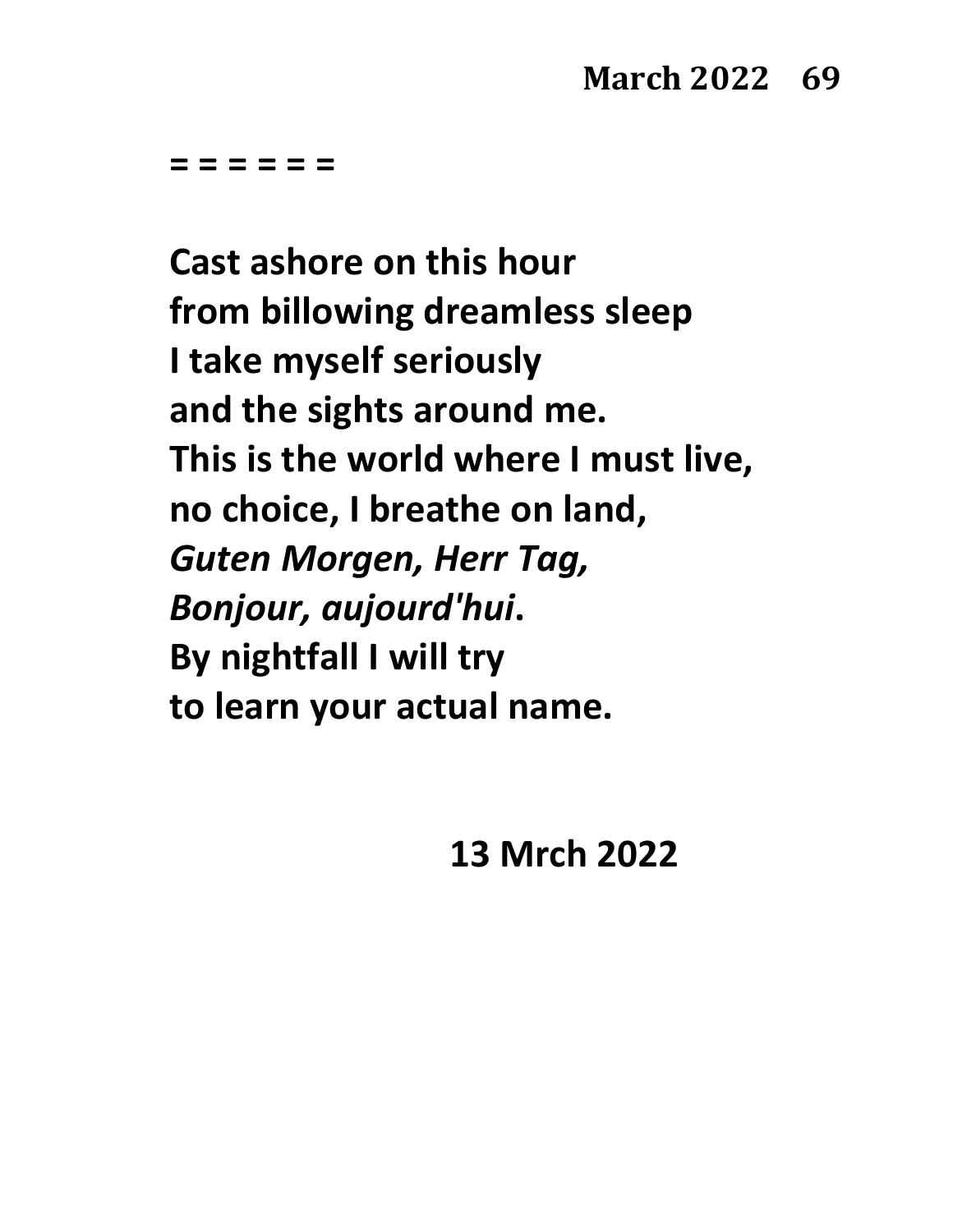#### **March 2022 70**

**= = = = =**

**Dolmen. Miracle. Table in the sky. Or gate of marriage, two held in place becoming one. Frightening. Birds fly through it, a man could stand in that arch and see. What would he see? Would he be afraid of the shield above his head, tons of rock, and what come to think of it must the sky weigh? Let him step through and out the other side.**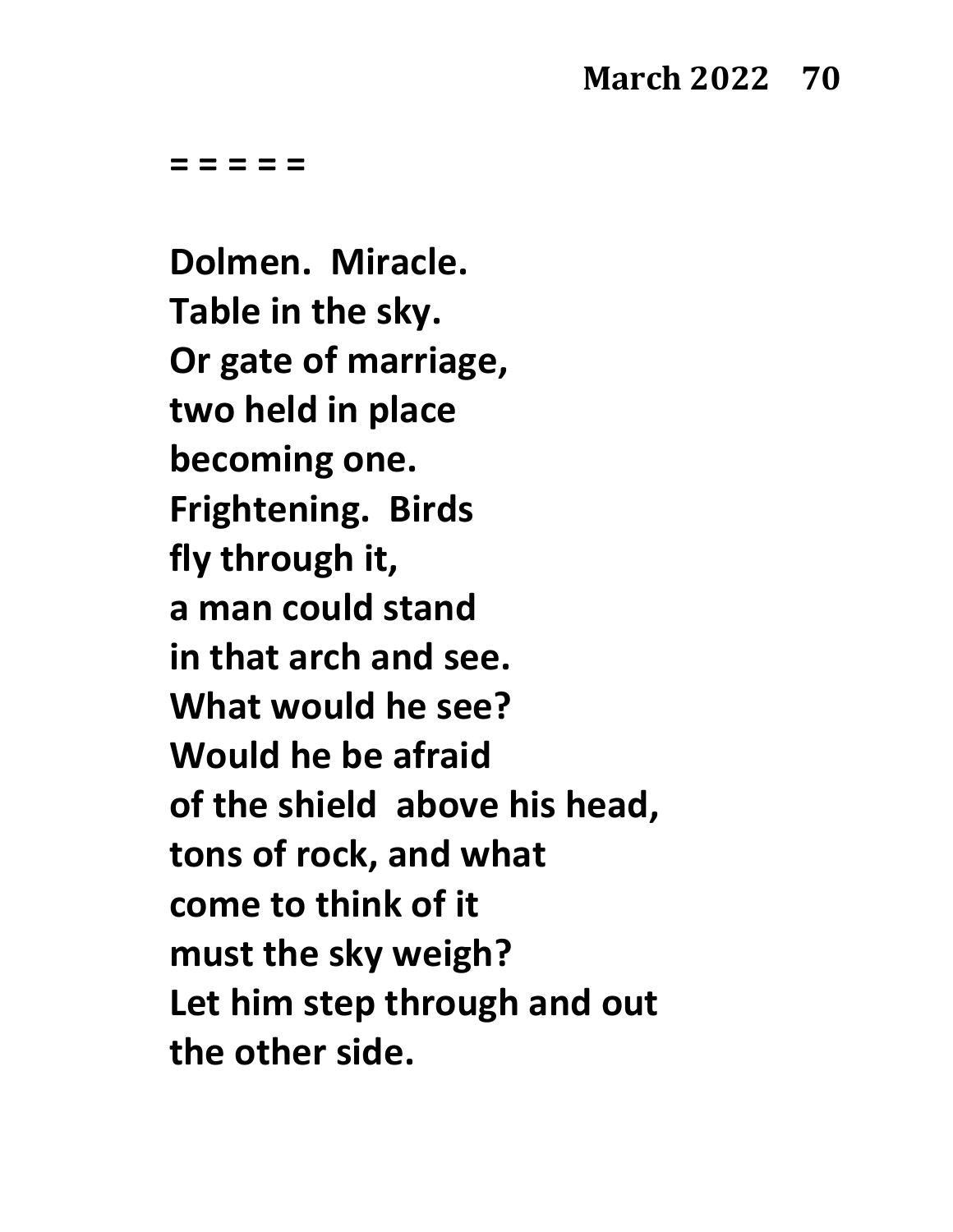**We wonder what he has learned, we read the bones of his settlements,h is tombs to find out.But not enough. We have to stand where he stood in the great stone danger door**

**to the world beyond, to see**

**endless meadow of our meaning.**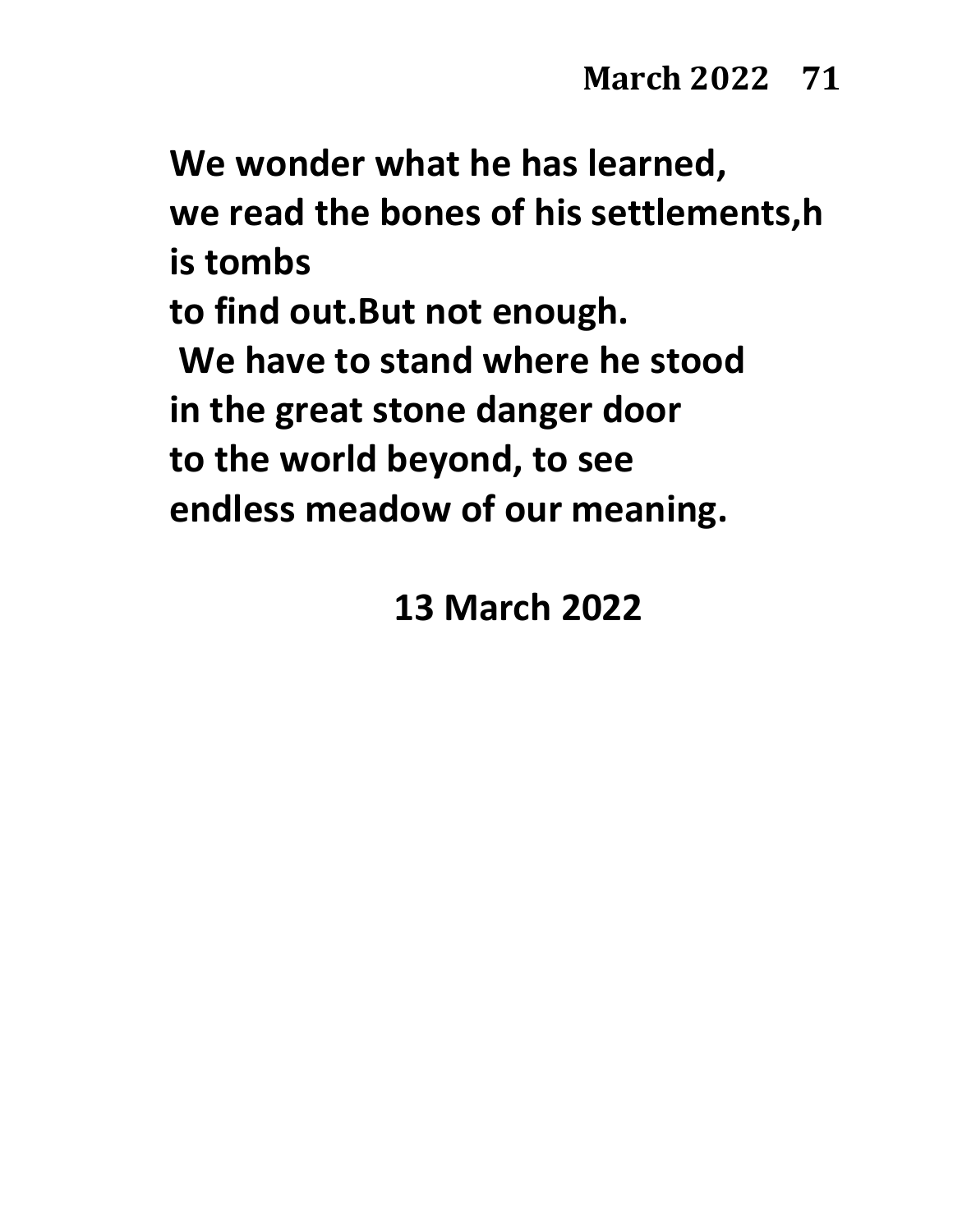**I would write a sonnet for you if my fingers were cold– that kind of poem needs gloves, satinor cotton to say smooth. But my hands are warm, hungry even, want to touch you directly, mediated only by our skin itself, the sofy sentence we wrap our meaning in. 13 March 2022**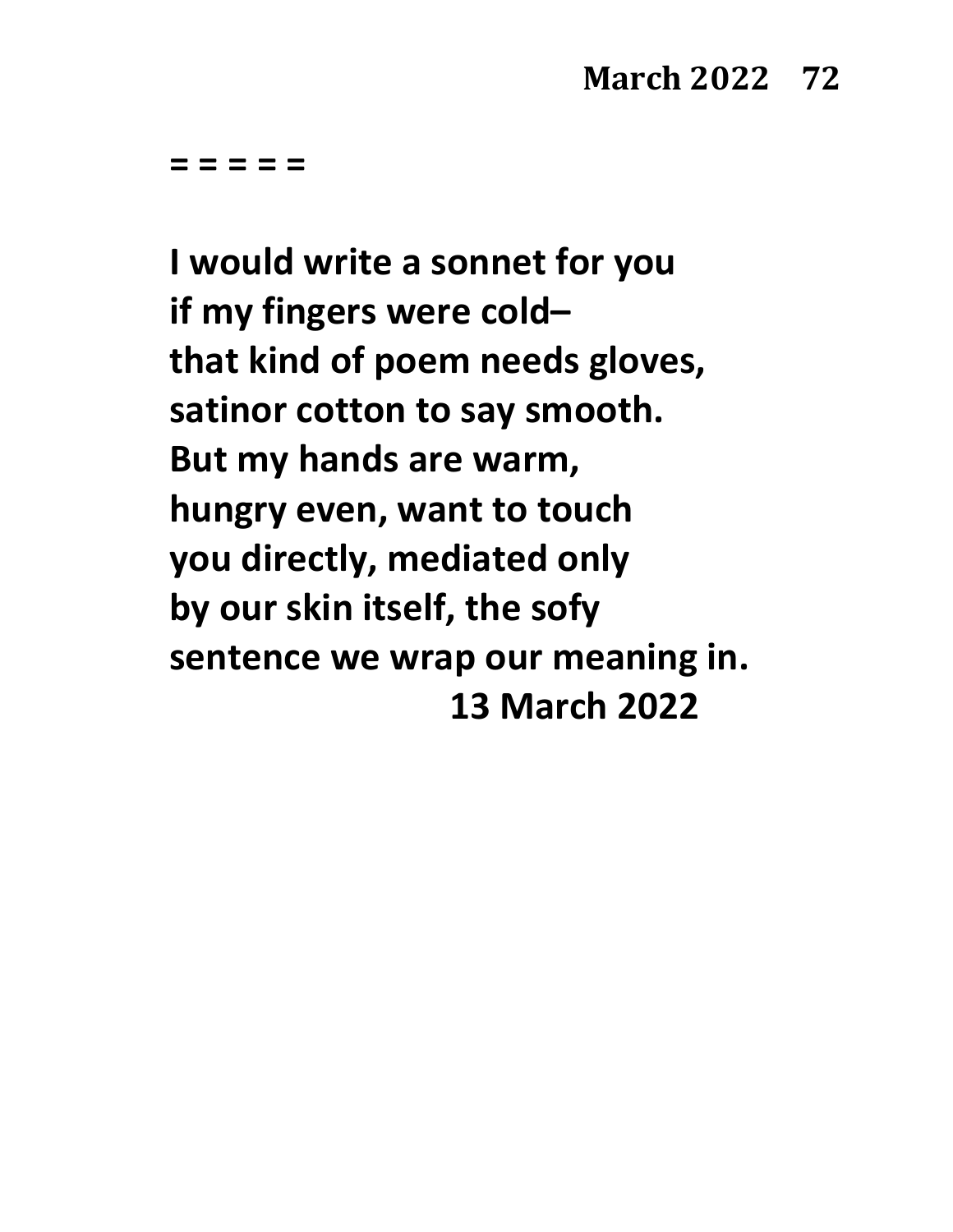**Fear makes blind among its images, future llusions, pat misunderstood.**

**Looking through the terrorscope, no, trash that insidious tube, roll your palms around pure light, cup them to your eyes and really see.**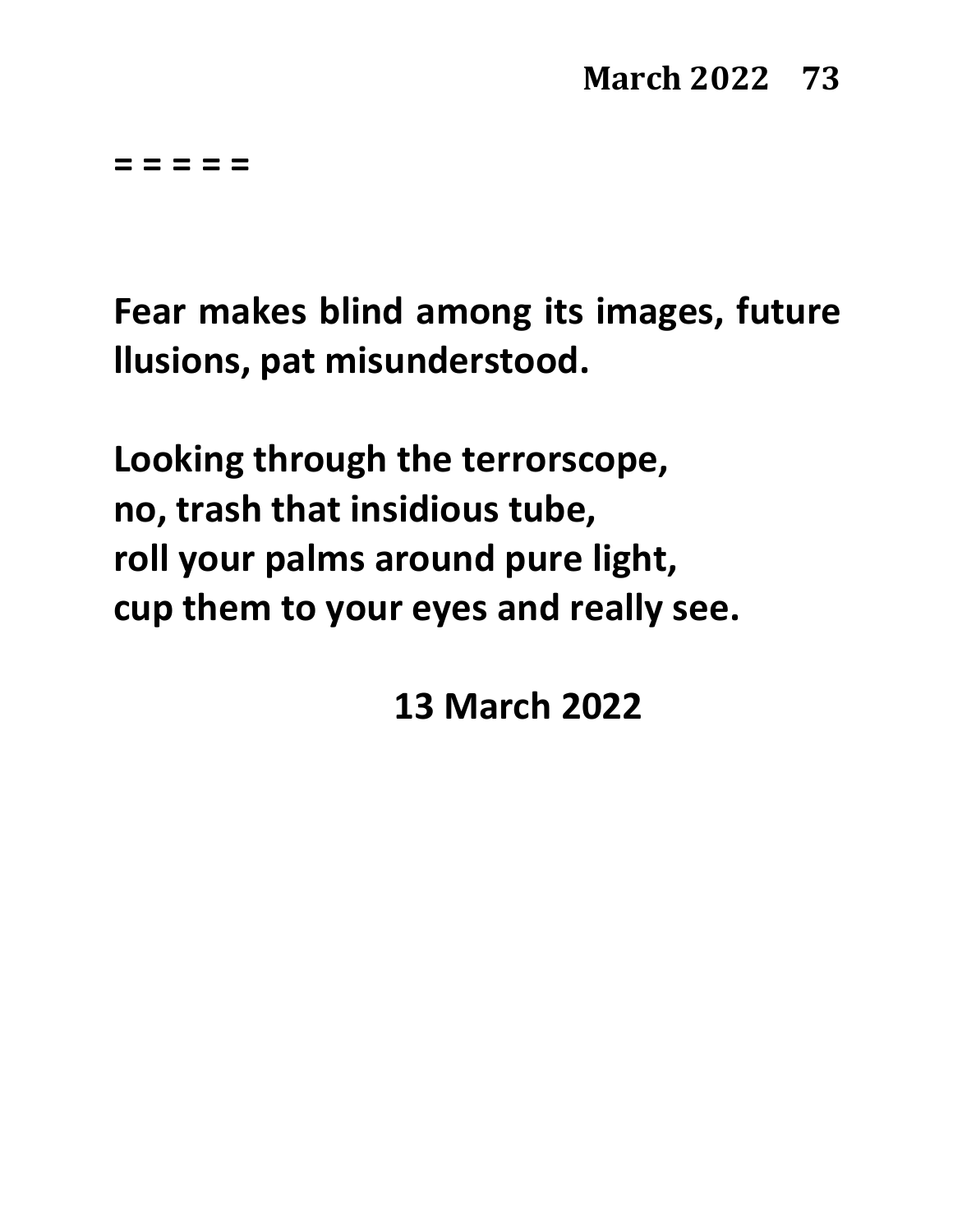#### **March 2022 74**

**= = = = =**

**hen a child I watched where the wind went I wanted too and all the way the road kept talking until even I as a child could understand but what I knew I still know now a way away! something ever on it, keep going, sometimes I think it must be me.**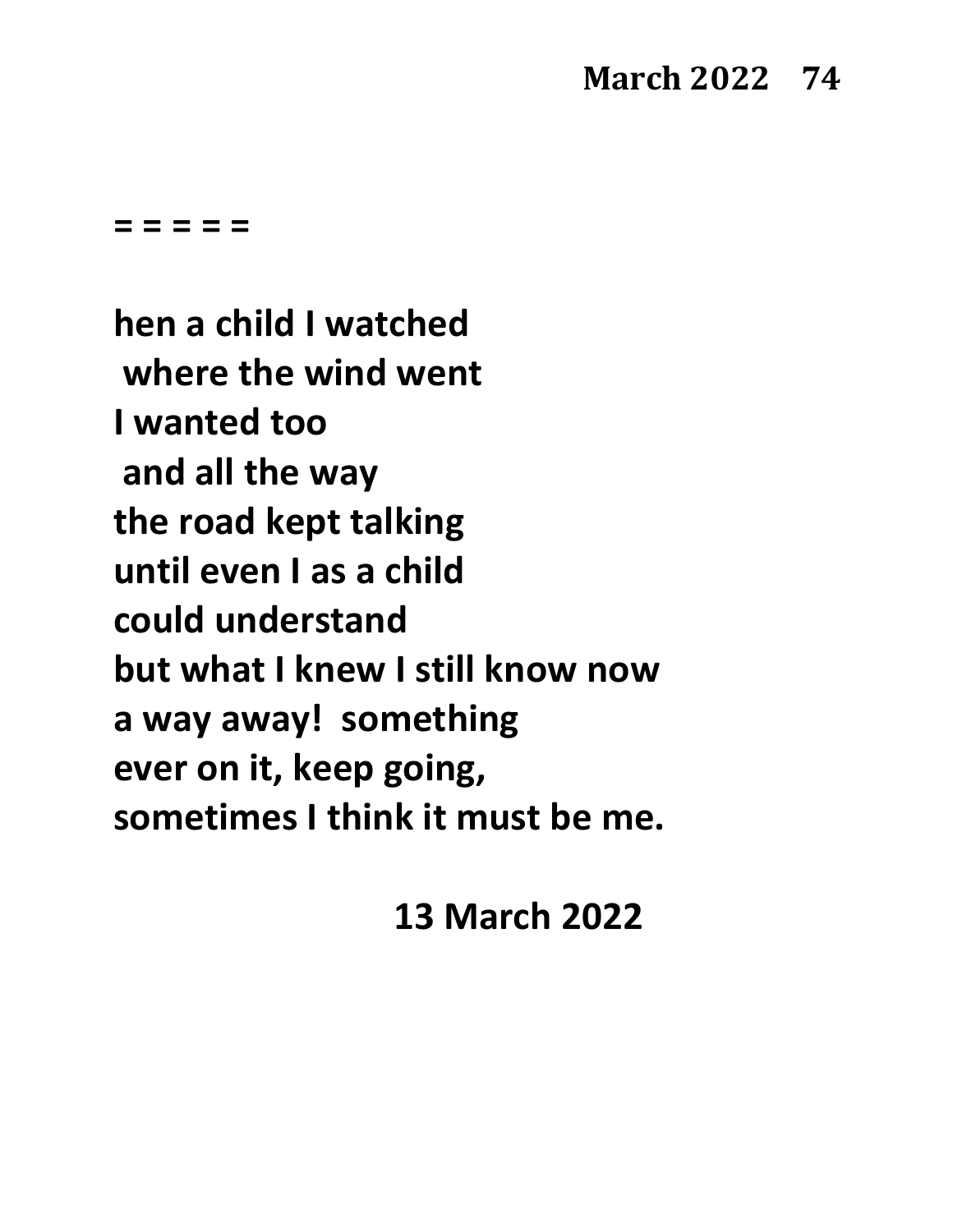**= = = = = =**

**Tear your wa with me blunt-fotted through the greenery, rushes, radishes, who knows the names of things she's the one who will tell us. move through, disturb the green, all I know is brute my way through whatever's there, goal-less forward motion, rapt sumbling, quick as oaf can, that's how we move, move. Language!**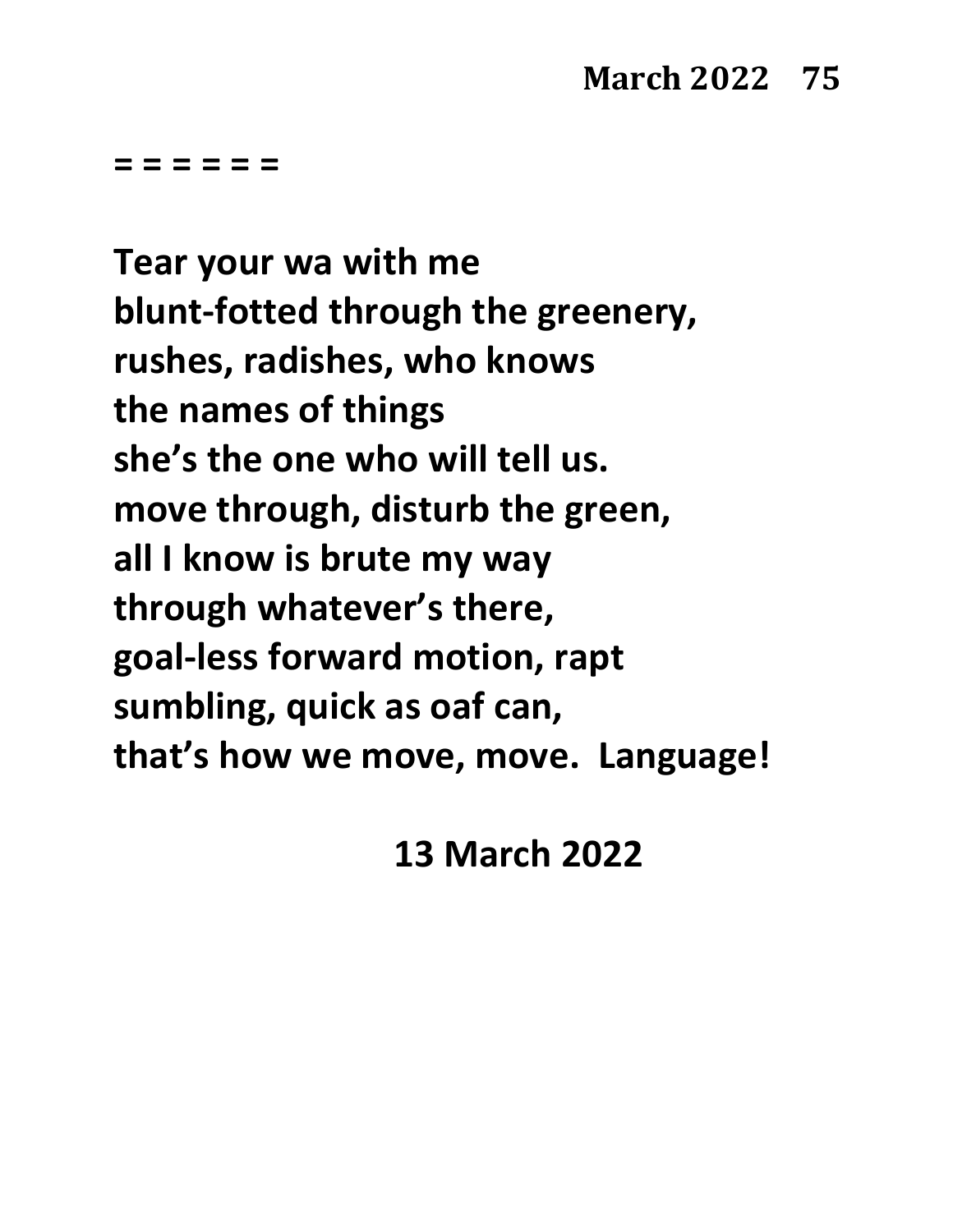#### **March 2022 76**

**= = = = =**

**Fear the darkness fear the light**

**both have their ways of hiding the truth.**

## **14.III.22**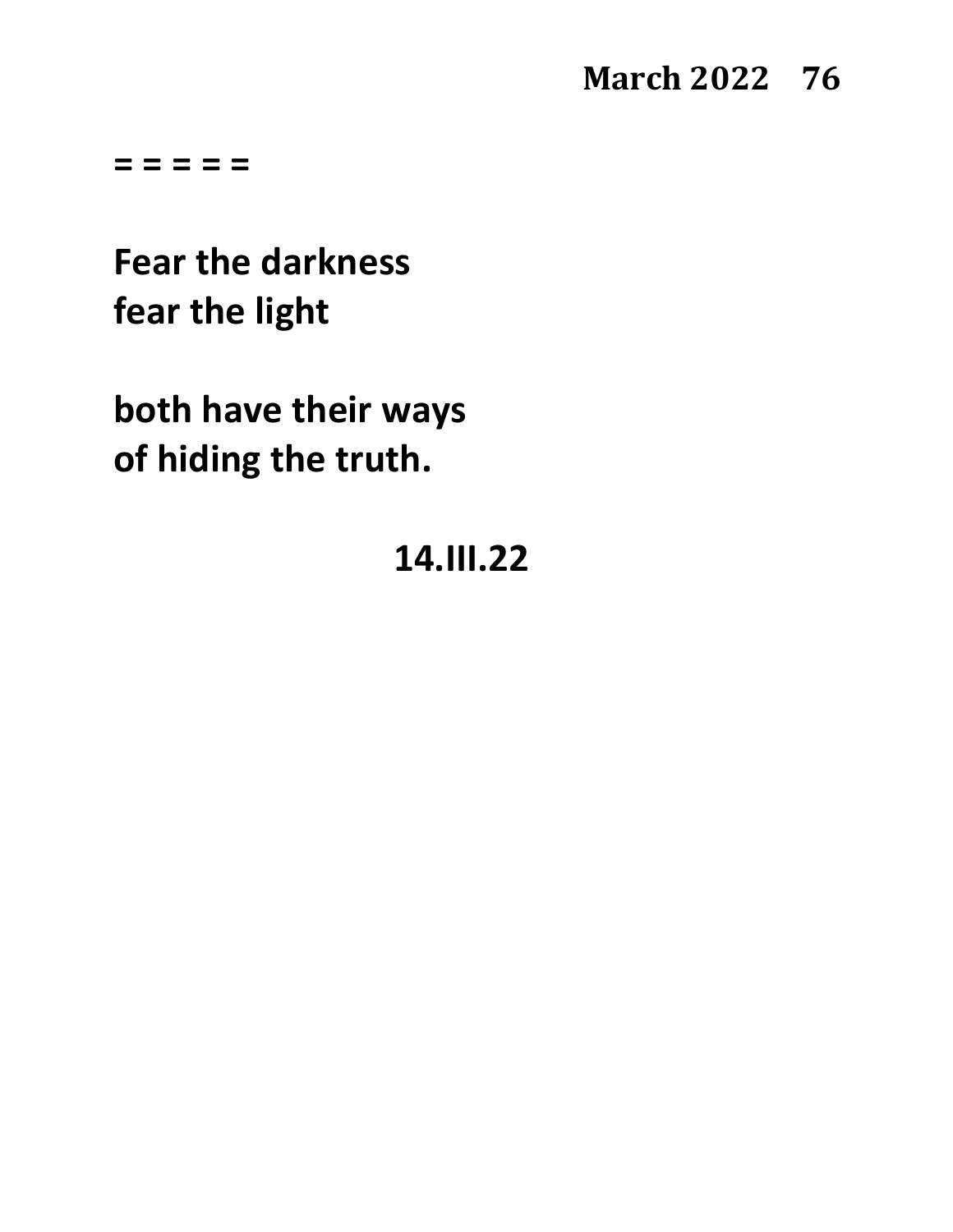**= = = = = =**

**Where do the ashes come from that line the ashtrays– half-globes of black plastic notched for cigarettes– in this house where no one smokes? I speak of the house I dream in though the one I wake in is just as smoke-free. Those cheap little plastic bowls, no cigarette in sight, where do the ashes come from, what do the ashes mean?**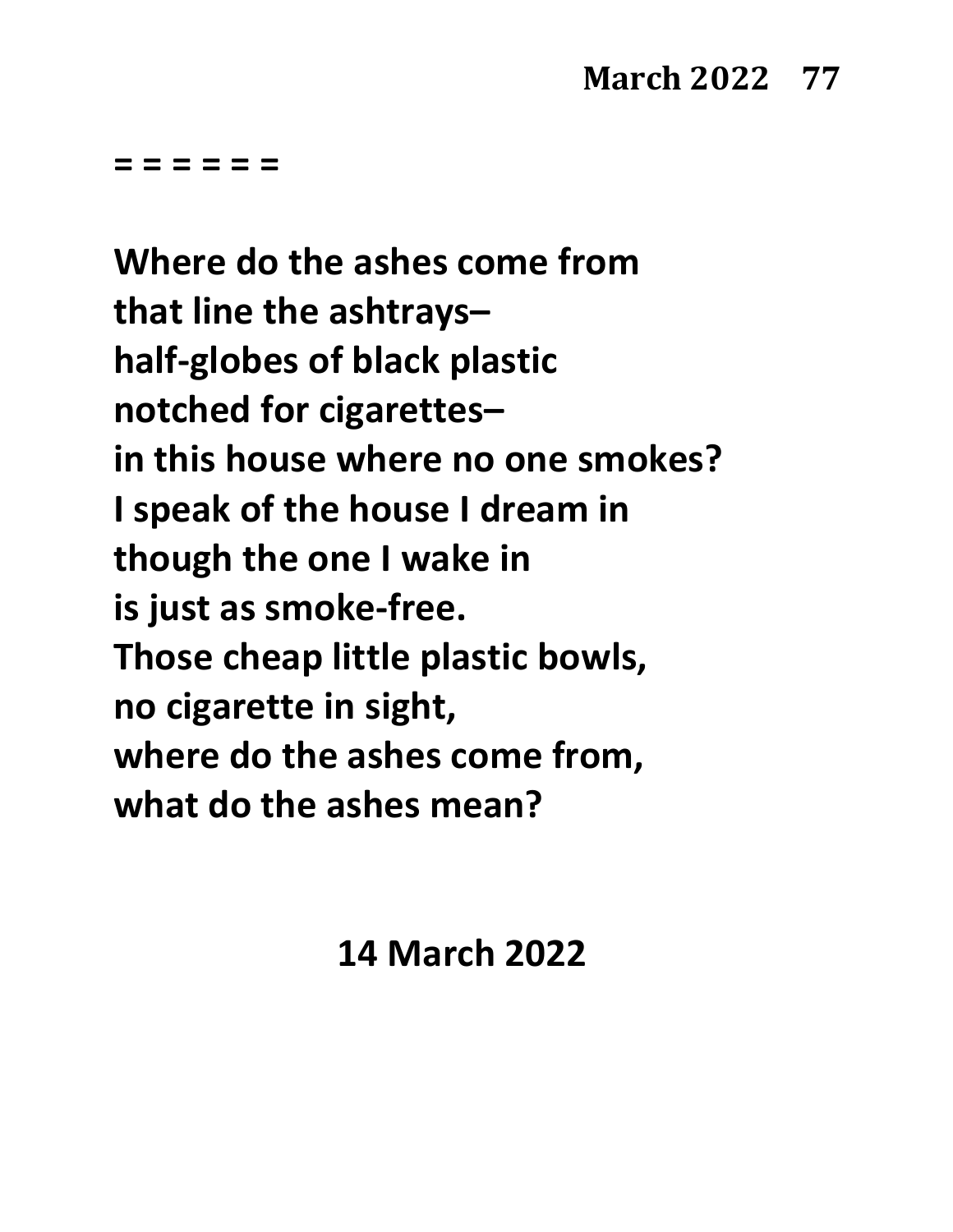**Milder morning in so many ways, I love you for the stone you found on the beach, stones I should say, a flock or fleet of them, which word is best, arrayed on the stovetop, each one a choice, you bent to pick it from the sand, a message from the world only you could read. I smile at those mystery letters now.**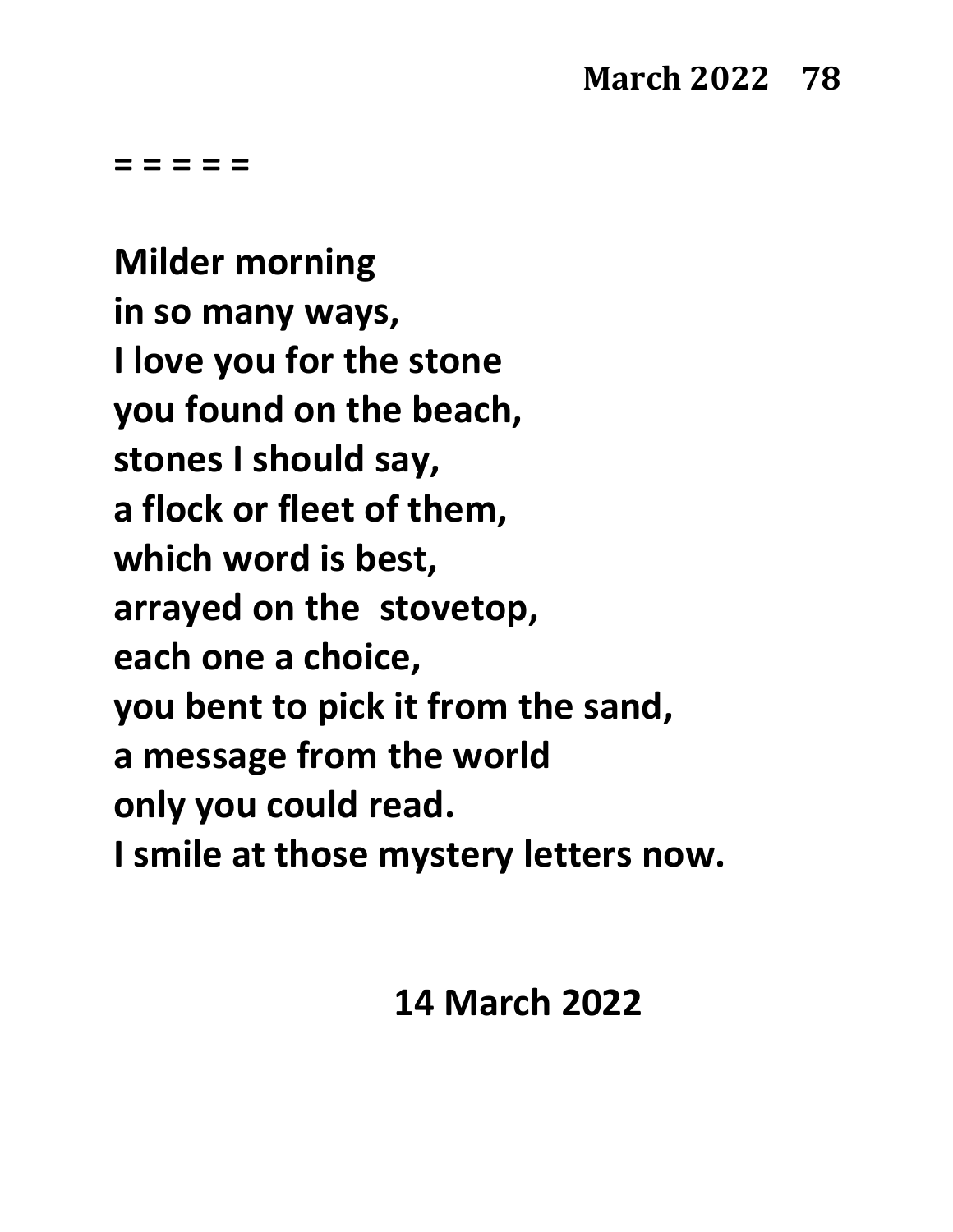**But if nothing comes of this but this, that too must be a species of music—not opera, perhaps, just a vice or two sharing, daring, to say the same, same what, tune, words, formulas? Anything two voices do is an equation—the heart solves for** *x***.**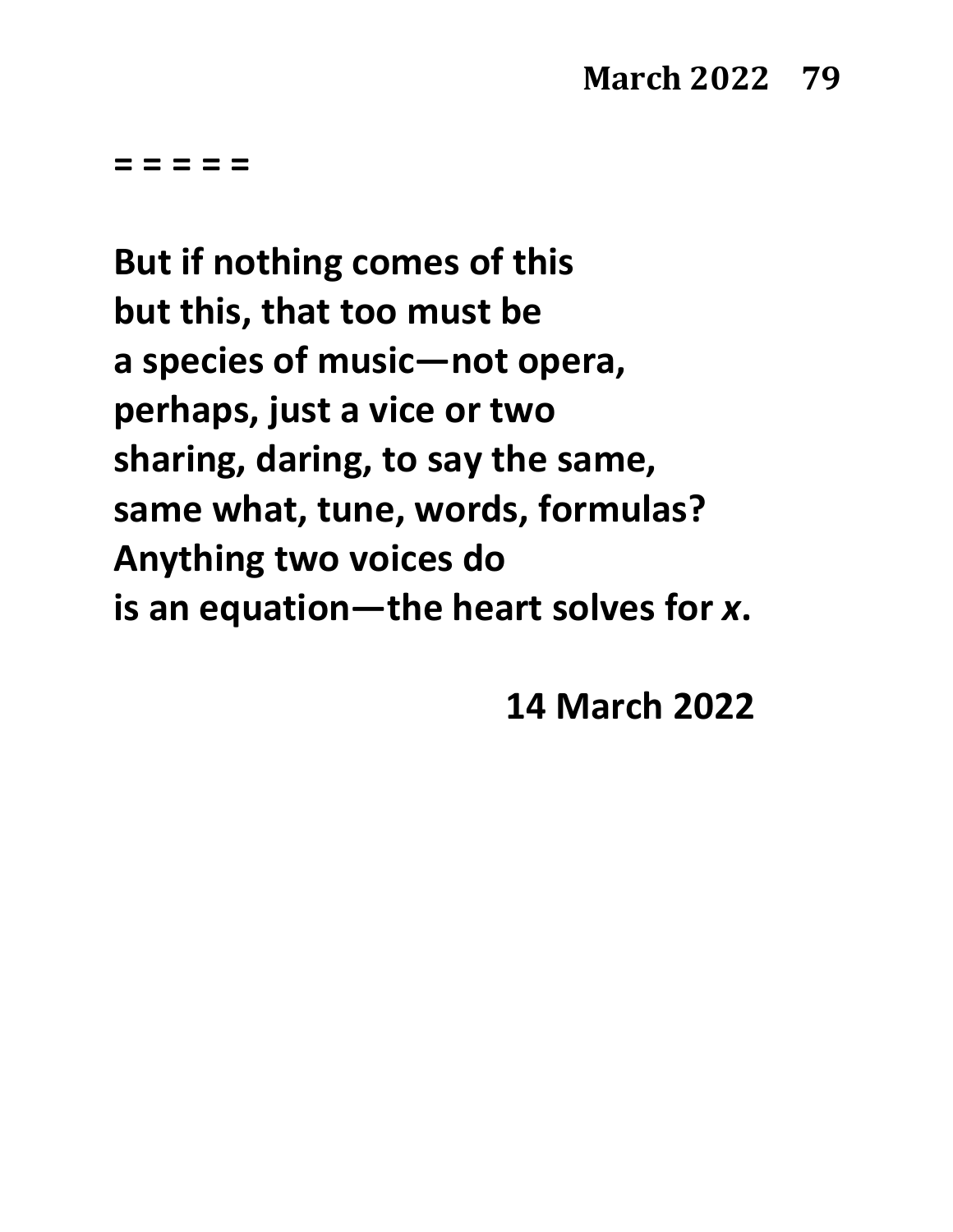#### **THE IDES OF MARCH**

**The odes warned us: passions are knives we might be slain in the senate house of our thoughts, velleities, feelings, . Beware.**

**2.**

**But we thought it was just history. we did not recognize that I am Casear, every one of me, and Brutus (***kai su, tekne***) my fondest thought.**

**3. Wounded by desire we stubble to many strange altars, kneel there, growl or whimper,**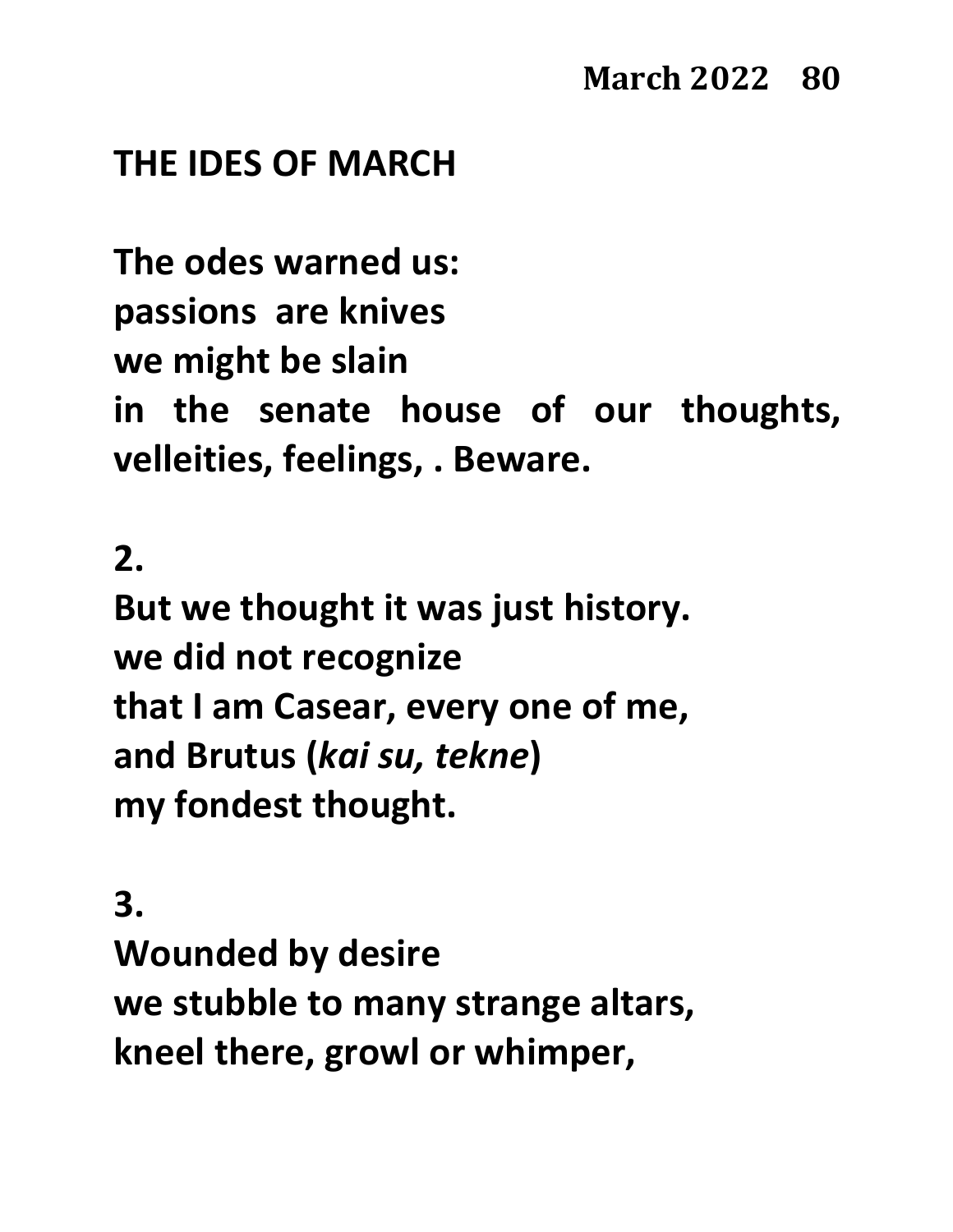**not sure to whom we pray, is that Venus or Minerva, or my own twisted shadow on the old tile wall?**

#### **4.**

**History is only you. You are the rebel amd the murdered king, the prophet risen and the prophet slain, the senate and the thousand campfires of an army on the plain. No one but you, the other name of me.**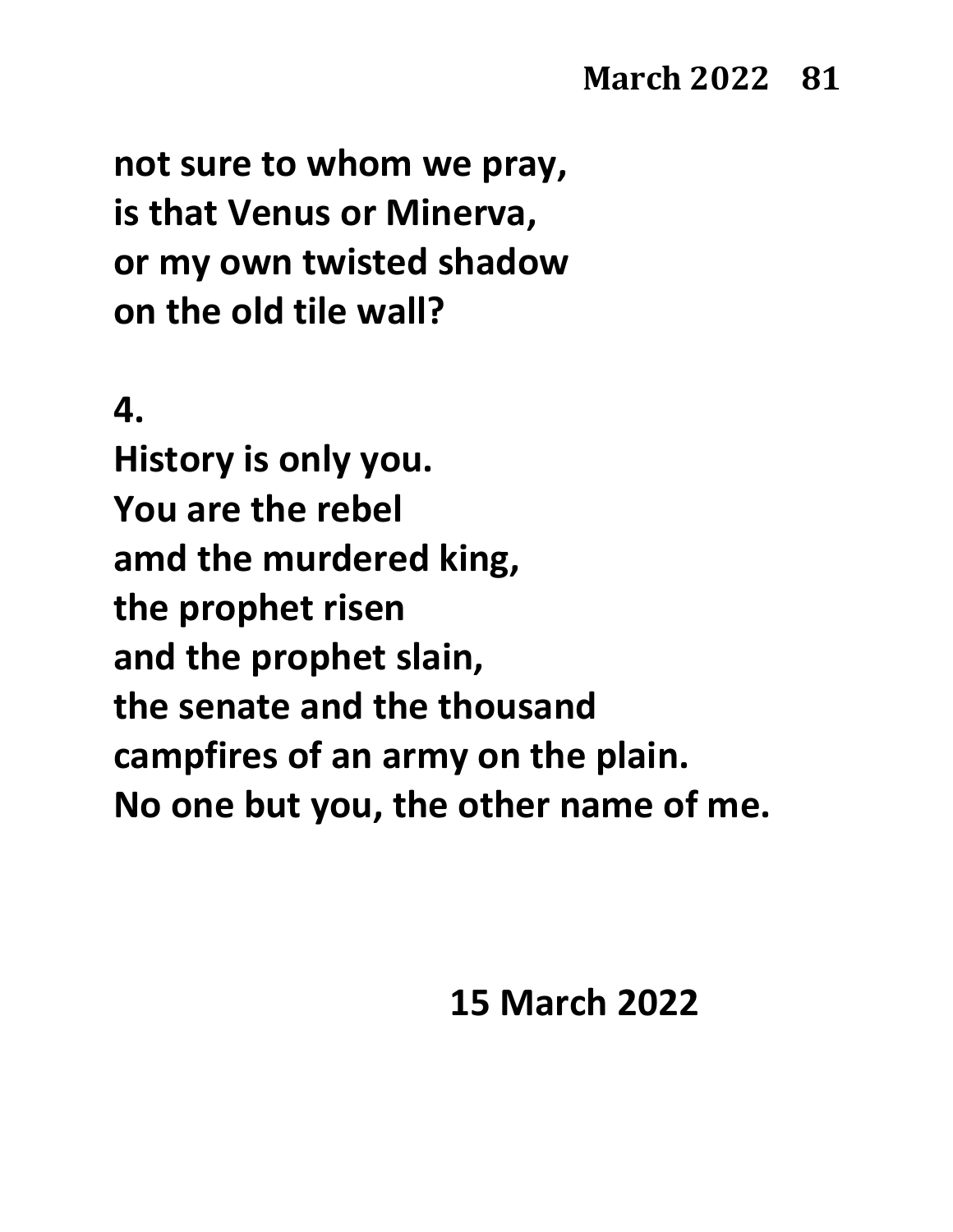## *for Kim*

**Isn't it curious that** *X* **ancient abbreviation for Christ should come to be the letter to mark the unknown quantity in all our equations? What are we really looking for?**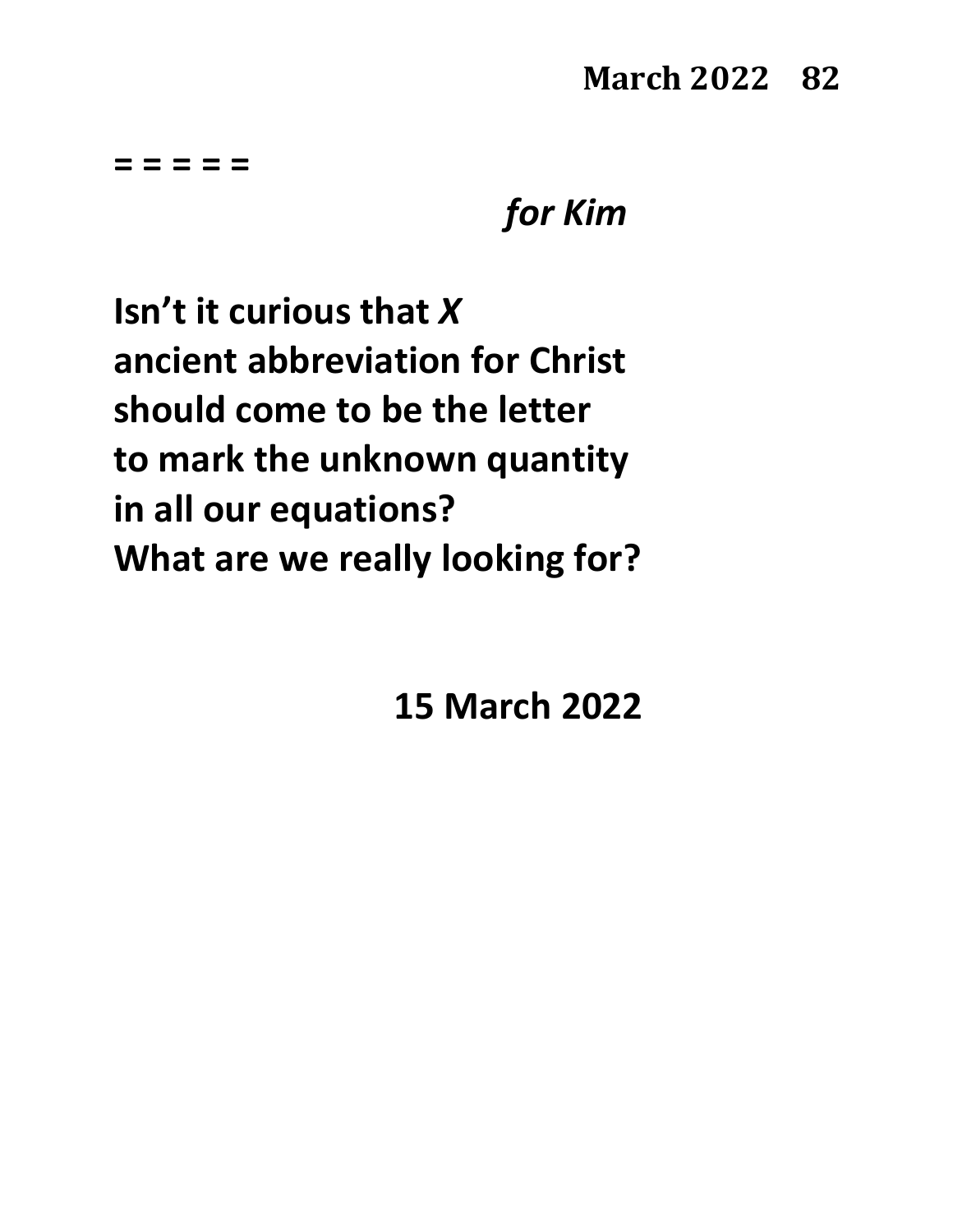**= = = = = =**

**A used to be a bull of course menacing us with lowered horns, and M a tuft-eared Owl watching us from a local tree. So that's what I am when I say am, but what are you, and who are all the other letters stirring around us before our final ZZZ?**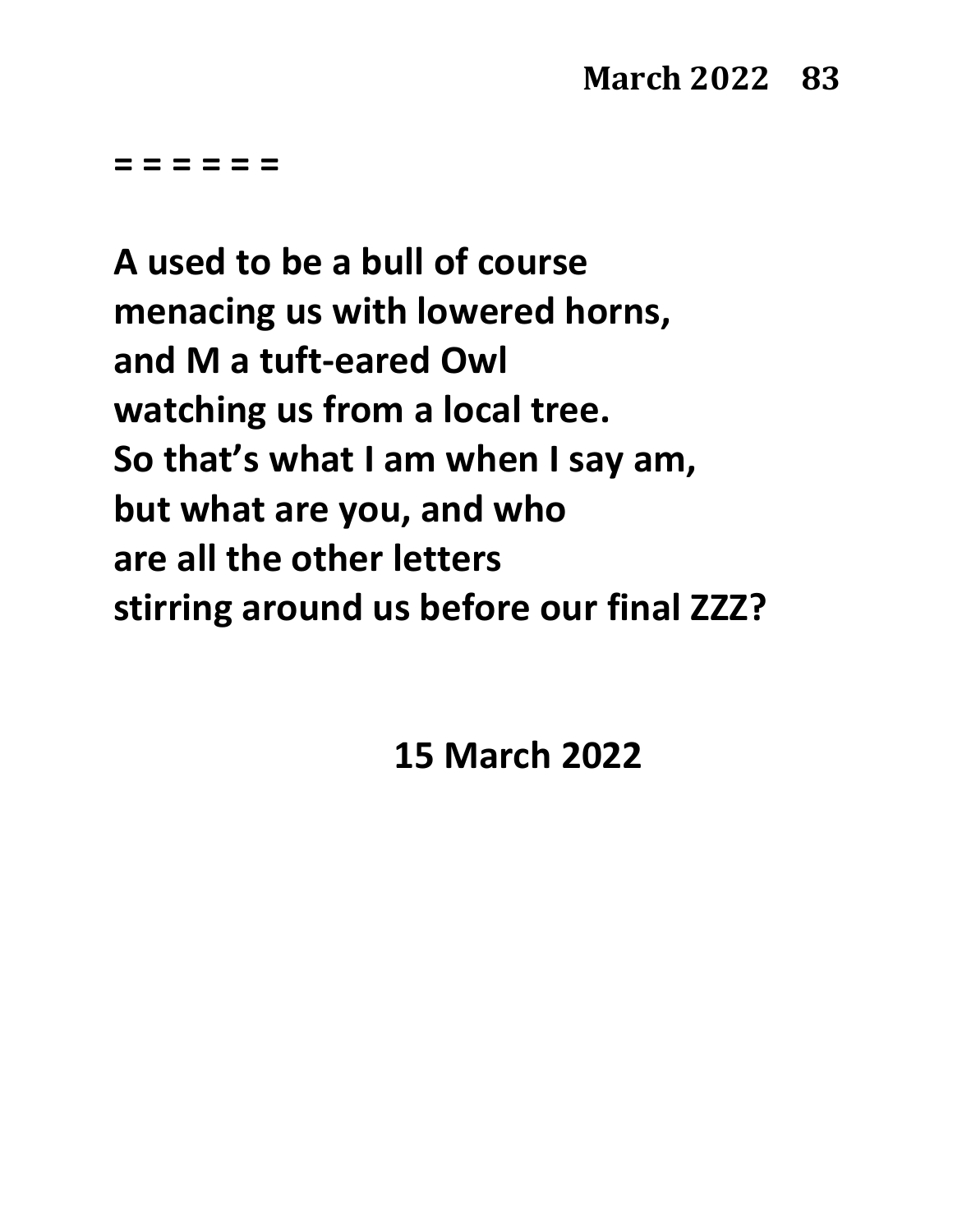**March 2022 84** 

**= = = = =**

**It feels like now but feelings can deceive, the snow is mostly melted but who knows?**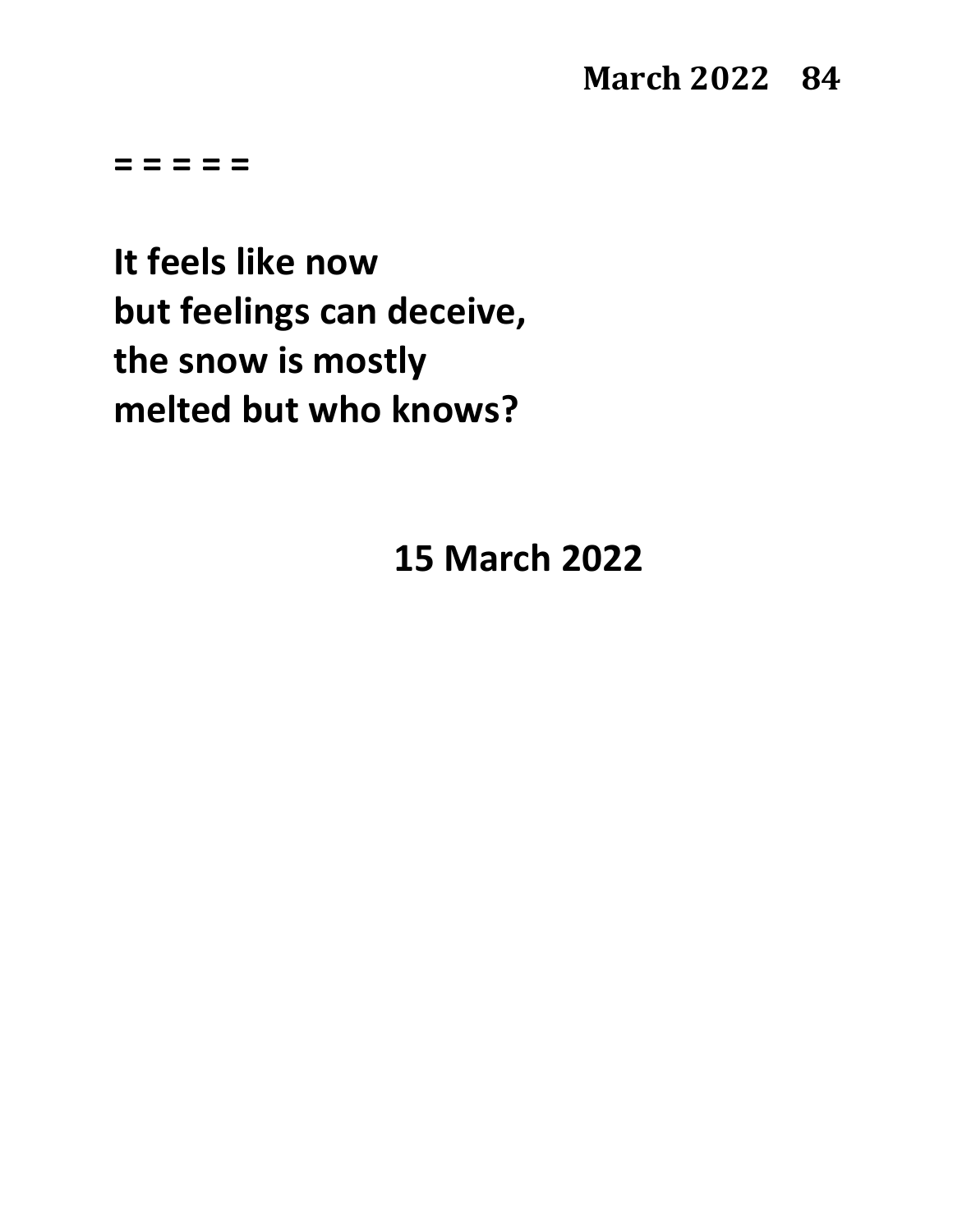#### **A LOCAL HISTORY**

**On the edge of campus car skidded on ice crashed into fence. Nobody hurt.** 

**But that same day think of the two thousand students and teachers, all the fences they smashed or climbed or built up in their deep research or in their sleep, think of what keeps us in or out, think of how we cope with such inclusion, exclusion , or rest there watching some bird settle on the broken fence.**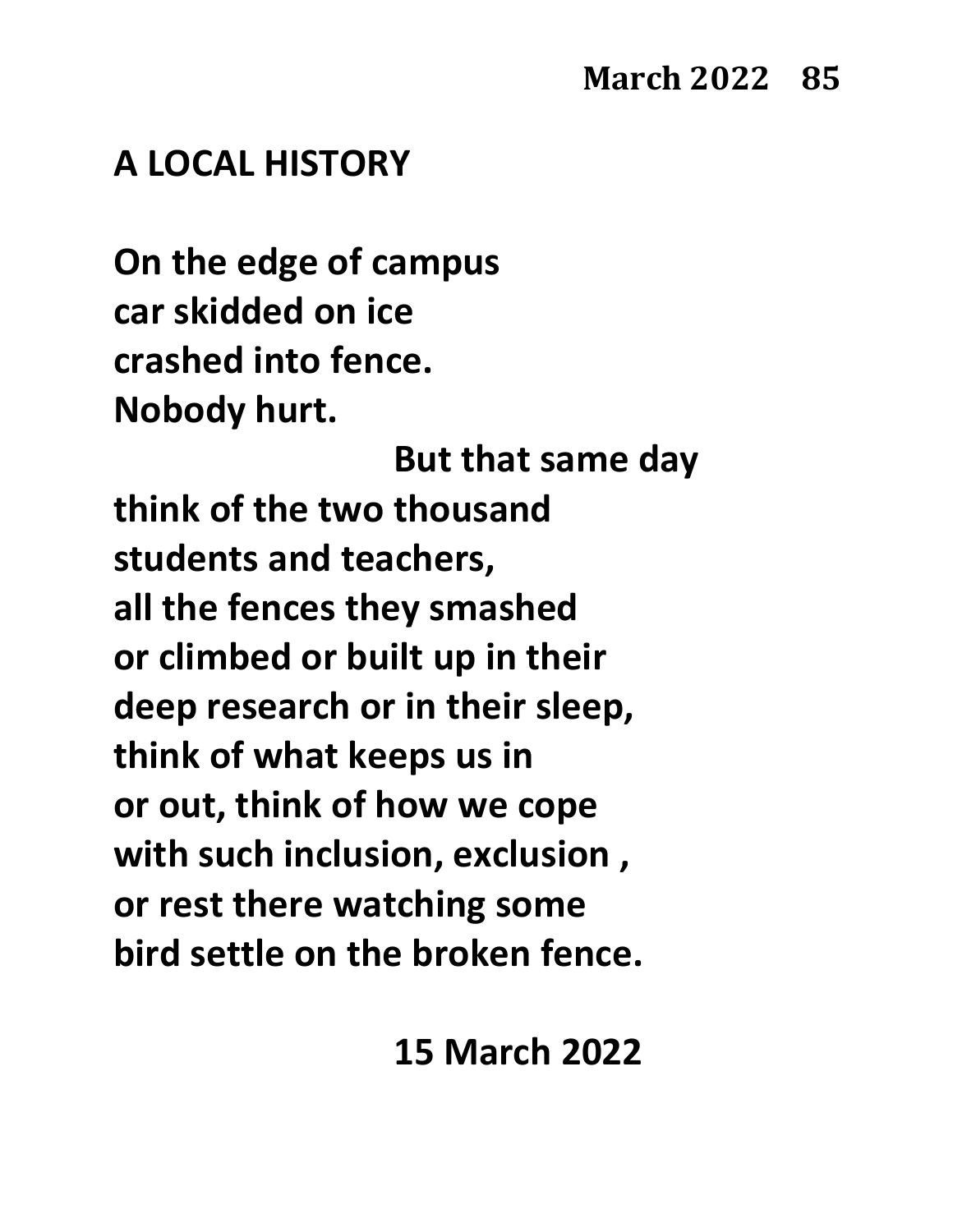**They could be waiting for me, why not, everything else is busy at the well-head or the river, soaking up what flows, trying to make it stop and dry on their hands so that they will finally know what water knows. But they have emptied their minds of everything but me, so I am left alone on the levee waiting to become the one they mean.**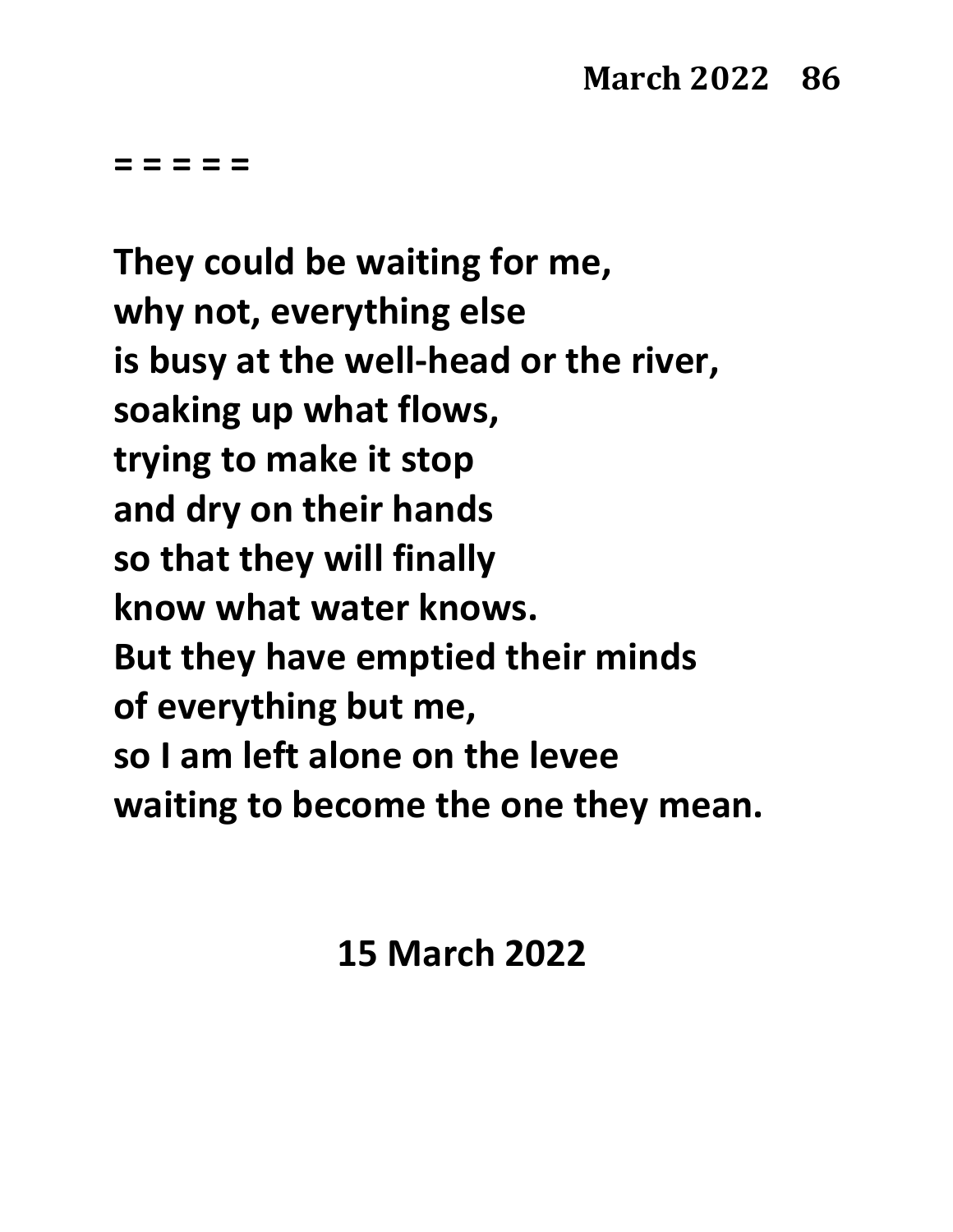#### **THE MEANING OF IT**

**Purim on St Patrick's Day, I can't tell myright hand from my left. But the birds are at it, those faithful Judeo-Christian pagans, coming for spring or heading north, every king should gave a Jewish wife.**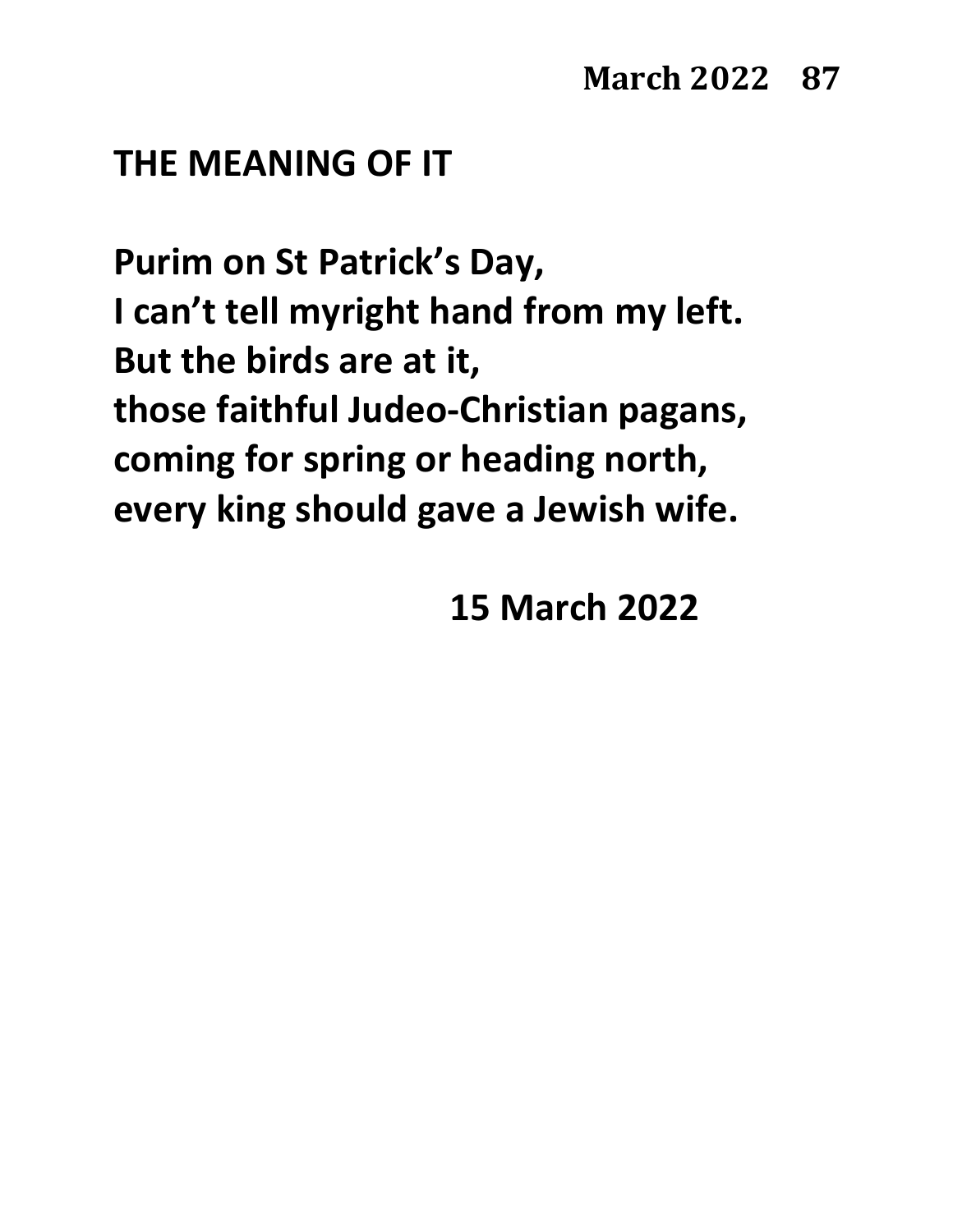**No one in the night. I carved her initials into a cloud, it rained. I whispered it to a pine ut the tree had other things on its mind. Not even sleep lets me say it.**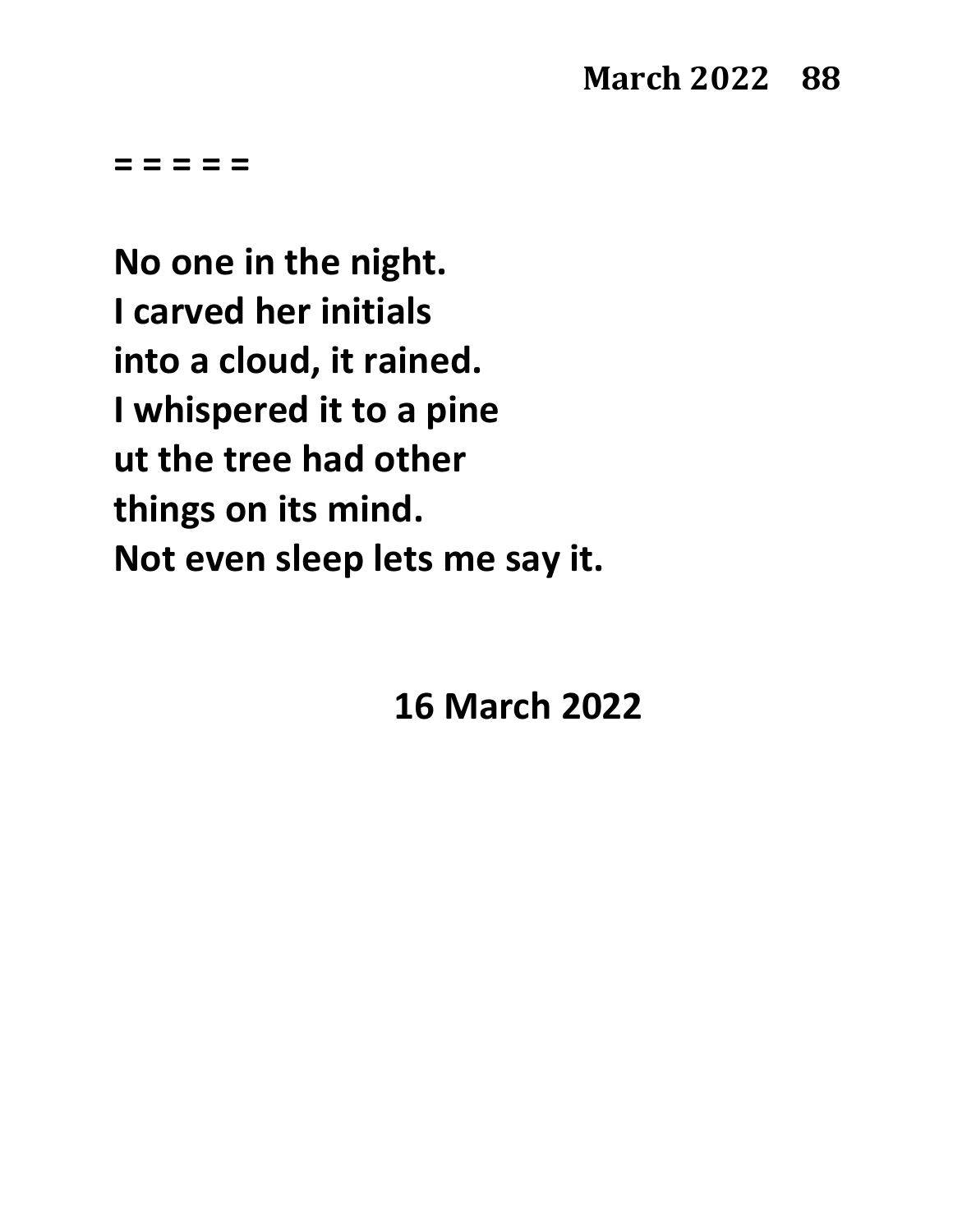**His love song was simple, he wanted to lick her wounds. The prest said No, the rabbi looked the other way. This is how rivers are born, the wound is healed, the song goes on.**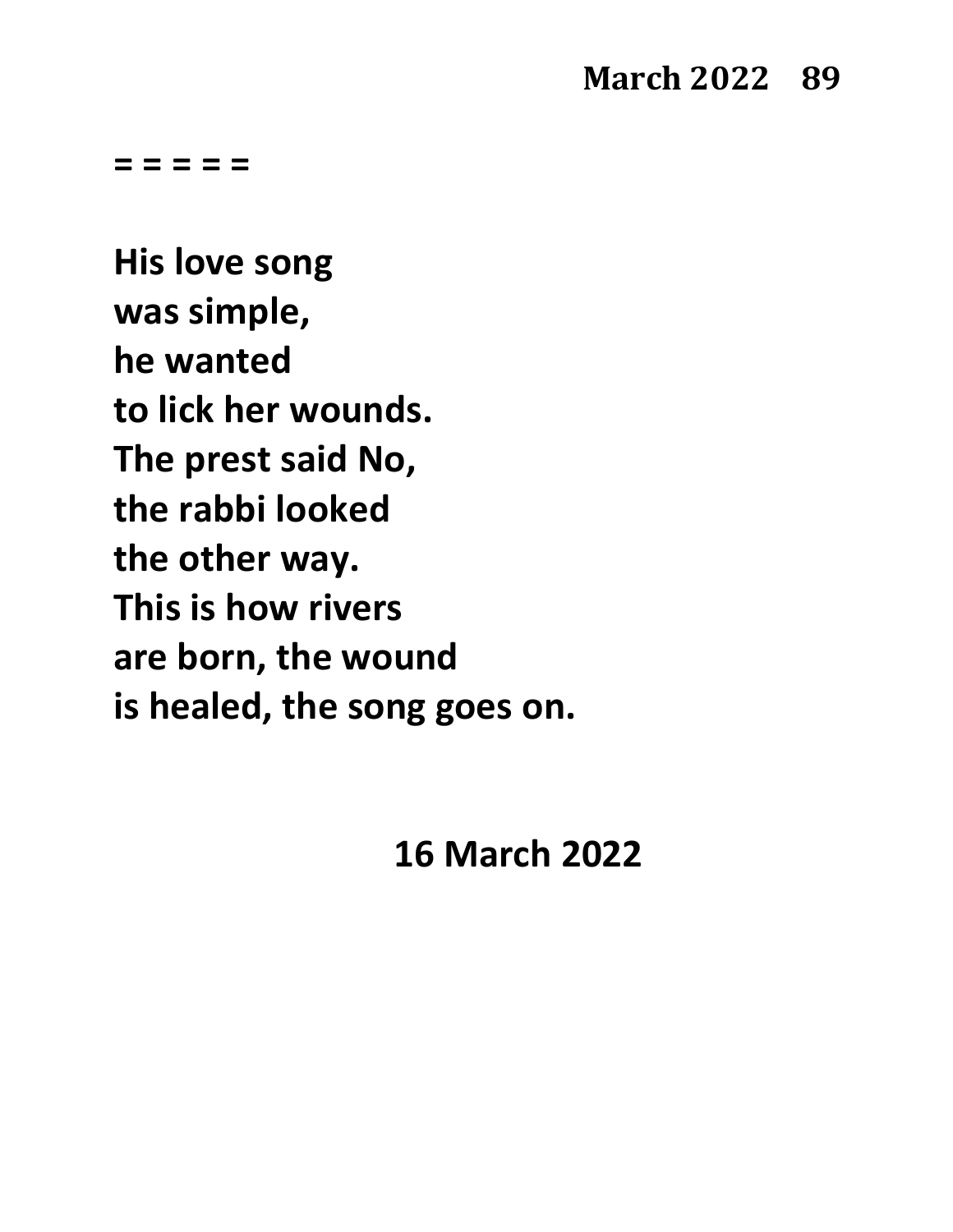**= = = = = =**

**Thirty-six outside seventy-two within, a symmetry so rare I've never noticed it before. And I do spend a lot of time looking at numbers.**

## **16.III.22**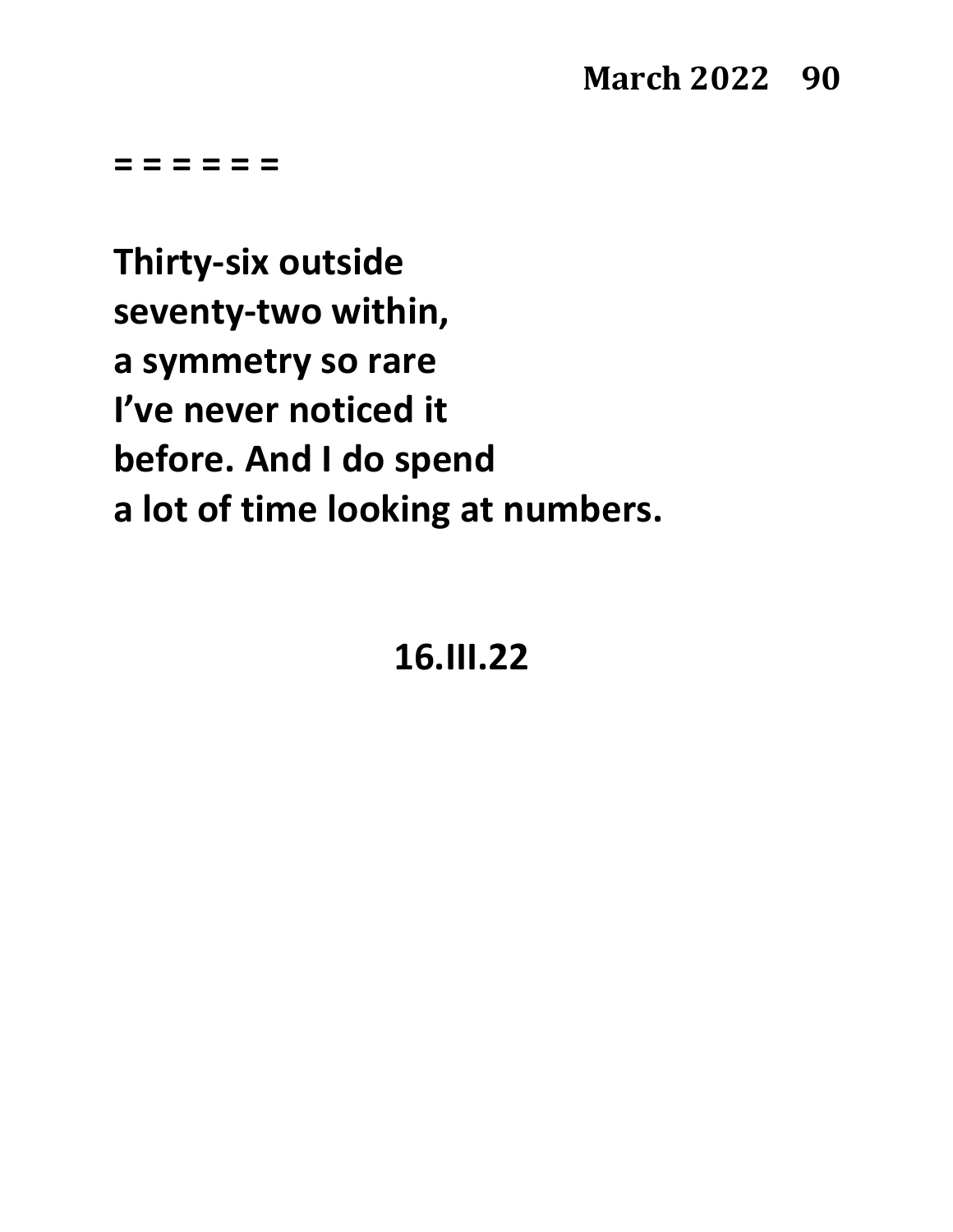**= = = = = =**

**I keep trying to read the answer but somebody keeps moving the stones. Should I read by shape or size, mineral exactitude or how they feel? And who keeps shifting them, and why? What a way to spend a life, mine or his. People tell me the stones are really words, pebbles or boulders, just words. Language is limitless, I try again.**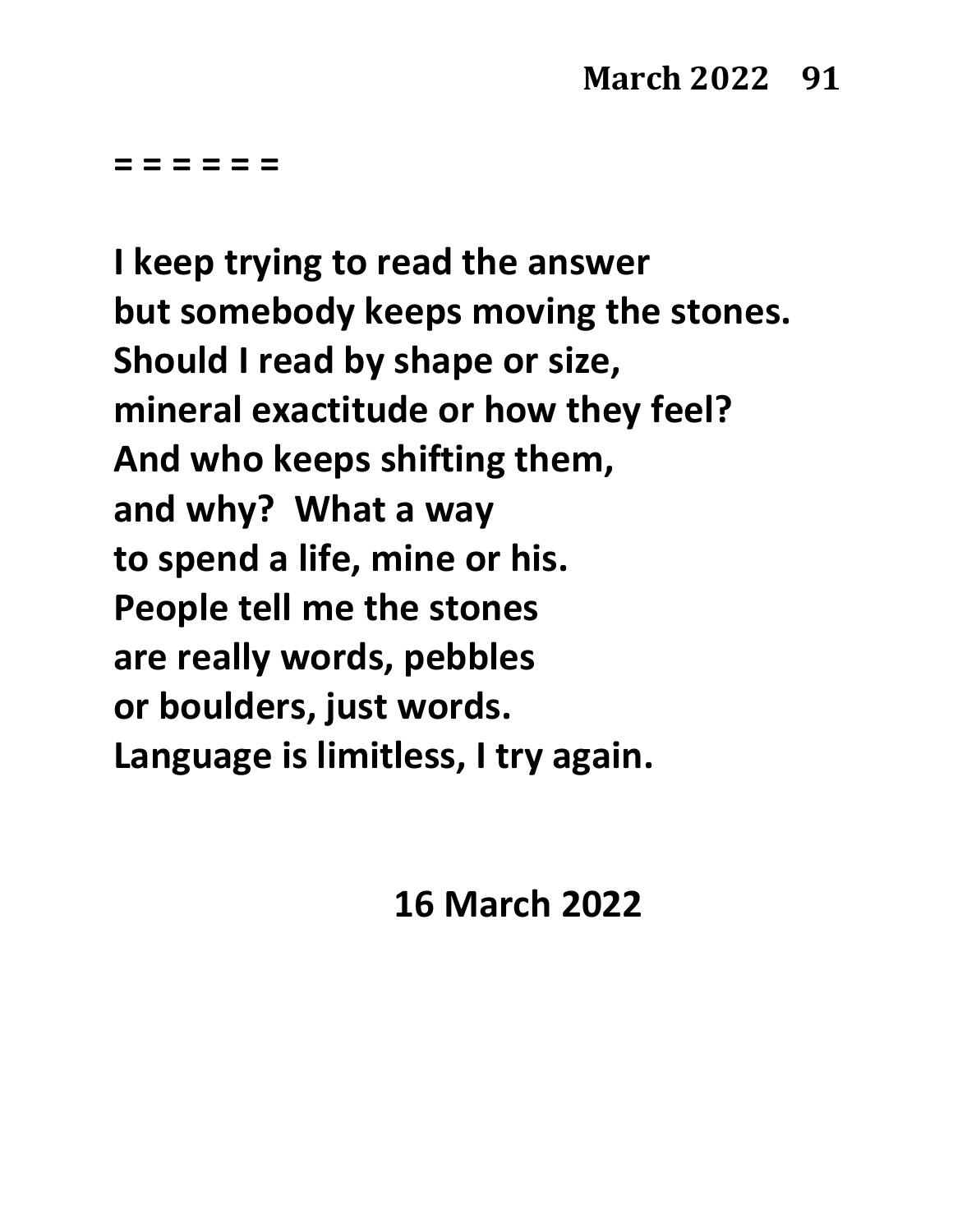**Seas and mountains and nations between us, a book is a little thing that can float most of the way there, slide down a slope, slip through foreign languages, puzzle the authorities. Even puzzle the author. Only the reader makes sense.**

#### **16.III.22**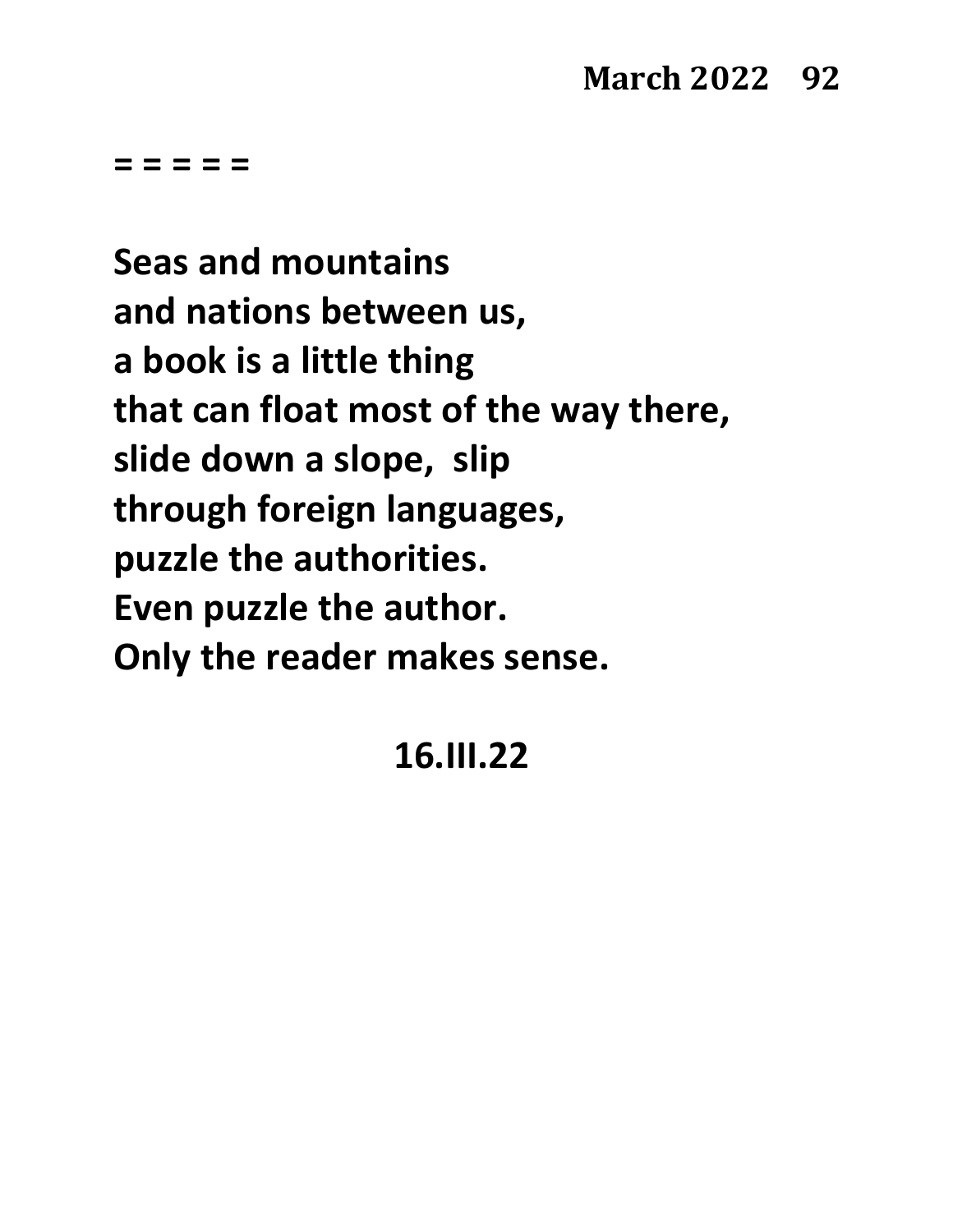**The chain breaks the elephant runs free. What is to become of me in this strange cold country, not a leaf on any tree? Am I sure I'm even me?**

#### **16.III.22**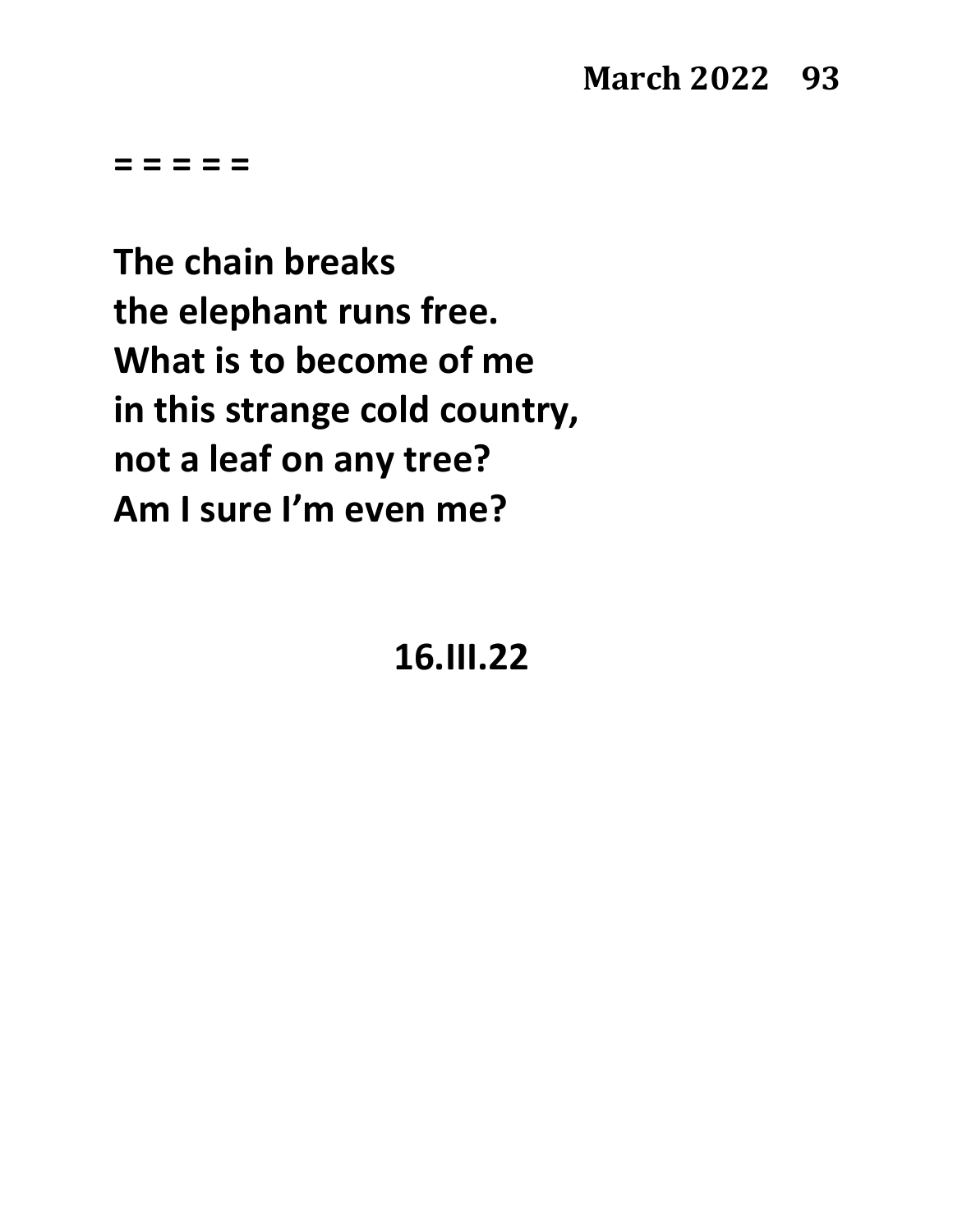**Edgewise aviator as if only one balanced wing but the bird could still fly heaven-wise a call for unity, heart on hold.**

> **16 March 2022** *(from an old scrap)*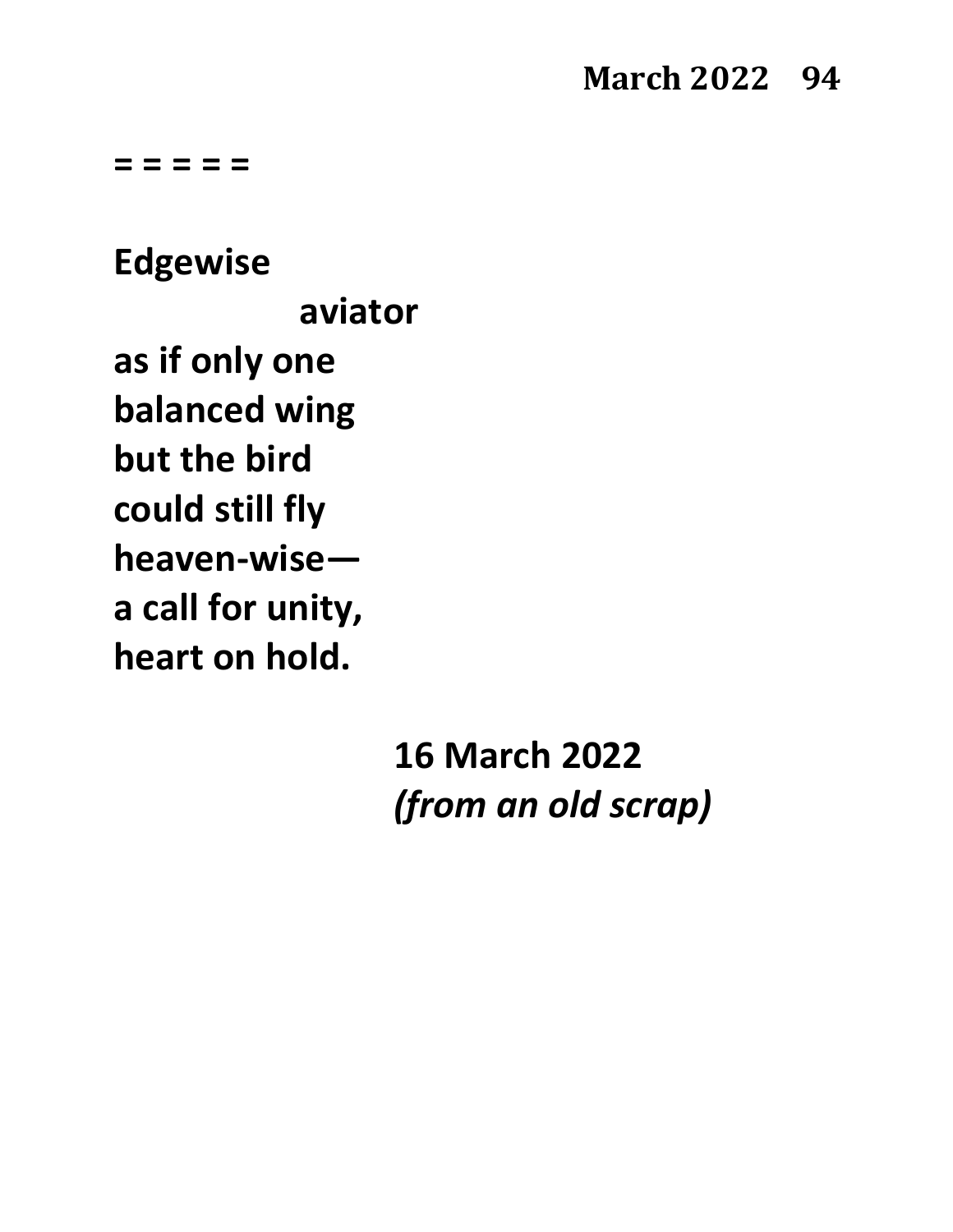**Cells of a honeycomb, heart of a dragon, room for one night in the last hotel on earth,**

**yes, spring is coming, you feel the green but there are little walls and corners everywhere,**

**enough to hear as rapture the ranbdom shouts of birds, taste the honey, close the door and linger in the quiet loss,**

**let history be a broken habit.**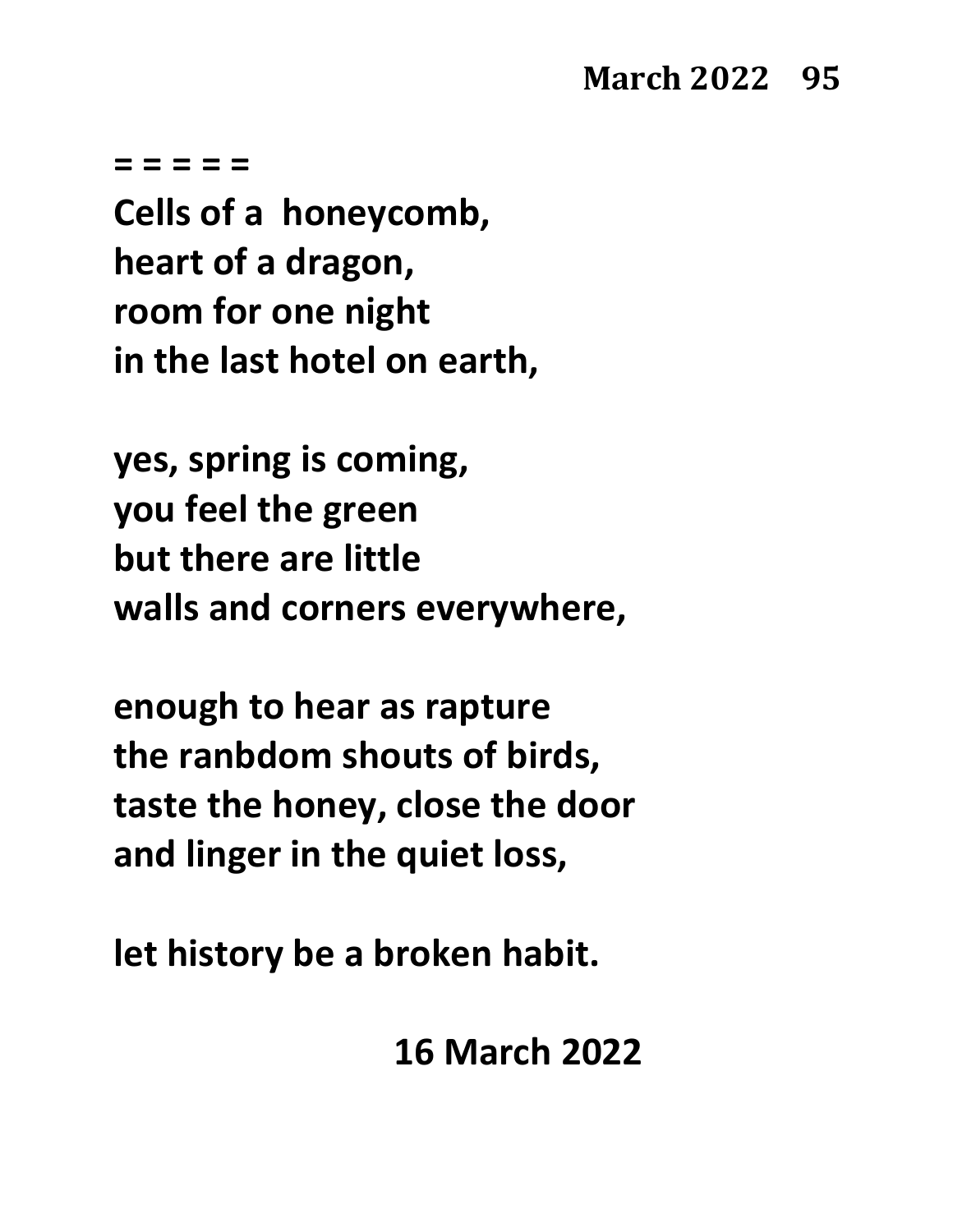**One crow feather tells enough of this, sweep it over blank thick paper and it will leave a ,ap of France, central, north of Luberon, tiny roads that somehow big people walk along. Town to town the bird flies, feather here a gift, and there a walnut dropped on the back porch where only natives dwell, or immigrants sometimes from some decent dream.**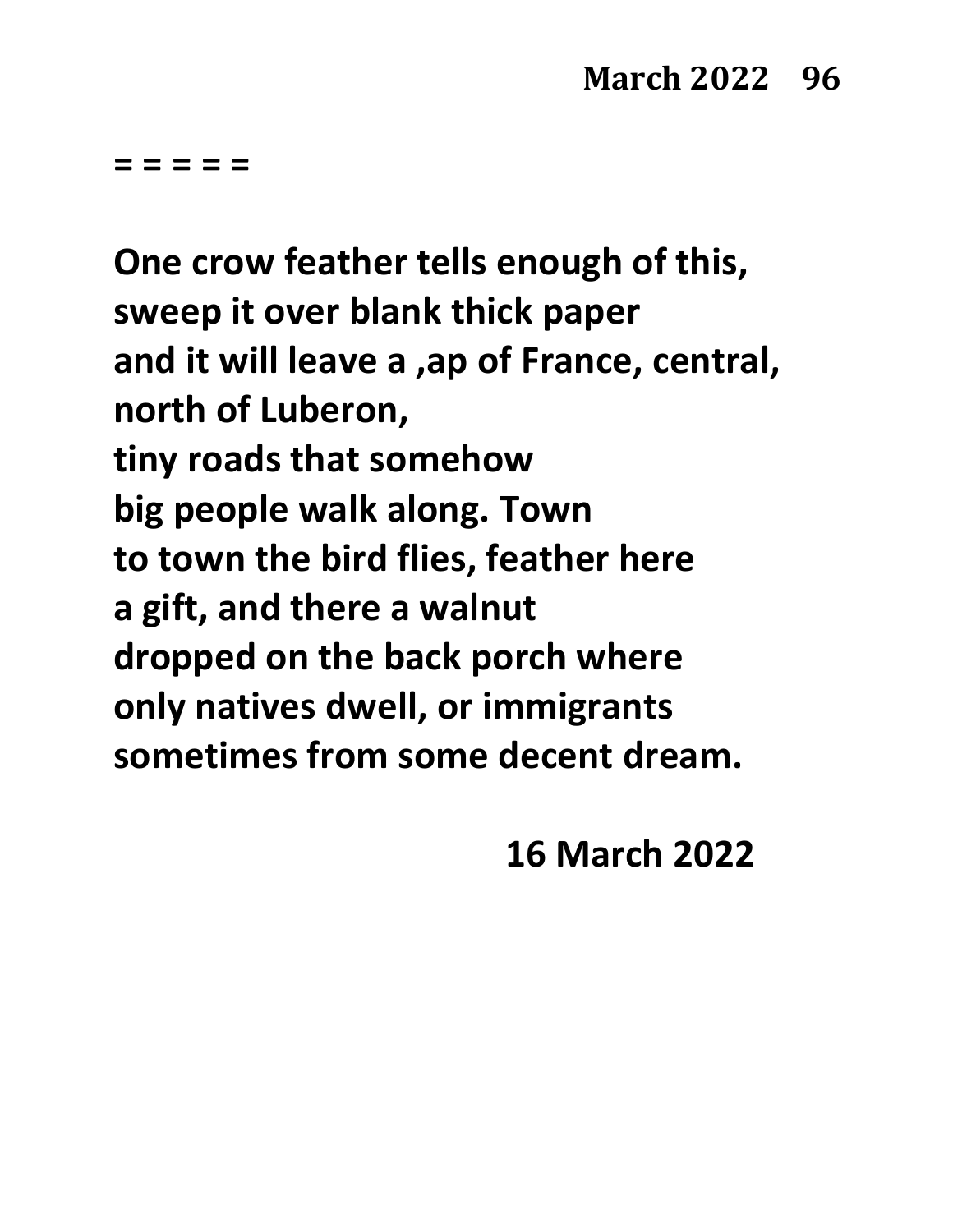## **March 2022 97**

**= = = = =** 

**The flower of being where she is scents the whole day with color. She walks alone along her river. She understands.**

**2.**

**Sometimes, staring at the church spiring up from the far shore she feels she is a word, a new word about to be spoken.**

**3.**

**Her mother told her so many things but this thing she left for her to discover herself. In herself.**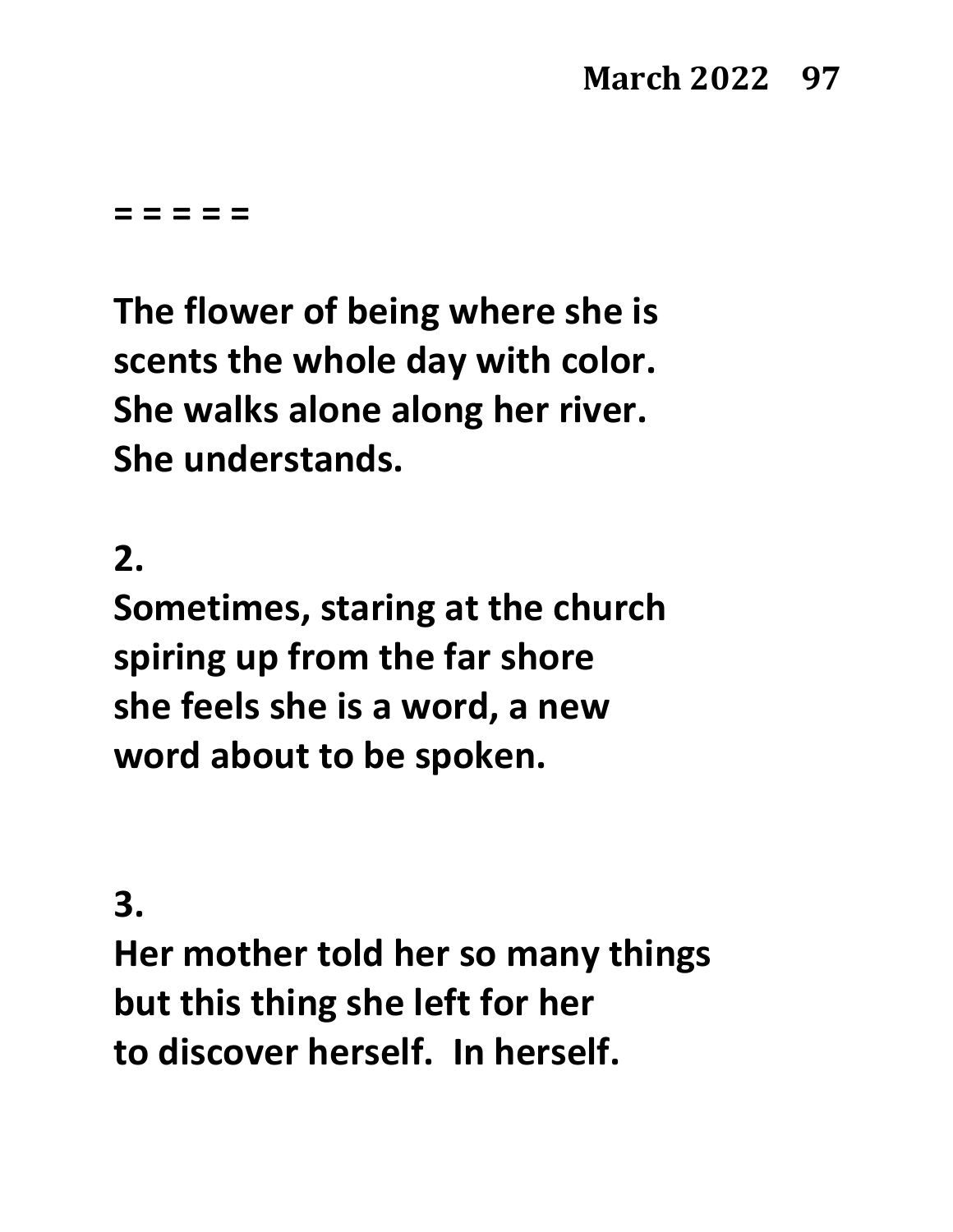**Feel of her tongue on the roof of her mouth all over her body, making sense.**

#### **4.**

**The river was a part of the equation, like the equals-sign pointing to the x she aimed at. Flow me with thee she felt herself saying and the language too was new.**

**5.**

**All the way, all the way, that's all she demanded of herself or of that other self, the city around her pierced by the river.**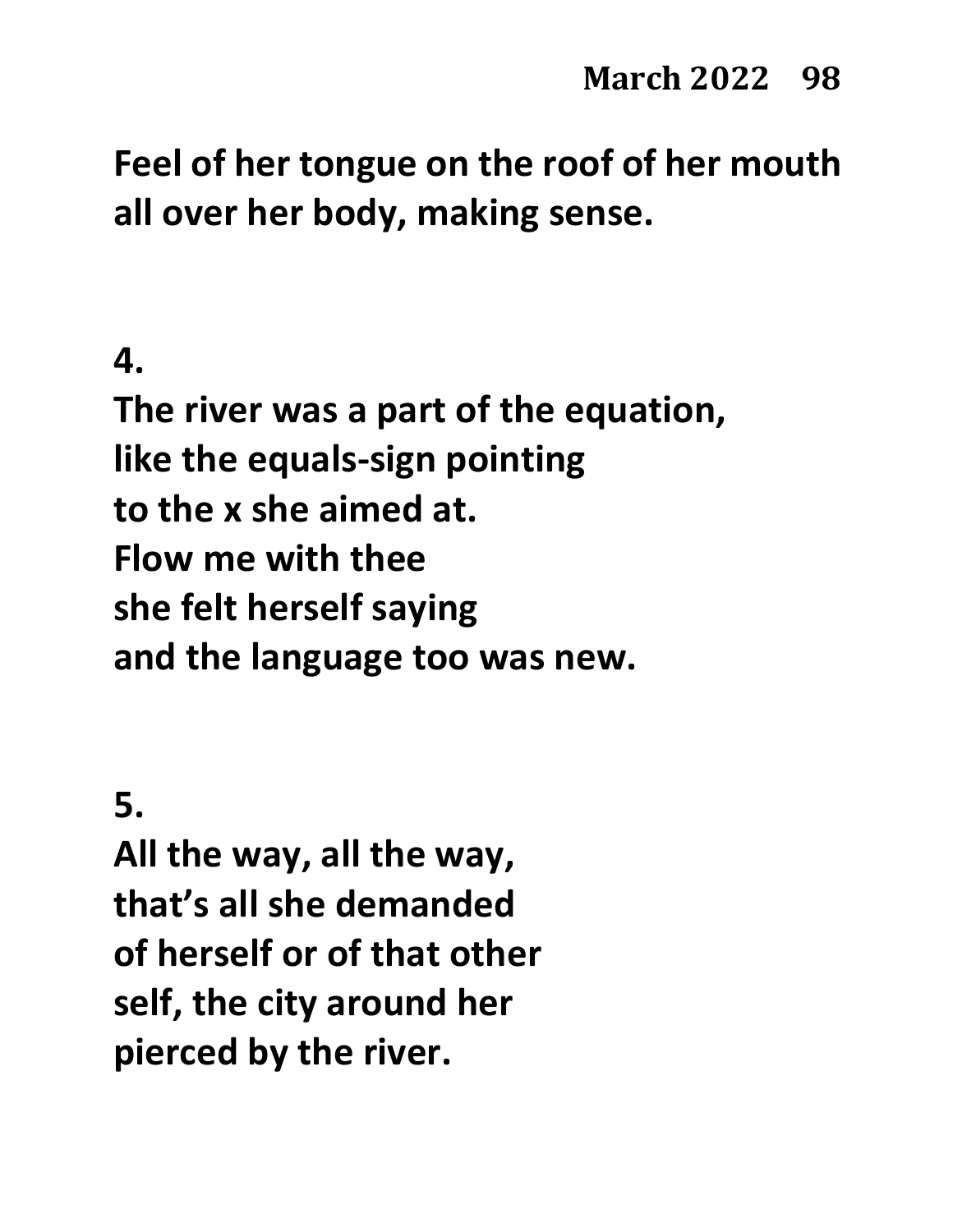**She looked over at the church again and thought the body reaches to the end of the soul, and wondered if was permitted to think that thought. Or any thought. Who are you, she begged, Who are you?**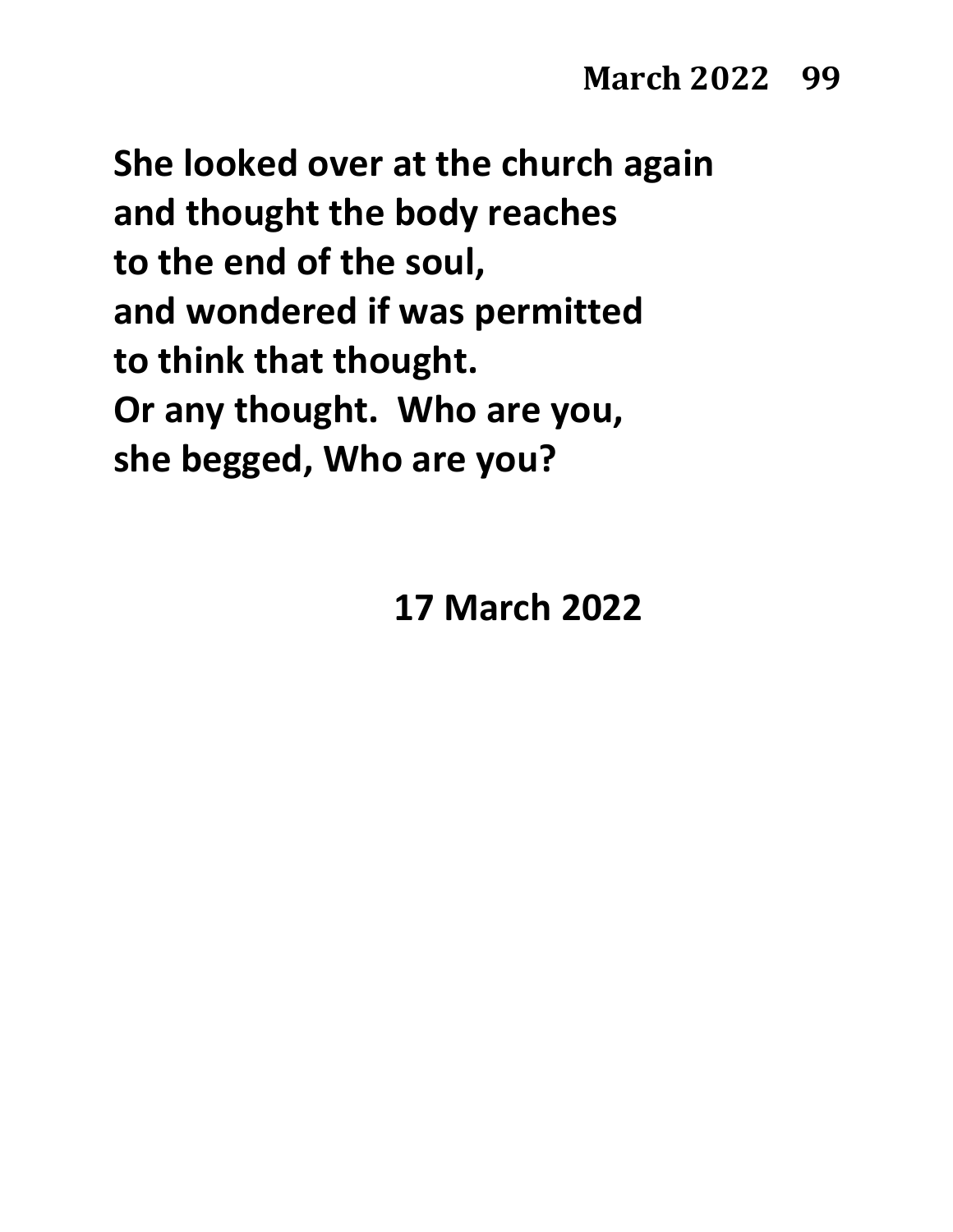**= = = = =**

# **All by himself to find the way, the way away is how to get here, really here, where time is stored.**

**17.III.22**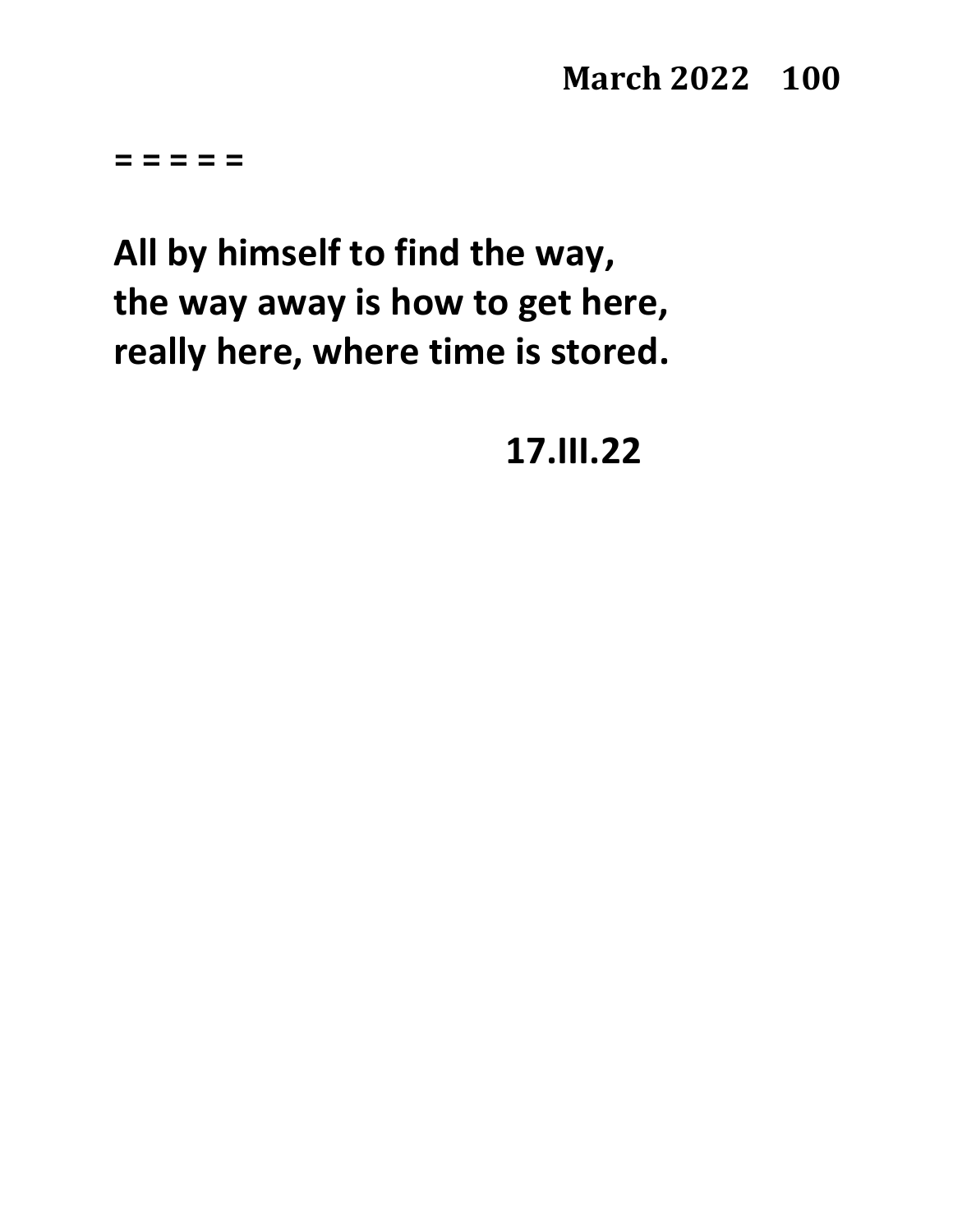#### **March 2022 101**

**= = = = = =**

**Vacant lot on city edge a boy with bow arrows and a cardboard carton to aim at, no house nearby, no sound but the snap of bowstring, crack of the target.**

**Or ten years later near the ballpark thirty thousand voices shouting one word he can't recognize**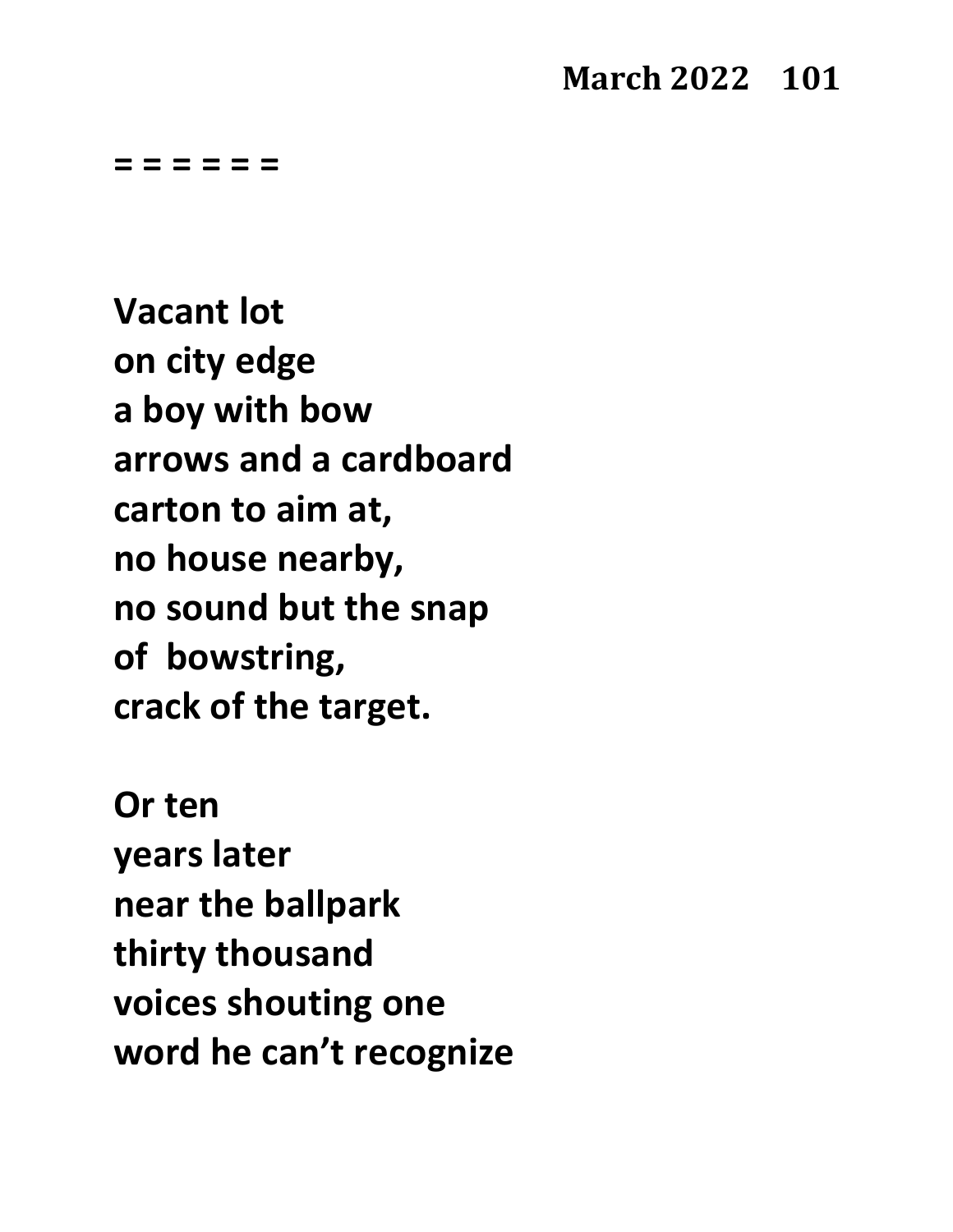#### **March 2022 102**

**but understands.**

**Or an arrow lost in the air.**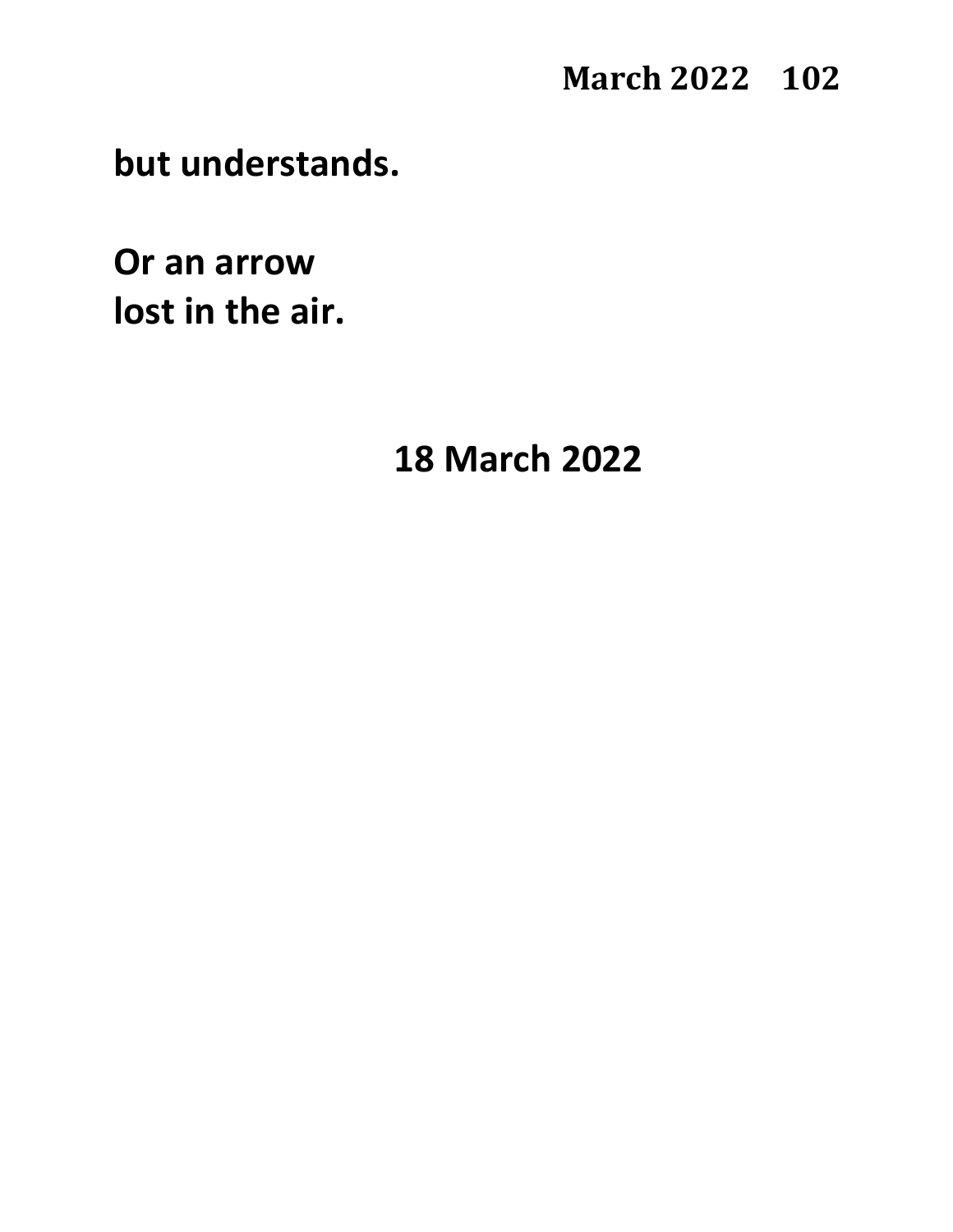**= = = = == = =**

**What the night told Mahler he whispered to me.**

**we do that for one another, we all try, we all can,**

**a stranger smiling in the street.**

**18.III.22**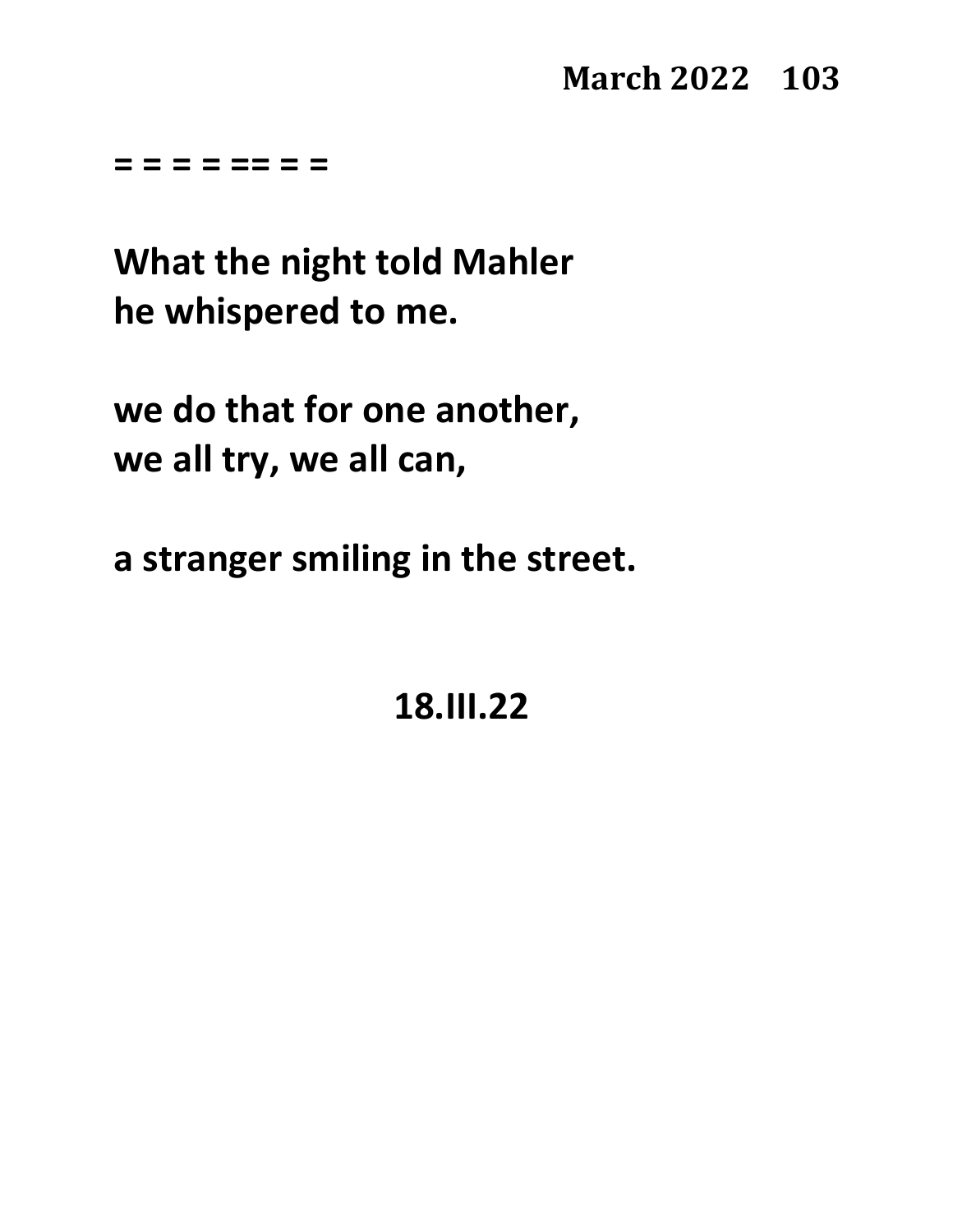**She hurried up the hall to answer the door but left her shadow on the wall–how else would I know who she was or where she'd gone?**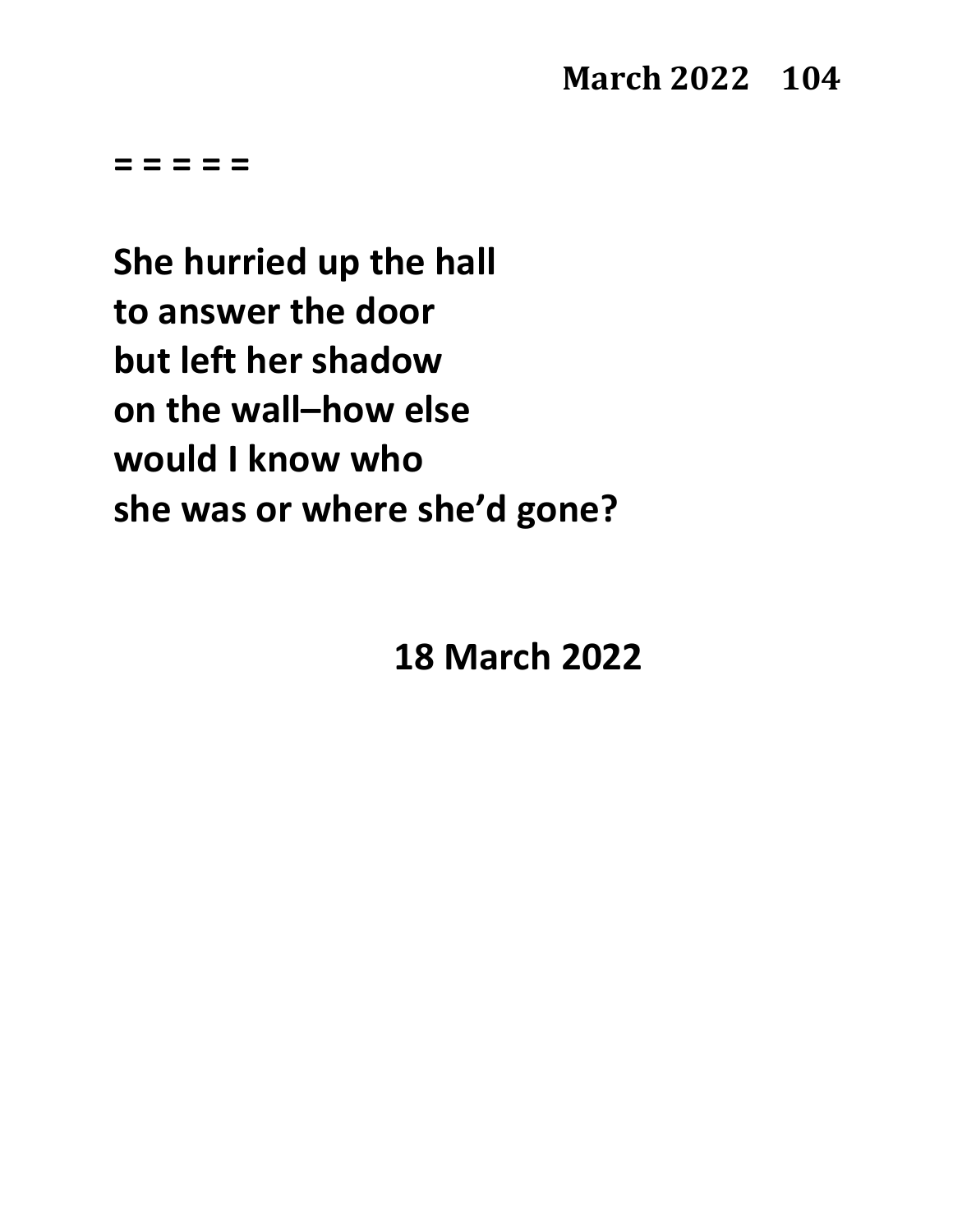#### **March 2022 105**

**= = = = =**

**Any image is a flower. Not all flowers smell sweet or are good to eat but all of them make a world. Read them where they are or rearrange at your own risk. Or our risk truly, if we read.**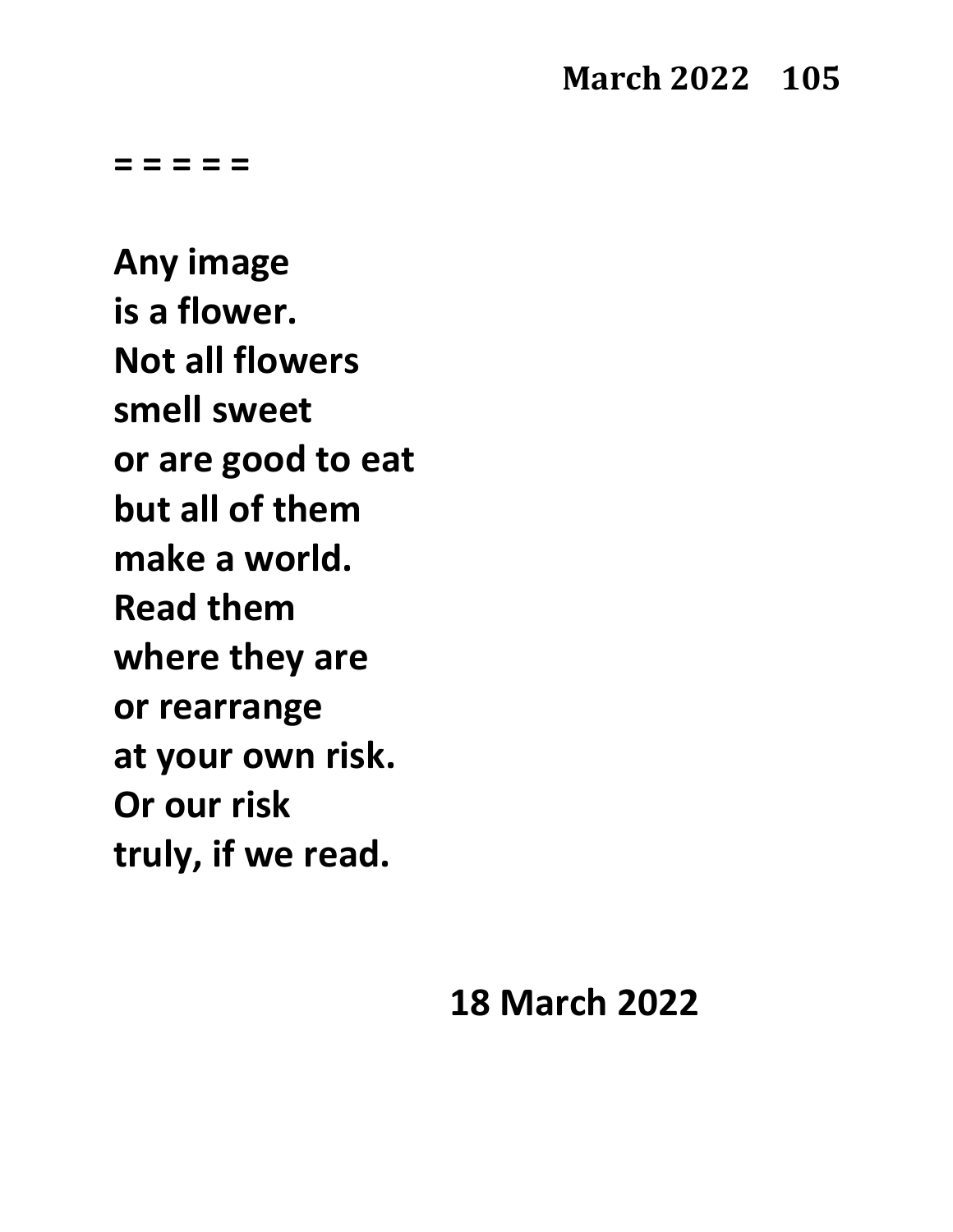**I am one of the lucky ones, I can walk to work on the ordinary ancient earth, no wheel or wing required. But I am a lazy one too–feet on a hassock and cup in hand I celebrate a day off, day at home, music, e-mail, French coffee!**

**18.III.22**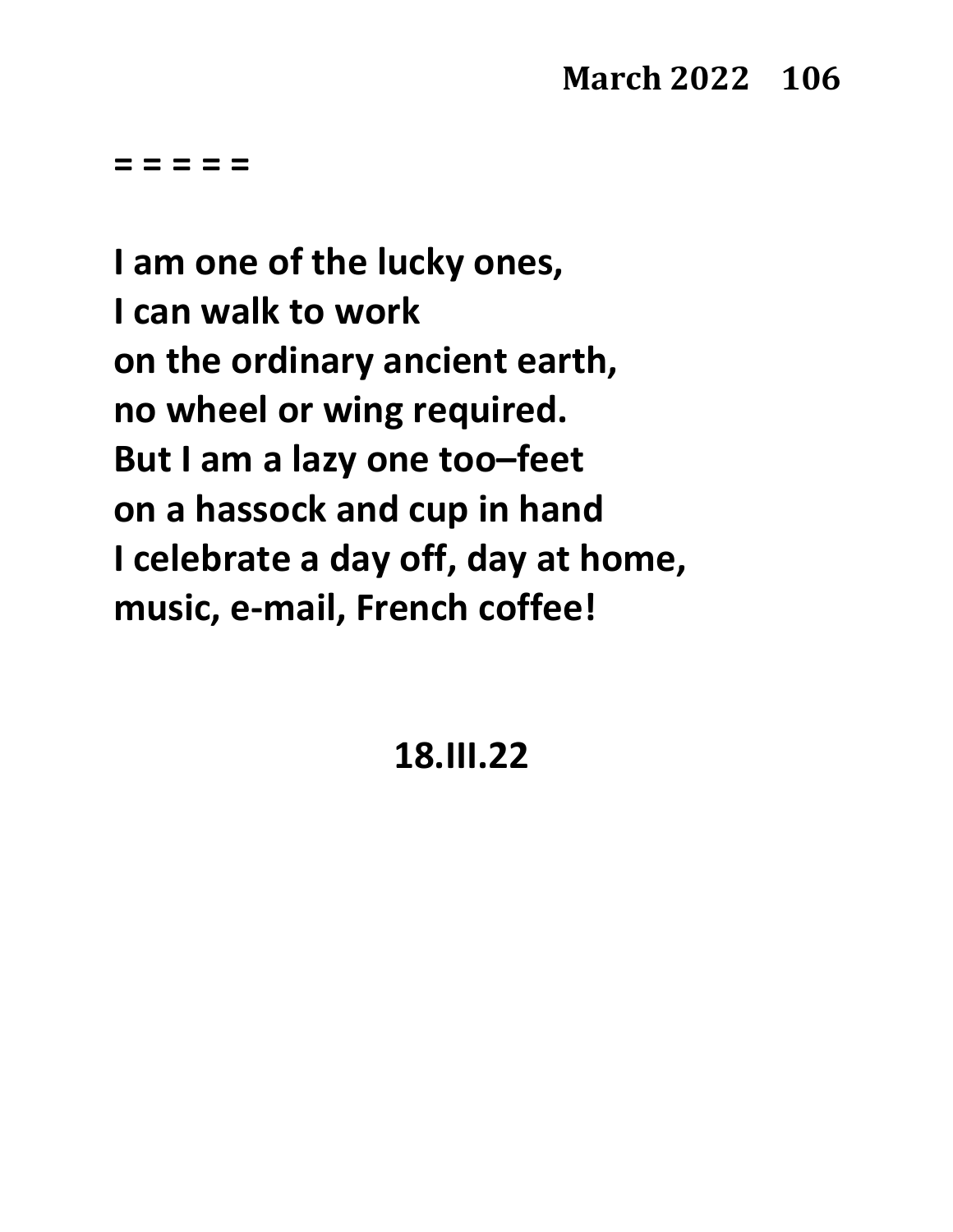#### **IF YOU LOVE ME**

**pick an apple from no tree, peel it fine and give it to me. If I love you I'll eat it all save the little twist of seeds and those I'll plant, scatter them in the sky overhead until the forest 0f our love grows up all round us and we live there long and shadowy and deep. 19 March 2022**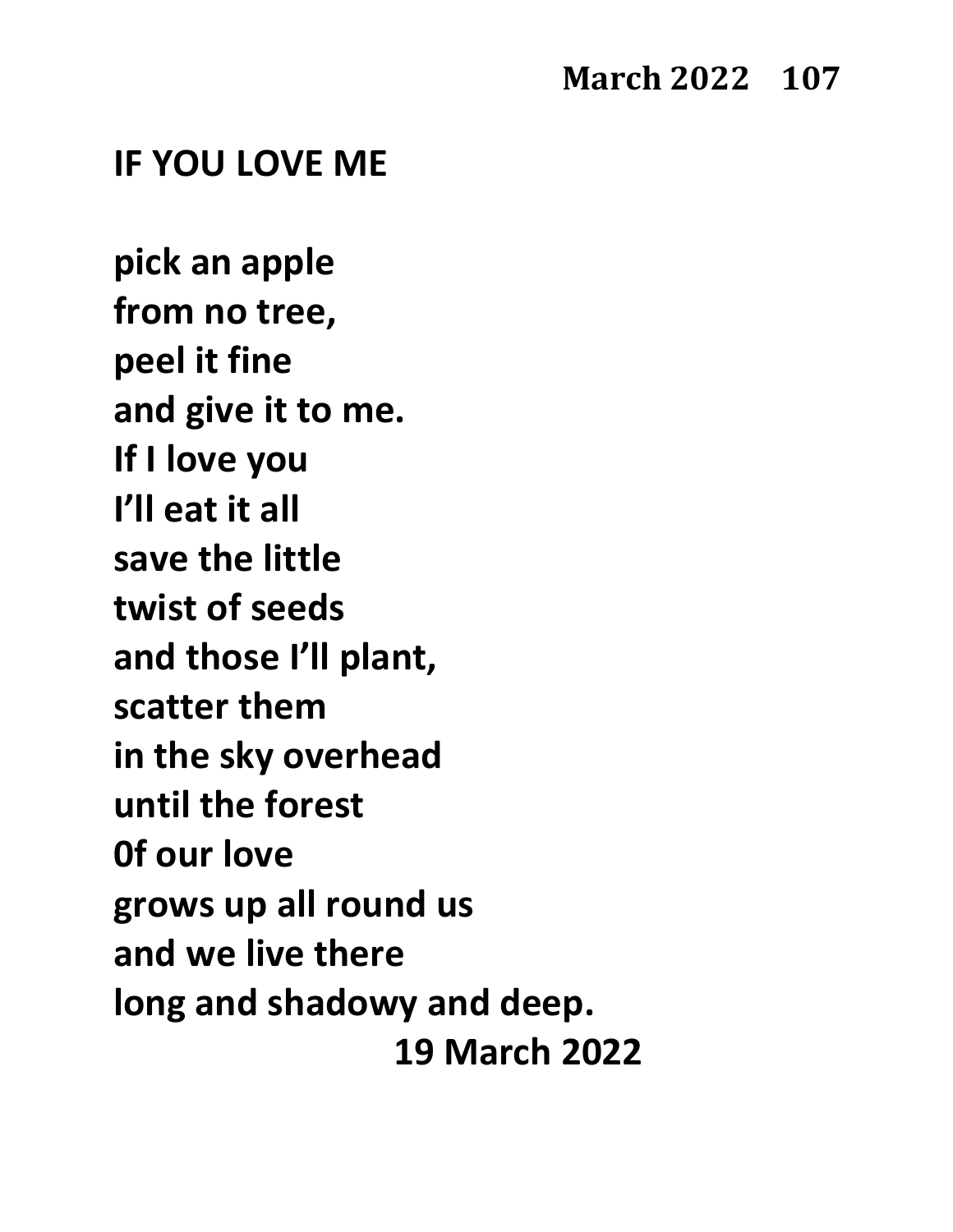**Go to Joseph the Pope said, his name means he makes more, he will take care of the little Jesus growing in each one of us, the Christ child who needs no other father, he is born in us from truth itself. Go to Joseph, he will provide.**

# **19 March 2022**

**= = = = =**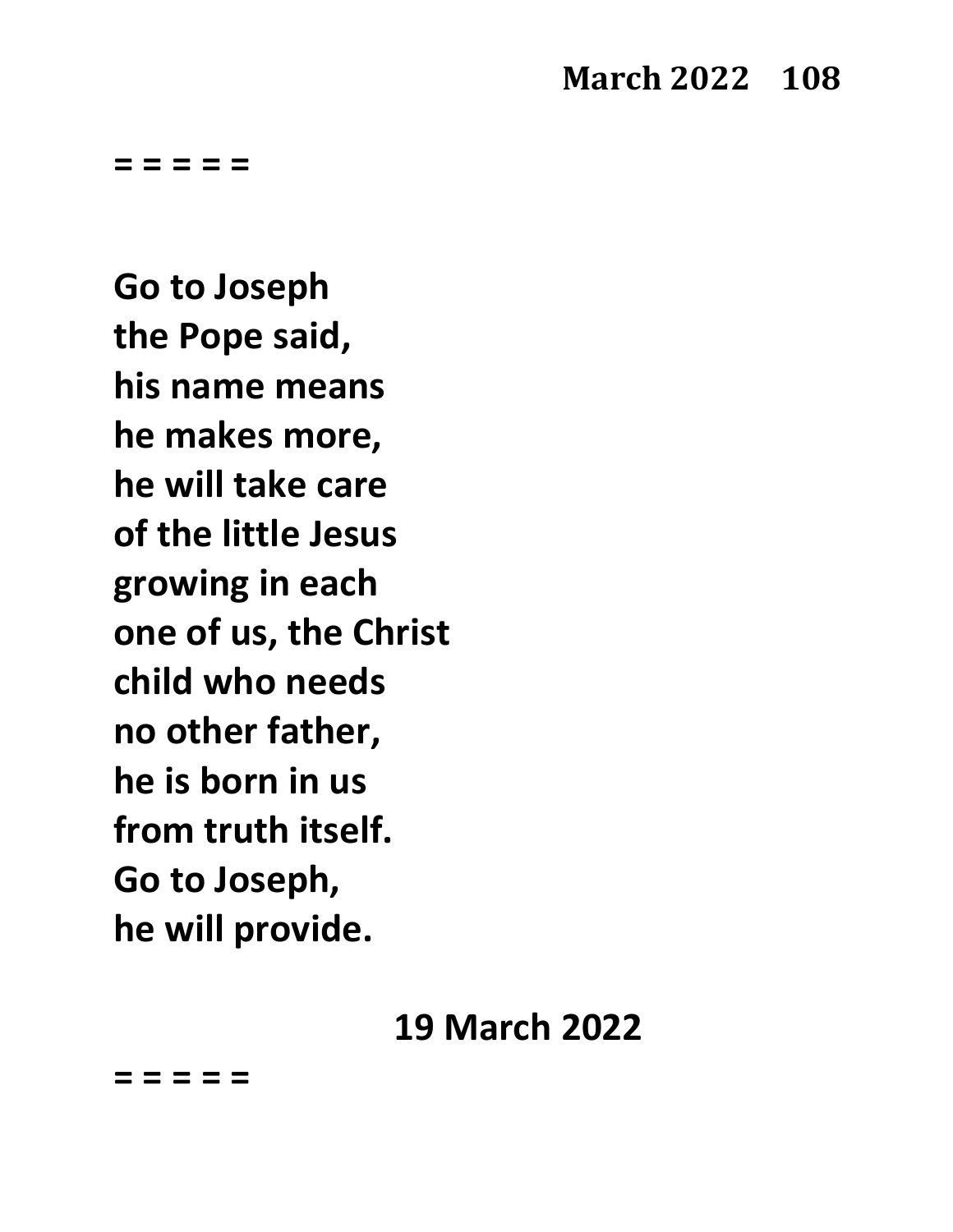*Grey day, Cronopios!* **I can hear Paul's voice reading Cortazar on the radio, what, sixty years ago, WBAI and me beside him reading alternate passages but it is his voice I hear, Paul Blackburn, not my own,\not Cortazar's. Do words belong to those who say them first?**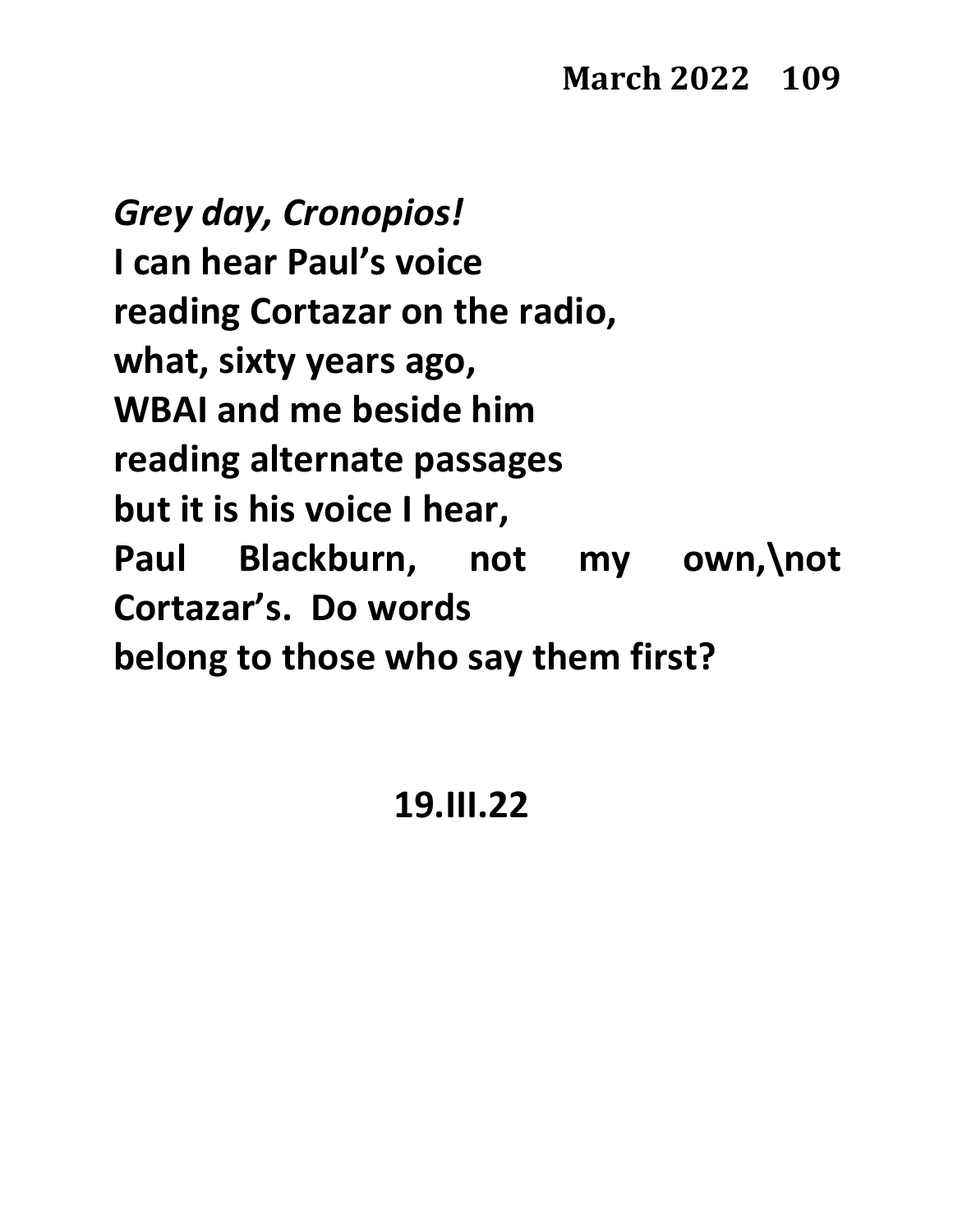# **March 2022 110**

**= = = = = =**

**Green is seeming. The time ripens also. Grey sky seeps down into color slowly. I claim the day begins, color slowly coming back, any day now a maybe rose.**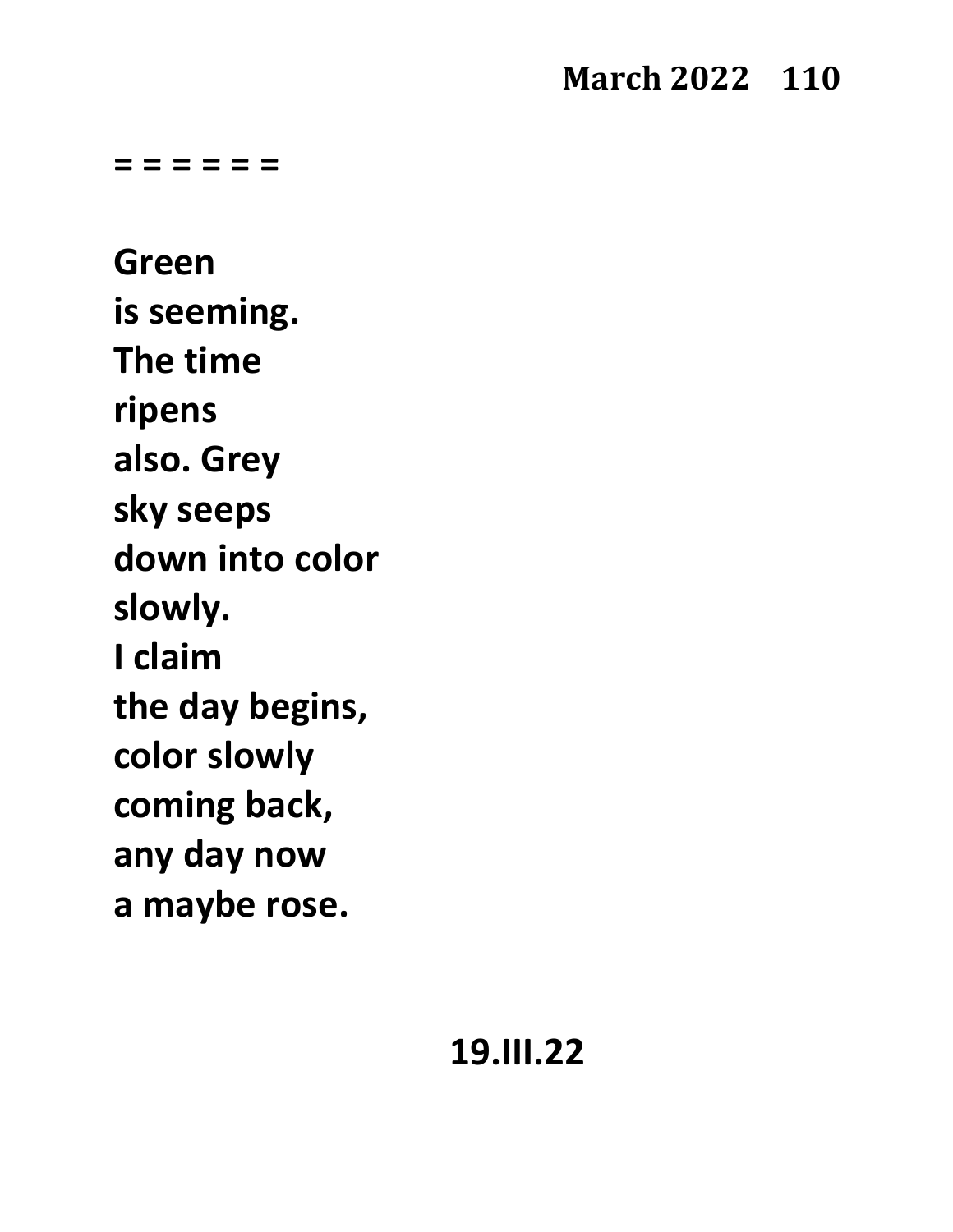#### **March 2022 111**

**= = = = =**

**Where the water pools the hero stands. We are instructed by our living appetites. And if I stay here where I am what will come along to feed me, or what passes in the mind for food, another idea floating from a tree?**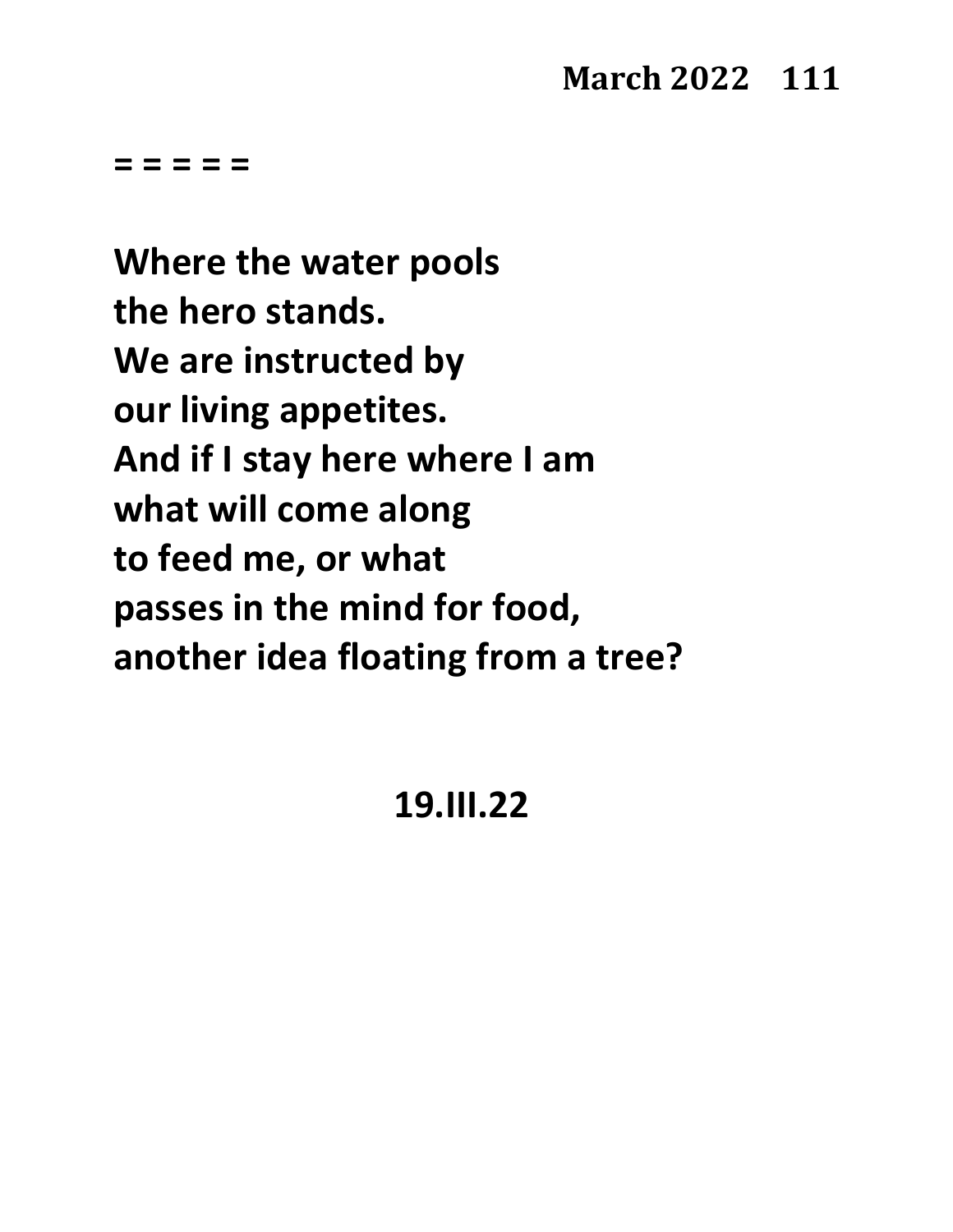#### **March 2022 112**

**= = = = = =**

**Over there a bare tree like a hook in the sky. What does it mean to pull down?**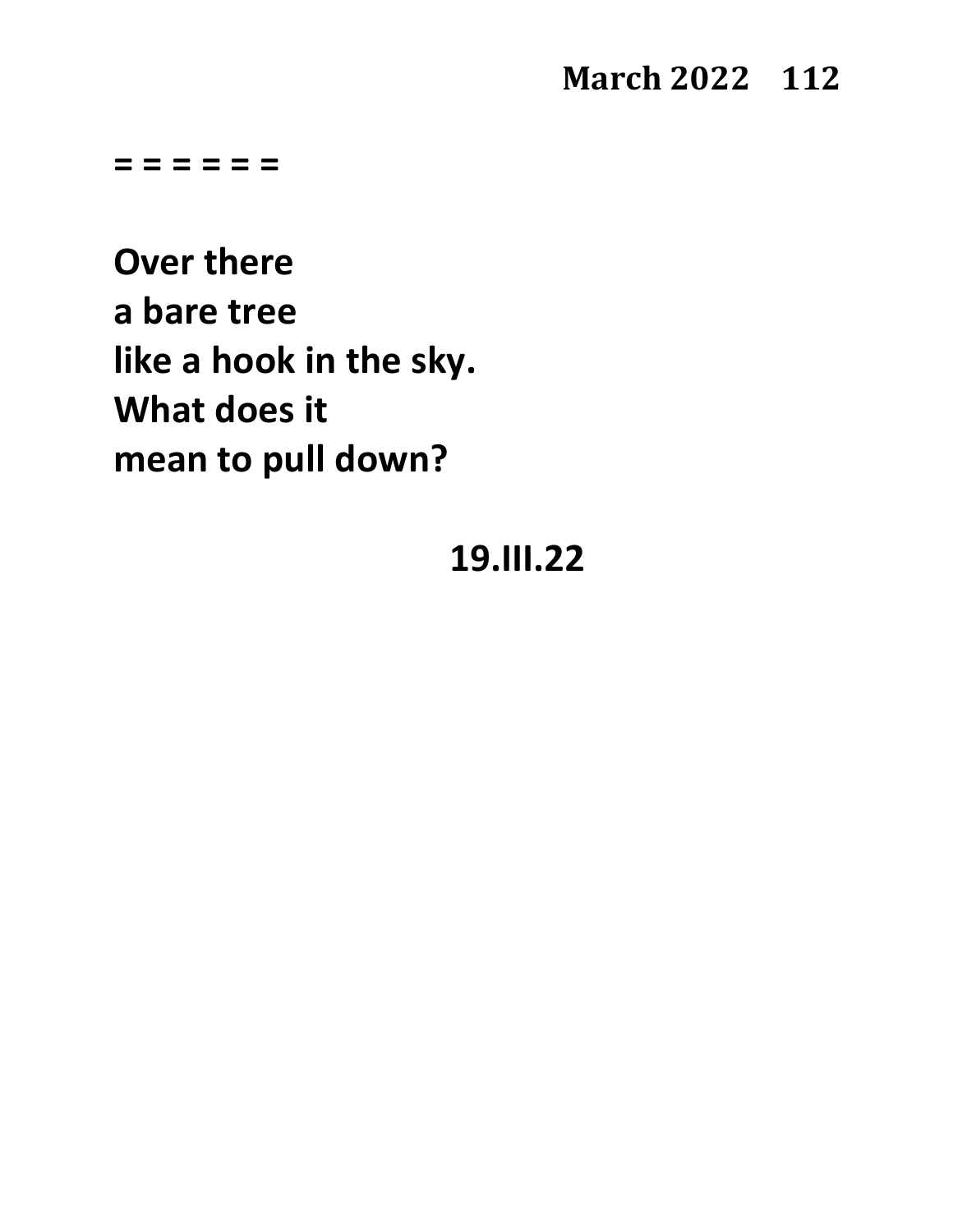#### **March 2022 113**

**= = = = =**

**I counted the pebbles counted them again, different sum, different stones, even the fingers were not the same.**

**Dreams do that**

**and not just dreams.**

**2.**

**Trees are waking now, we'll be less lonely. We'll all take our proper pills and imagine morning. Think: Light is a gift we give to one another.**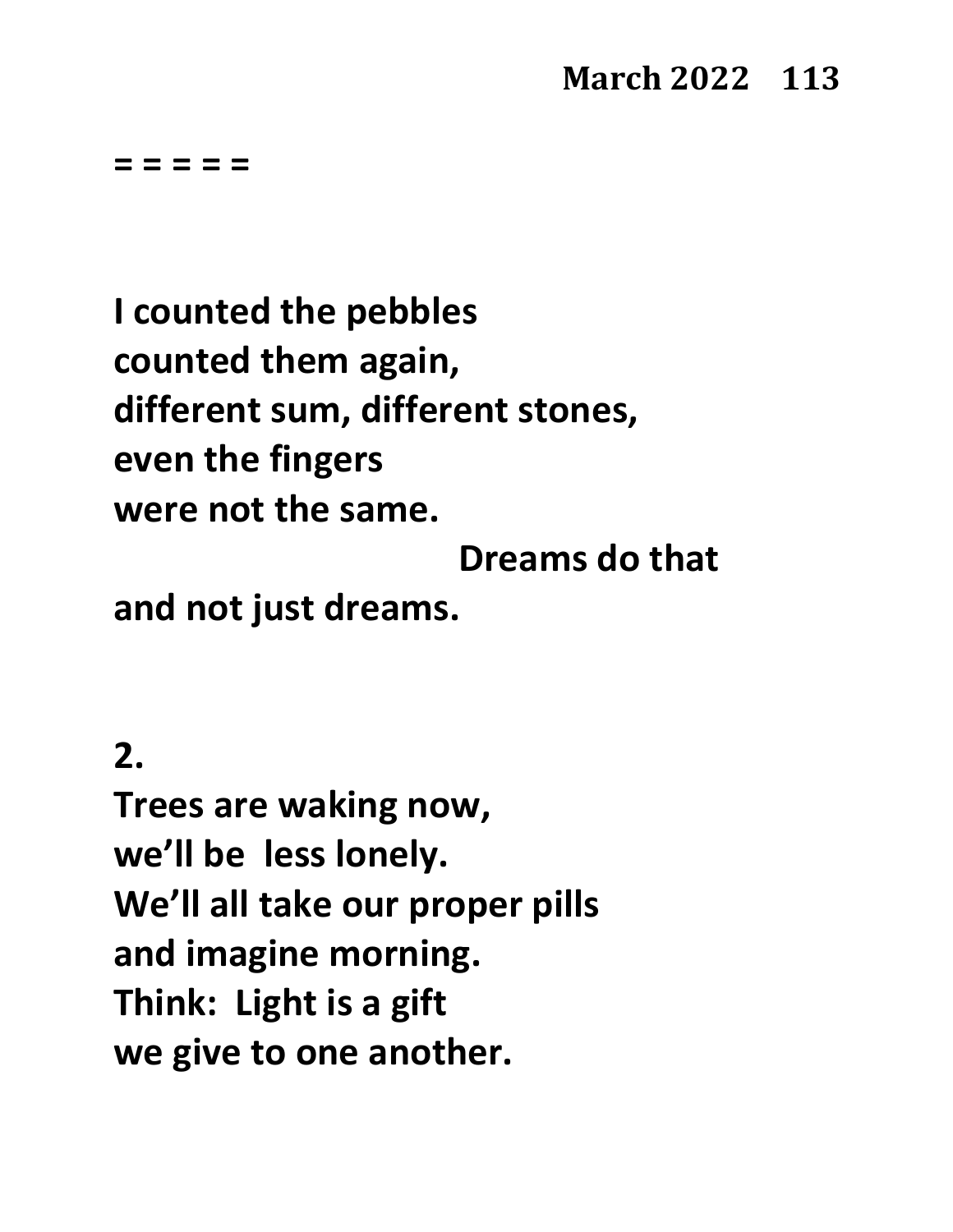**Every day is Christmas morning. Don't be so silly. Why not? Silly used to mean holy– how do we get holy now?**

#### **3.**

**Encumbered with the obvious we slack towards sleep. A week ago we could have sledded but the snow has melted now and birds are many, speaking of holy, messagers busy in our seed– I cherish the ambiguity.**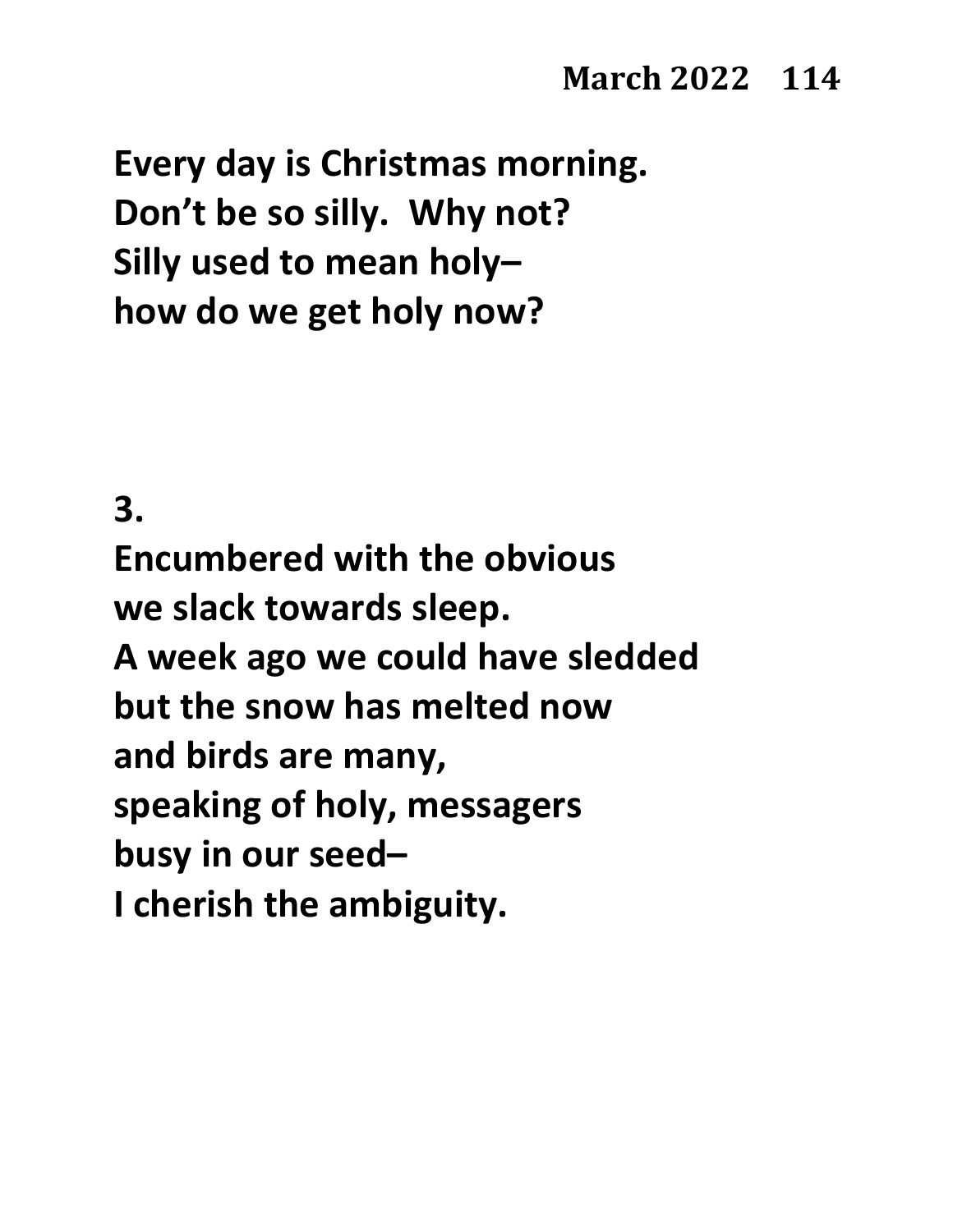#### **4.**

**Empson called it amphibolity, saying two thighs at once and meaning them. I deem most every word amphibolous– think of what you mean by me. And tree always stands for something else.**

**5.**

**Close the word book, baby, and use the words, scribble them in lipstick on urgent surfaces until even we can get the message if there is one. Ask the birds.**

#### **20 March 2022**

**= = = = = =**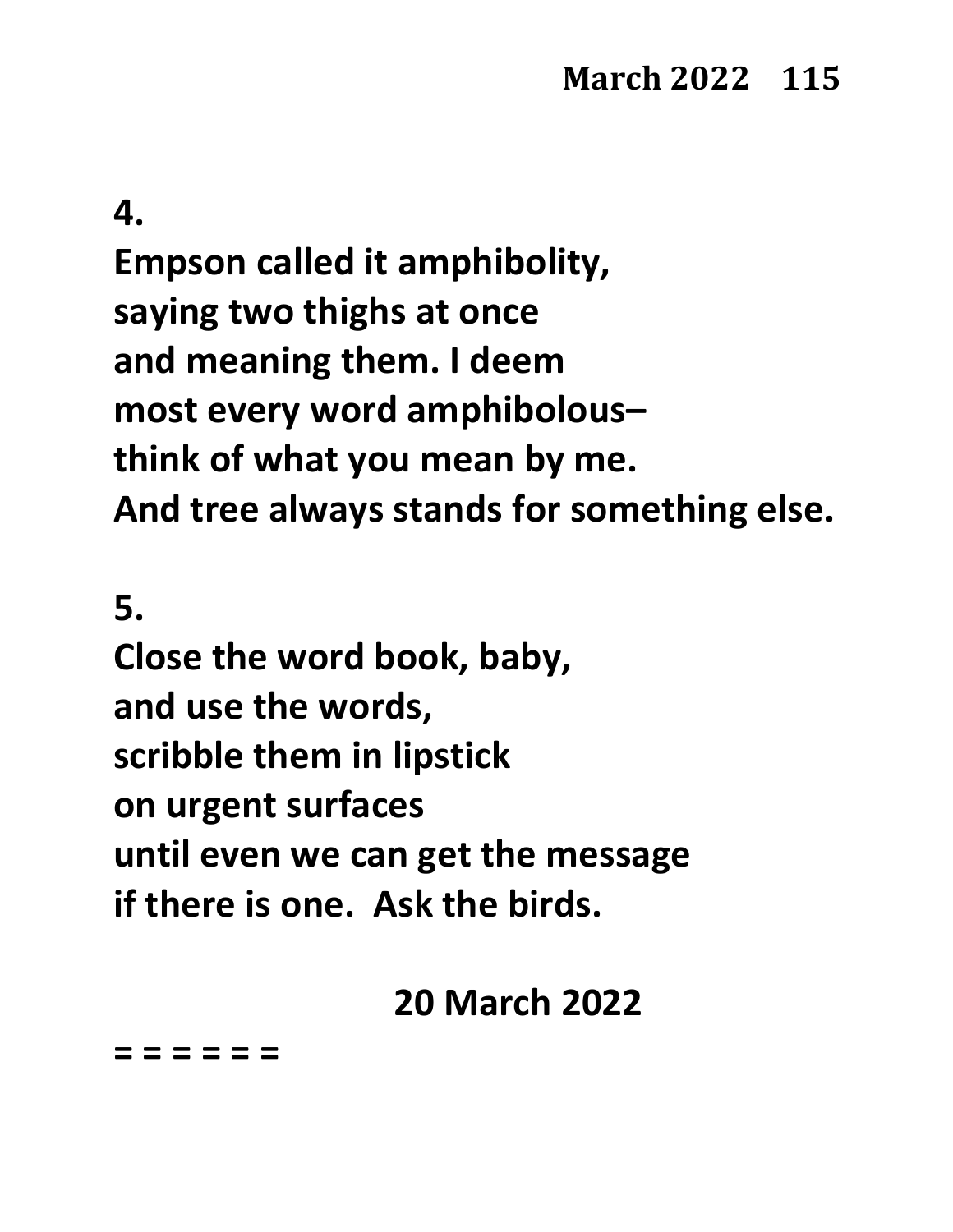**First day of spring. The quiet miracle has happened Gin.**

**What can I do to help, share in the work, melt away a cold thing,**

**say hello to a tree frog and really mean it but they can't hear me.**

#### **20 March 2022**

#### **= = = = =**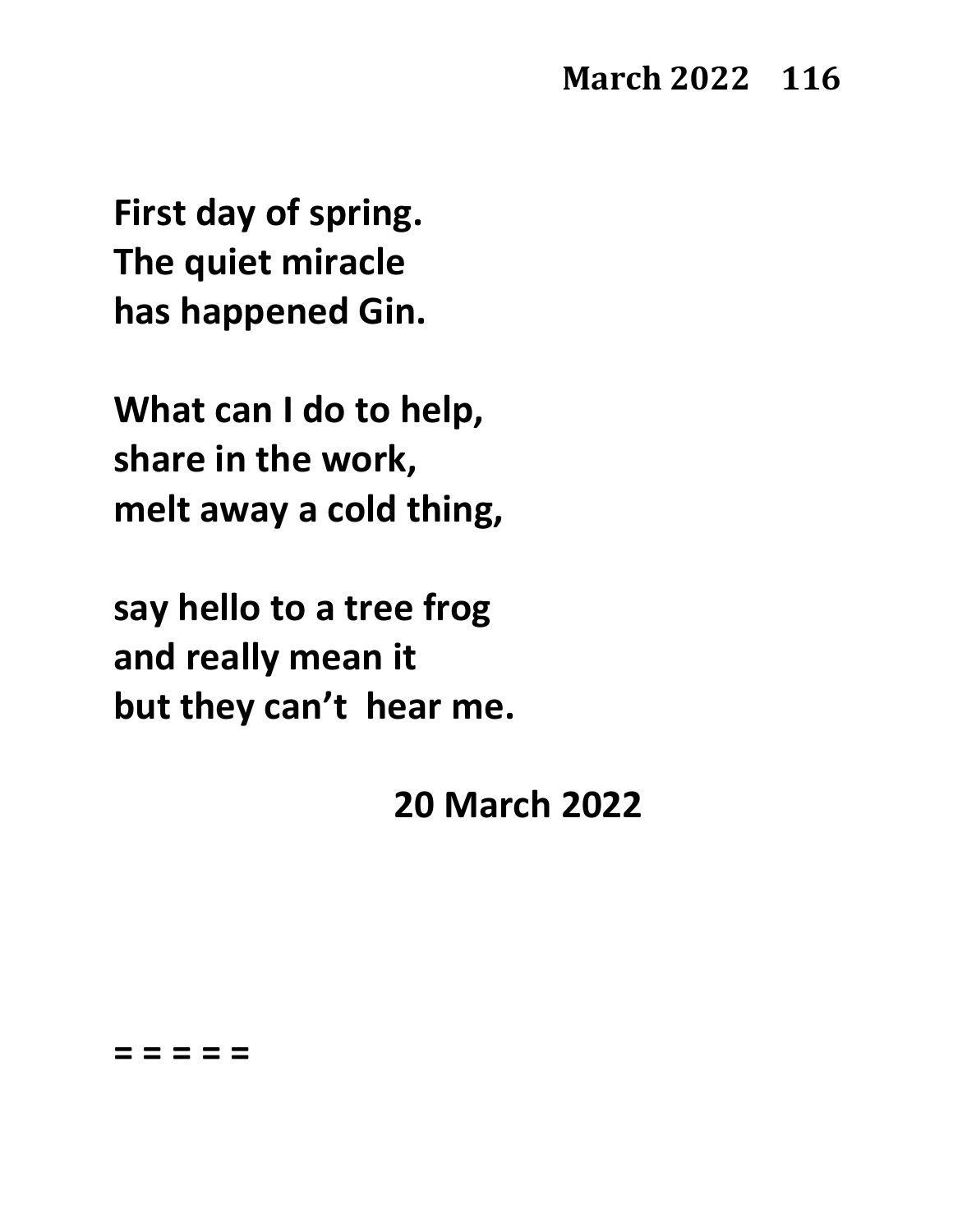**Hello the other side the blue forgetting whirls night away into the bright dream. Came through nightmare loaded with new duties. Waking is obligation, like walking, like mountains, far ahad the day stretches out, a cat asleep in the sun.**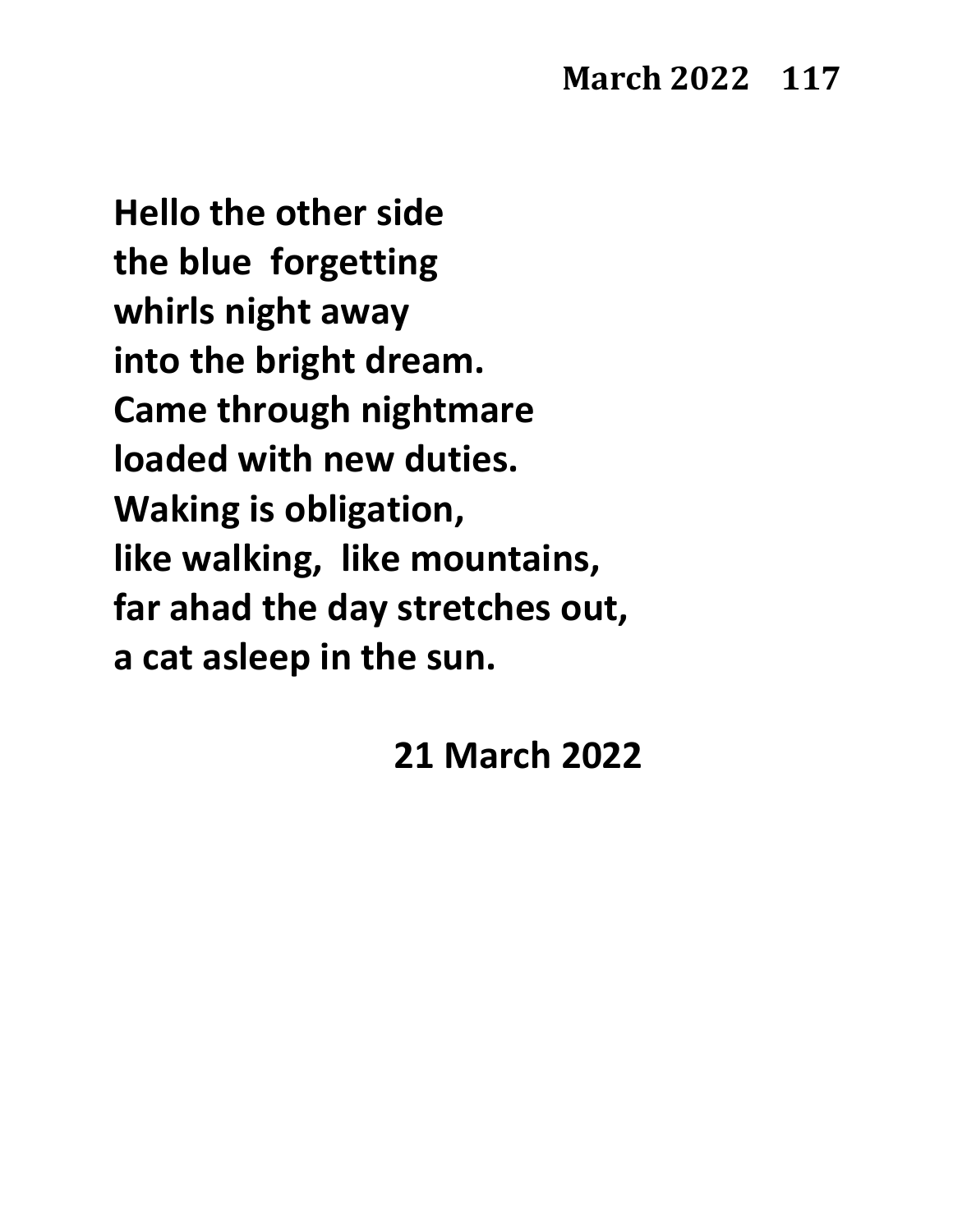#### **March 2022 118**

**= = = = = =**

**Do this for me I'll do that for you– the oldest song clink of a bronze coin.**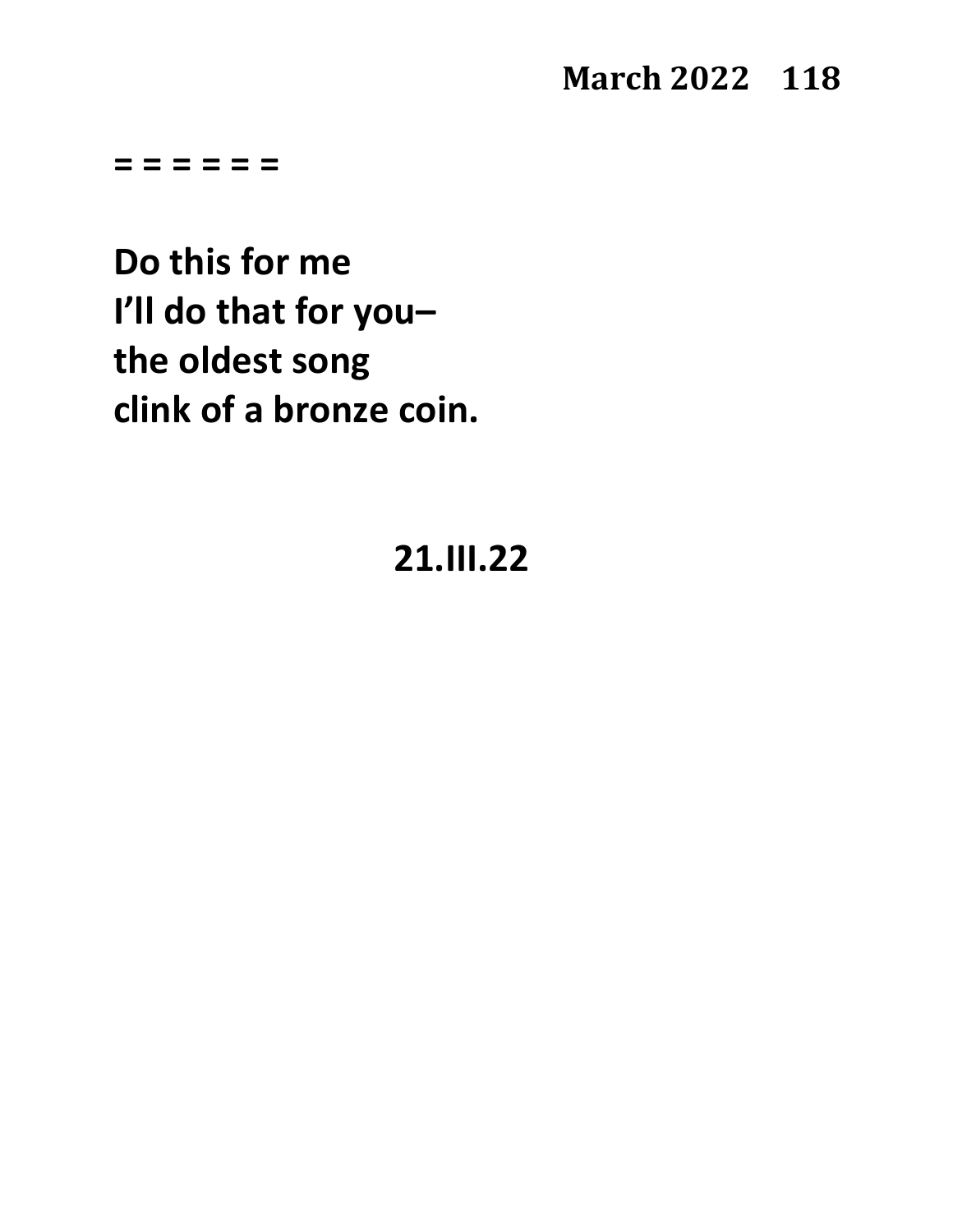**Build a ship in the desert and why not? Nowhere to go, might as well give the natives something to marvel at, cattle to sleep in its shade, some new religion on its way.**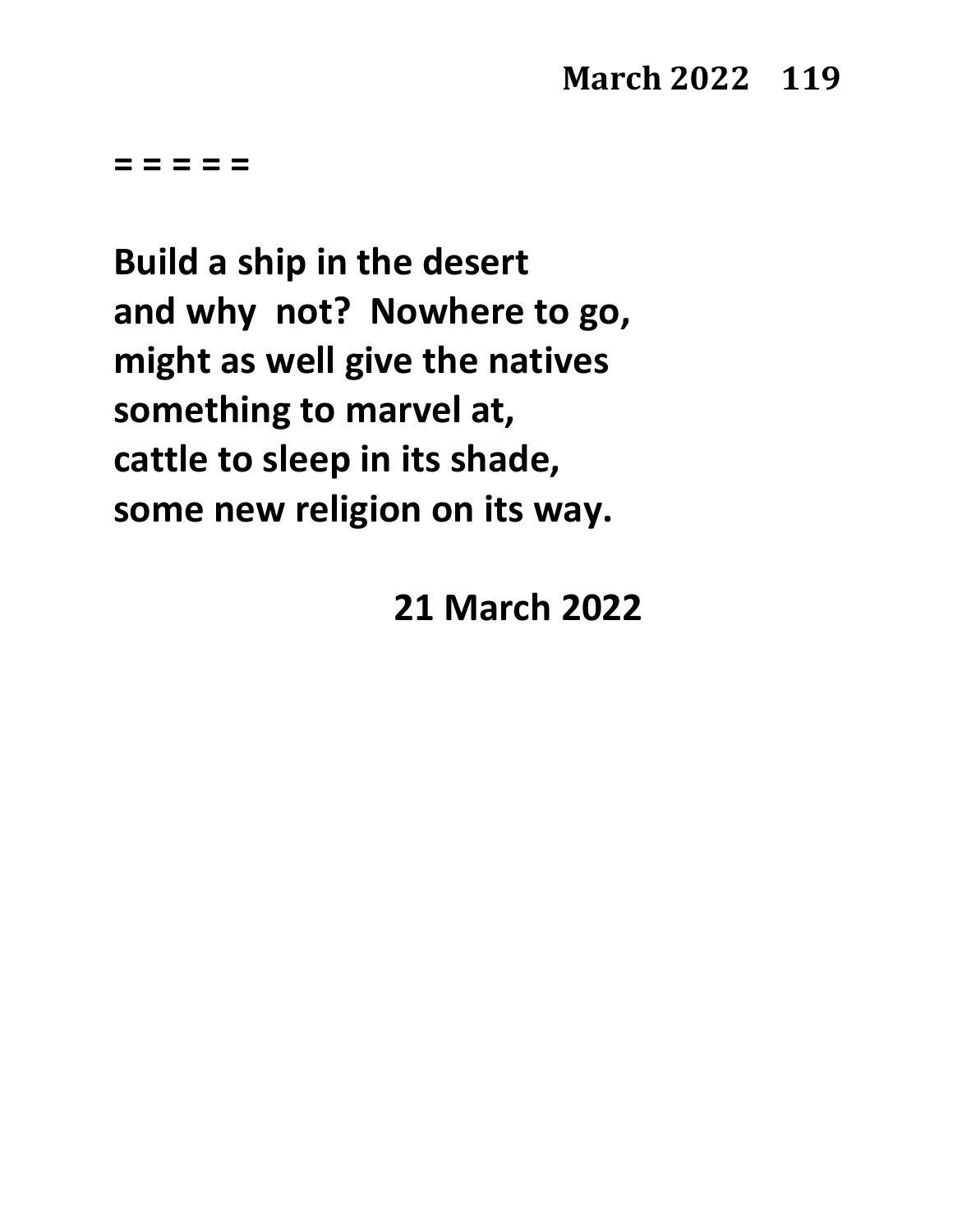**Bach's birthday or t should be, when everything began again, begins again. Green cantatas, Rose petals of the fugue.**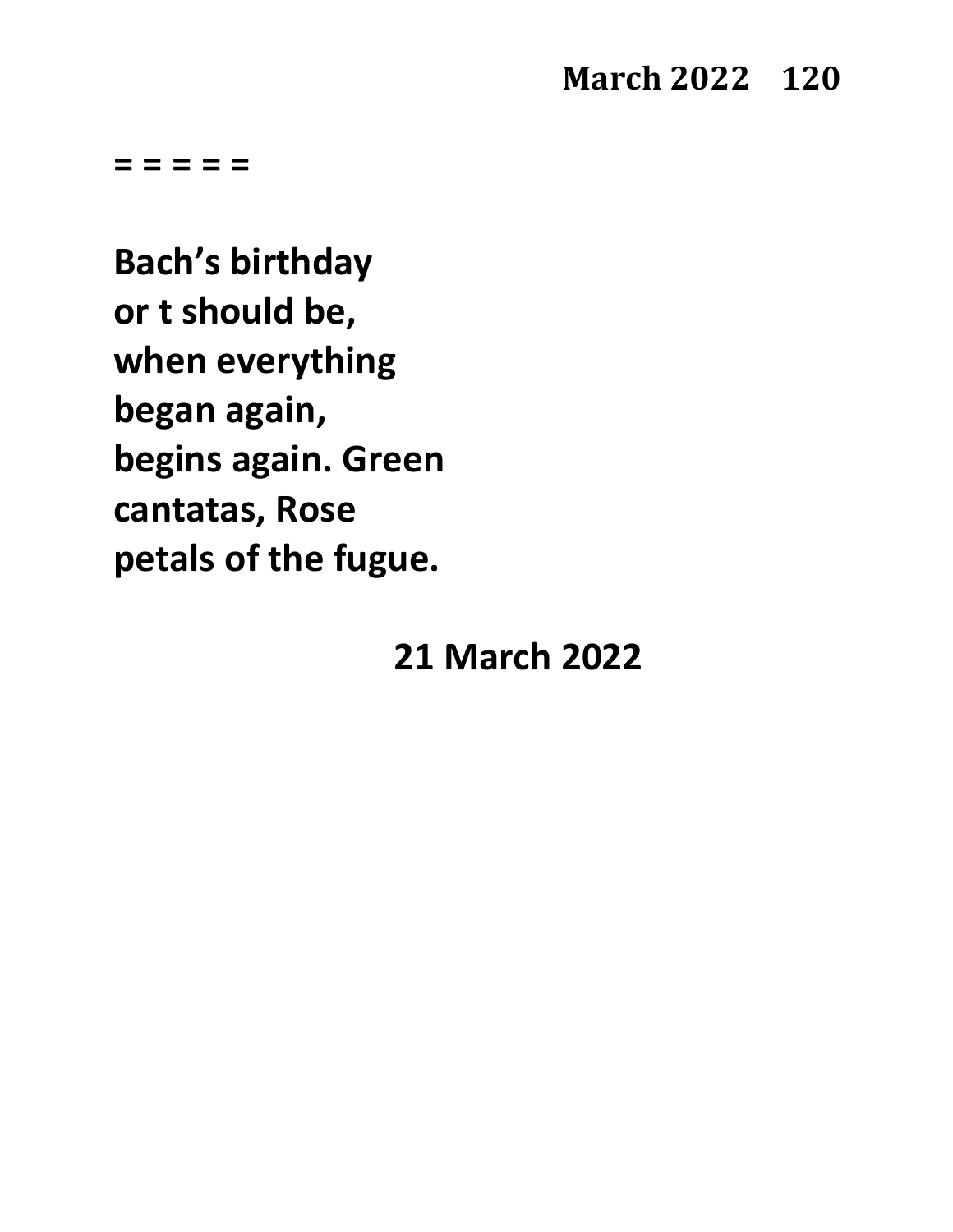#### **March 2022 121**

**= = = = = =**

**Empty canoe upright open on the shore, I'm much too clumsy for one of those so I let my notions climb in and float down the Mississippi of their choice, no paddle needed though there is one in the boat I hope because you never know. Mybe someday my mind will send me a postcard from Biloxi.**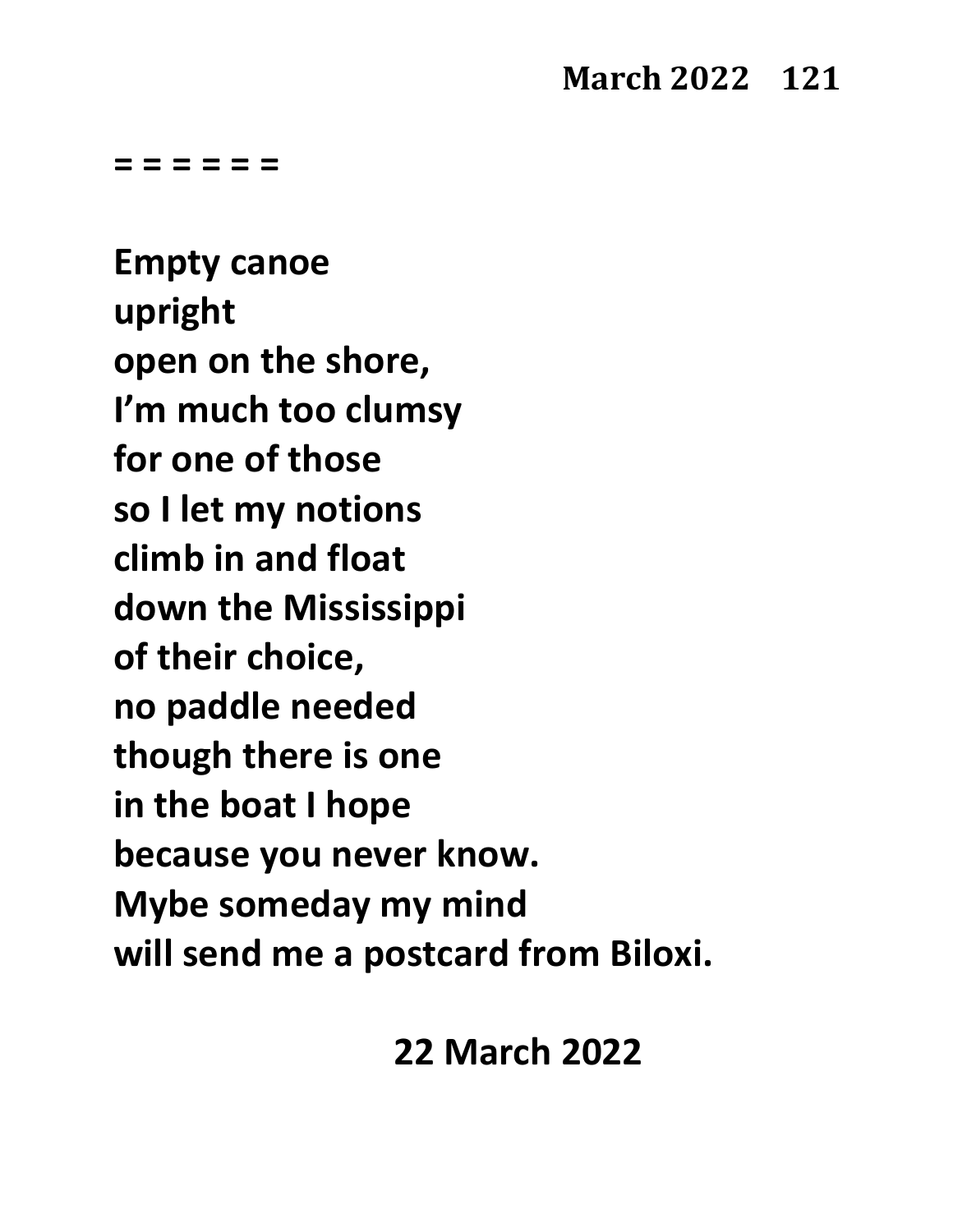**Are we on the riv er yet? Why isn't anything wet? French has a strange way of saying breakfast, a soaked handkerchief is as close as you get to Atlaniic, there are sparrows here, plenty of them, adequate for all your needs. Just be a bird and see. Wake up, stop reading that wordless book.**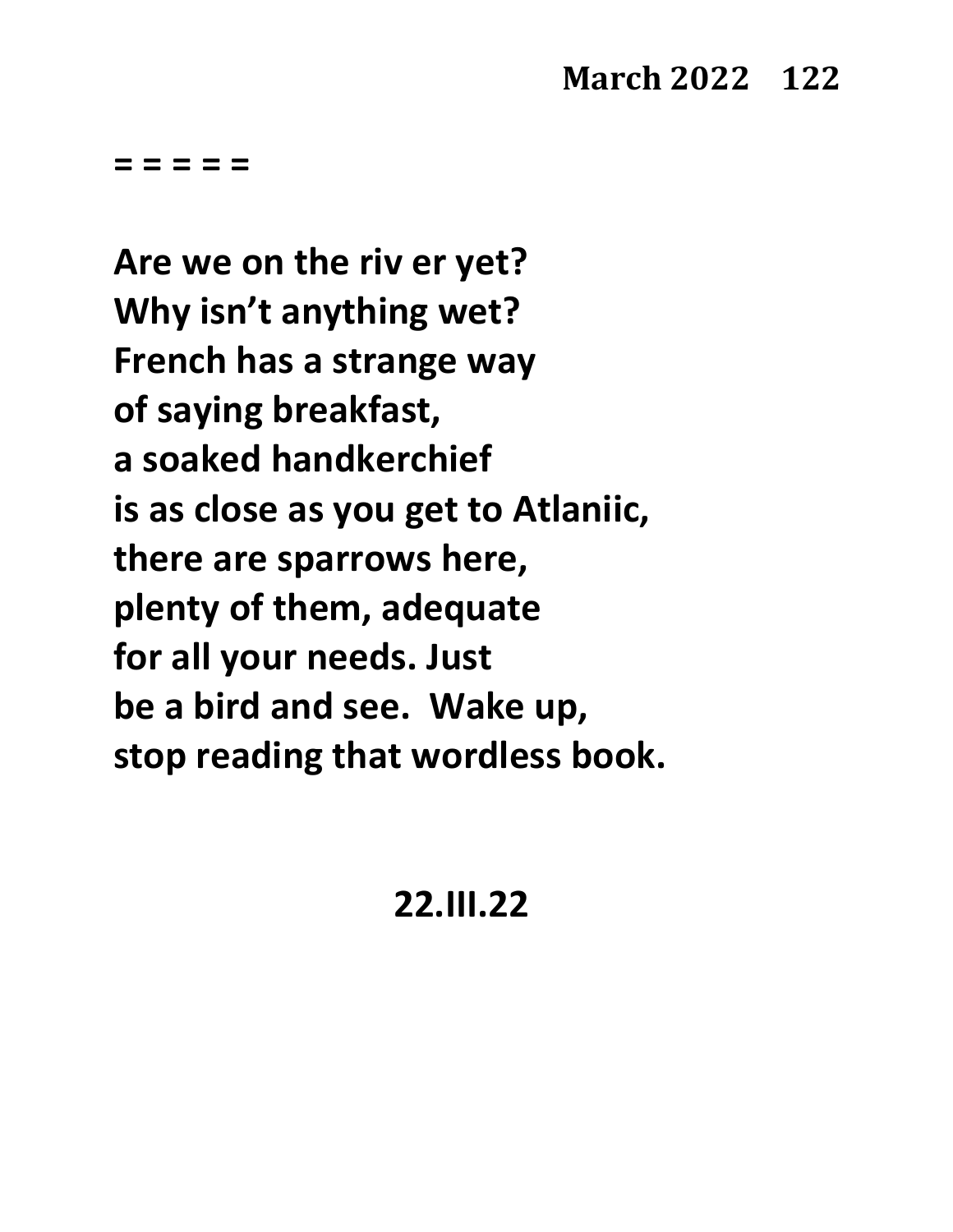**Baskerville breakfasts, Legato lunch, women of the world rise up against the genitive case– nothing belongs to anybody, you know your Bible, Christ has no father, see?**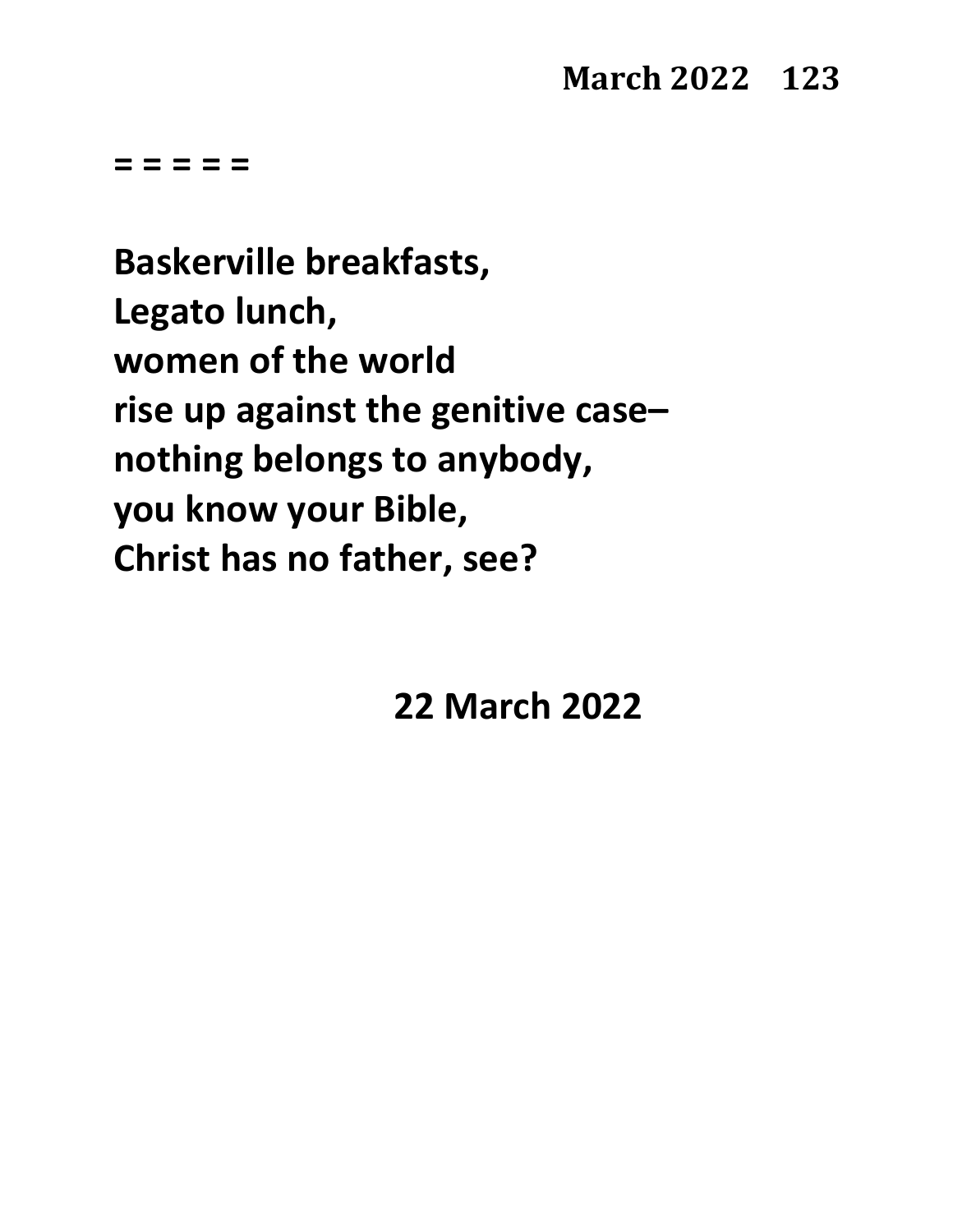#### **March 2022 124**

**= = = = =** 

**I spend a lot of time in parking lots, waiting. The natives are interesting to watch, the cars glisten in the sun. And the sky is close.**

#### **2.**

**Quiet too, like a map with no breeze to flutter it. What can be more quiet than a picture, even of the ocean or o some woman carrying someone's dinner home?**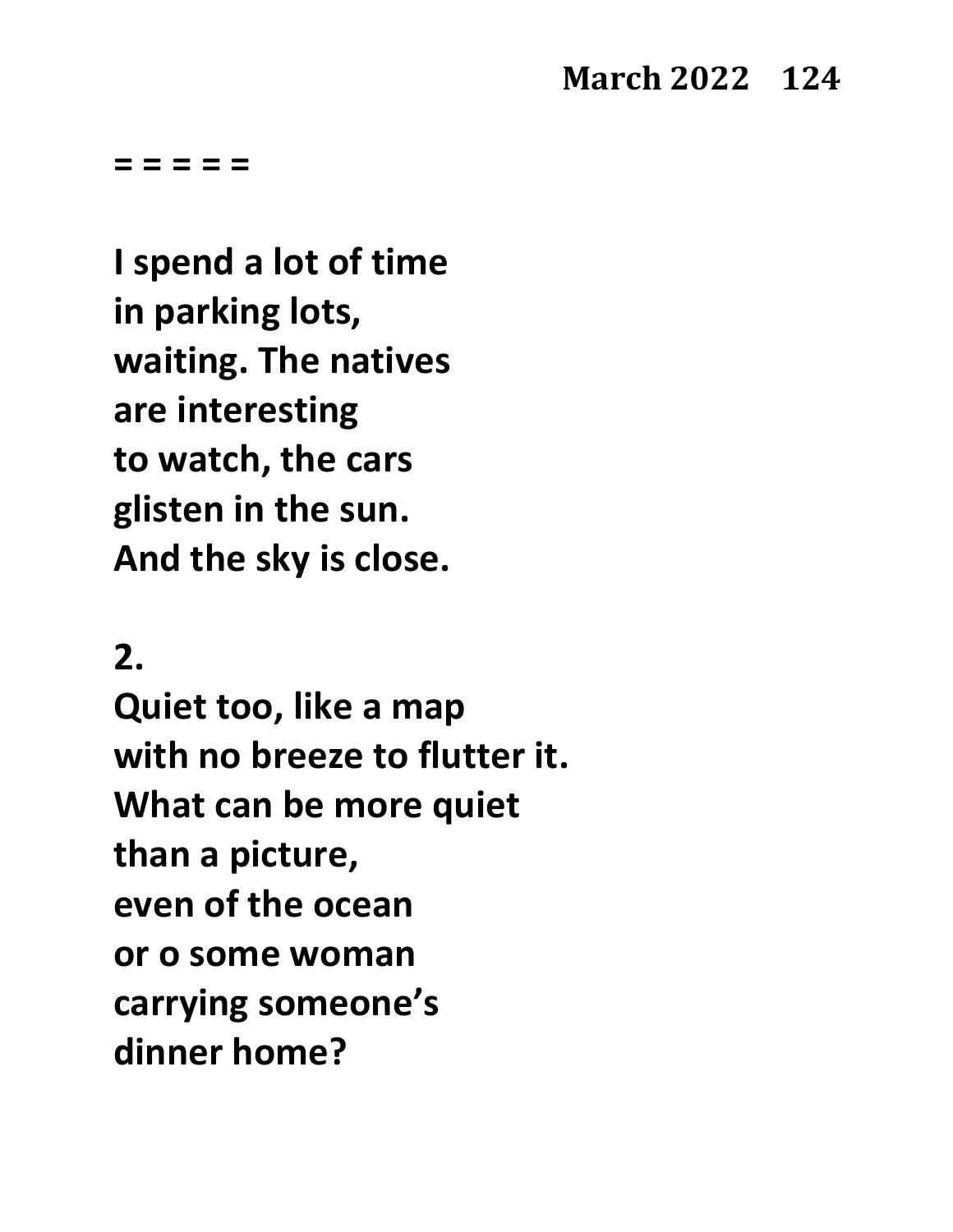**3.**

**But there is wind here, it comes down from the hills and sounds lke a car passing or the one that pulls into the space beside me and idles for three minutes before the engne cuts off and the charioteer emerges shopping list in hand and I am left alone with the mind.**

> **22 March 022 Kingston**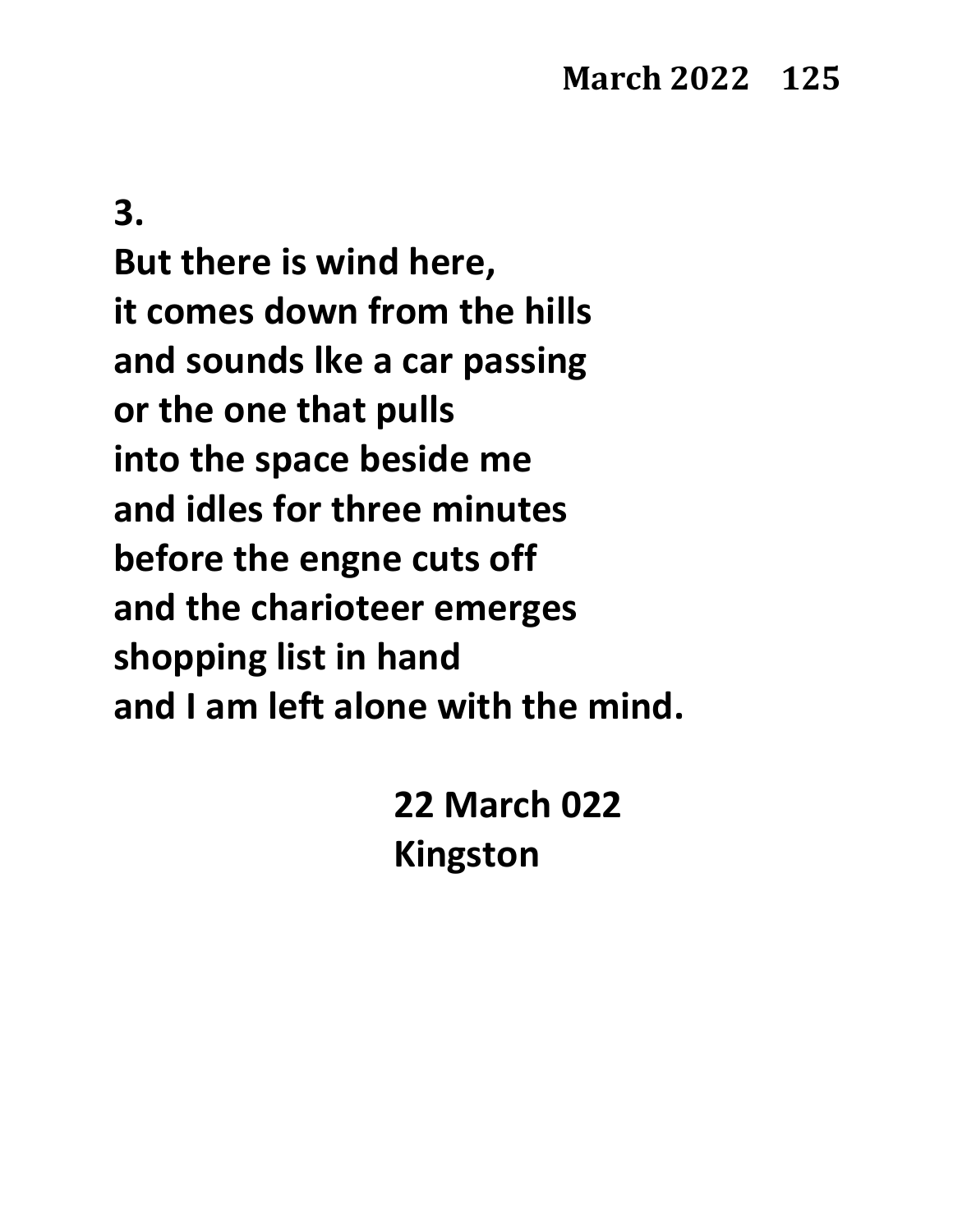#### **TYPOGRAPHY**

**Is the wind different from the mind? In our signage M means Man W Means Woman. Turn each upside down and the world is complete.**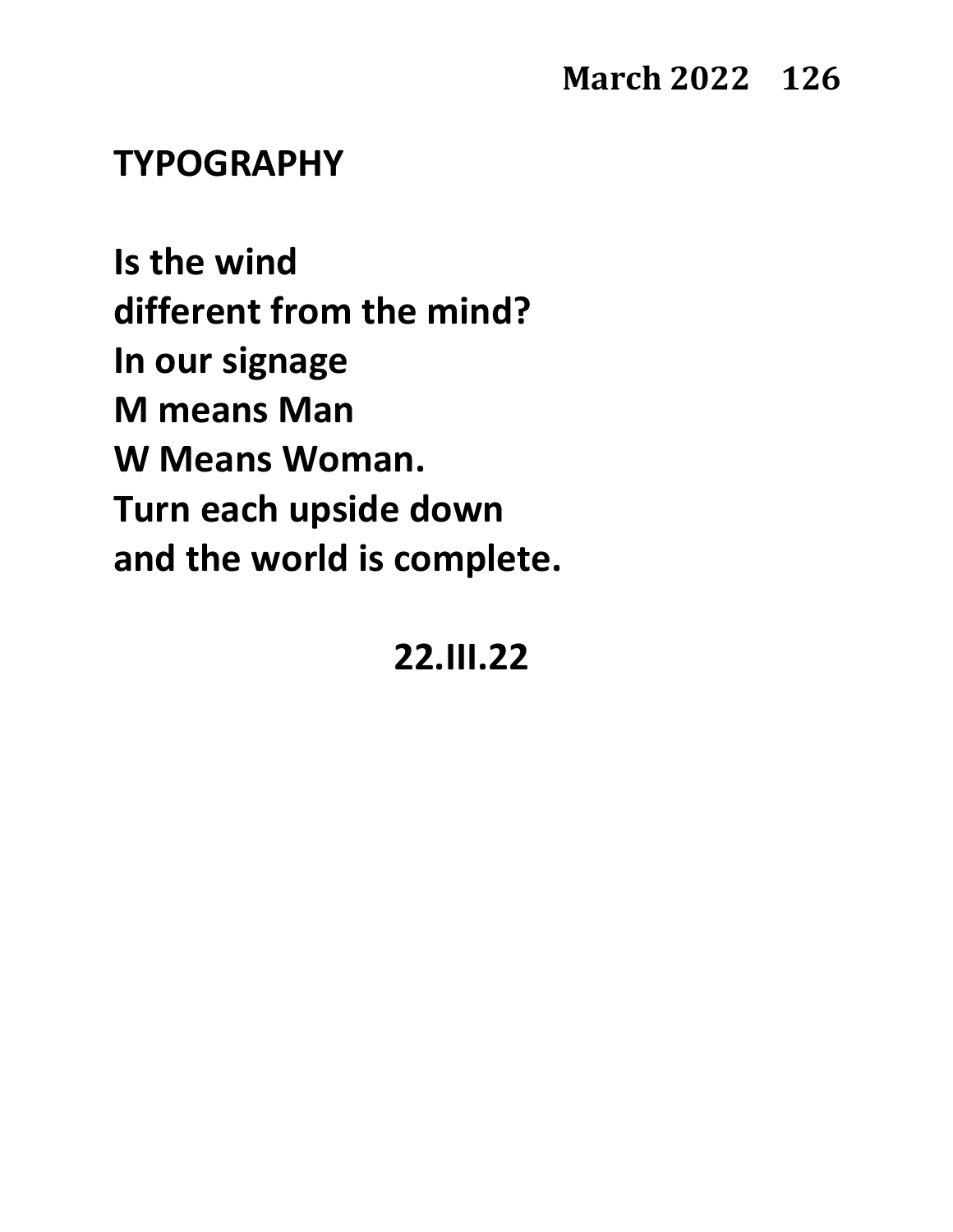#### **March 2022 127**

**= = = = =**

*for Vesna*

**I came in as the leaves turned pale and fell away, you came in when they decided to come back. Or was it you who brought them? Libra looks across at Aries, wonders always, did she make spring?**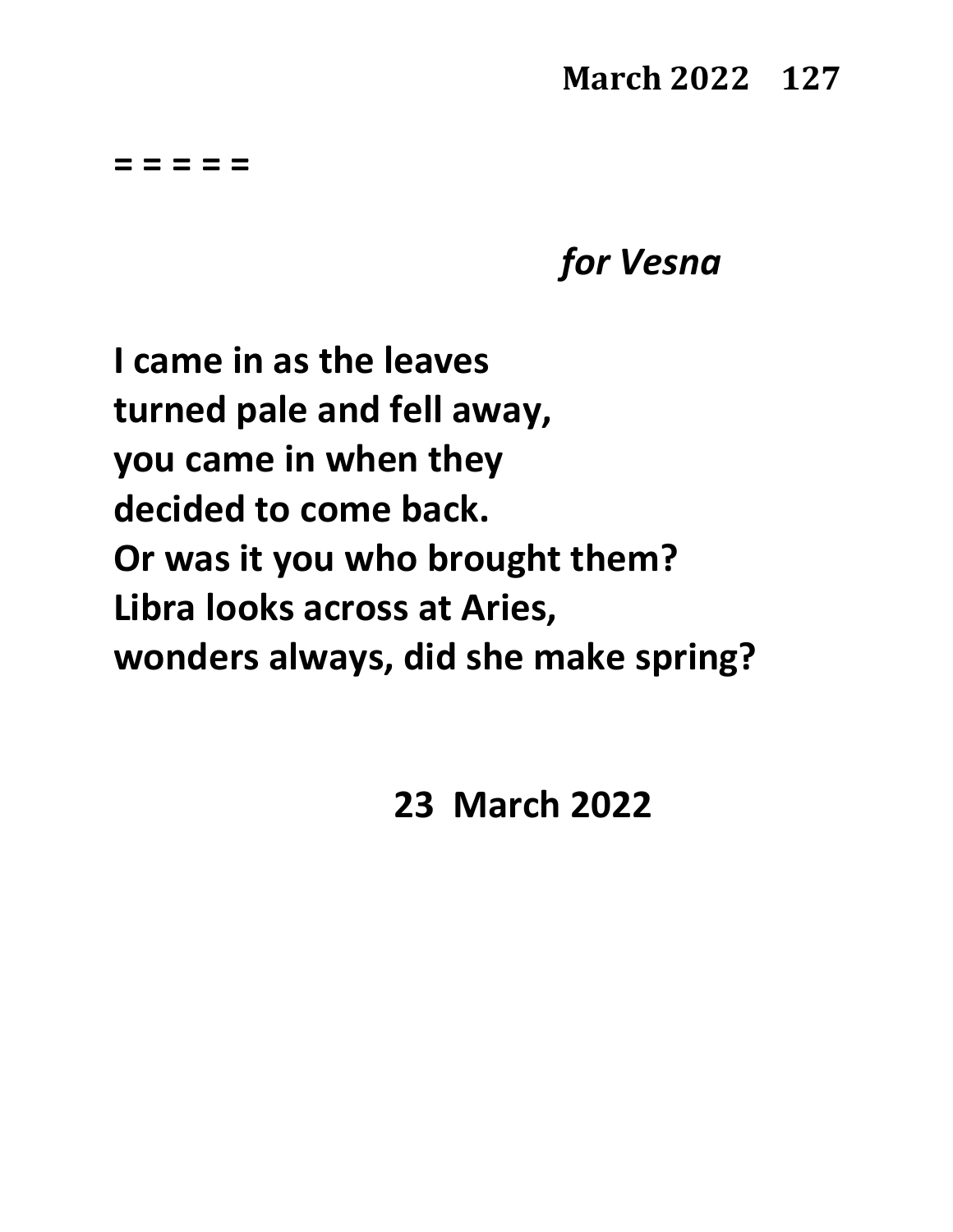**Taste of what I need, handful of other, a stroll on the cliff high above now. Somewhere down there I am waiting to begin.**

#### **2.**

**That's everyday stuff, the spice of light, gloom of empty hands. Hurry, hurry is its own reward.**

**3.**

**It is indeed somewhat like an opera. Grass, car, road, tree. Birds.**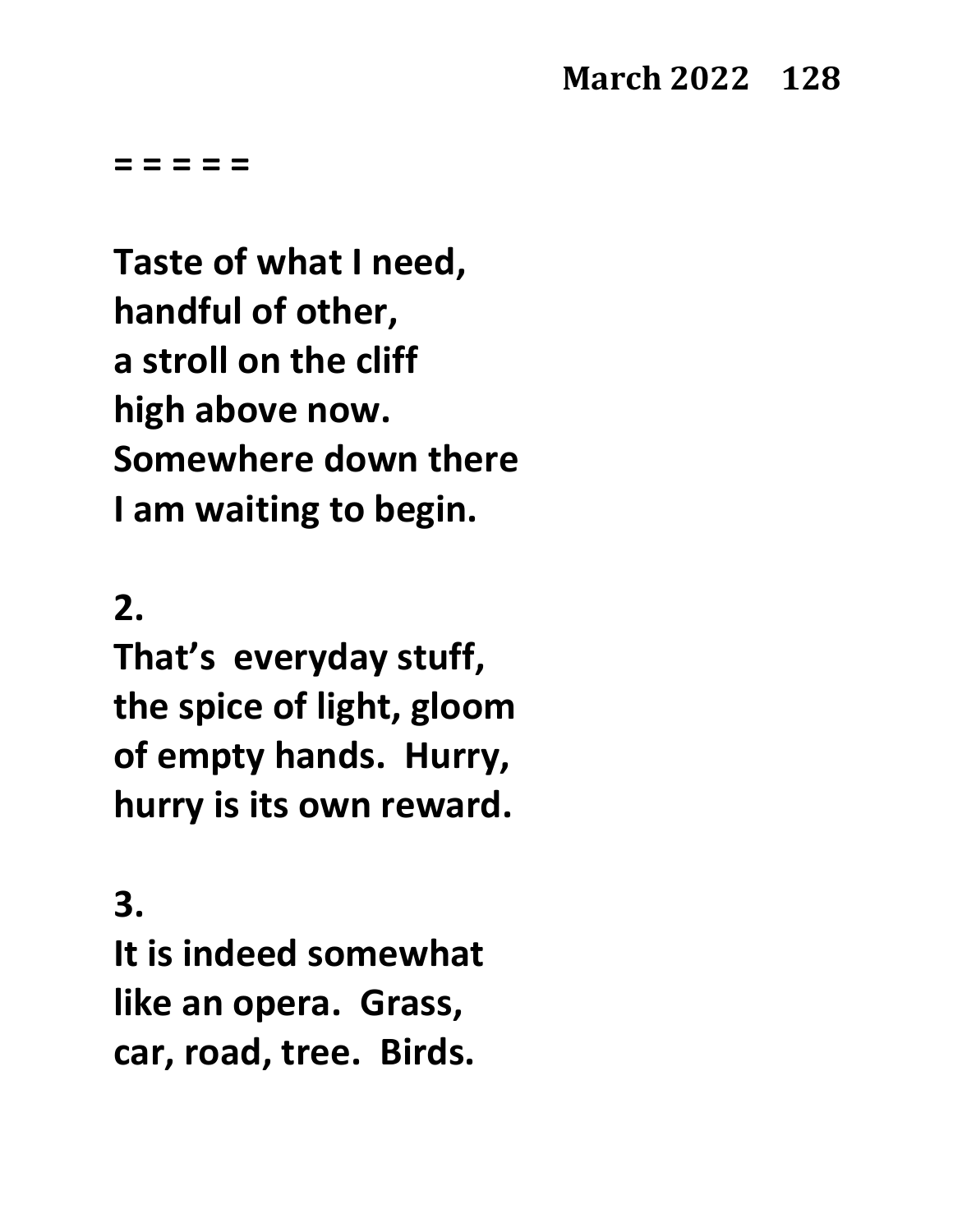**How can it end? You bring your own music to the theater and the town does all the rest.**

#### **4.**

**By town we mean the place surrounded, the fenced-in real, the glorious ordinary. Big as you like or little hillside, a town, a tune, go limp around its waltz.**

**5.**

**The color's all gone into that little blue bottle again windowsill of a grey day. Weather's best when o hardly notice it, someone's hand lightly on your knee.**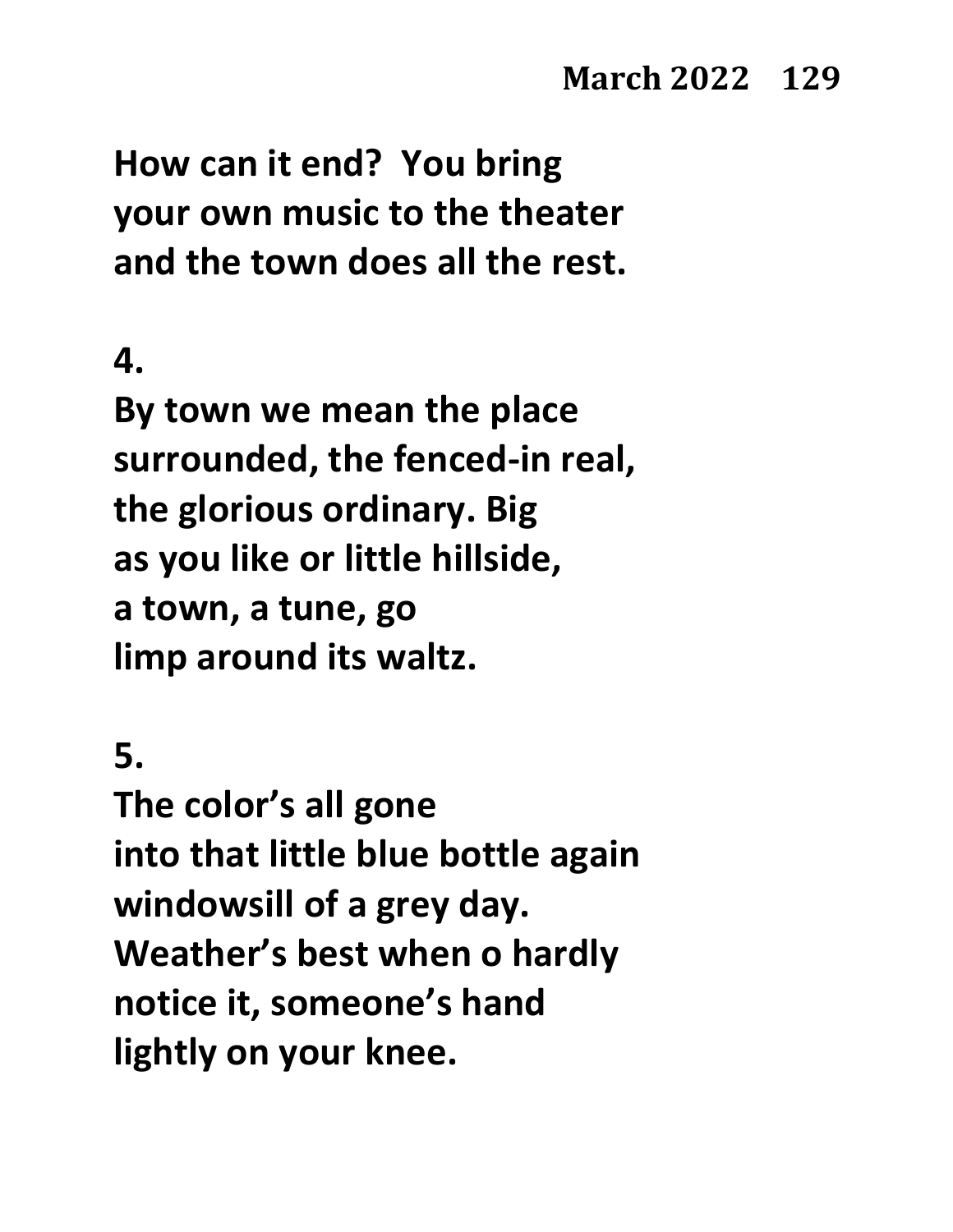**6.**

**Look, someone walking up the road! By the time I write it down the figure's gone. Man or woman who can tell now, the word stays, the flesh is gone. 6. But that's what color does, leads to metaphysics surely as your grandmother led you to the wishing well and made you look therein to see what or who was doing all that wishing. A color is your self come home.**

#### **7.**

**Hence all the fuss about grey and green and slide trombones yelping through the long parade,**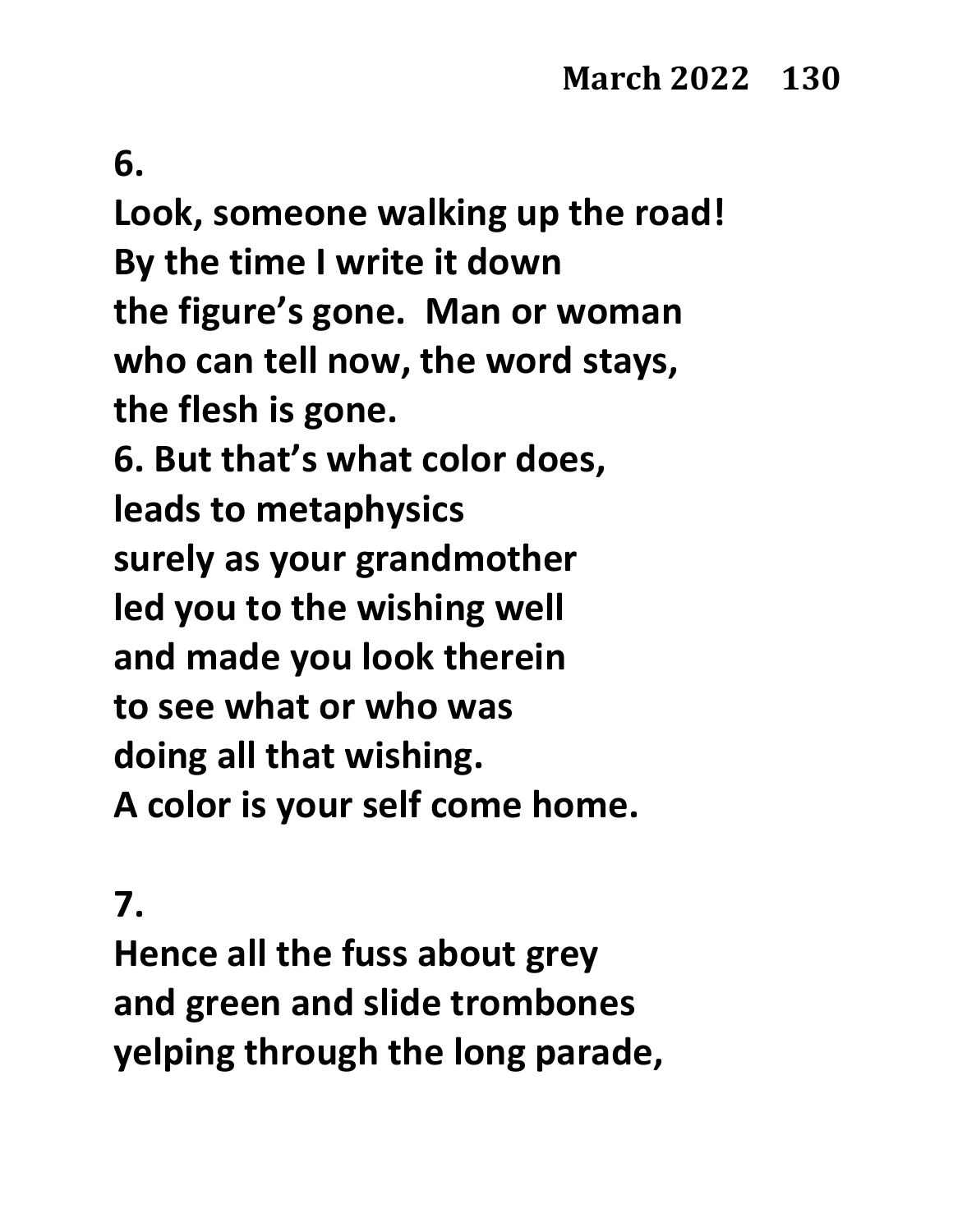**because noises have colors too, you don't need Rimbaud to tell you that, though he gave you so much of what you really need.**

**8.**

**Participate. Be the color the world needs right now, be sure you're the right one, measure the music, pull the shimmer round you, dance the seven veils of the spectrum one by one on the body till the day is born.**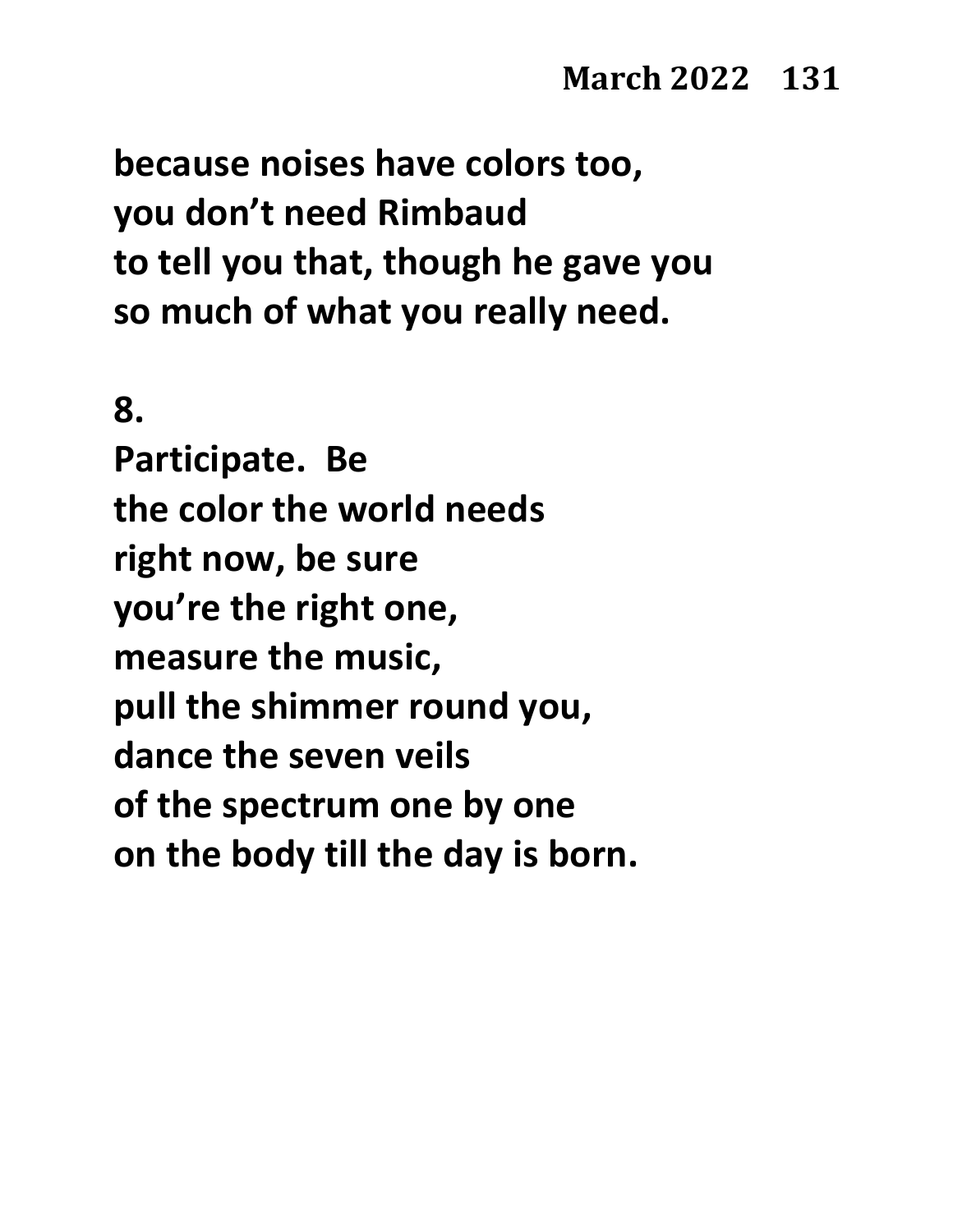# **9. I apologize for one more cultural reference, So hard to get away from what one thinks.**

# **10.**

**So when I came in last night I thought you were playing the flute or the penny-whistle in a distant room the way you used to play The Lament for Limerick till even my eyes paid their tribute to it, to you, not to the losses but all that music finds. It was some other sound but you were there, are here, slowly colors are coming back.**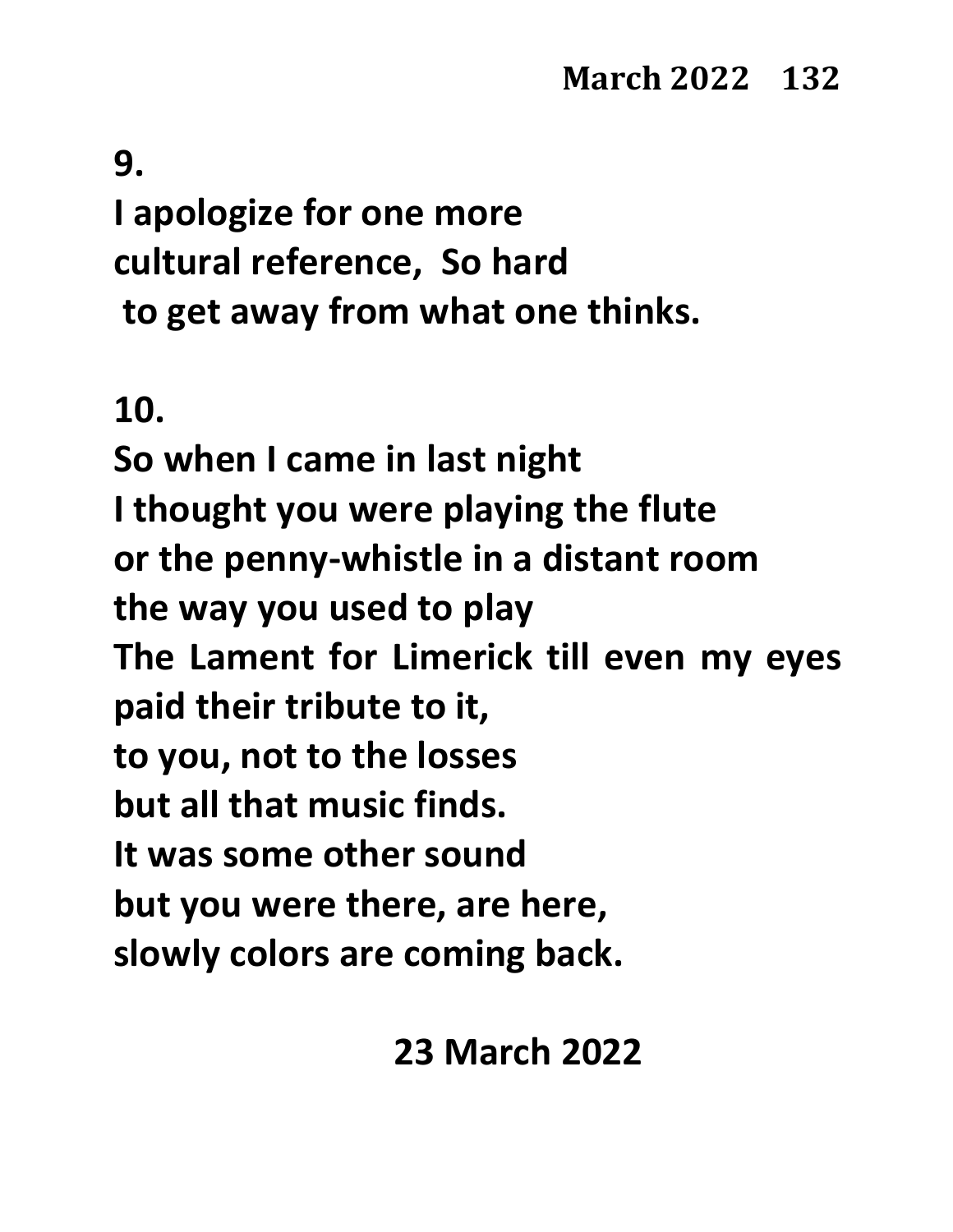**= = = = = =**

**Once you close a door let it stay closed until the house heals. If they come and break it down, it's on their conscience, not yours. Sit at the table, watch the birds outside, the shadows sashay across the room. Leave the door alone. This waiting is hard but it's good for the soul– remember the soul, that glowing stone at the core of you, diamond or emerald or sapphire blue? So let the door have a mind of its own.**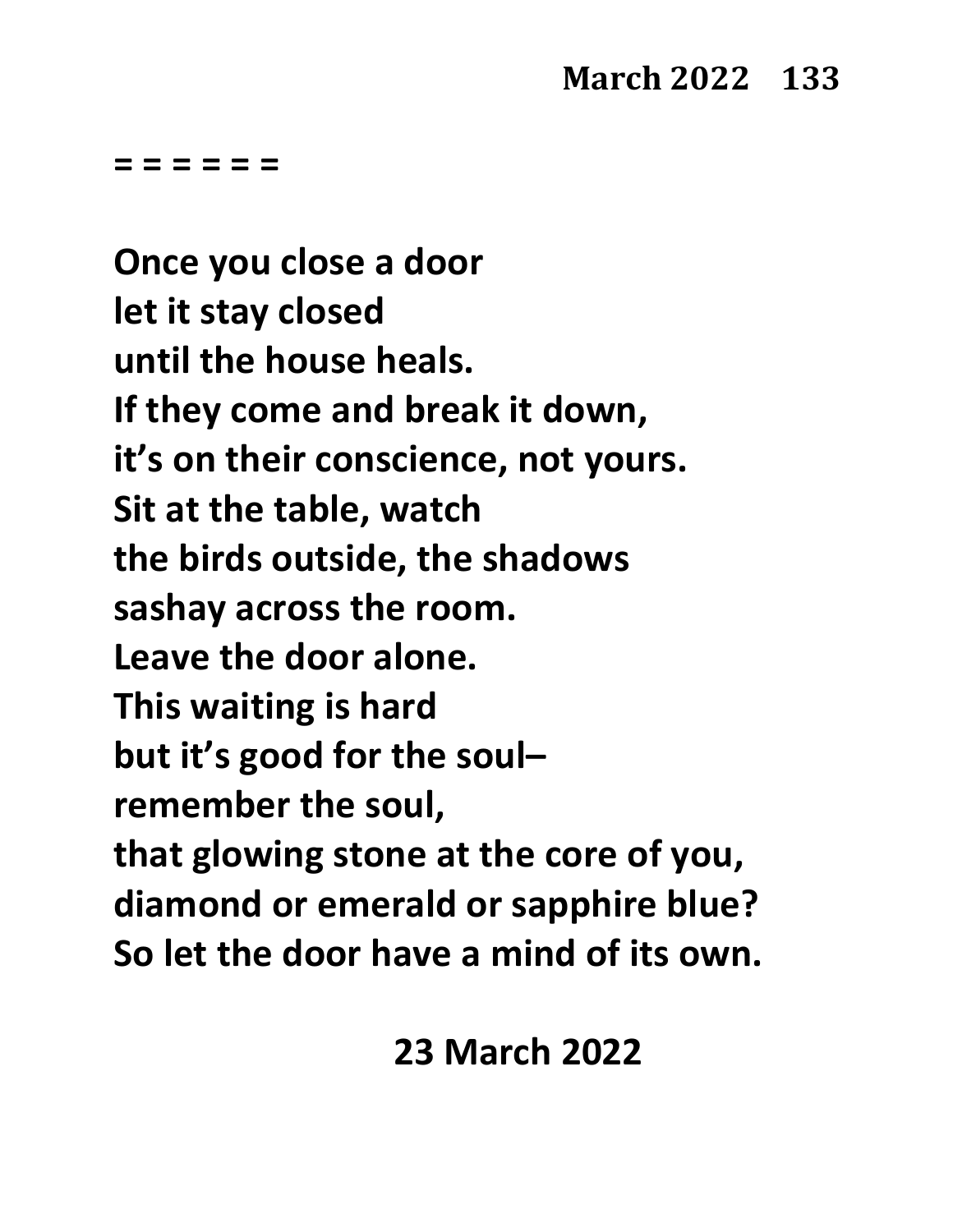**Rivers don't just peter out. They get to the ocean or the inland sea. They are exactly the right length to reach their goal– and someof them r each even further, Amazon, Orinoco, seals these days come all the way up the Hudson to Saugerties. So be a dolphin–it all belongs to you.**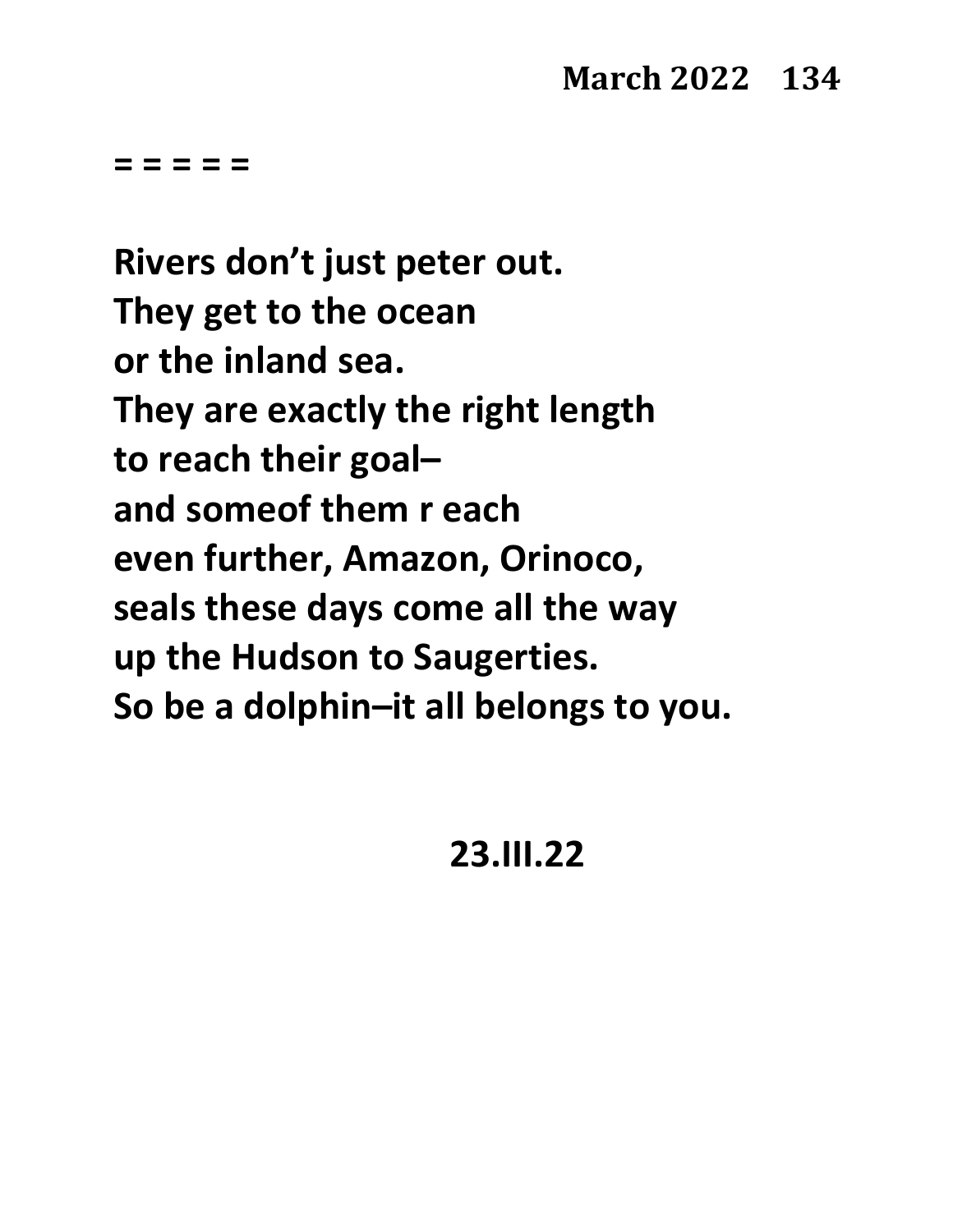#### **March 2022 135**

**= = = = = =**

**The letter blew away before I read it, the phone rang behind the locked door. And the sky for once was quiet. A day with no messages! Empty beach in sun, the sea all to myself.**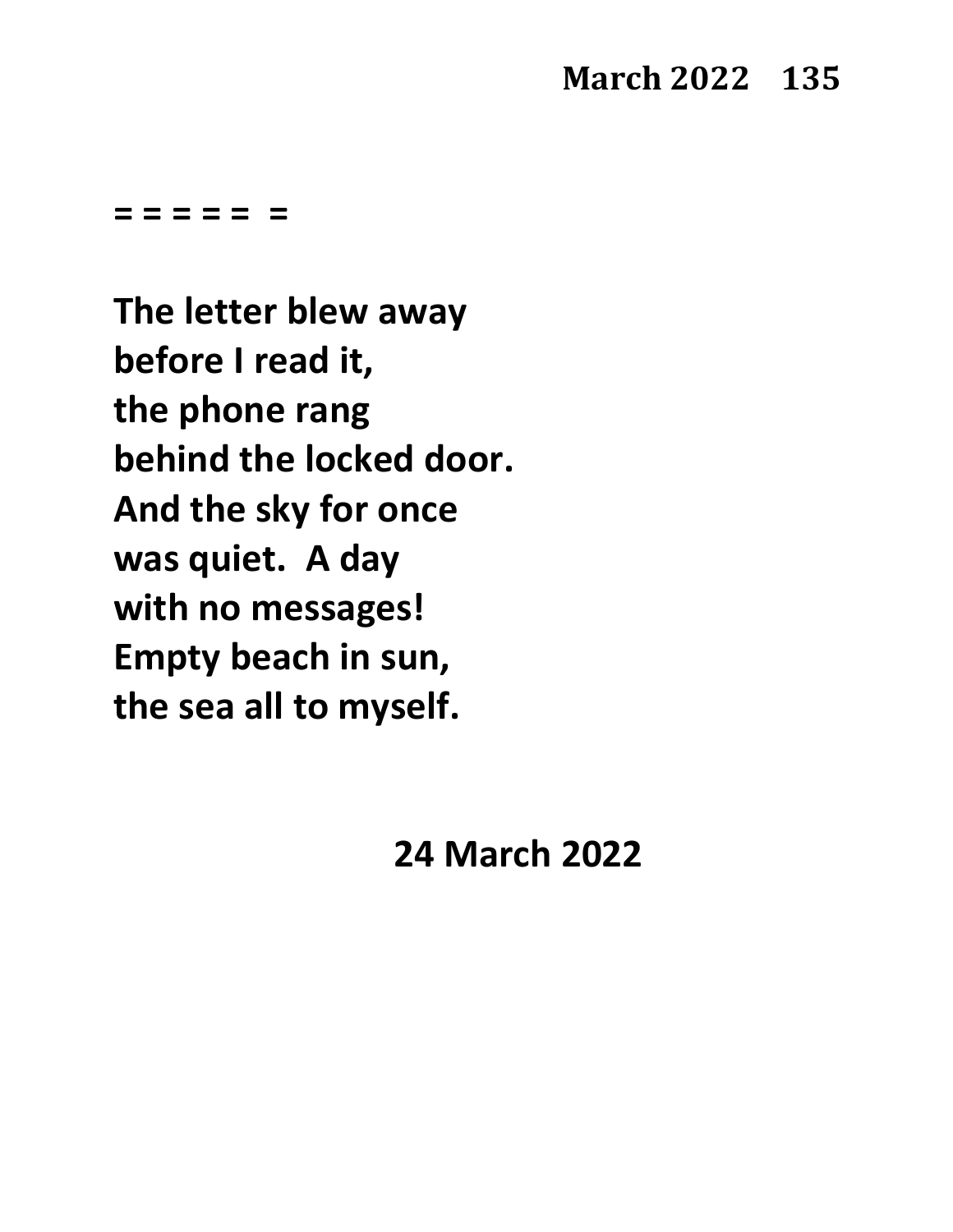**I don't have much time this morning to tell the truth night harvested but I can telly ou one thing– the answer is hidden in the question, it shows itself suddenly, sacrament of an opening door.**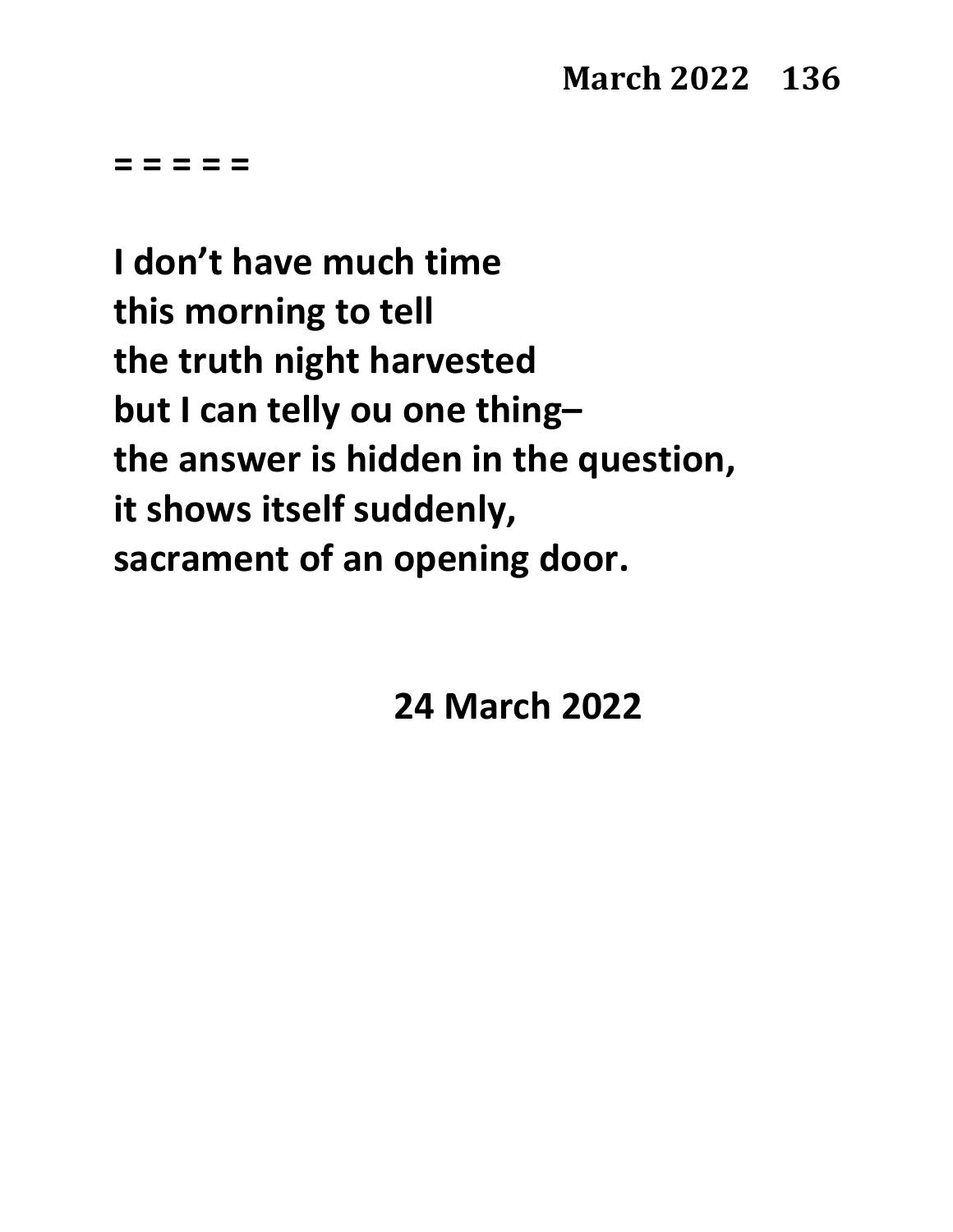**Train tracks are so sentimental, a snapshot of them looks like a postcard from long ago when people went places with moderate speed, sitting by the windows, smoking, looking out at passing farms and even mountains seemed to move. How long will railroads last? They've been around close to two hundred years, old wooden ties, love the look of them, scarred, weathered, some still choked with coal dust from what used to burn the distances. So now I stand at Barrytown or Madalin and watch the rails**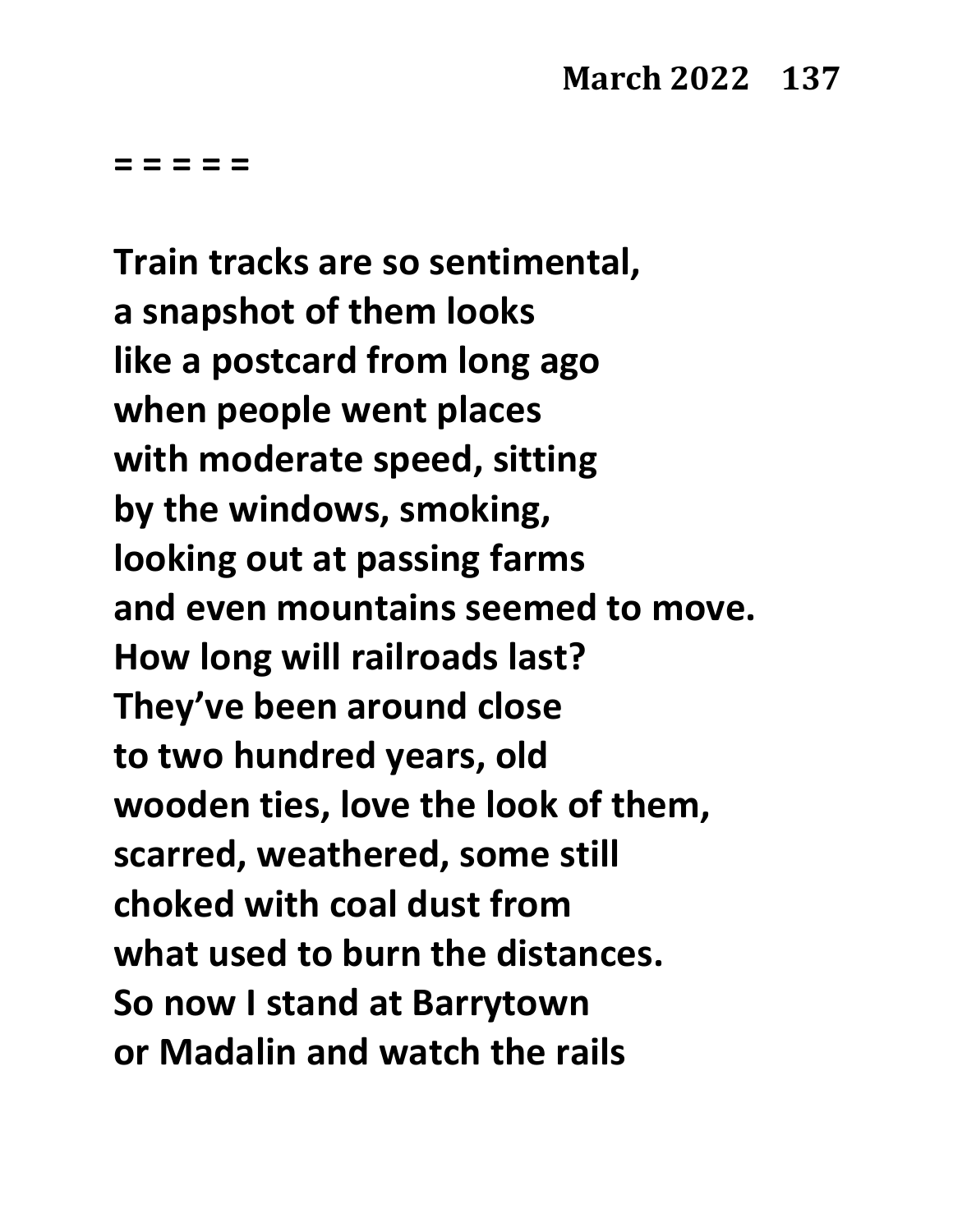**chaperone the river till the Albany express comes by or sometimes the long train on it way to Buffalo where we once watched water fall and saw not far away a whole other country. The tracks go there too, lonely so much of every day, a crow on the semaphore, wind in the tall grass. I'm too sentimental– I need to see a roaring beast roll past.**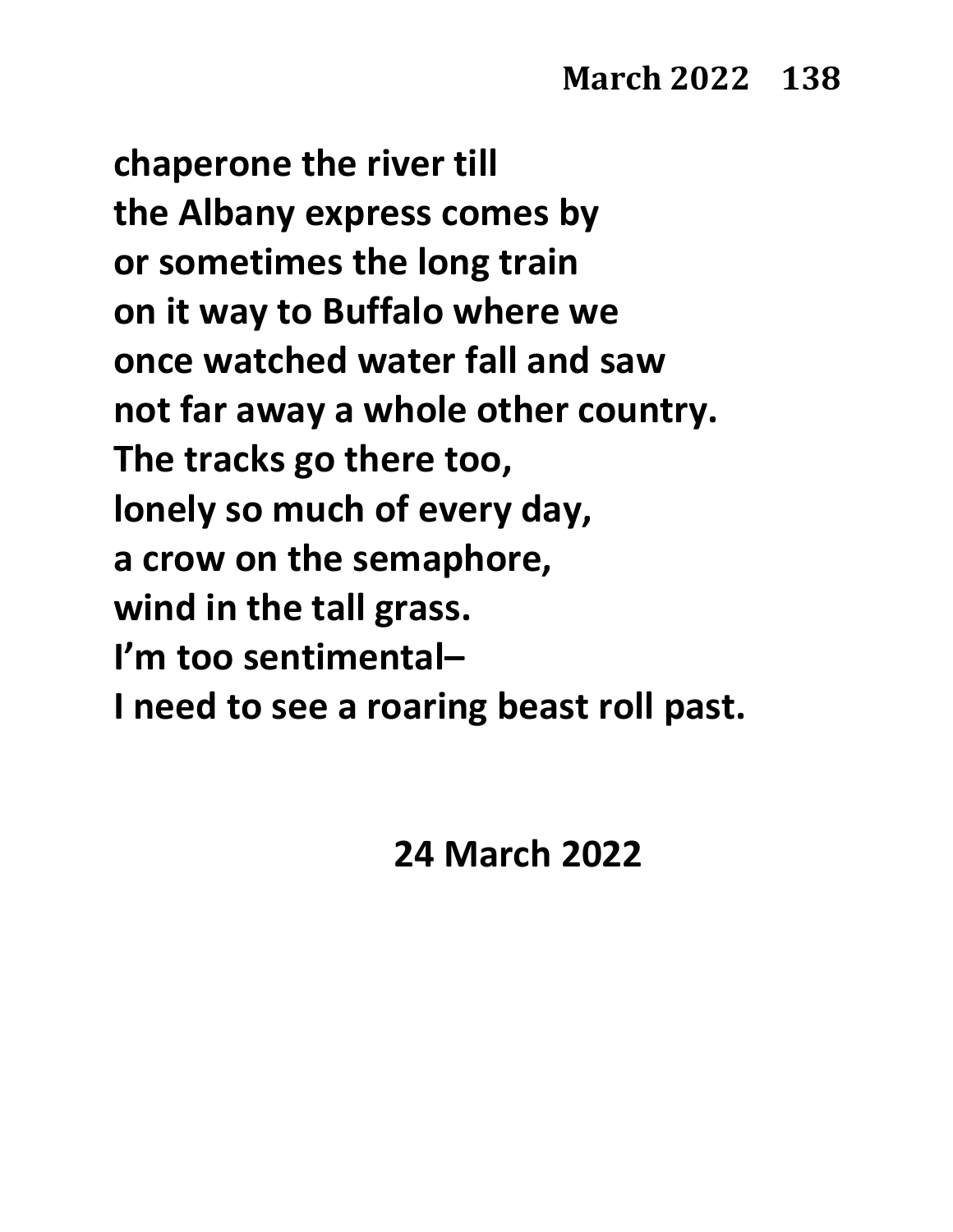**= = = = = =**

**Canonical hours divide the day by how we pray, divide the year by what chapters we read each week, once a year go to communion or once a lifetime go to Mecca, religion seems to be a technology of shaping time, chopping time into we are taught to think meaningful pieces, speaking or singing them or keeping still, give up smoking or climb a hill in Ireland o I wish I could do it today.**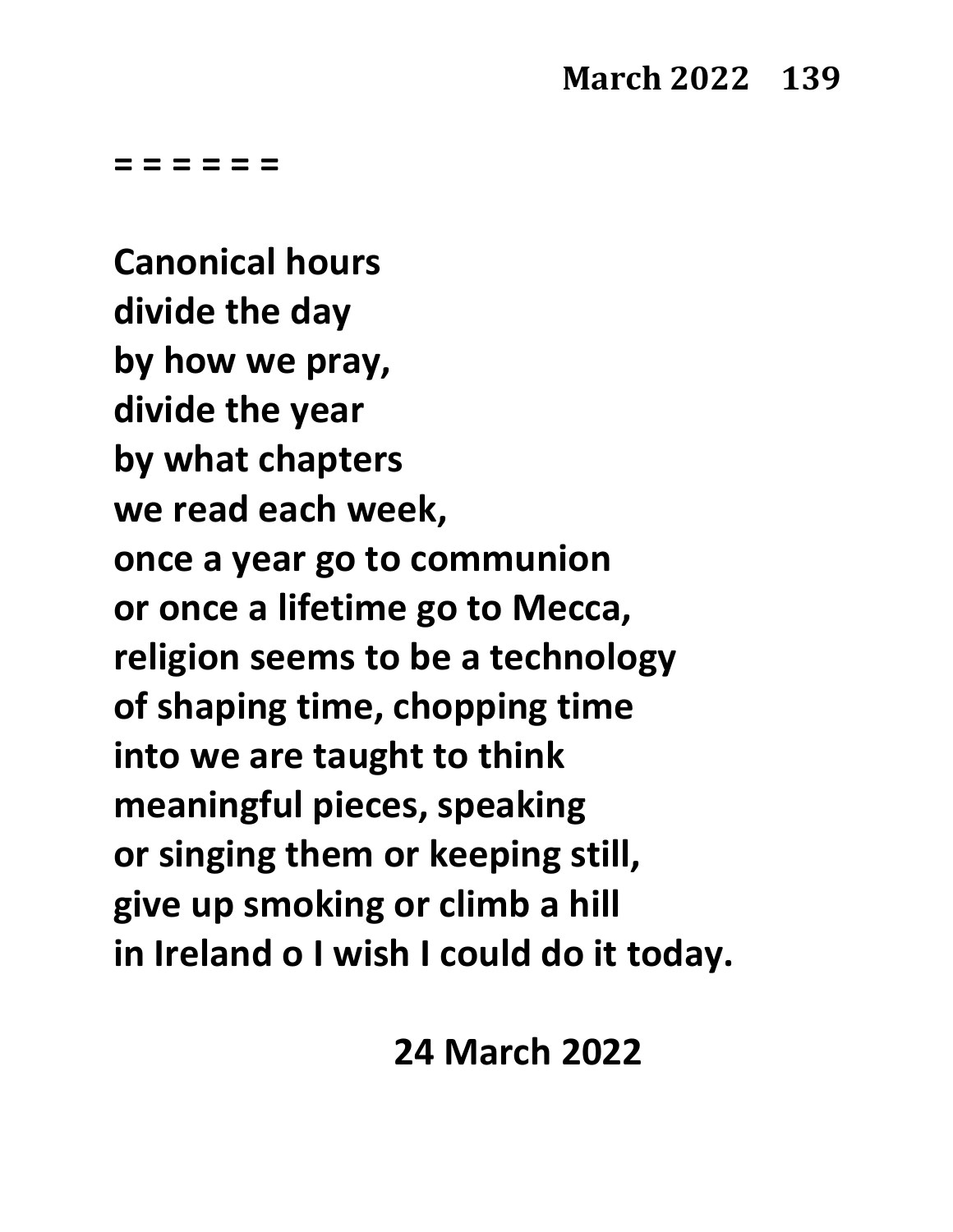**= = = = = =**

**Lion on a lamp post wings outspread over rain-glossy street**

**where am I he asked a dream with wings, quiet voice from those huge jaws.**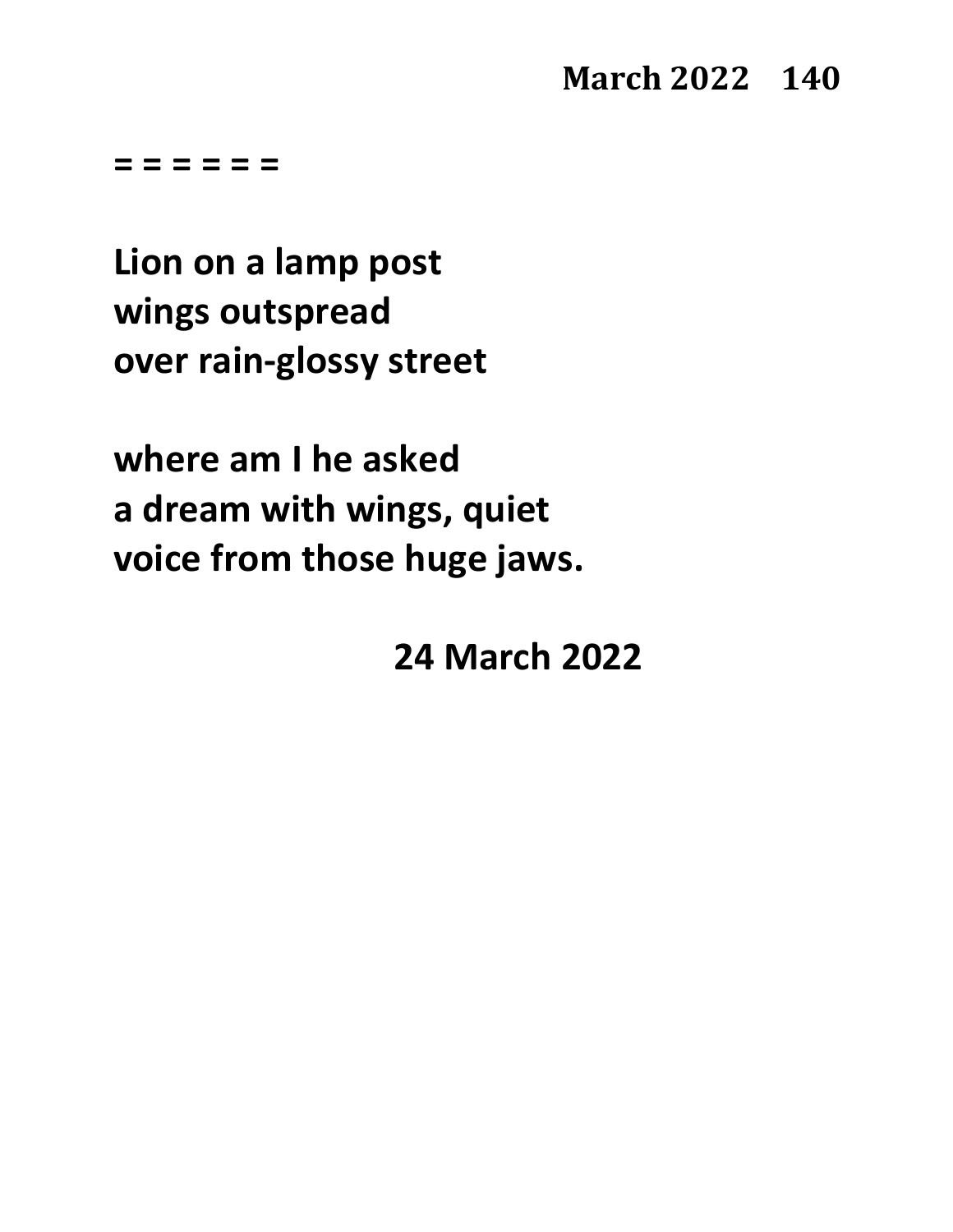#### **GLASS**

#### **1.**

**Glance at the mirror nobody there, a whole day off, free of being, of being me.**

#### **2.**

**So what should who do with this free day, kiss the spring wind, prat to the tree?**

**3. Write trilogy about going upstairs,**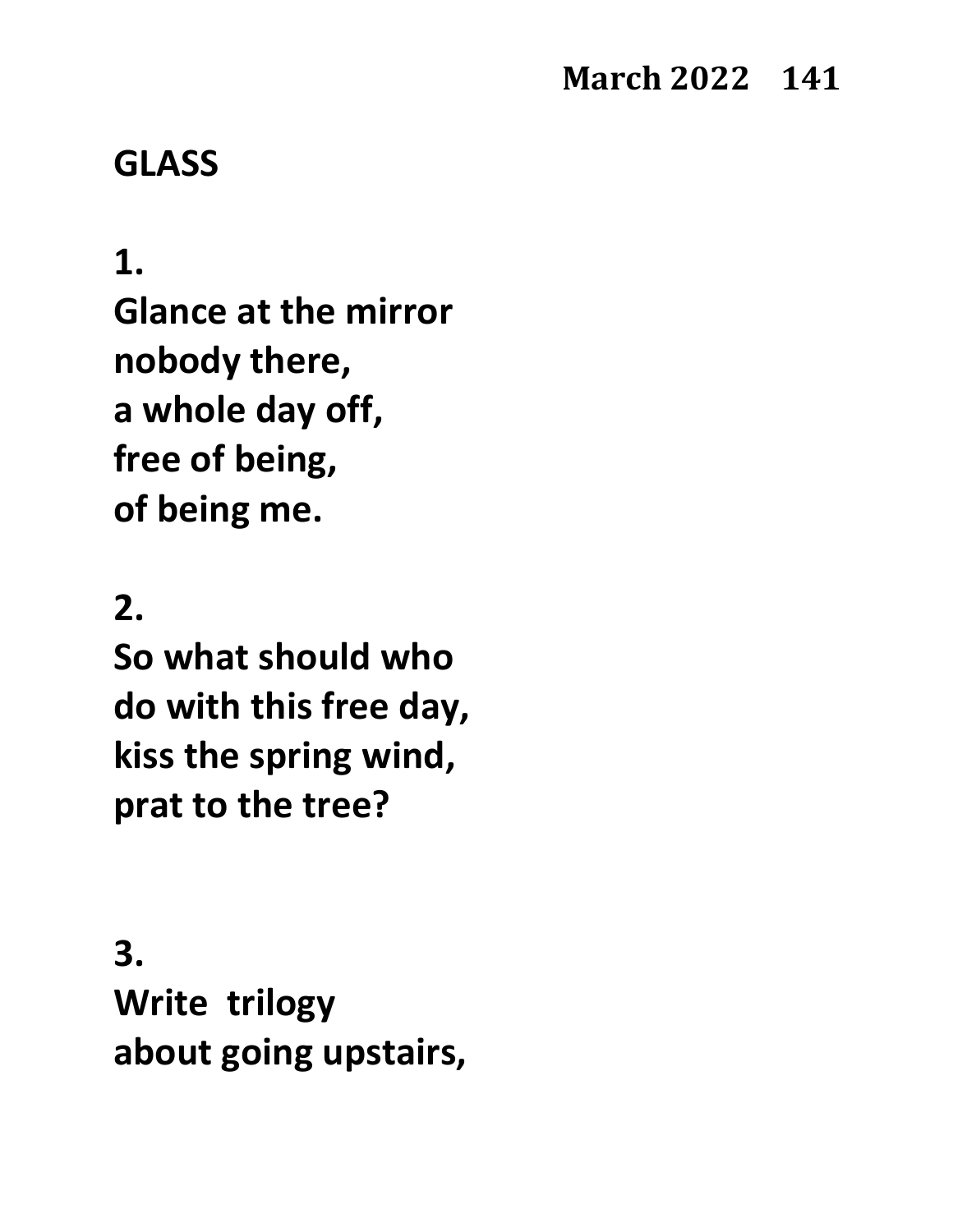**or with a chunk of blue chalk draw a dolphin on a rock and watch some ocean come to it.**

**4.**

**It's not so easy to begin so don't decide. Look up and watch your hands are doing up in the air, signaling? waving to the empty tower, or are you flying?**

**5.**

**Not so sure about that mirror, a sheen of winter still in the glass. Maybe not as awake as one needs to be to be. Maybe look again, tired eyes, the script of years?**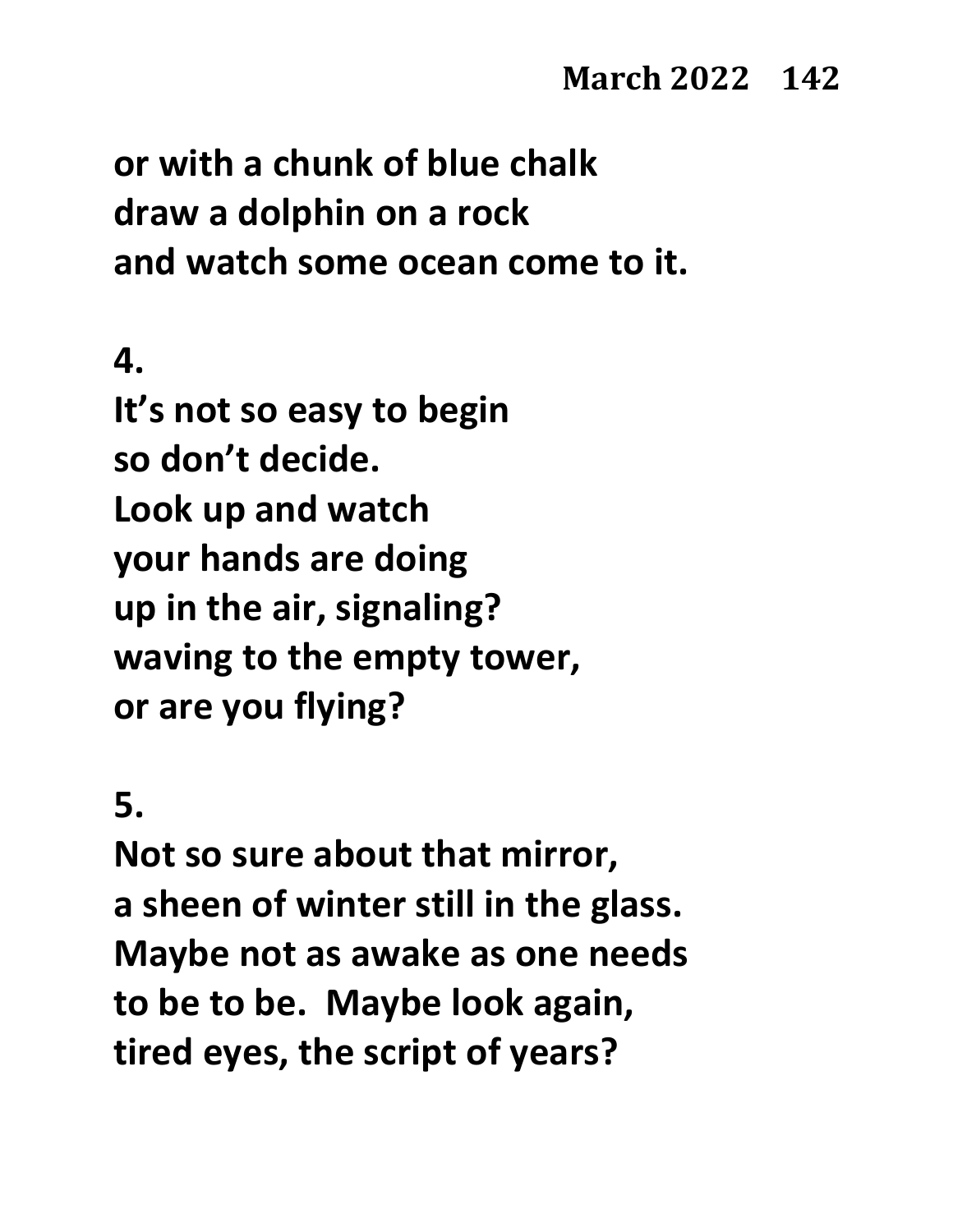**6.**

**No, no, he cried, for I am new, this day is never and always, sugar and spice and a bird on the tree singing so sweet Don't Listen To Me.**

#### **7.**

**I was that wing once and you were the other, remember how we flew to all the nowheres-in-particular where birds are most at home, even those grey forests where**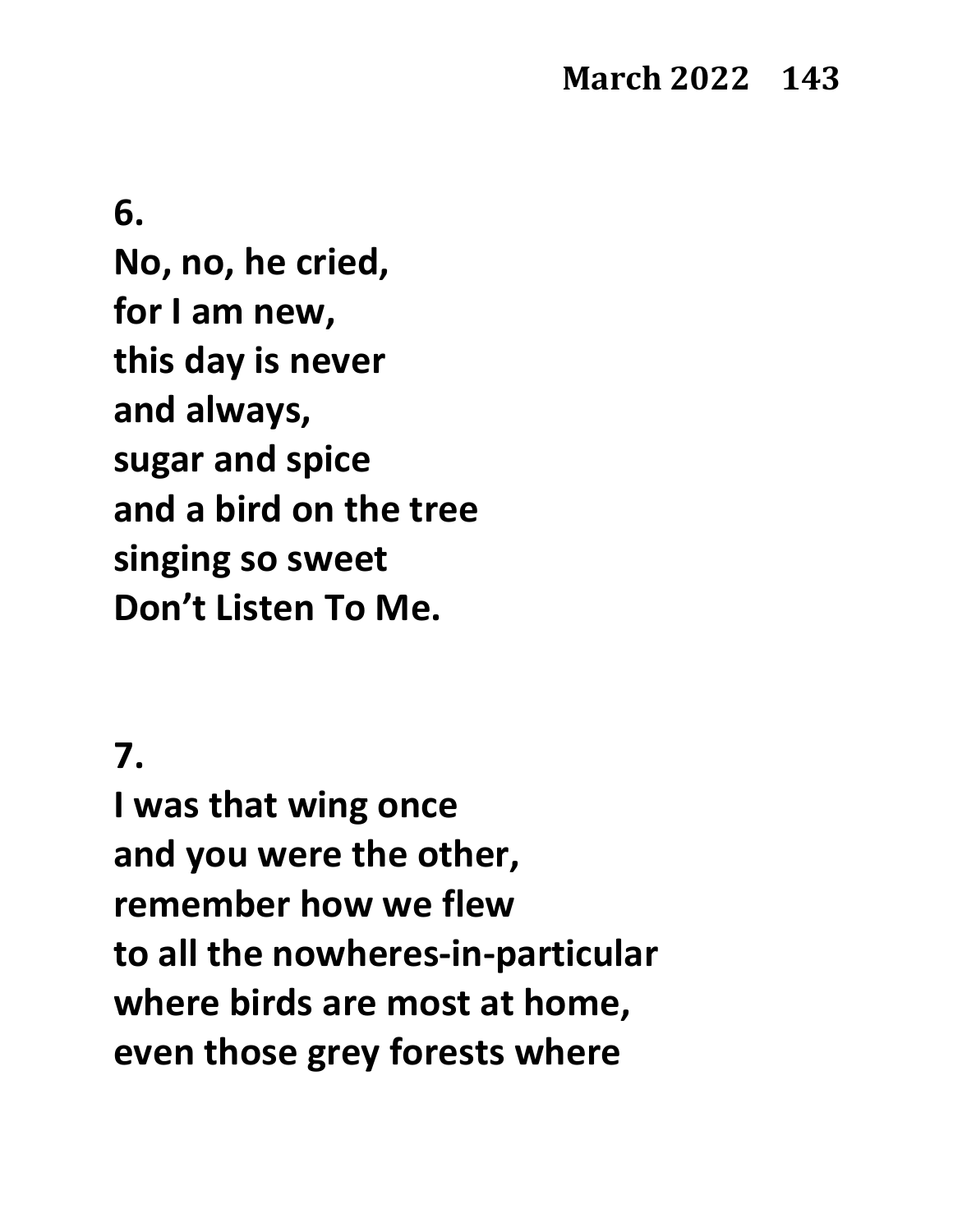**trees have roofs and windows. Watch the people–one day we will be them too.**

**8.**

**But happy enough being here when the wound doesn't hurt and the air is calm. Nothing wrong with as we are. Or is that just one more religion?**

**9.**

**Read the book and find out– anything's a bible if you taake its word for it. Its Book of Revelation is an empty page.**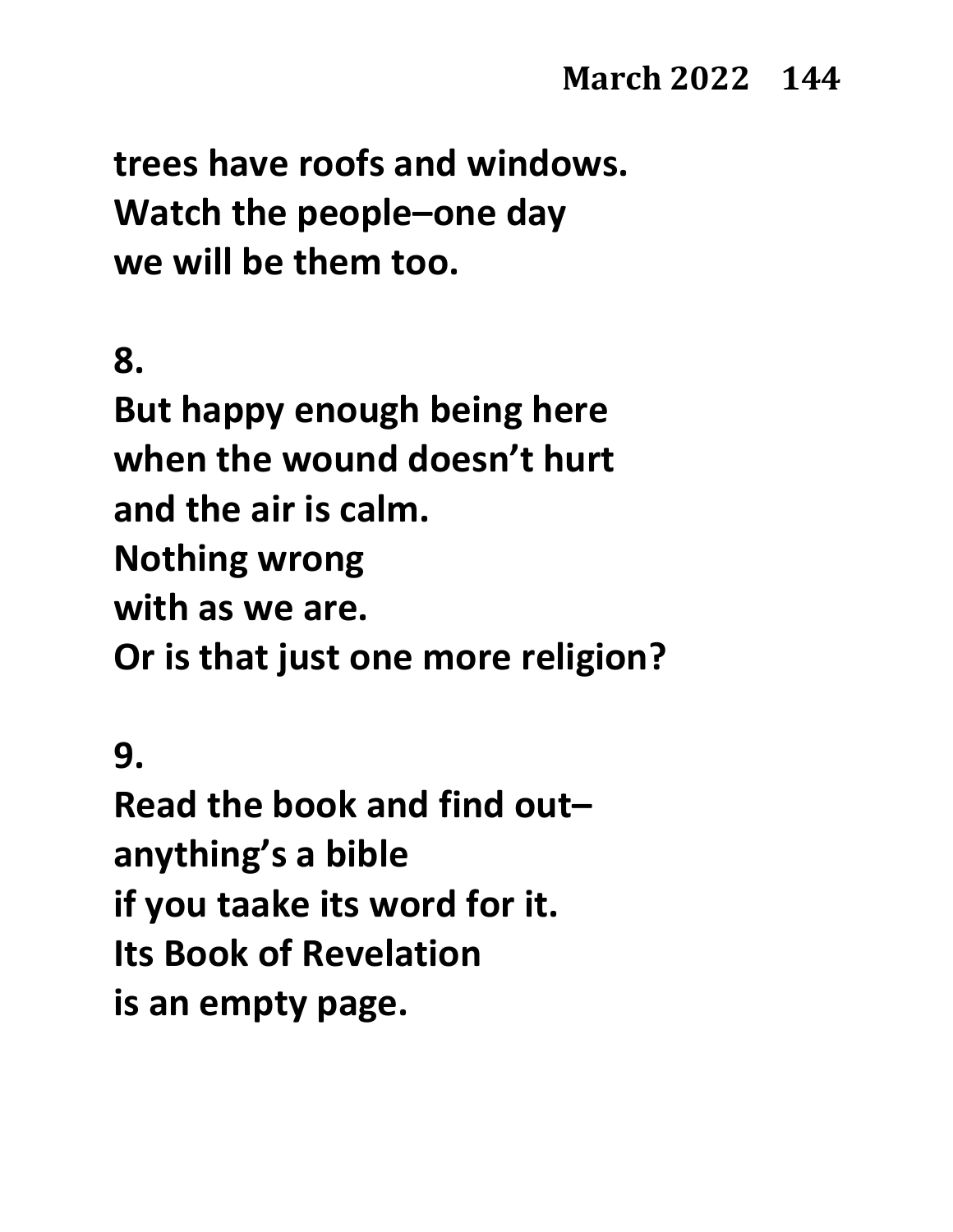**Does that mean Go back to bed some more and sleep my way to hope? Children in the sacristy yearning to be acolytes serve the Service, sustain the tottering old priest.**

#### **11.**

**You call that a dream? I'd call it a harmless spider crawling on your wrist where a watch should rest– but you're too sly for time, I mean I am. And late again.**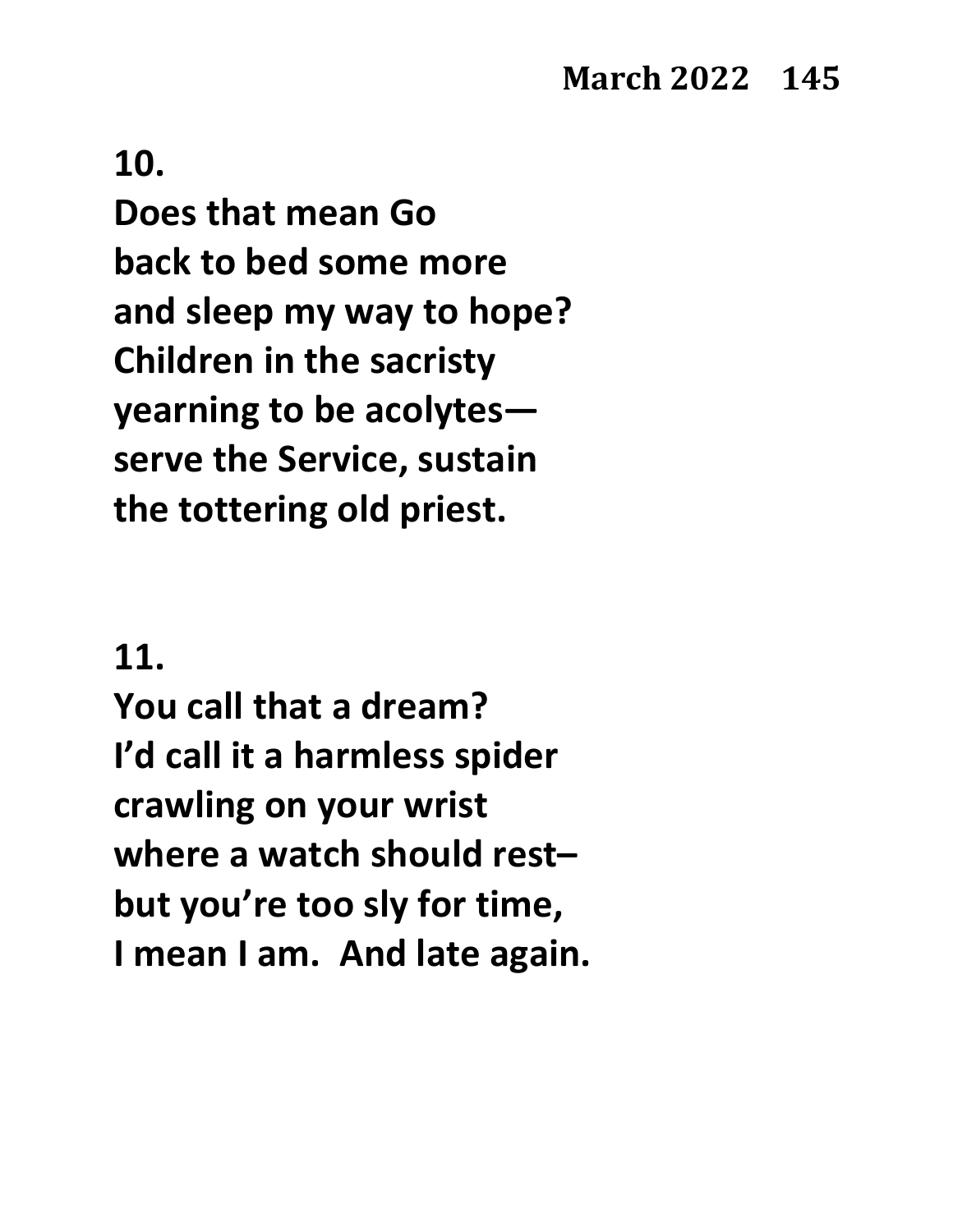**After the concert we lay on the grass but I was all alone, still the music hovered in me, warming the night chill. Beautiful and terrifying too– music always leaves you here, right where you so utterly are.**

#### **13.**

**And then the mirror spoke: You blame me for each empty room, for every wrinkle on your worried brow, isn't there great joy in looking at something then looking away? Sad me, a thing I don't know how to do.**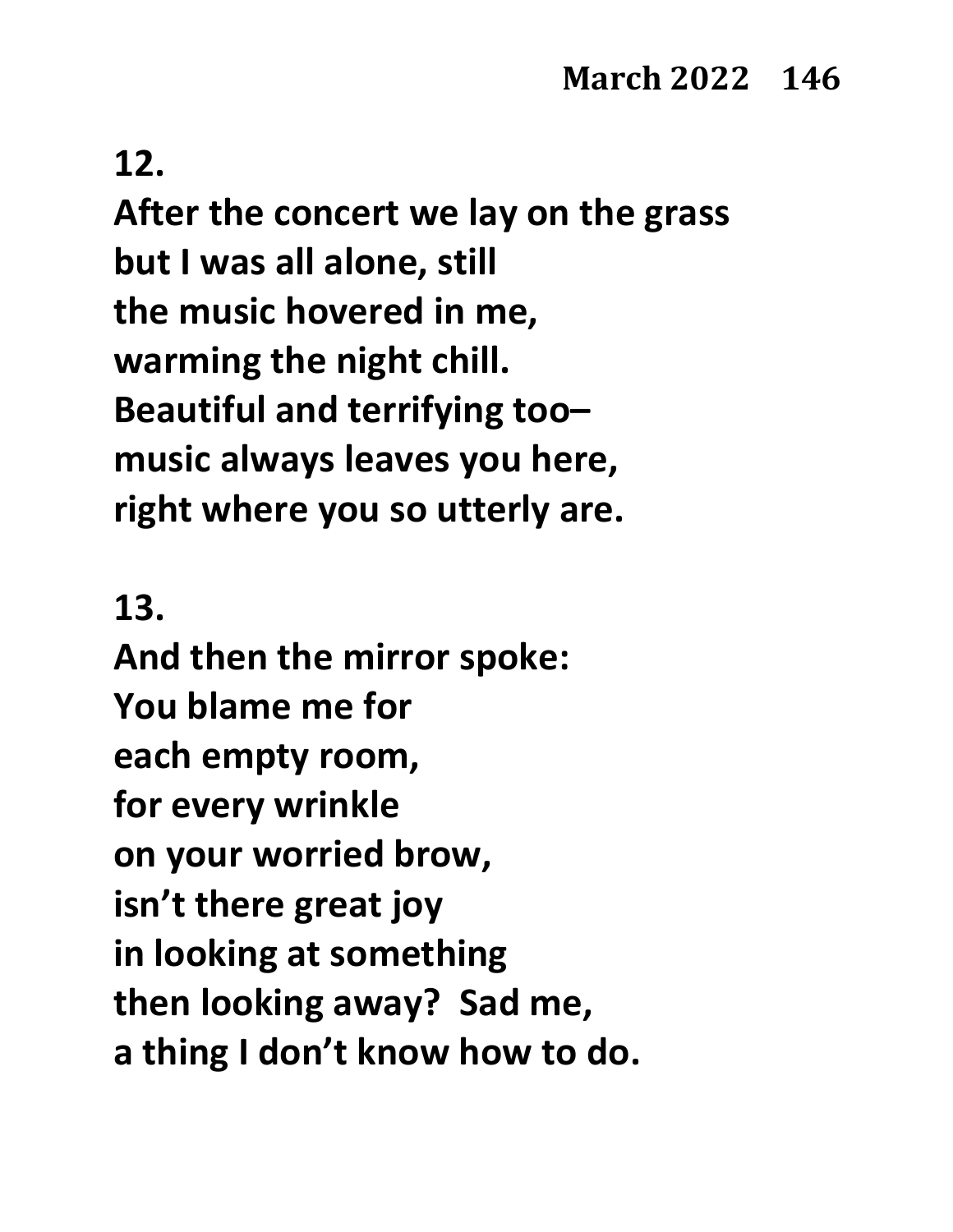**So here we dance around while matter grieves, matter strives to messiah its way in us, till each is born anew and I am you, no difference, utterly distinct. O listen to the thingly chant.**

#### **15.**

**If glass could float the sky would smile– know what I mean? If music could just stop for a minute and listen to itself it would shock us awake. War is the worst thing of all.**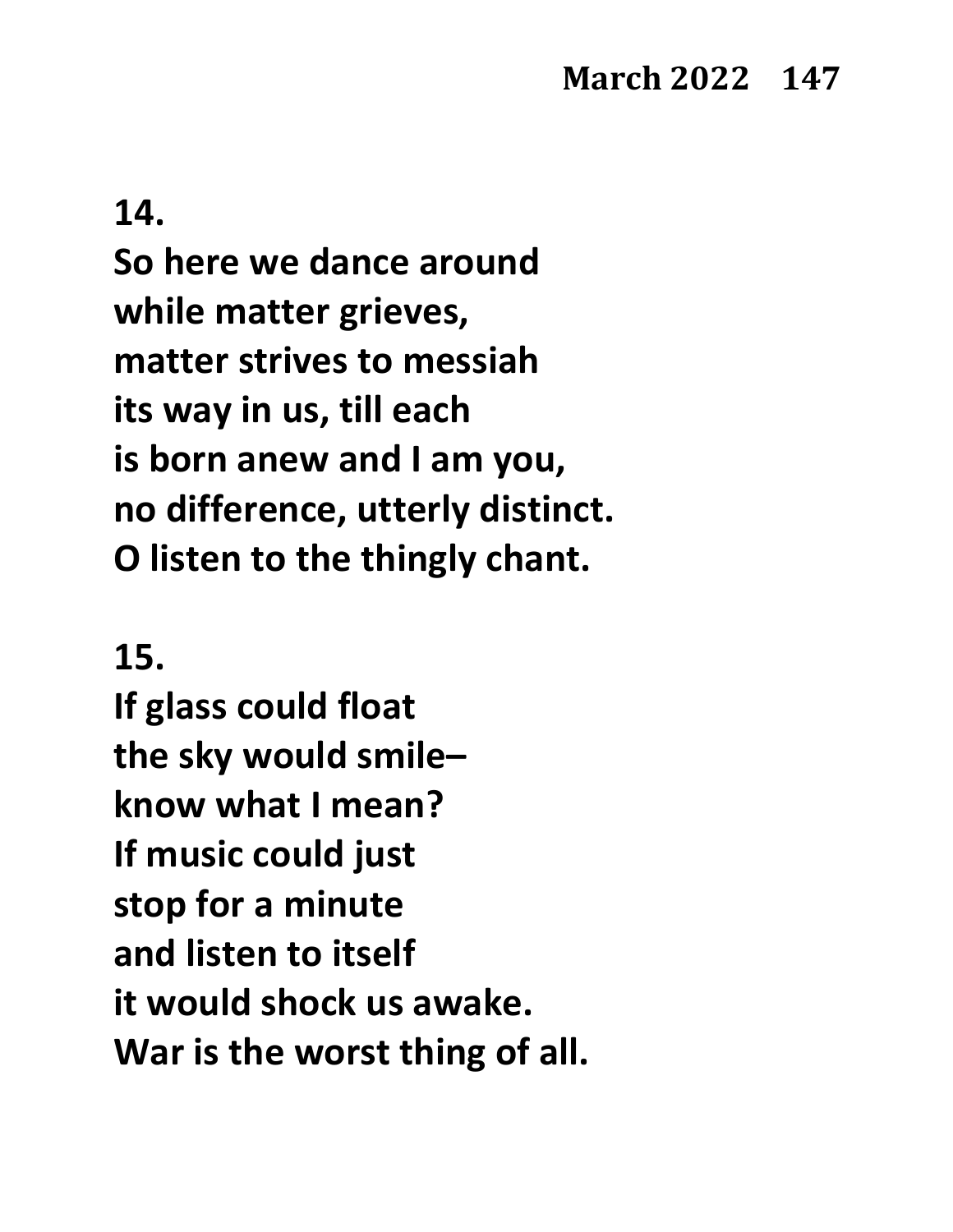# **16. Canopy overhead but no rain, red carpet to the curb but no car comes. The doorman slumbers on the steps. Ostiarius, first of the minor orders, the Porter who admits us to the sacrament, the church, the cave of wonders, world echoing in my hollow head.**

#### **17.**

**And there I am at last back in the mirror again. Sigh of relief, mixed**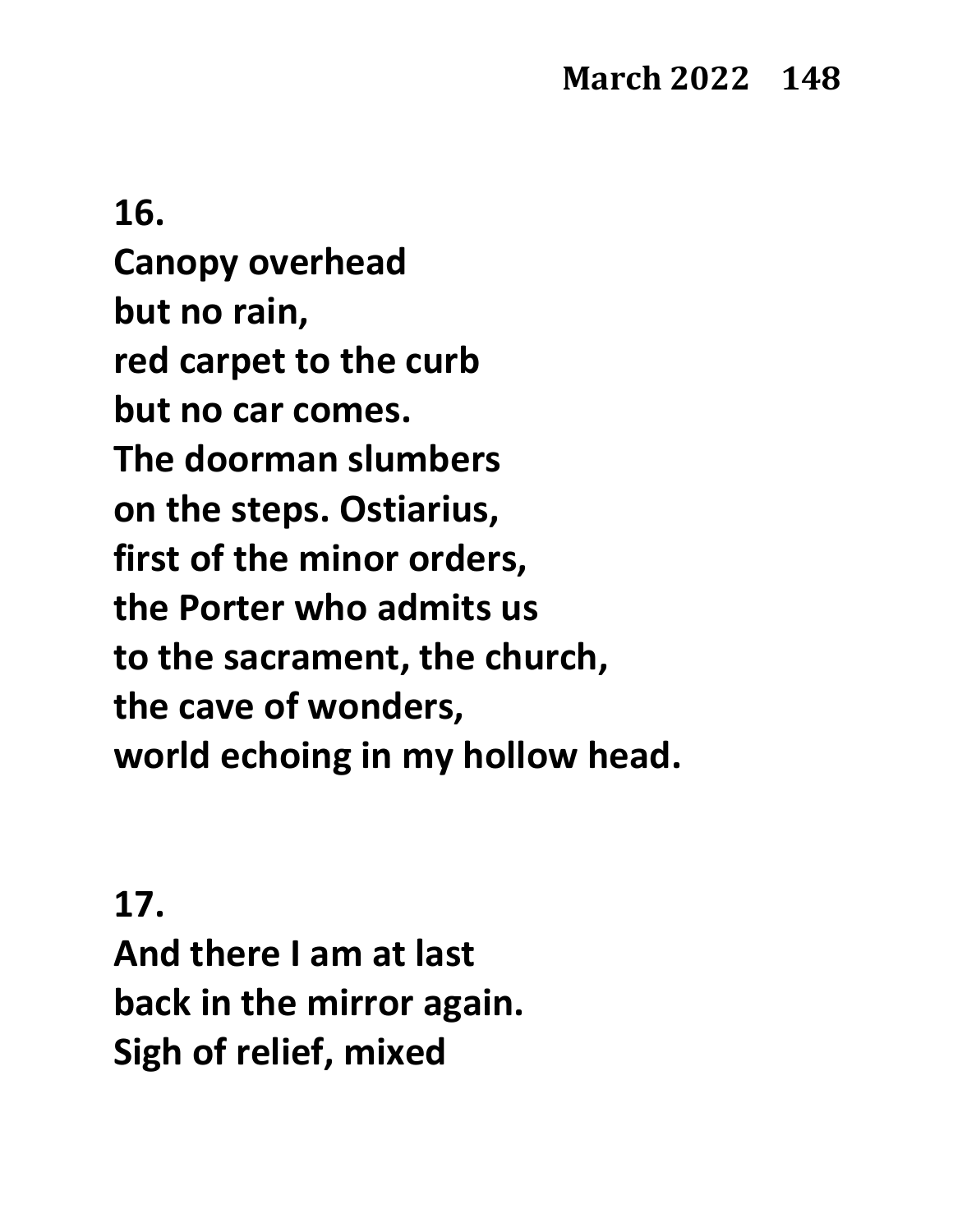## **a little bit with grief. Who am I to dare to speak?**

#### **18.**

**Then magic. Presto! the mirror is a window, the gorgeous not-me out there is singing, shining, fingering our infantine neurology until we feel. Weary as a blackboard or fresh as tangerine the tale goes on. Every story runs two ways at once, read backwards to get a glimpse of truth. 25 March 2022**

#### **= = = = = =**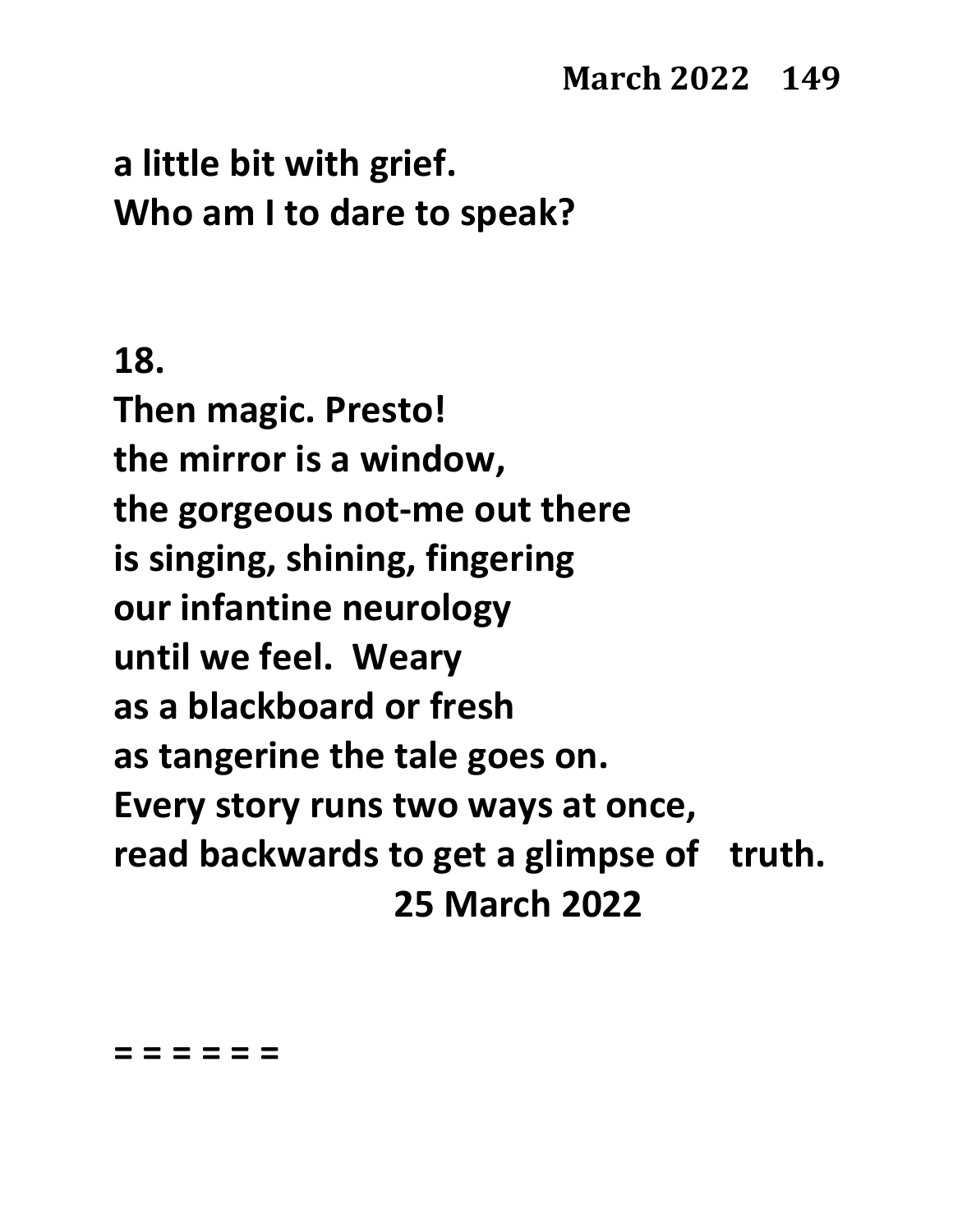#### **March 2022 150**

**The geology of the heart, profile of someone you loved once, can't name now, lost in the strata of indulgence, layers of remorse. I sawthe face clearly but who am I.**

**2.**

**Imagine a rose, ordinary beauty from the florist or your aunt's garden,**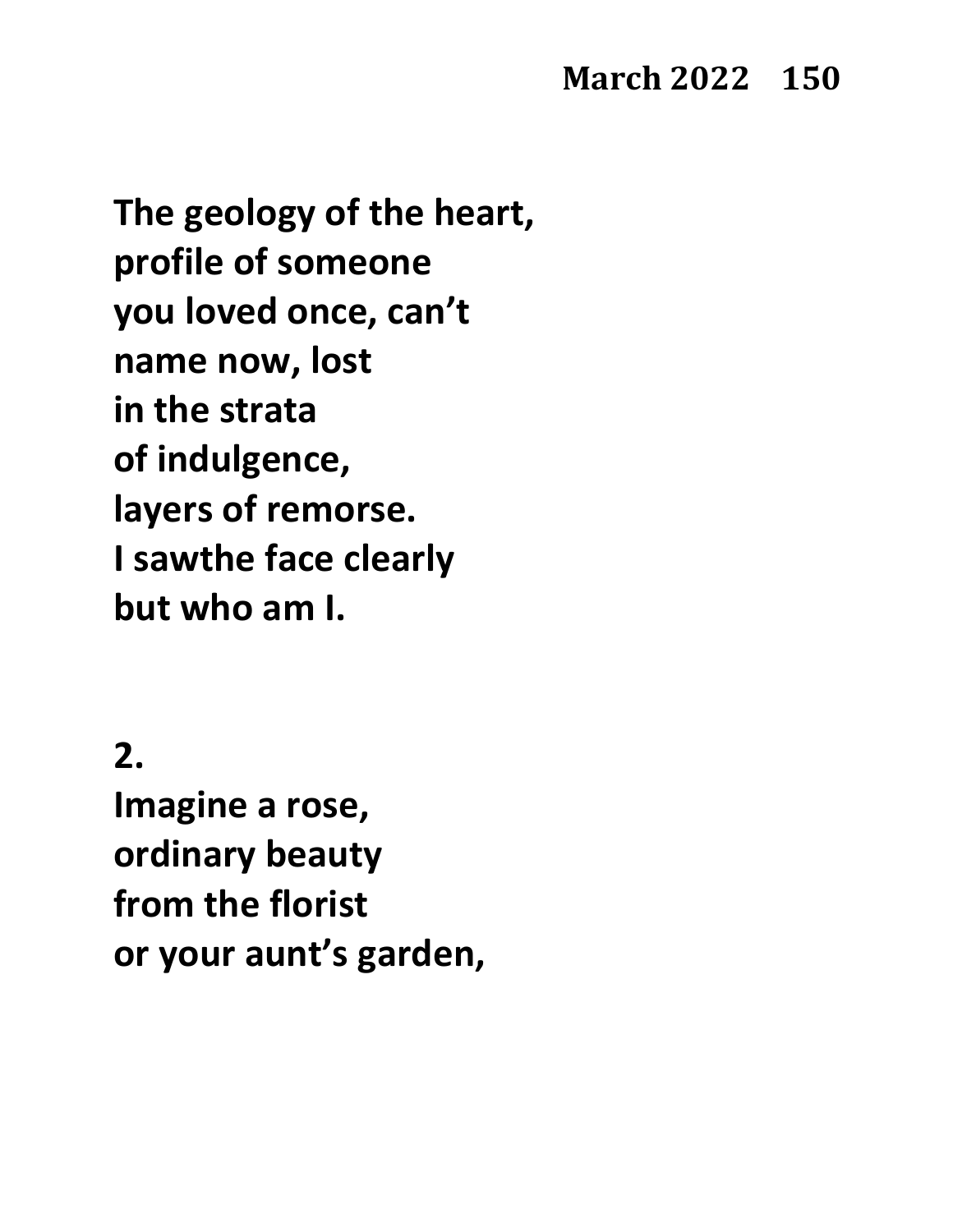**imagine a rose falls from your hands onto a marble floor and shatters**

**,into a thousand crystals you try to sweep together can't get all of them, some stick under your fingernails,**

**where is your rose now, from the far end of the nave you hear a voice, angry, speaking yet another language.**

**3. Coast of Oregon mudstone cliffs I sat with roses**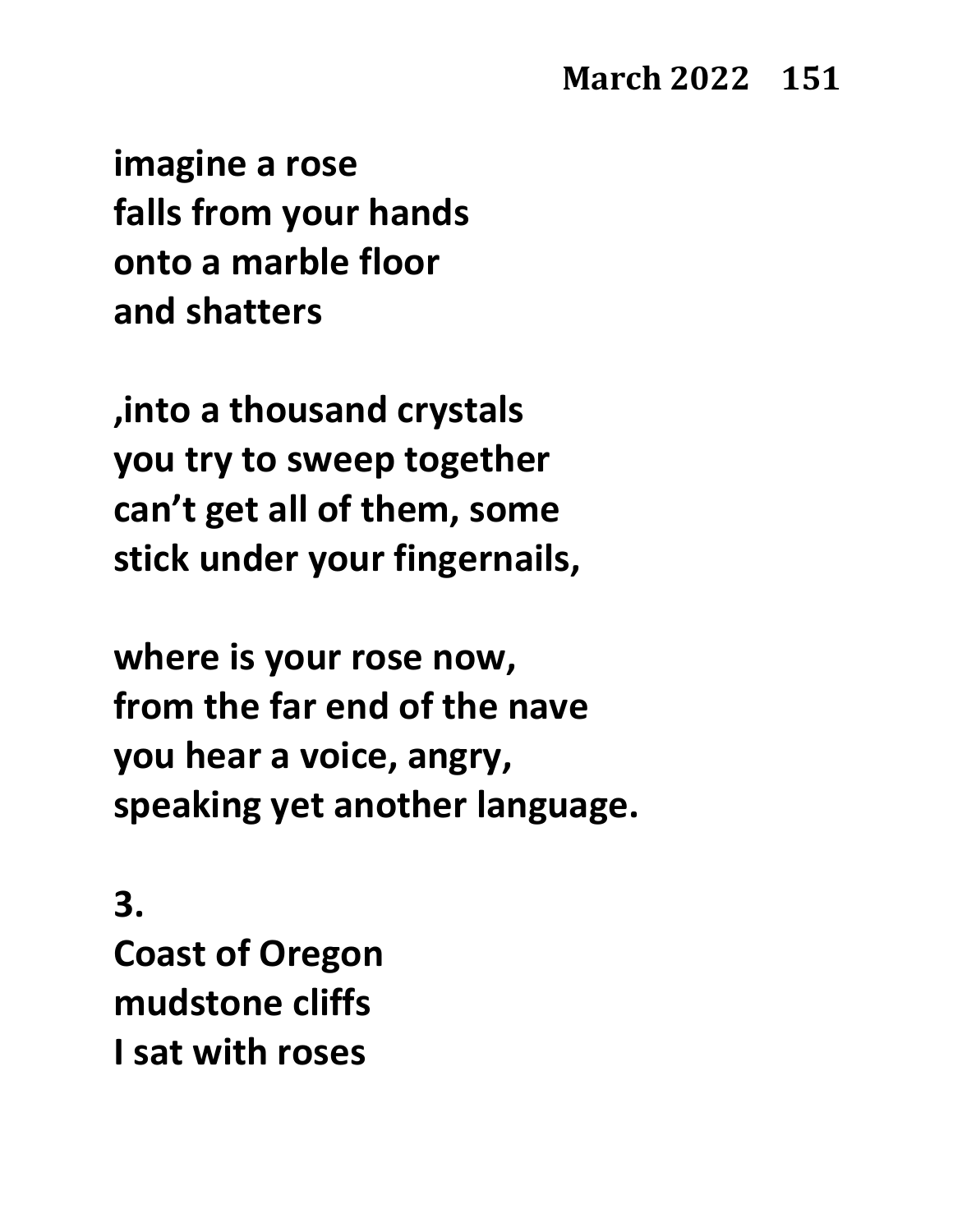**watched the sea come in. Real roses, real sea. I find it nowadays sometimes in the heart if I may use the ordinary name we use for that which lives our lives for us. Roses by the sea. Come laugh at men.**

#### **4.**

**The profile was clear, youthful, smiling soft. Who are you, I asked but my mind was quiet as if yo say Look, don't talk, don't name anything for once, the shape of what you see**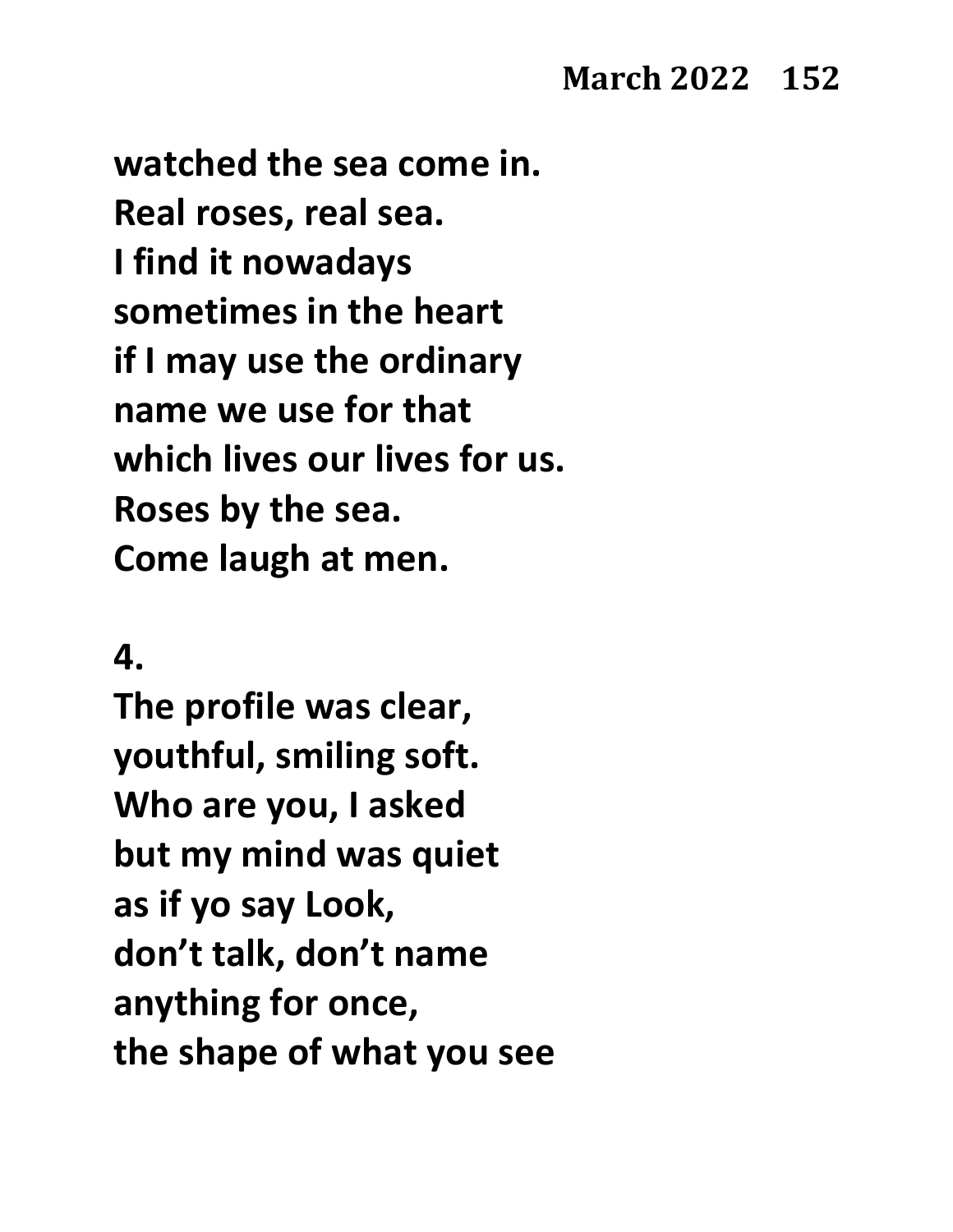**is imbedded in you, this face also is your earth, follow the contours silently. Sometimes any answer is a lie.**

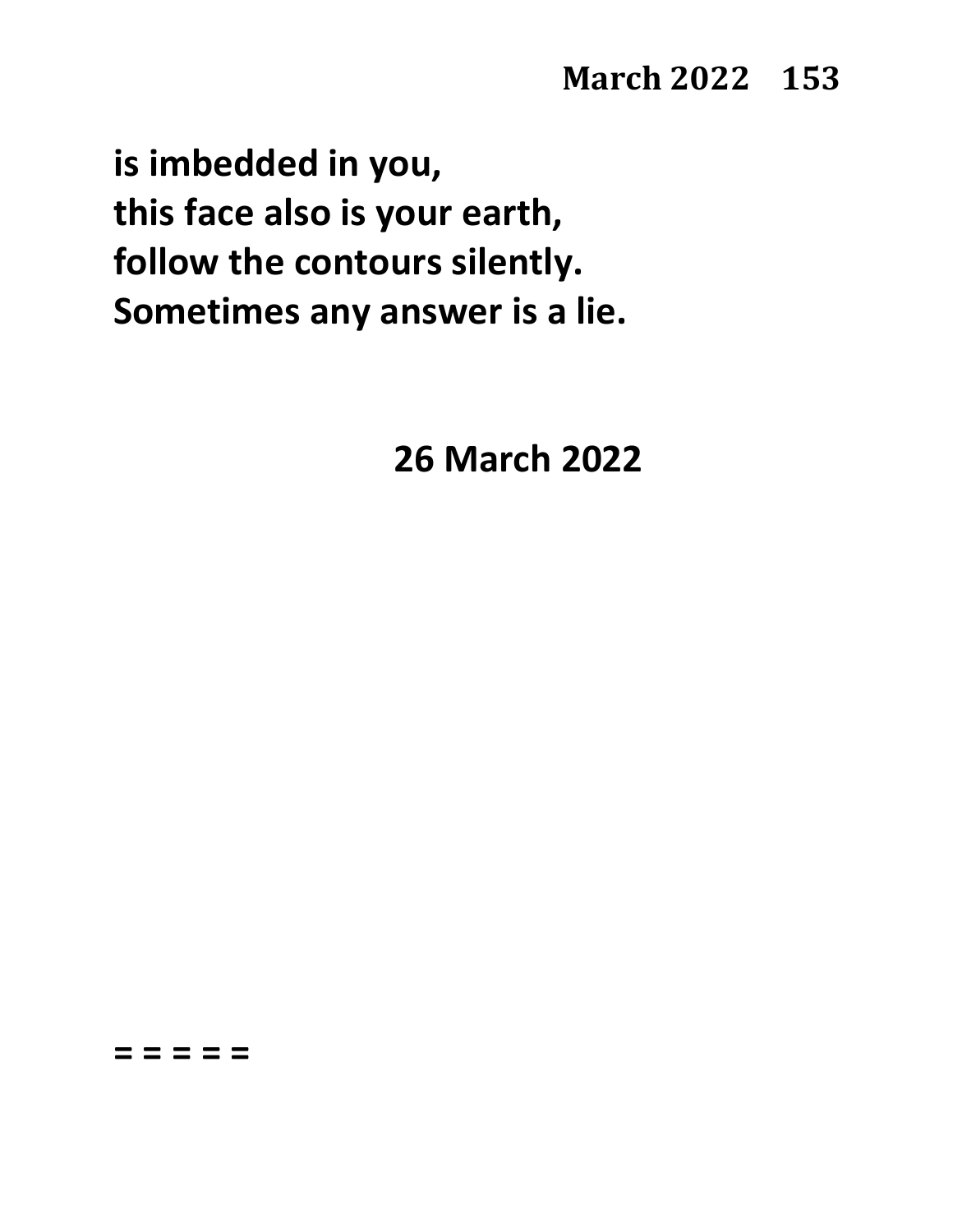**I see some self coming over the dunes down to the sea at Rockaway, outwash plain, sand borrowed from the government, a self in bathing costume robed in cotton, striped like the calendar, feet slipping through sand, is there a word 'slishing' they sound like that, too far away to tell if boy or girl.**

**Sometimes**

**I think gender is irrelevant to the ocean and then I hear the waves laugh**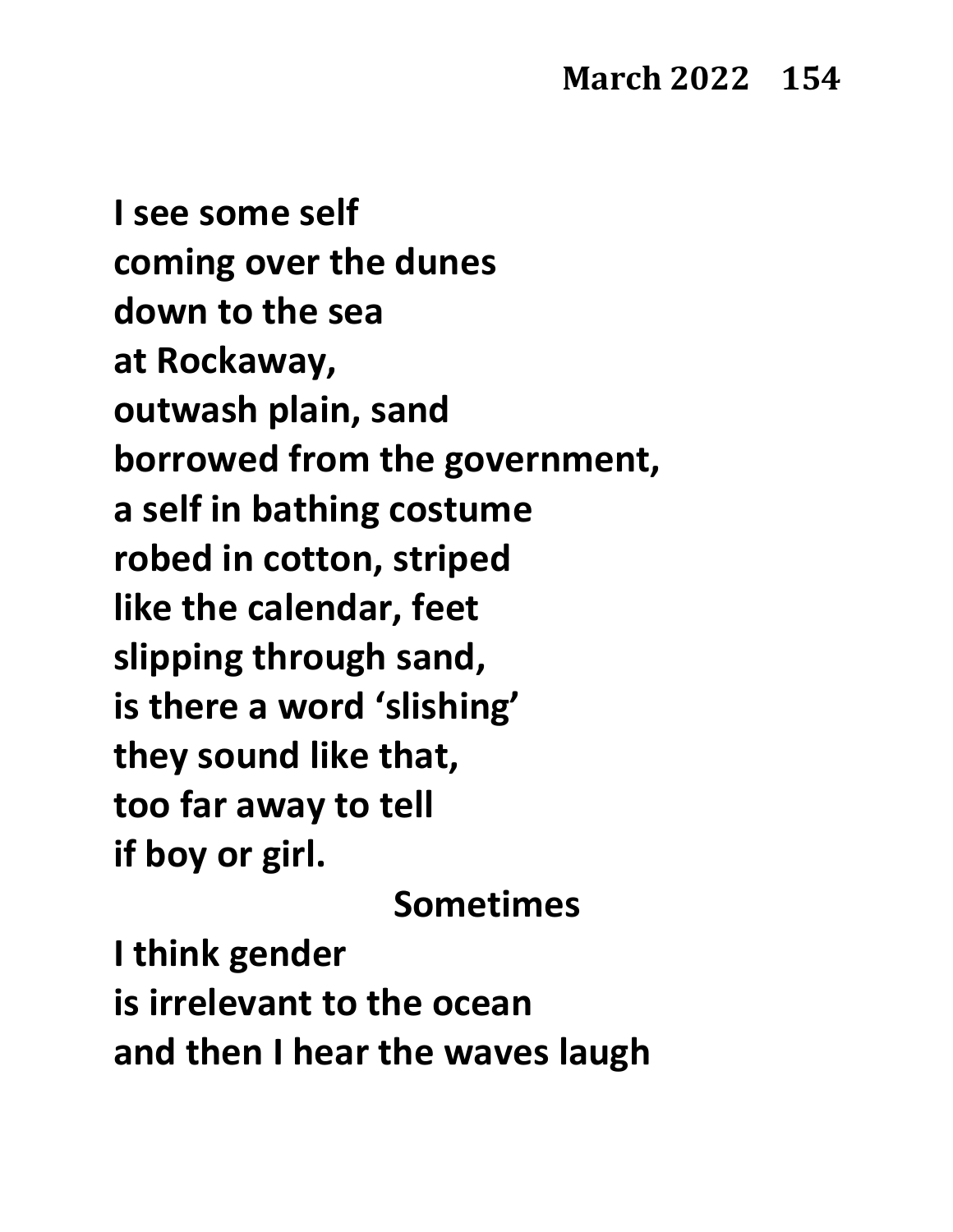**and realize I'm wrong yet again, and why not? somebody has to say these things.**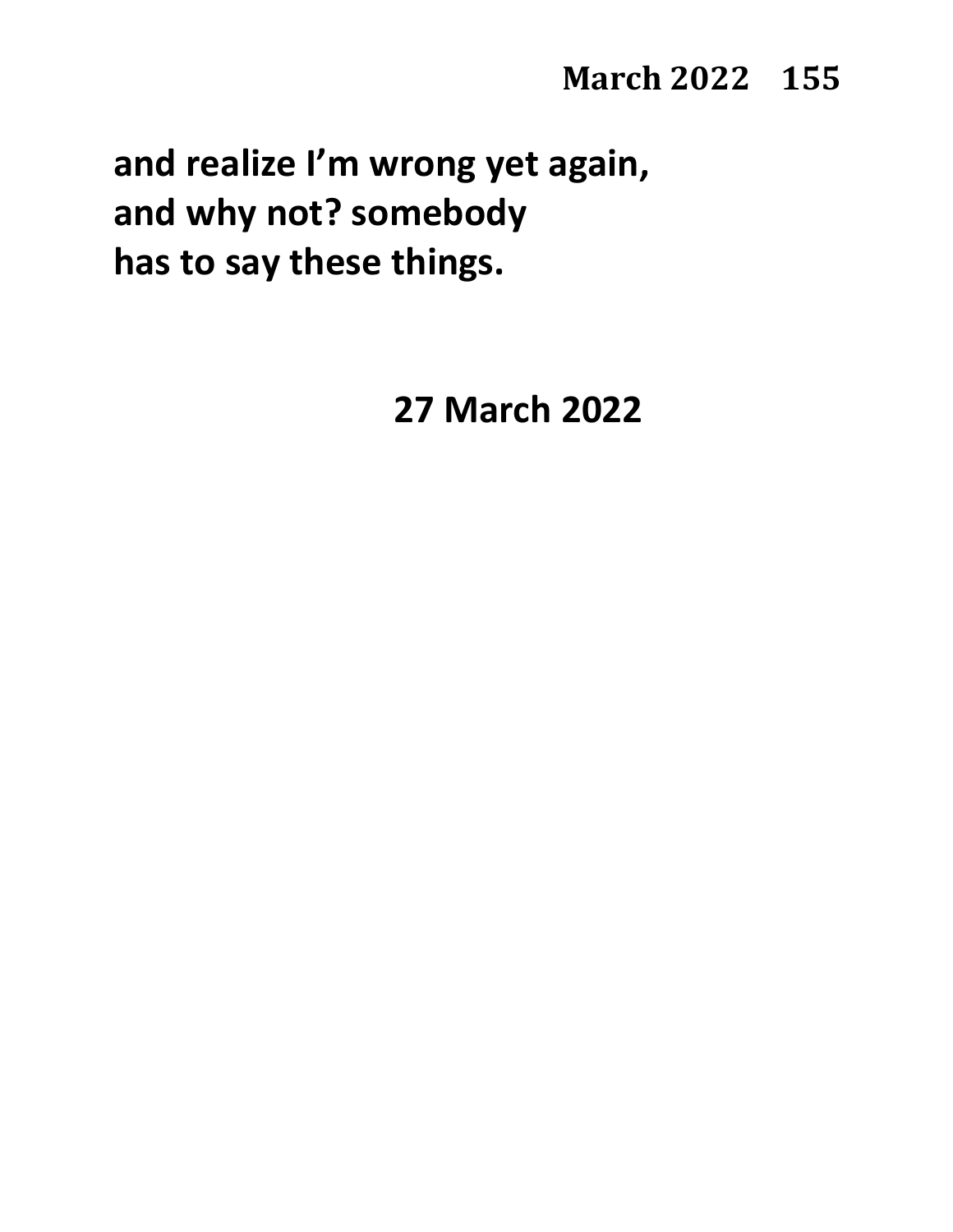#### **March 2022 156**

**= = = = =**

**Shadow of a crow floating overhead sign of the cross passes over me, moves me, reminds me how many blessings there are in the world.**

**27.III.22**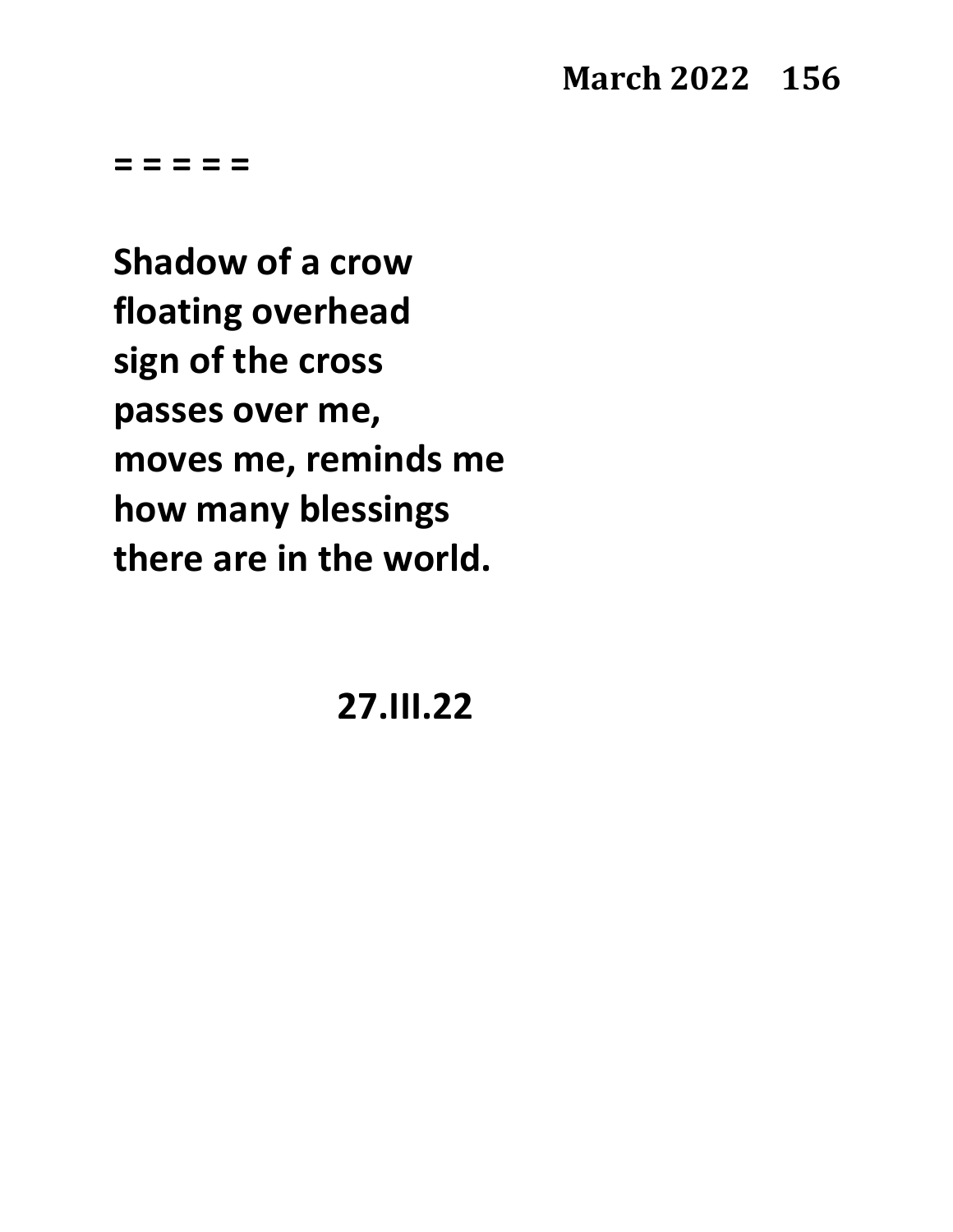#### **THE DISCERNMINANTS**

**Hour after hour they. Spooks on ladders, tower windows. Pelf. You knew it was coming so it came. I knew otherwise and so, Certainty eludes. Picture of money in the wall. Aluminum pennies from the war, most common metal of all, noncommissioned officer, flag drag in dirt. Apologies galore. And more. The ghost peers in every bloody window, the dust speaks Latin, worry, worry. My ankle hurts but you're safe at home. Who.**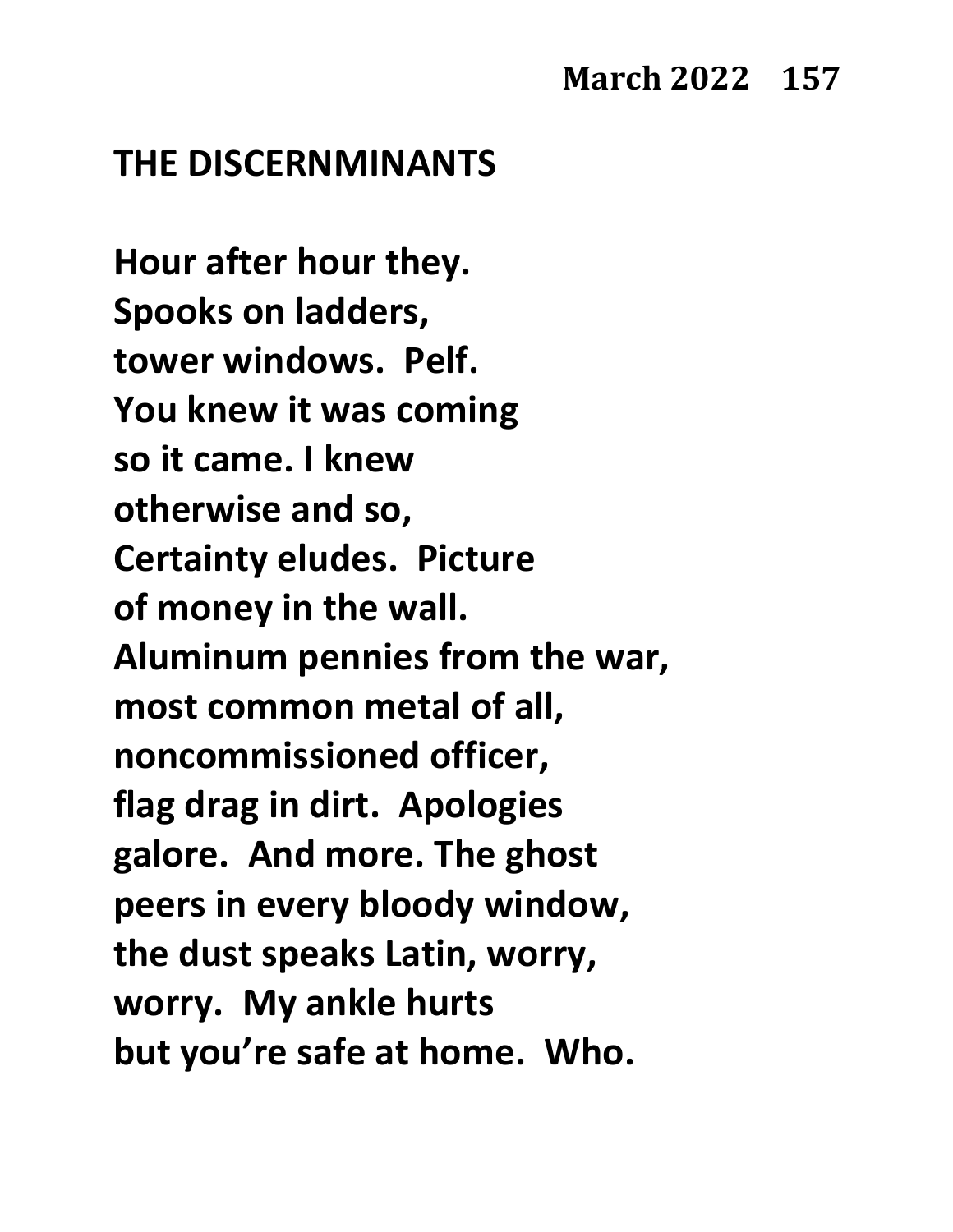**Crouch closer listen tighter till I tell. Do you hear it now? Crocus by the door, wolfbane later. Sympathize. I'm only here today tomorrow there's another officer shouting nonsense orders. At least try to smile, be a meadow for Christ's sake, vast and green and bounded only by far forest. Everything has an horizon no hope of never. Suck on pebble. Walk to the store. Spit it out in the gutter before you go in. Hunger abated, cash safe in wallet but what else is in the pocket, eh? What else hides in tour have? Twist-ties snug your zucchini in clearest plastic, we know what's coming, o share**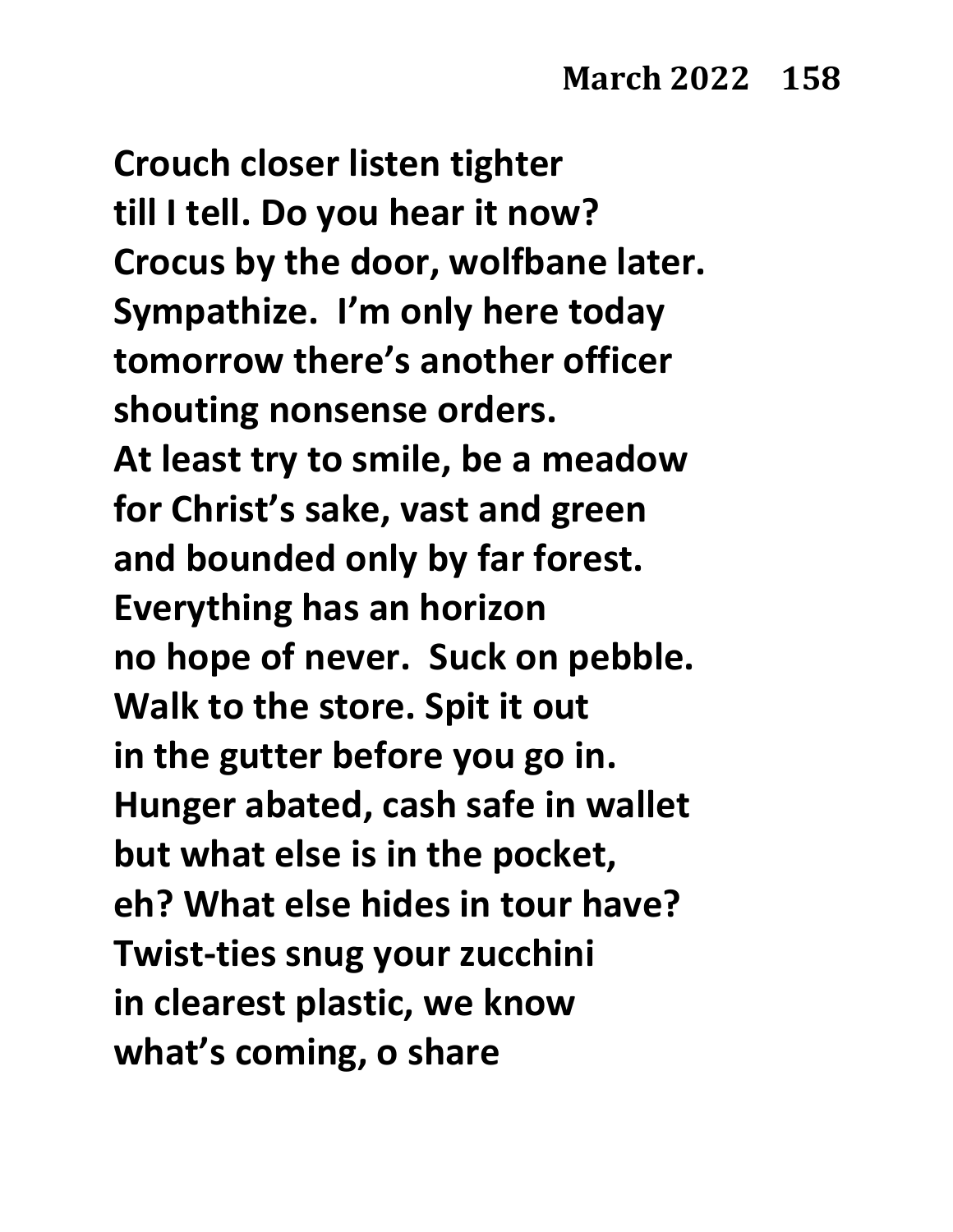**the aisle with me fair stranger, parking lot rimmed with trees a ballet class leaps under some I swear, youthful defenders of wingless flight, I grieve for my slowness, aching toes, busy ads between innings, agriculture makes you wait, is it spring yet outside the book, wanderlust for other rooms. Dative case. All for you, my sweet, but who knows the noun? Emphasis like rain on roof tile, south of France, dormice live up there and a bat flies by disturbed by my inspection. Luberon owns half the sky. But I came back home no worse for archeology,**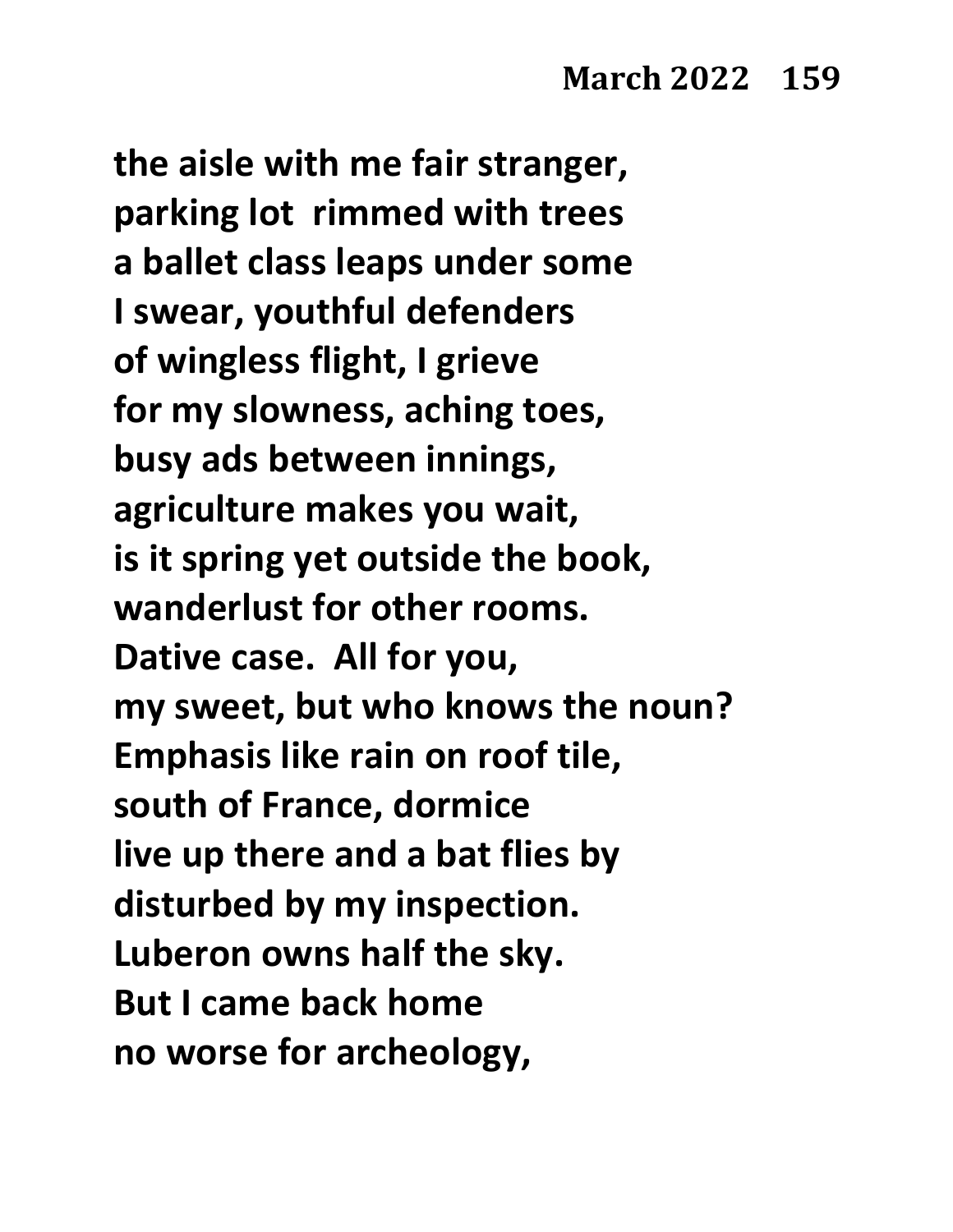**that's not me talking, quoting from a guide book to Venus he found in dream, a friend, among so many, yes, you, you're a planet too, conjoint, aching with desire, exhausted from satisfying them, joyful in other words in other words. Venus! I thought he said Venice, got cold feet, wouldn't trust my life to one of those, boats are no better than mosquitoes, no mosquitoes in church, safe, safe a few minutes till the bell starts ringing and the guys come shuffing up the aisle singing stuff. Flee while you can, the truth is out there, sitting on the slipper steps.**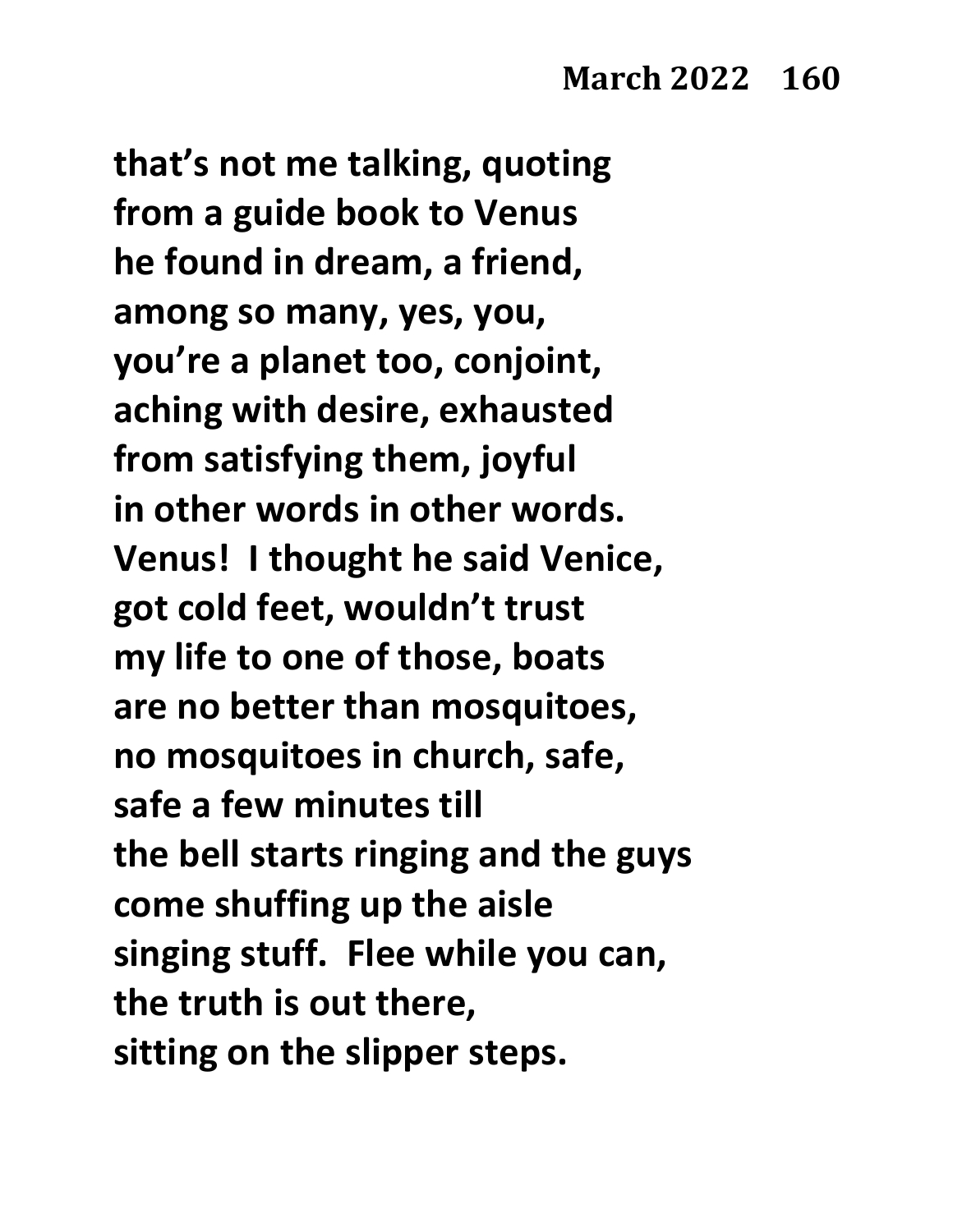**And then you're home, kitchen table with a decent cloth spread on it and a loaf of bread. Now try to find a toothy blade to slice in with. See what I mean, they're everywhere, the little problems add up to a huge solution, glory over the Adriatic, wait, over Fort Greene Park too and Rockaway and your backyard or mine, remember peach trees in December wrapped in burlap, remember the first time your crossed and saw your ancestral island busy with shipping, Portsmouth, early morning, trying to learn French, why not, somebody has to answer me, someday, some smiling sea marsh, bittern and mallard, Mozart**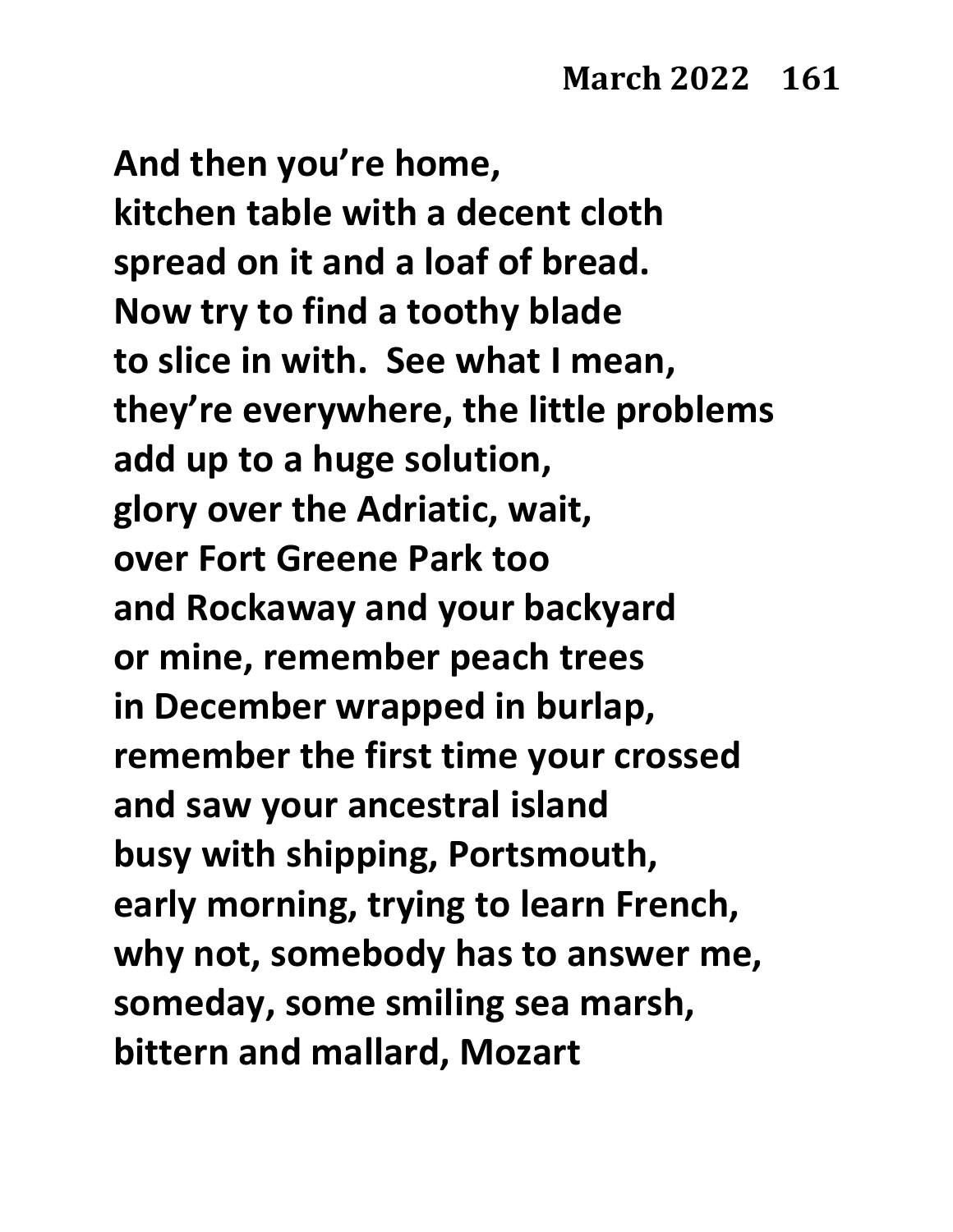**on car radio, make it up, whatever you do don't just remember. Sanitary pages, escalator up to non-fiction in Hyde Park, ours, not your, we're hoke now trapped in one more sunbeam on a cloudy day. Discover this. It''s coming, round as a plum, sweet as a shadow, a color she calls purple I call blue, it's what religion does to you, nothing ever tastes the same again.**

*Coda:*

**Maybe and maybe not. Ask rthe lighthouse keeper what he has seen from Gayhead,**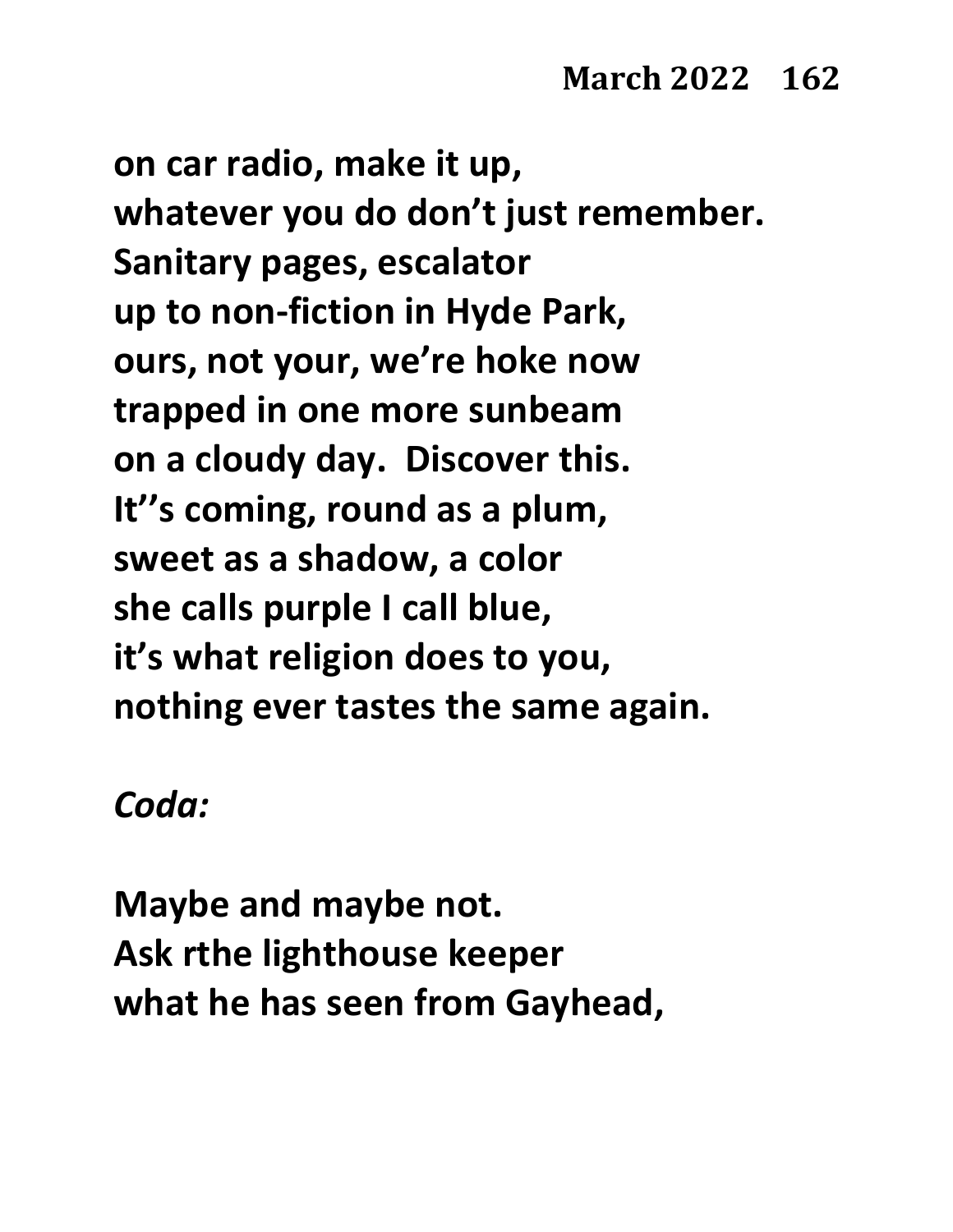**what the Wampanoag let us glimpse, a white cliff, big surf, vague islands of no size. Ask and if there is one he may tell rhe confused dreams he has after his legal marijuana suppers, even Massachusetts makes mistakes, I shouldn't be so ashamed of my patternless sobriety. And then the message broke off, or did the instrument decide– as so many of them do–enough, poor human, thou hast heard too much and never listened, go back to the Chablais and carry a loaf tucked under your arm all the way home like a real man, as if your feet could feel the road and not just their own pain,**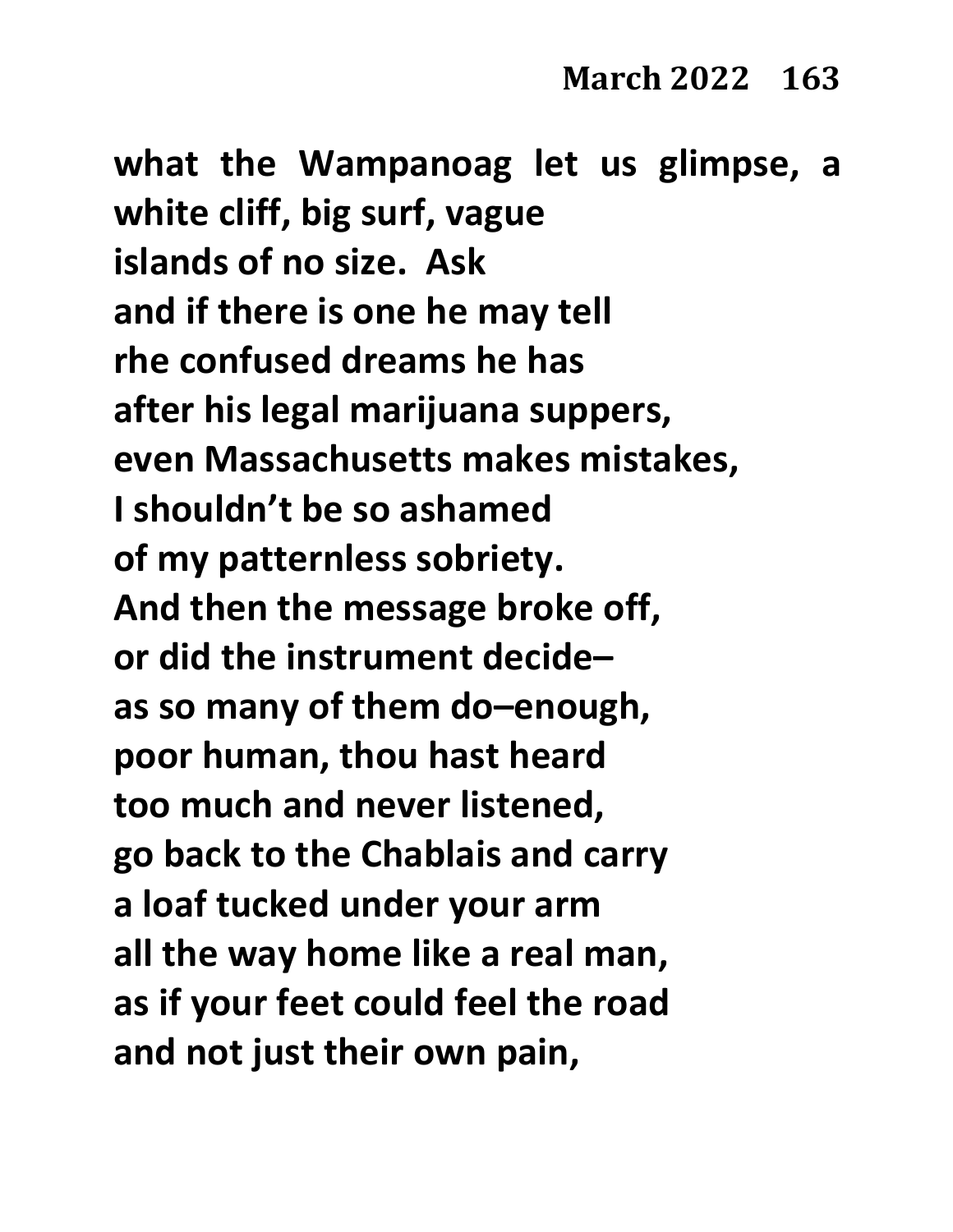**as if you could see the hillside with no timidity, no wolf for miles, and answer all her letters for Christ's sake, or there He is again, who led me down the cellar stairs and gave me a quiet little dusty room my own, where I learned how to learn and learned that was enough.**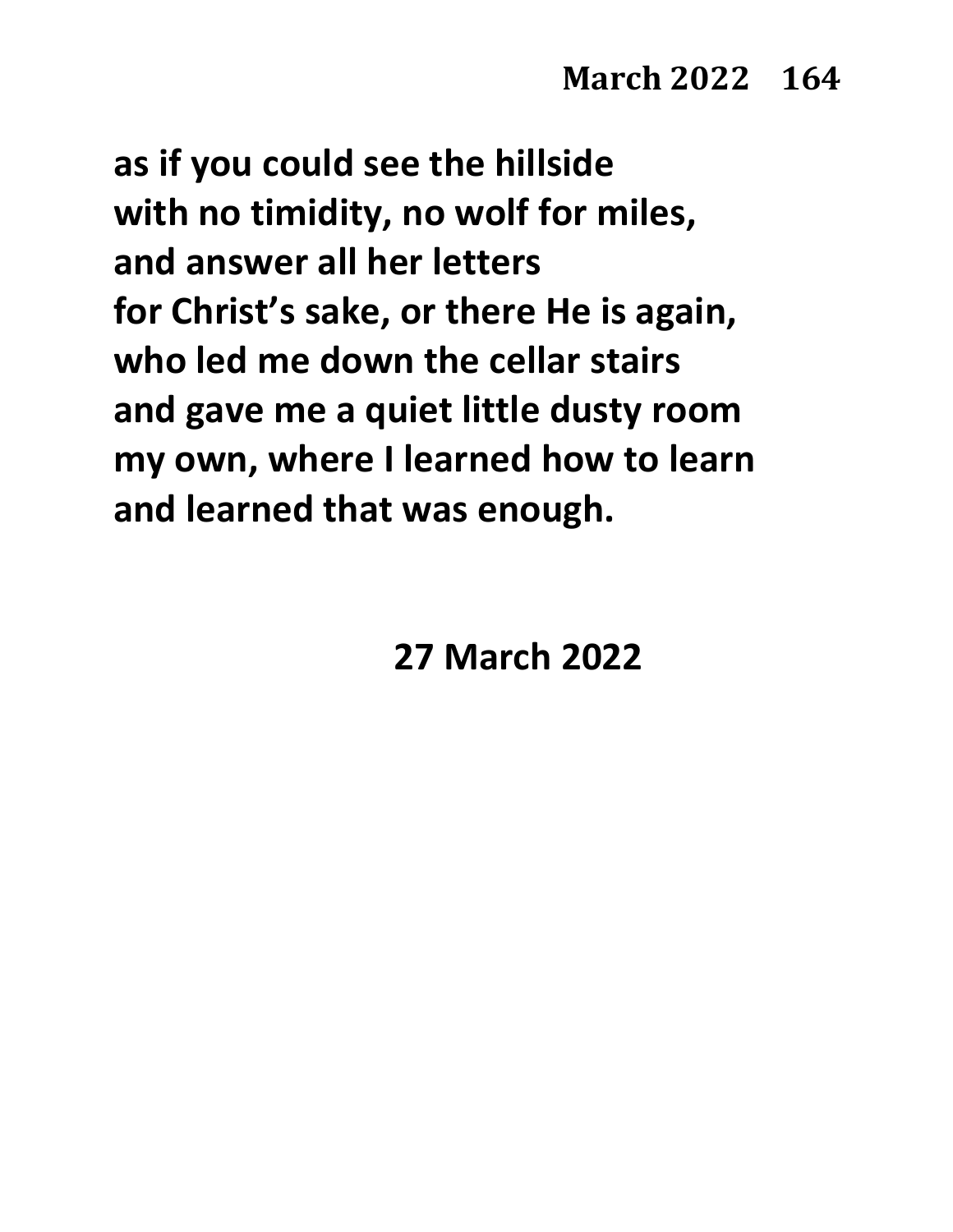**= = = = = =**

**Catch up with the reader by the gate tell him something he doesn't know not written already in the everlasting ledger he props up on an apple branch he reads you in, you know the cartoon, you've been on the Threshold before amid the broken crockery and the Wife smiling nonetheless across the table eggs again but how you wish you even pray a way to eat and not hurt, it's too late, spirit governs matter, soul harps by the river and mourns. What would you do? Glue the plate together, buy a new teapot, sell your second car, remember when all garages were built of cinder blocks we called them but no flame involved,**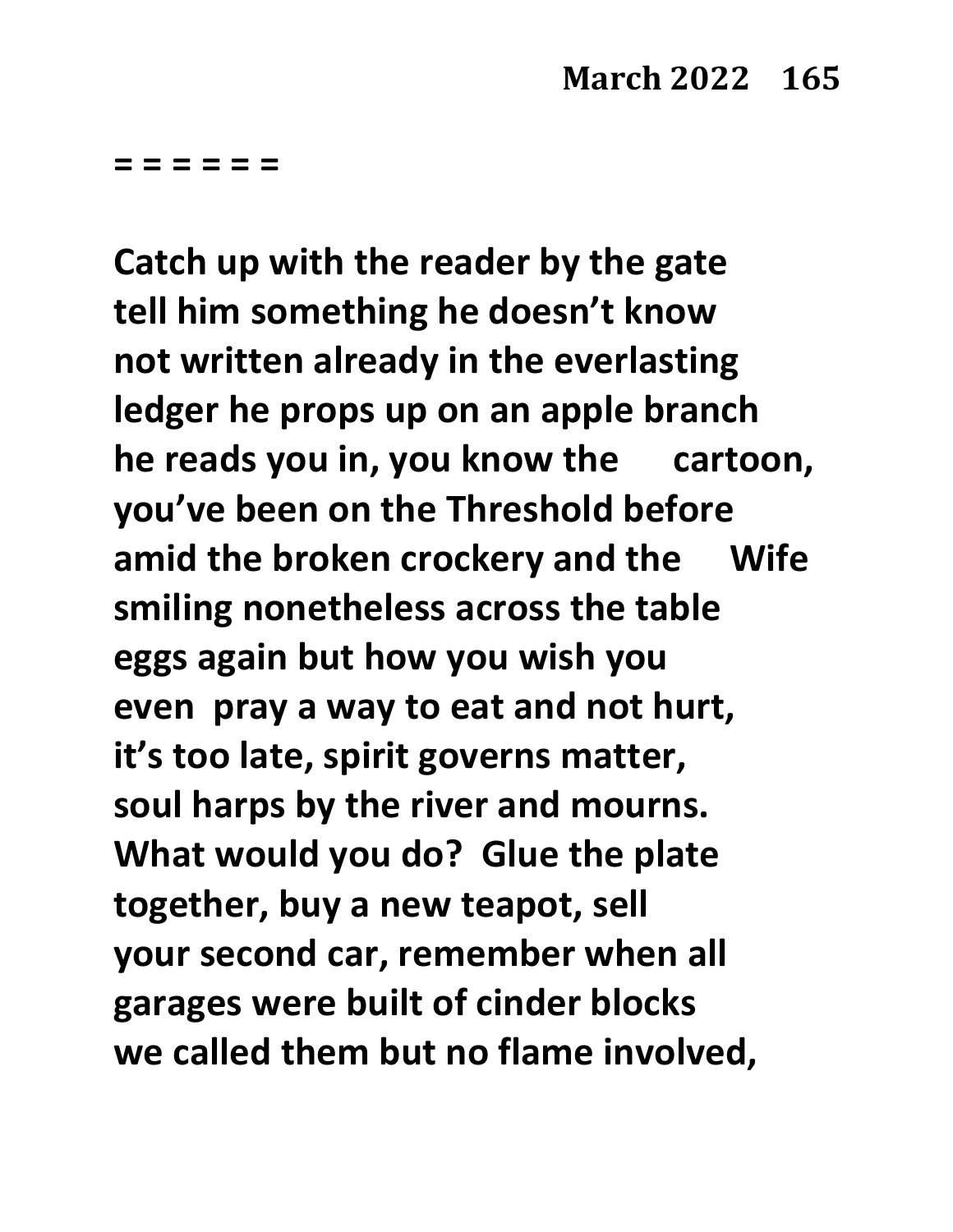**mo deity invoked to shield the huffy dark cars ago driving even now,**

**what could we have been without the wheel!**

**Motionless to mind our way in body all round the earth, everywhere to go and be by thinking so, forgive my** 

**tristesse,**

**AI walk on air! I'll soon be there! And then the reader at the gate consents to smile: you've tried that trick before, remember Babylon when you wore wings, or maybe Athens when you pretended to be** 

**stone?**

**The trick has never worked but who am I, saint of Going In as I am, who am I to tell you that it never will? Persist,**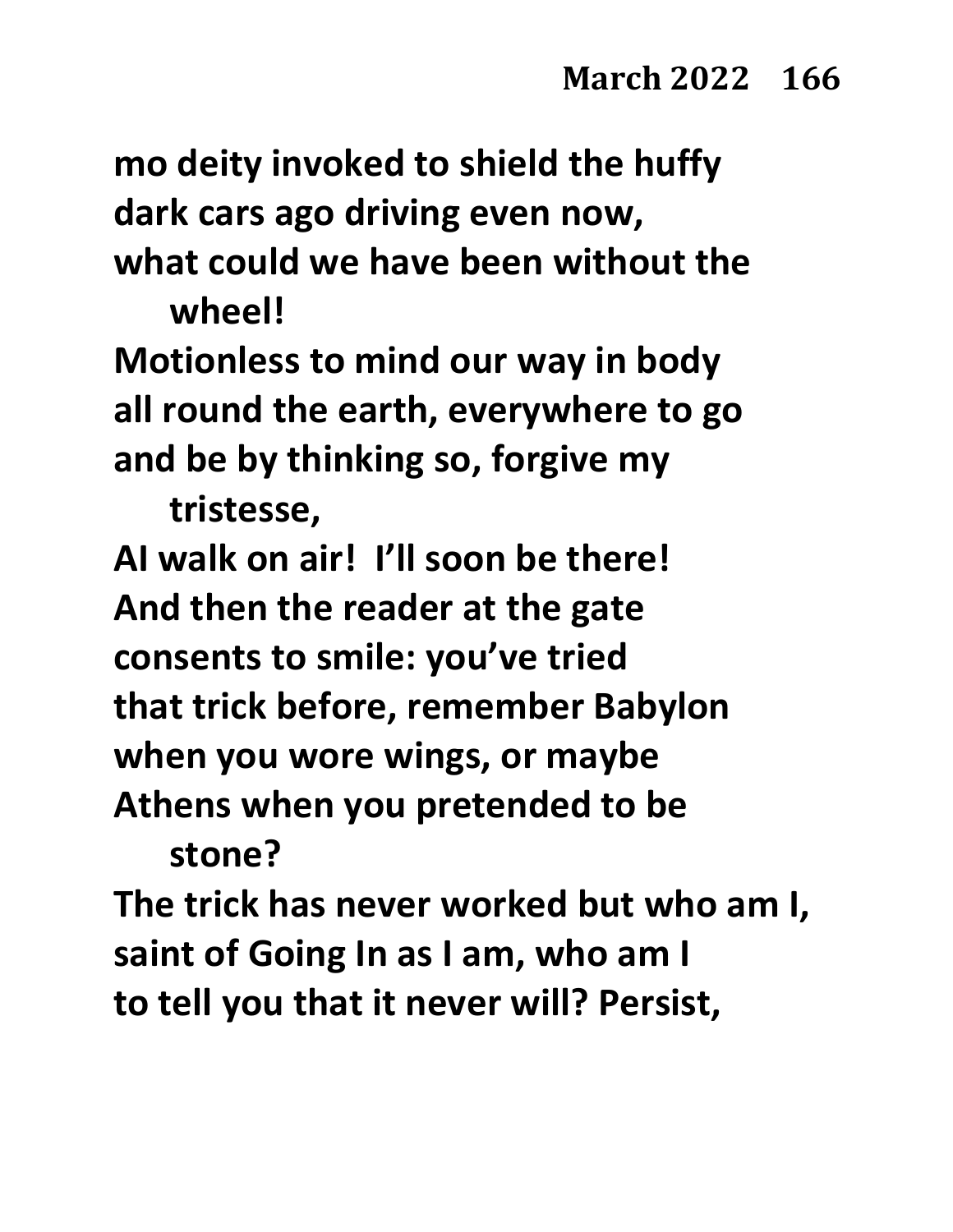**my son, you never know. And that ignorance travels you better than any of those wheels that you disdain. I'll see you here tomorrow early morning in just a few more years.**

**27 March 2022**

**ALTERITY**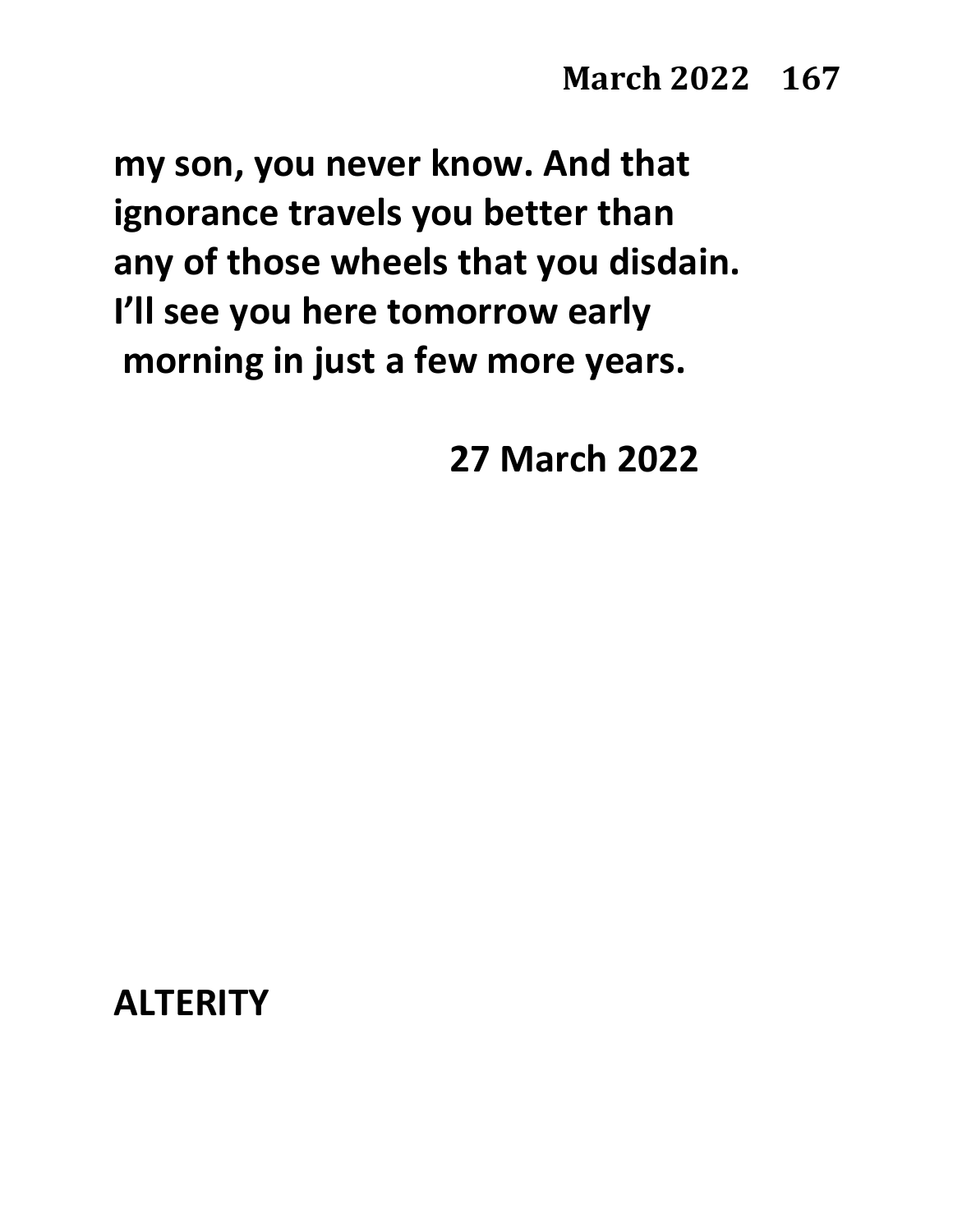**Golden raptor, time's thief wants yto hear your hips shape gravity, your lungs let music out, you are all other people, fascination of the stonewall across the way the girl next door, the Portugals all of them beyond the seas, son, listen to me, over there is always a window, look, look long as you like but no, no suicide, no even crawling down the ivy.** 

**Hard as it is to reckon, here is where it all is. Your idiolect is animal enough– take care of it, it grows sleek, meaningful, sounds more like you every day, until you can't**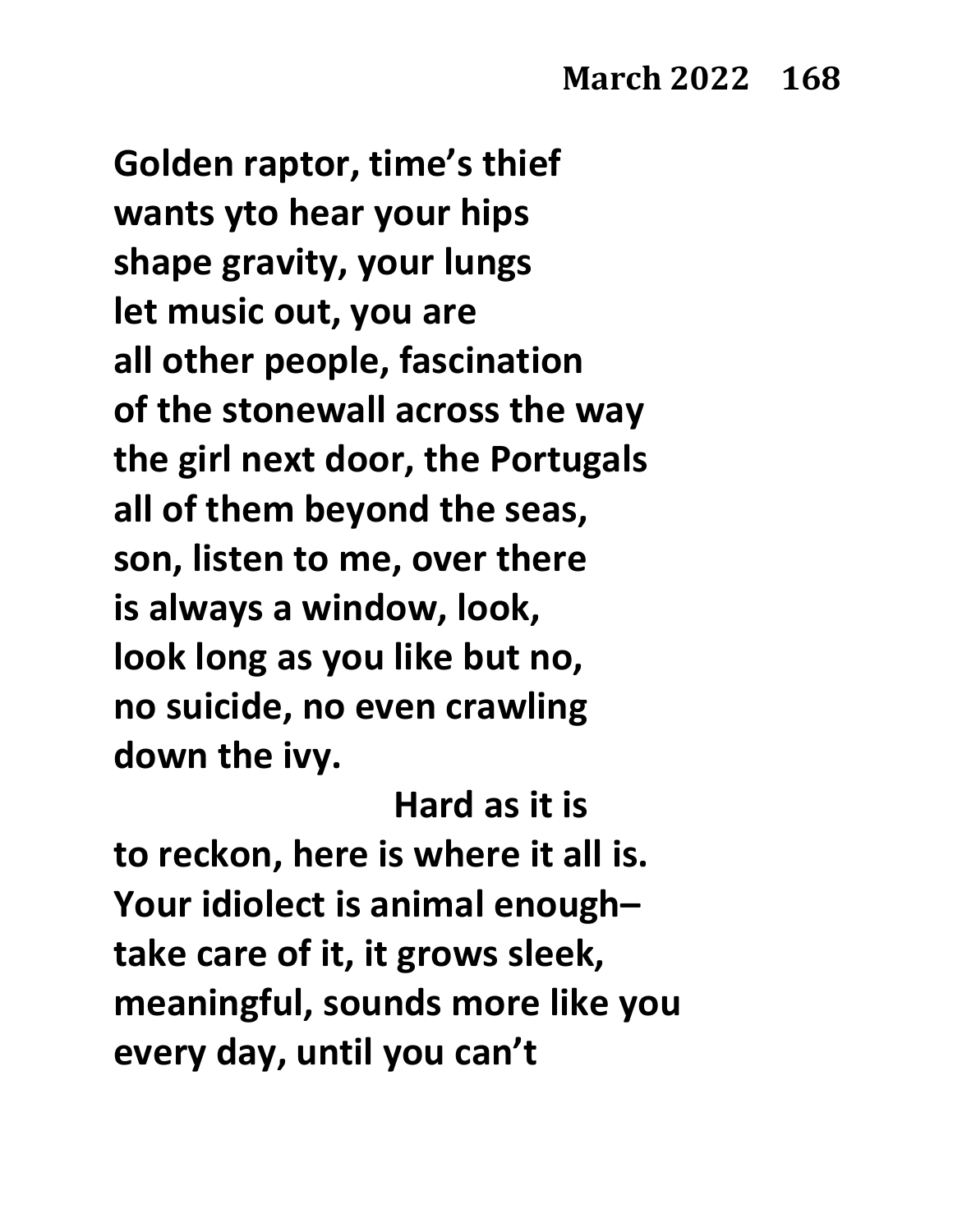**even remember me at all. Then the shadows fall away in the museums, the statues come to life and bring you sweet pomegranates in their white hands, nobly nible on what they offer but never ask for more.** 

**In one small room the river runs from stone to sea, a syncline by your sofa, the moon your chandelier– isn't that enough? Mahler on the radio from Stefansdom, don't cry, or don't cry yet, all too soon a friend is at the door, go let them in but not too far, all the mothers of the world will tell you this. as if a mother**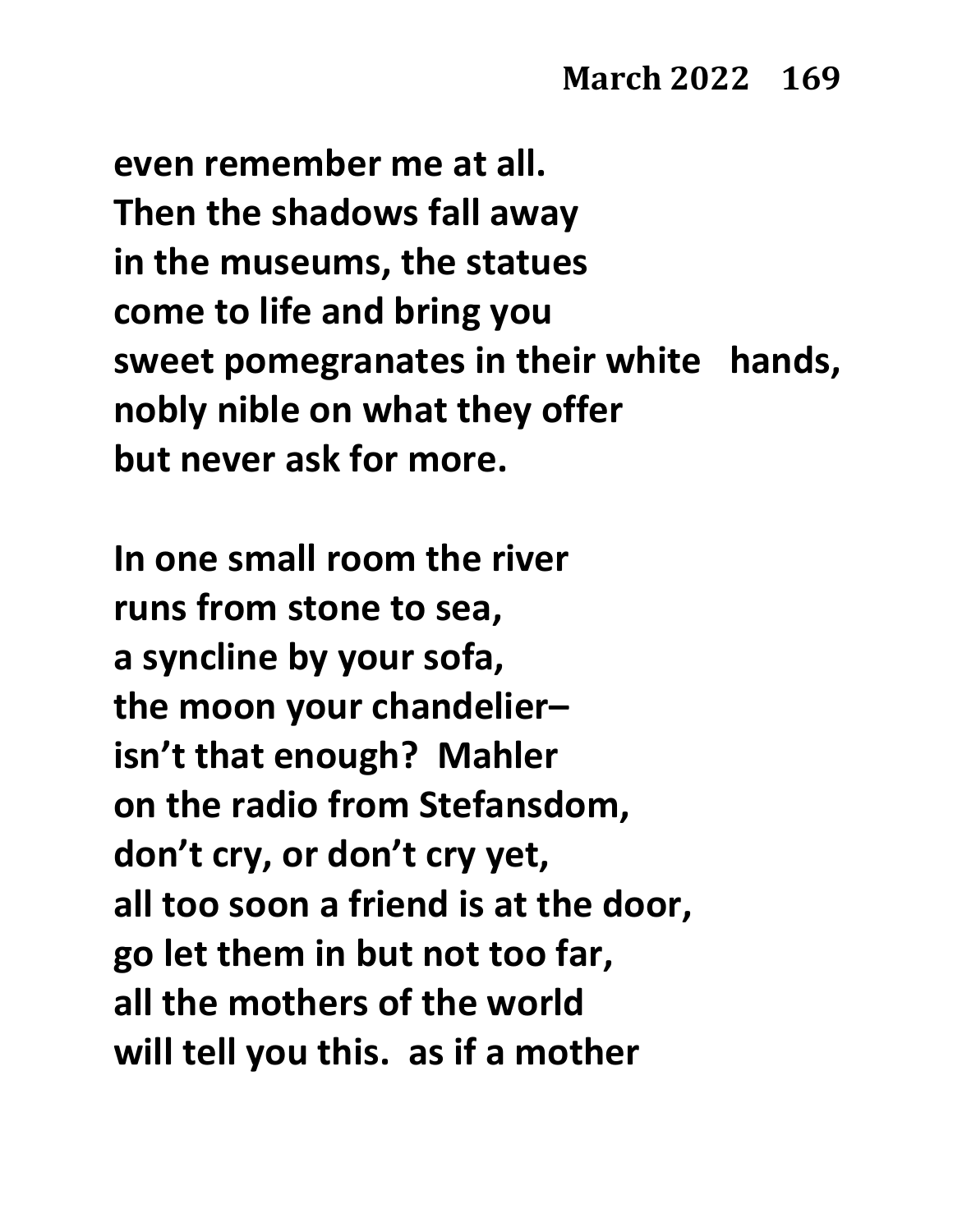**March 2022 170** 

## **is the only other you'll ever need.**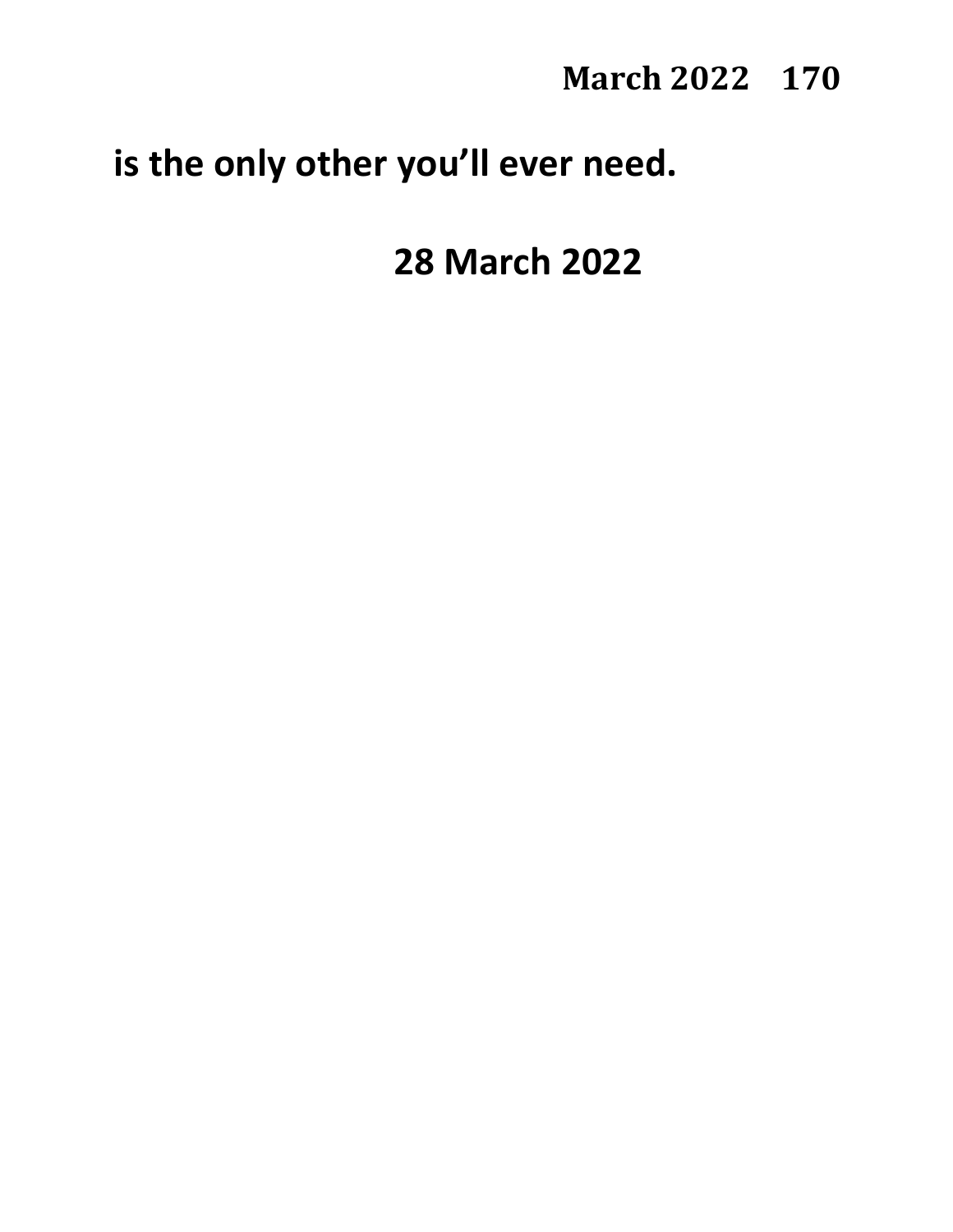**= = = = = =**

**Cold rattle but no wind. Awning, a flake or two drifts in porch light. In, go in. Weather decides us, we decode it at our risk. Answer the floorboard when it creaks. A house is an equation, set up slowly for you to solve. All the hedges at roadside won't really help, the trees will but only if you listen. Old Mr Bitowft (whose name I think meant 'baptized' in Dutch) used to say Unasked for advice stinks. So hold your nose as you read me, language is always at your elbow, tugging, telling you the world**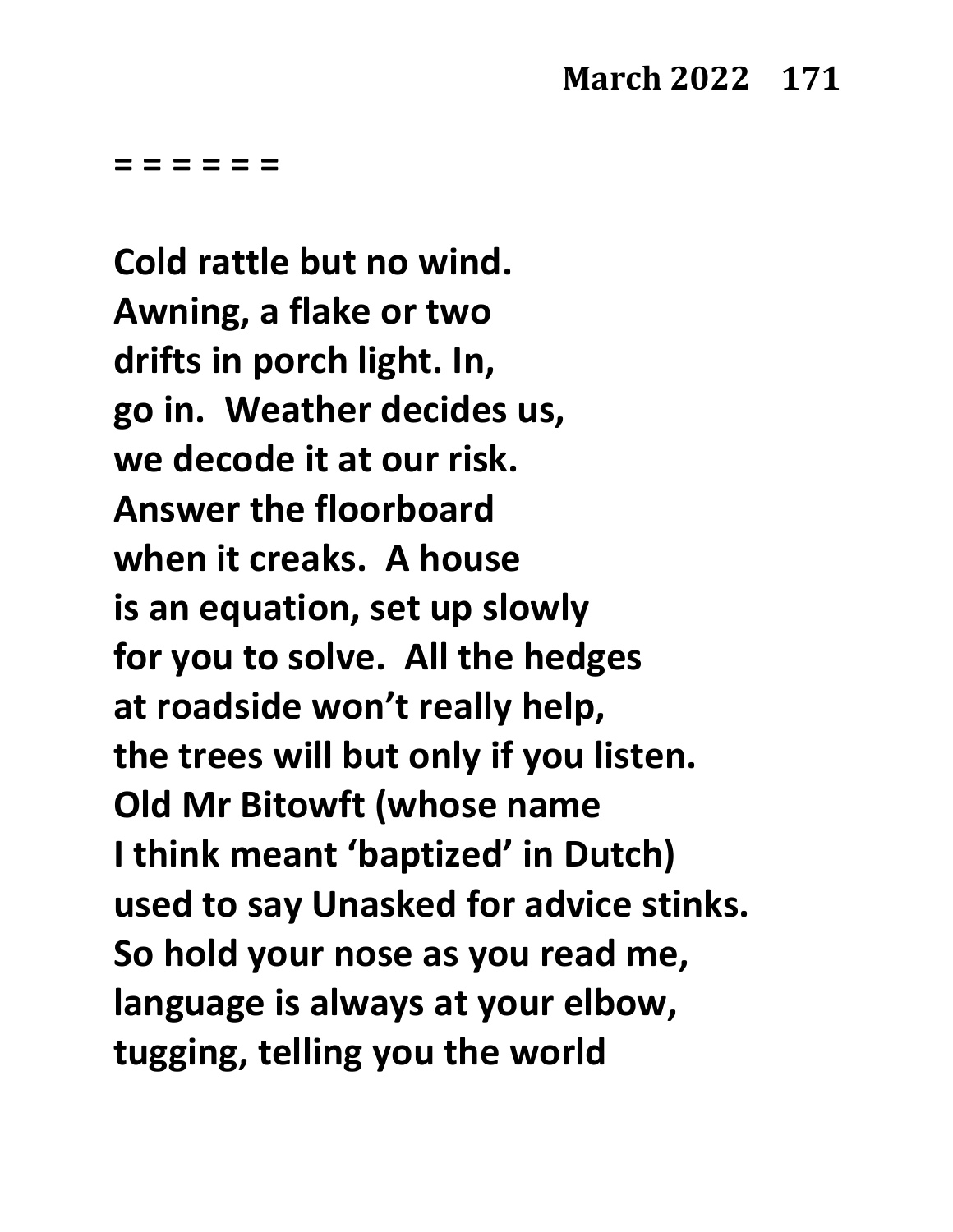**is thinking you, no one in it has the truth, but it has, and it talks. Just listen to all the foolish things you say and solve for x. X is waiting. X is patient. X is talking to you now.**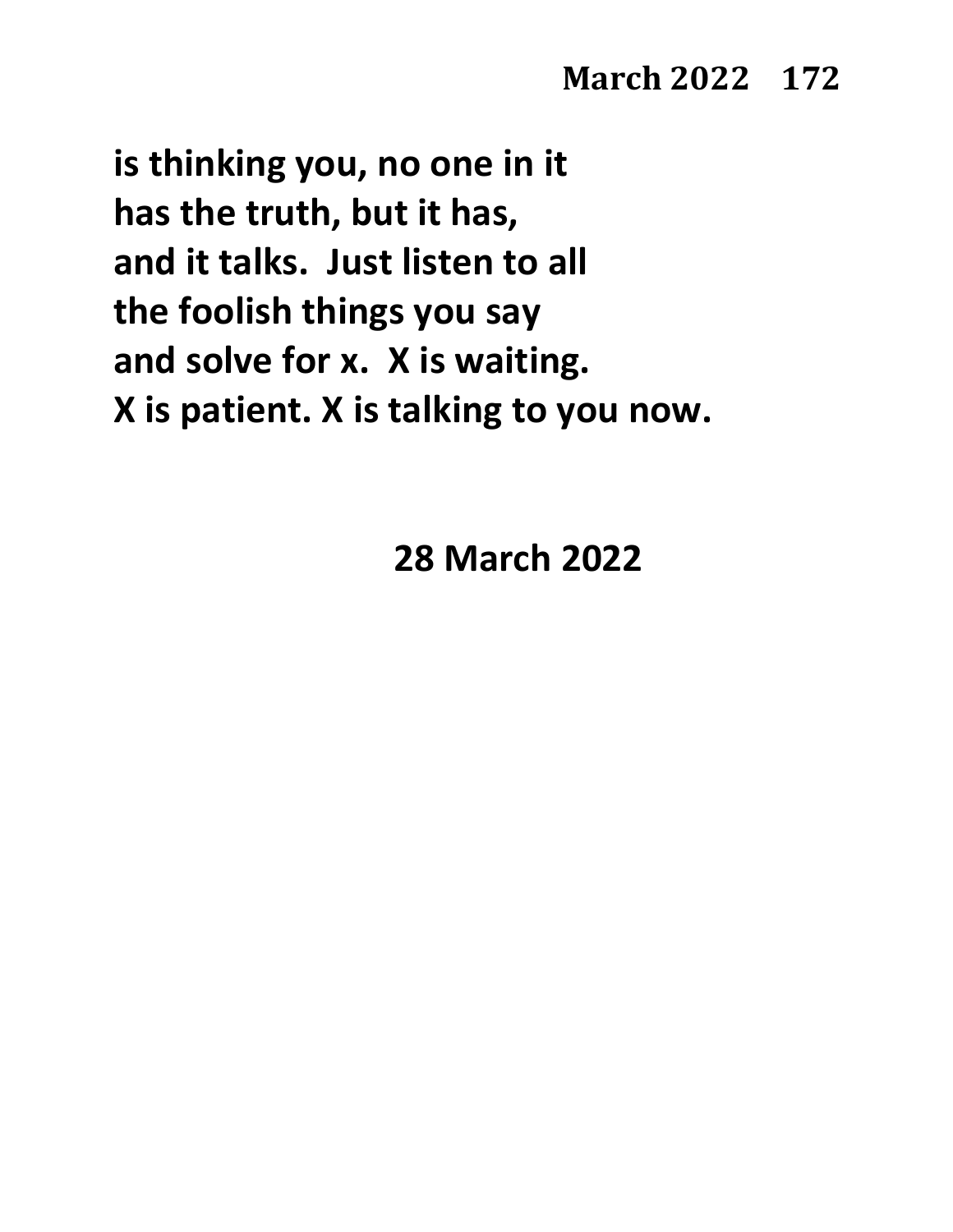#### **MAZURKA**

**Maybe. Lie there all tangled in the comforter, unwind the limbs, let cool air in then snap the cloth back on. Roll over, let one foot find the other, but not your partner's tender heel a mile away across the mattress, try to sleep but dance is comely, not so much wiggling as it's rafting in the dark. Don't think about friends, your first pet was a turtle, consider that, relax under the tessellated shell of night.**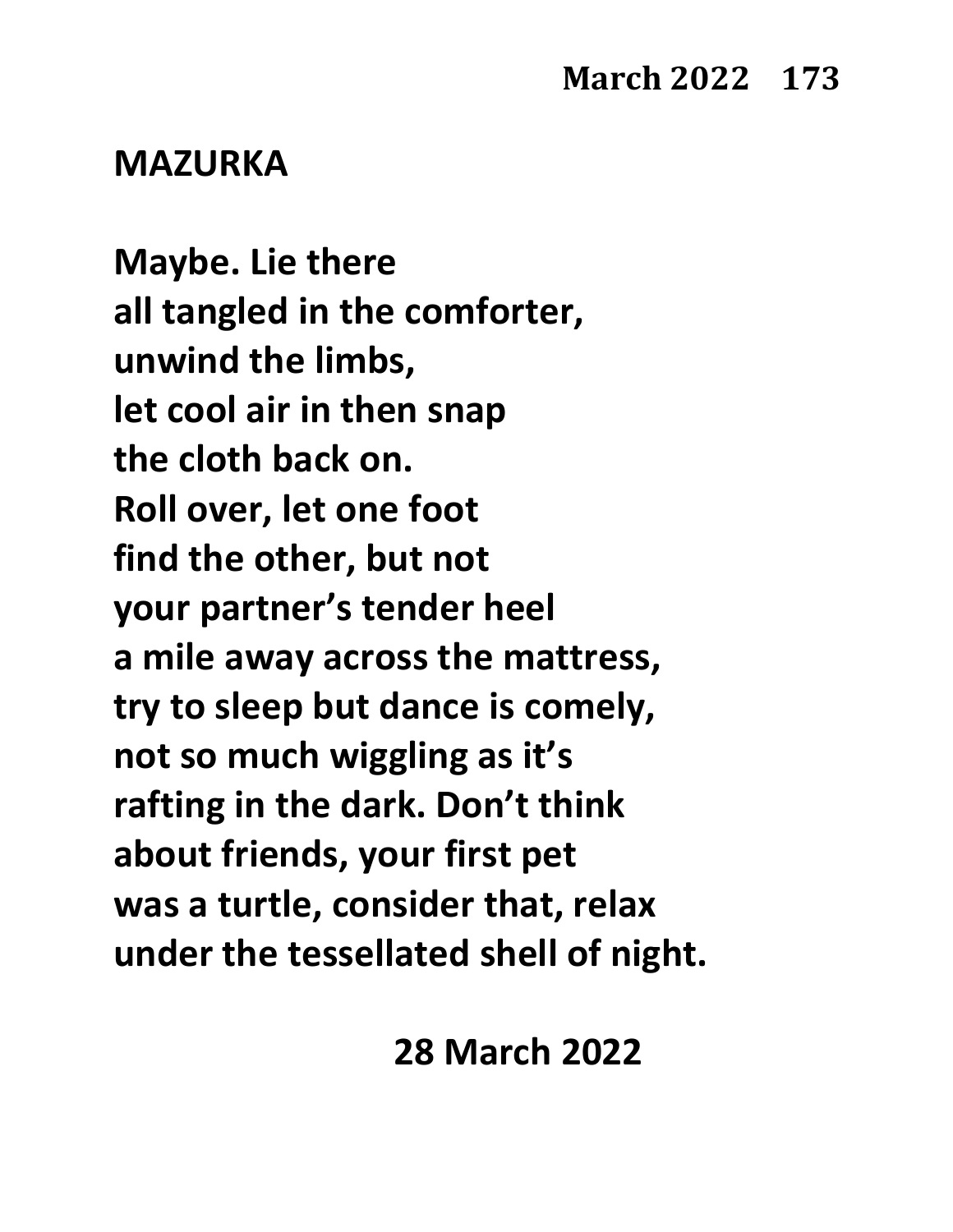#### **March 2022 174**

**= = = = =** 

**No now now. The fang of then sinks in the ankle– pain is the past lingering, consequence, the bitter child.**

**2.**

**A little skin of snow on the roof, so little, just enough to remind, weather is never over,, pale sheen, more like a shadow than itself.**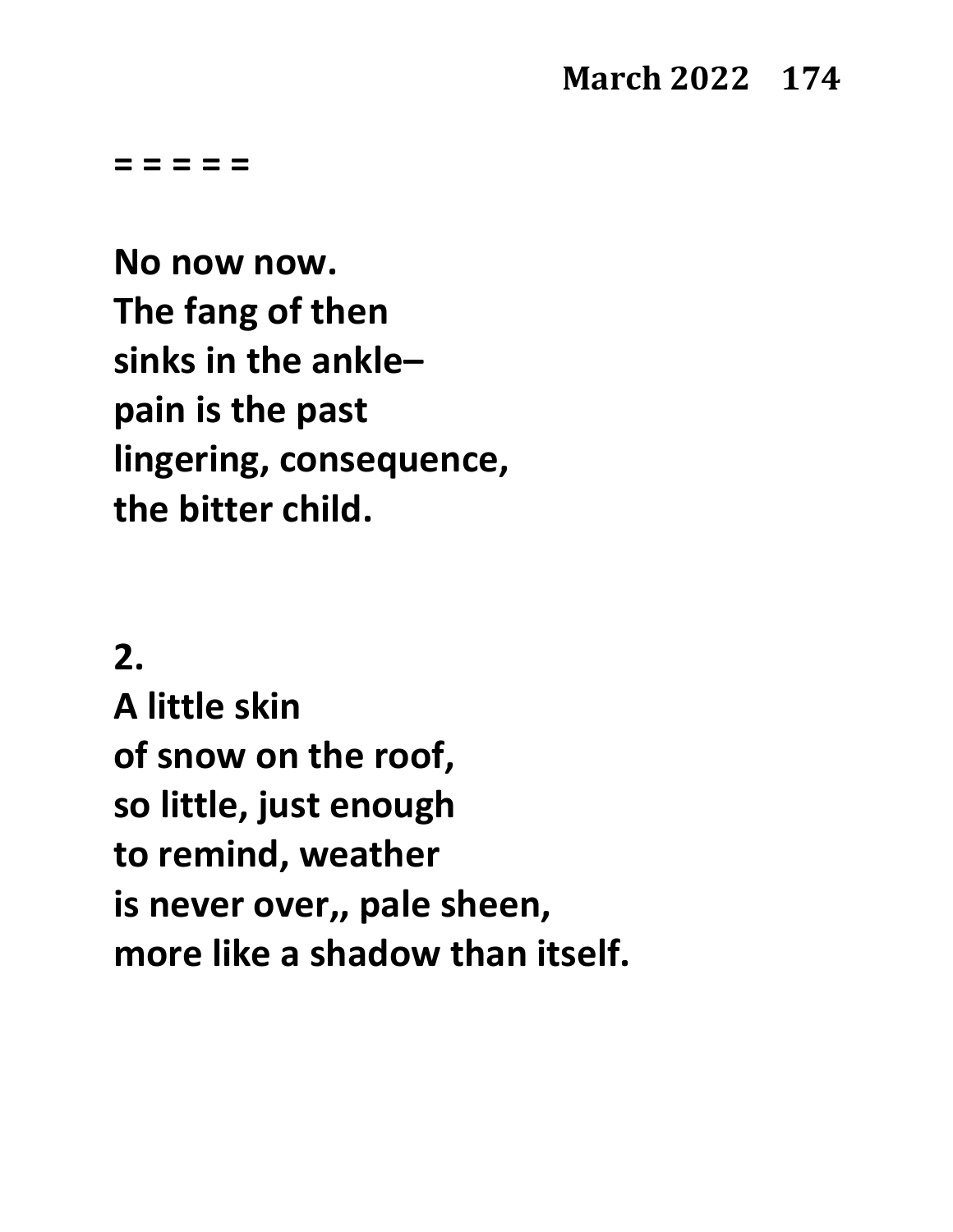**After the obvious the scholarly remorse. How did it get into me? What migrations brought here here? Ask, ask, and doubt the answer.**

#### **4.**

**She rode the city bus to school Sutter Avenue seventy years ago I did not see her face I don't imagine it now. A person only moving up the aisle. Images must have a reason. Just like pain.**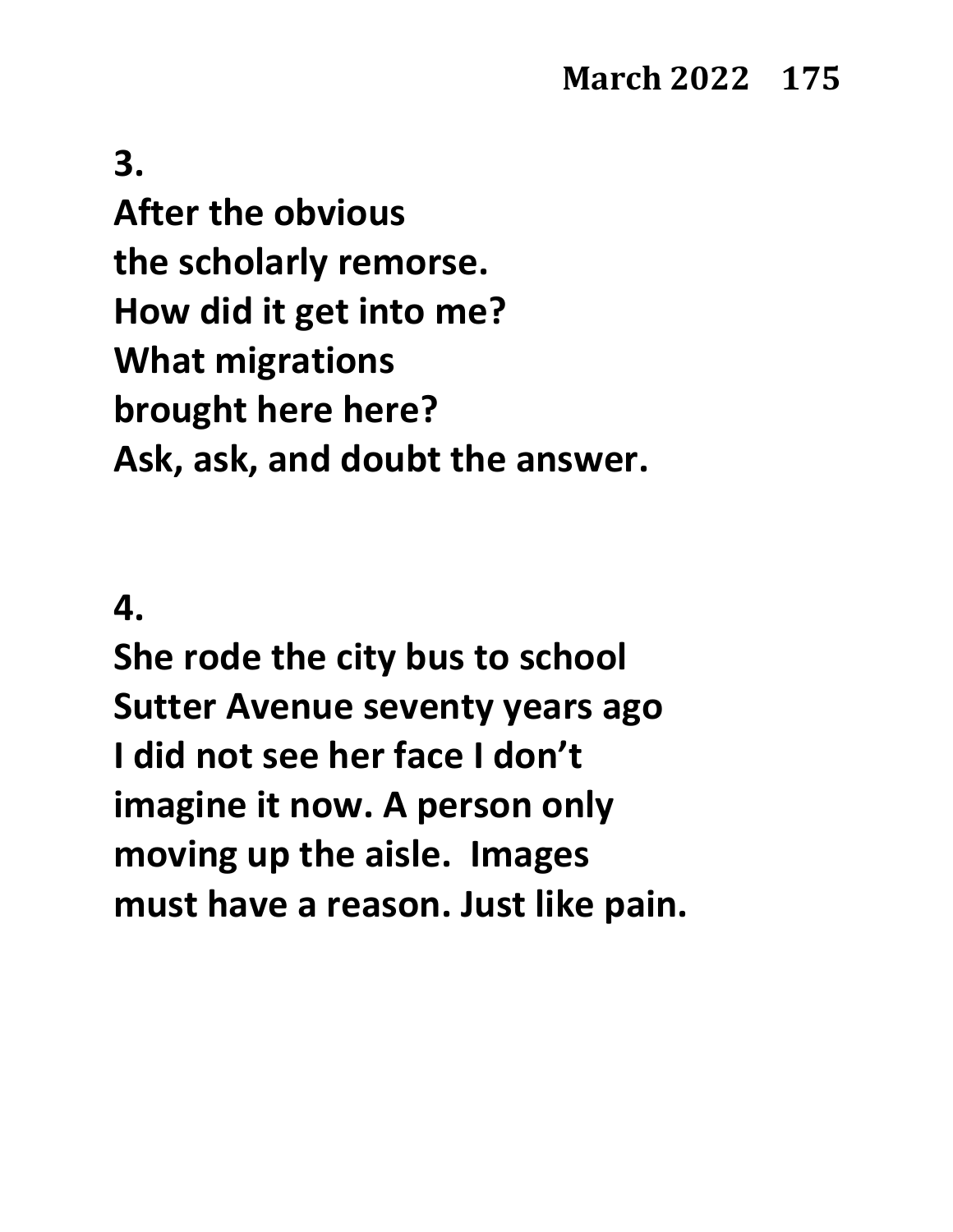**Stop the ache and start again. The wheat field is waiting. Yesterday we saw meadows that sprawled out peaceful in my mind as much as out there, there is a joy in meadows rising gently towards the sky. Nobody there. So there I send my mind and lay it down easy in deep grass, study the blank sky until its words start to appear. Everything knows how to write. The pain is almost gone.**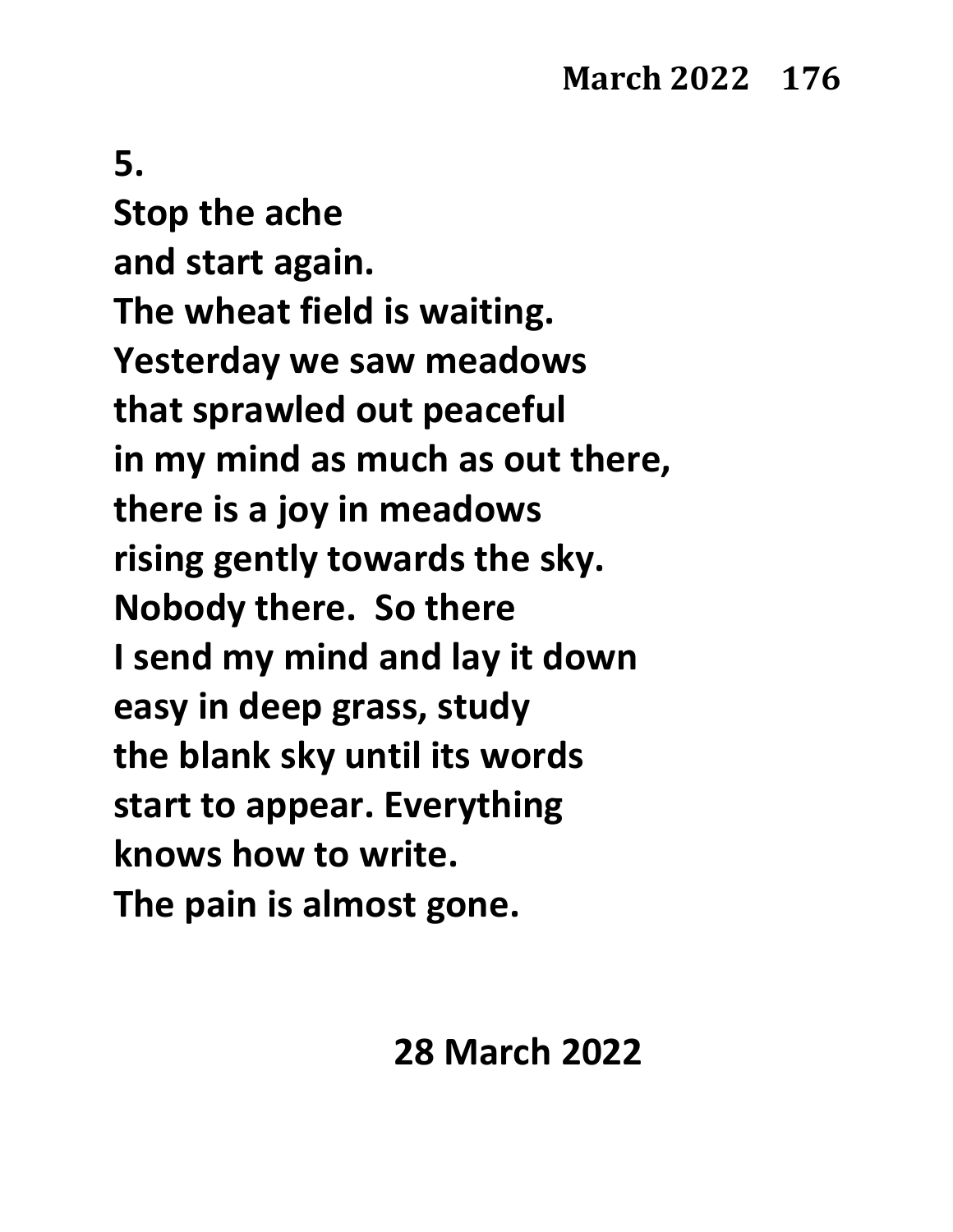#### **March 2022 177**

**= = = = = =**

**Of course it thinks in us– we are its organs of expression. How else could I even say such things?**

**28.III.22**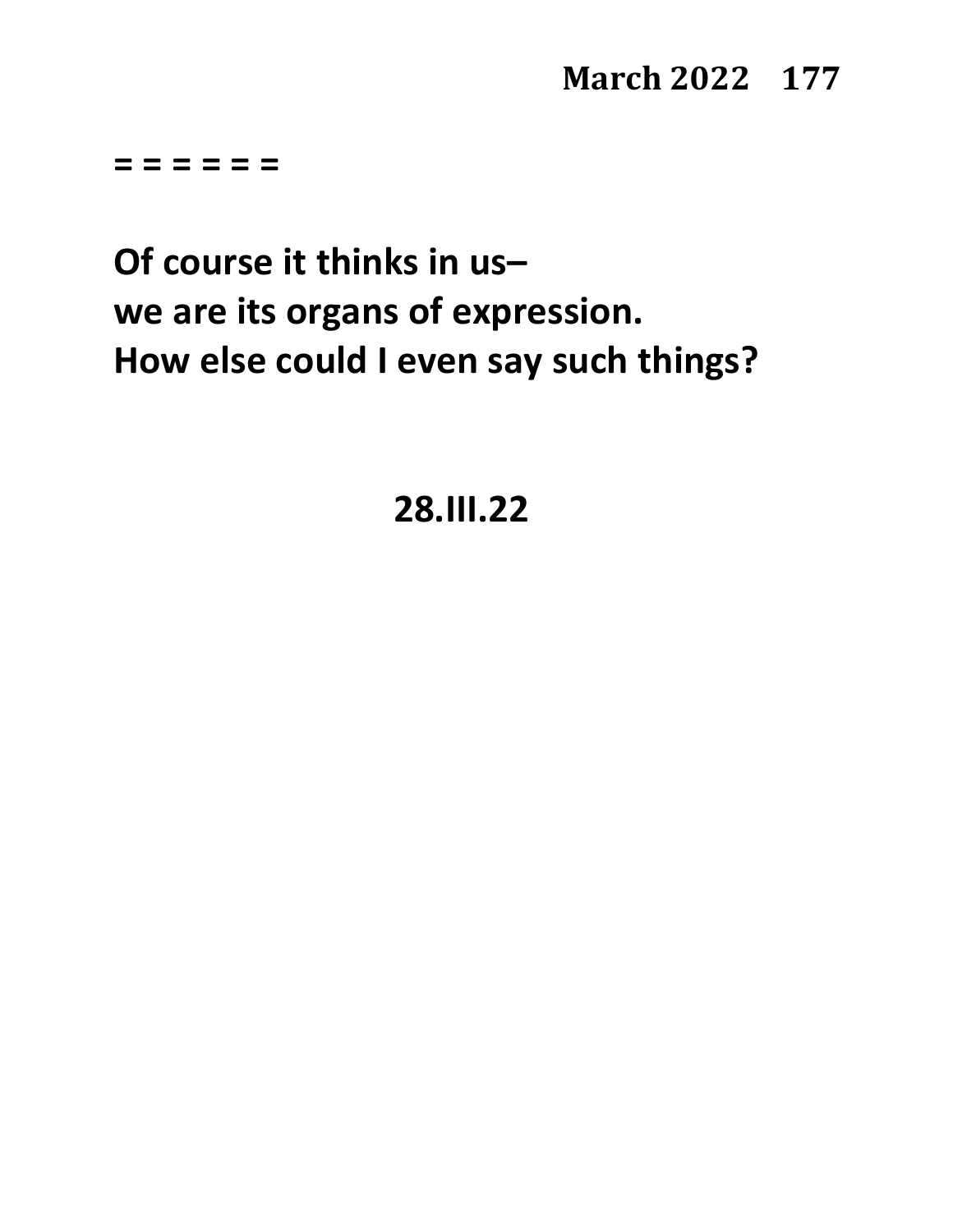**= = = = = =**

**Words came for him in a long black car, they tumbled out and he spent half an hour settling them up straight, in proper order, [ointing somewhere while they giggled at the thought of meaning something. Then tey drove him off to school.**

#### **28.III.22**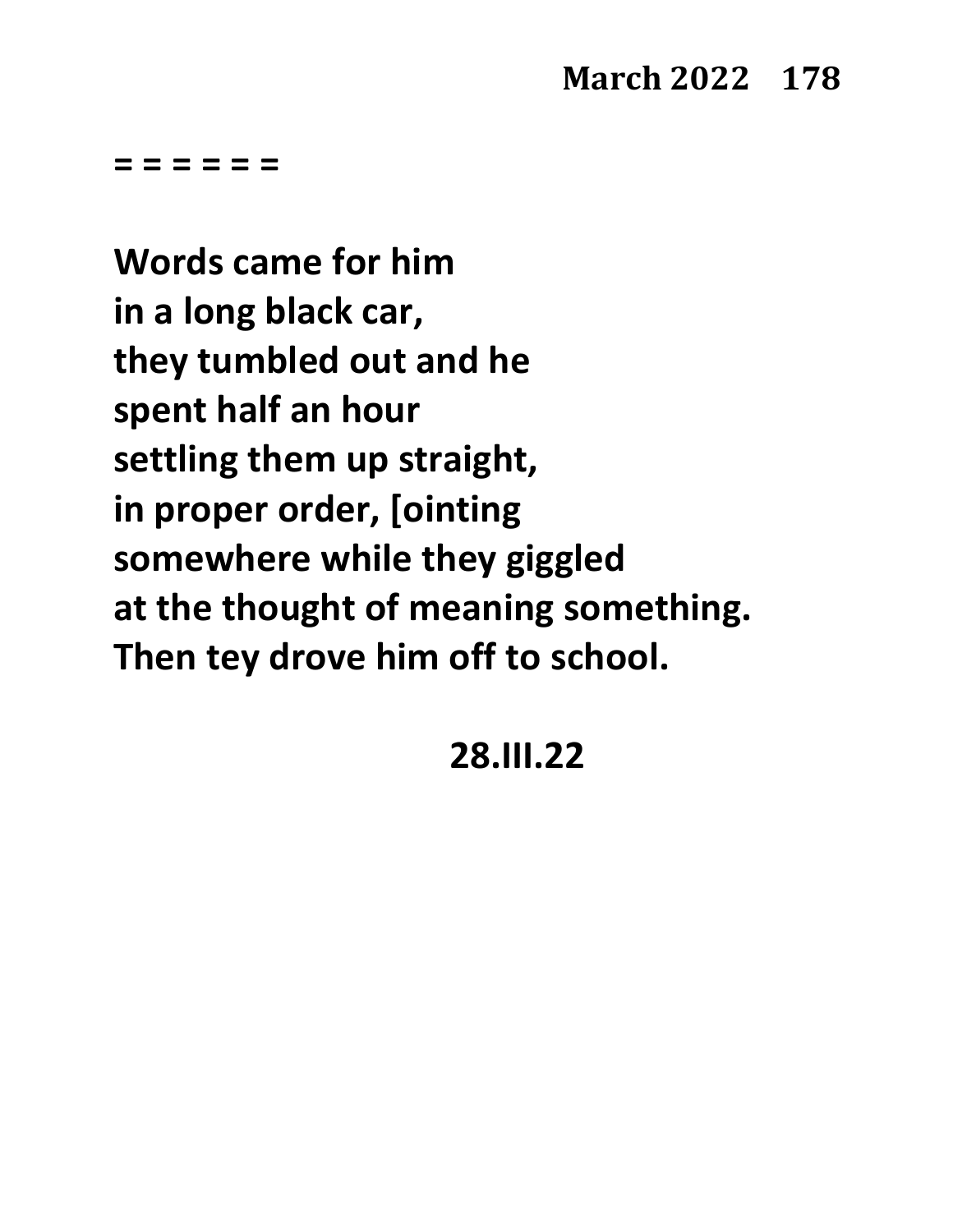**= = = = = =**

### *for Ashley Garrett*

**Then the blue flew through the stone and heaven was on earth, in earth,. just the way we always knew. I think I can spot the track of my fingers a thousand years ago right next to yours, the marks, the marks of how it all began.**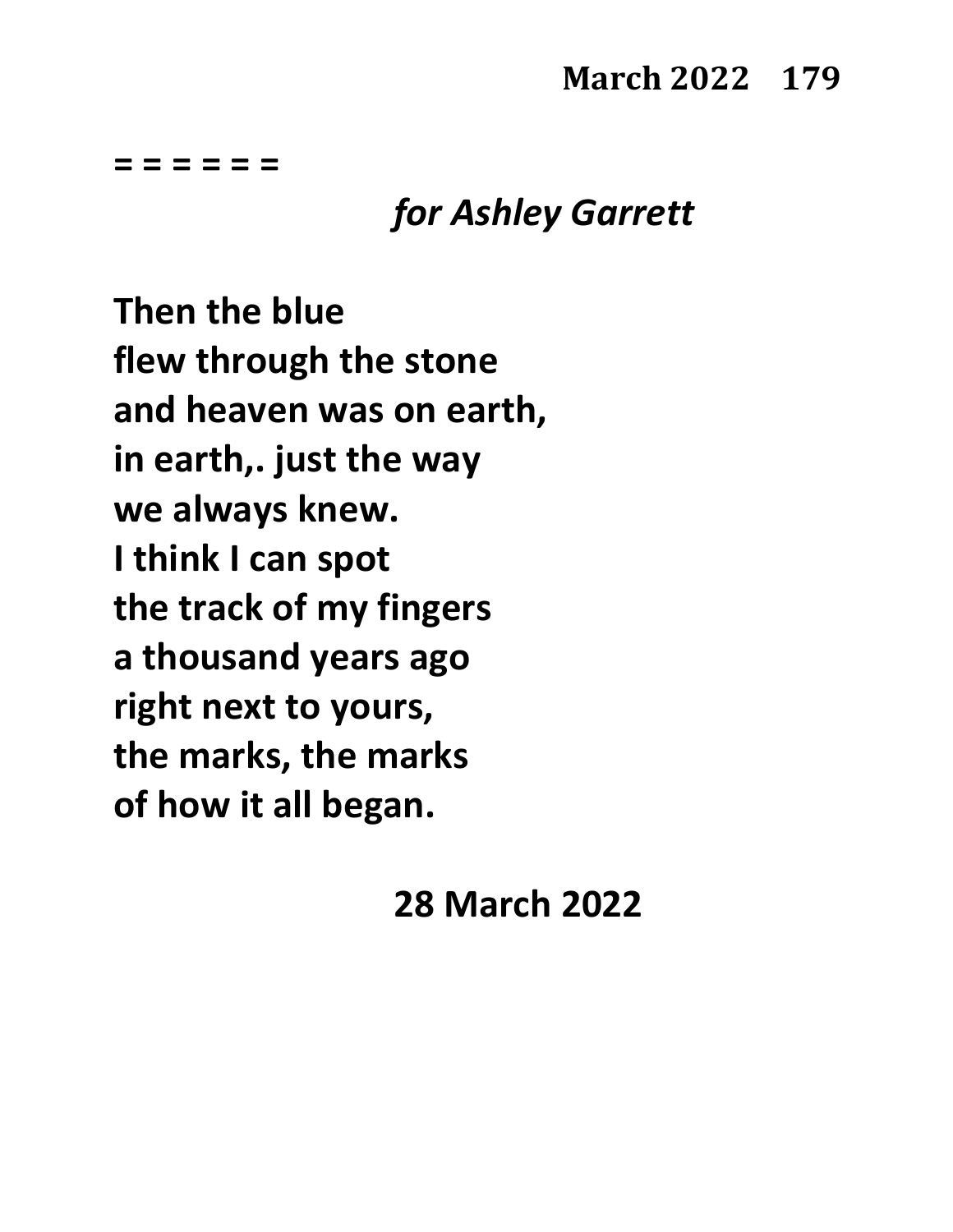**Walk on my street ride opmn ,y train, we'll het to the seaside somehow together, maybe not touching, maybe not even talking words at each other but together together, how does the song go, we live inside each other let the sea do the talking.**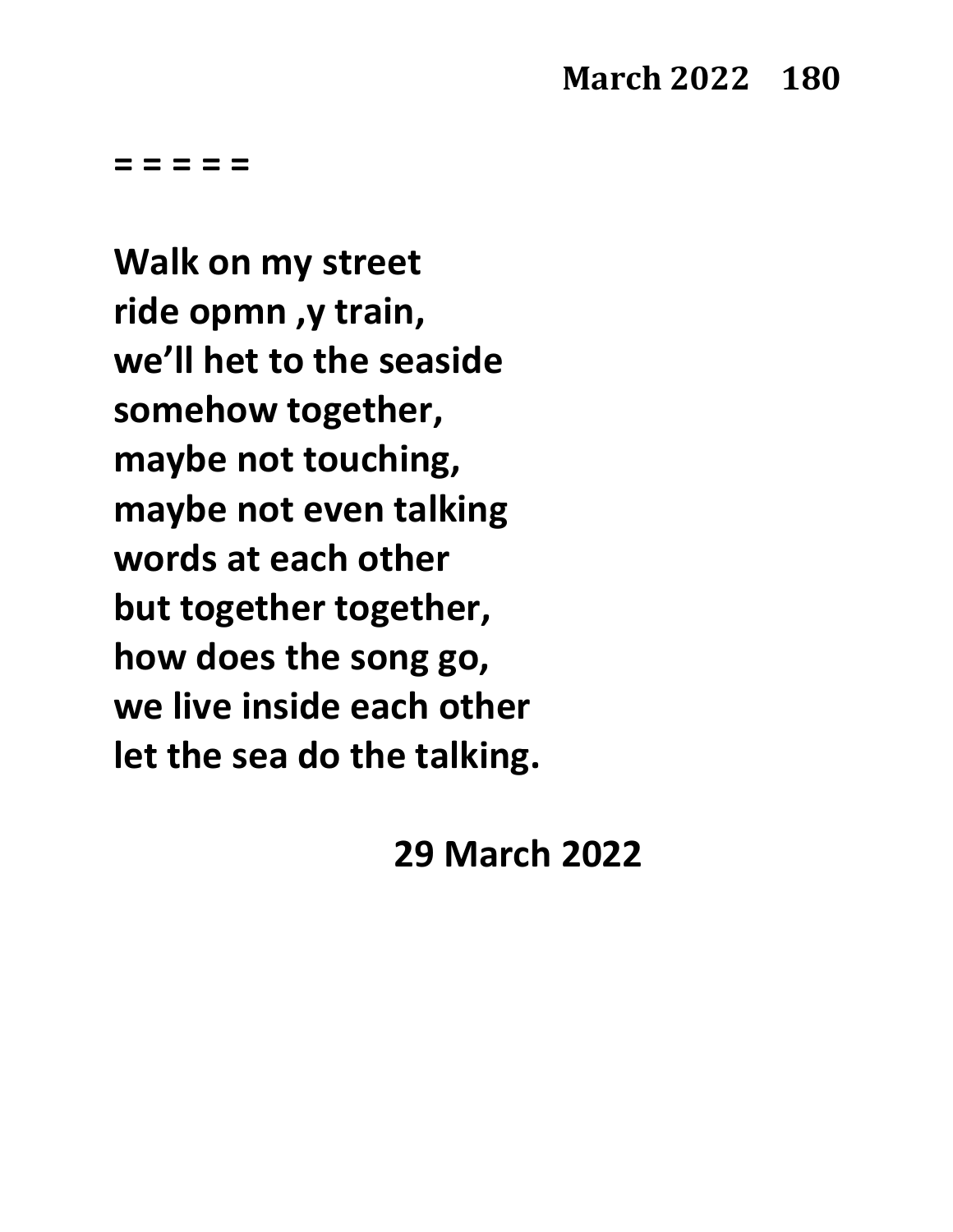### **March 2022 181**

# **A TRAIN**

**I remember you well lady of the train, the same train that carried us here,**

**and here is anywhere we actually are, no need for names, cities, lamp posts and taxis,**

**we're here! I mean you are over there and I am somewhere else but where could either**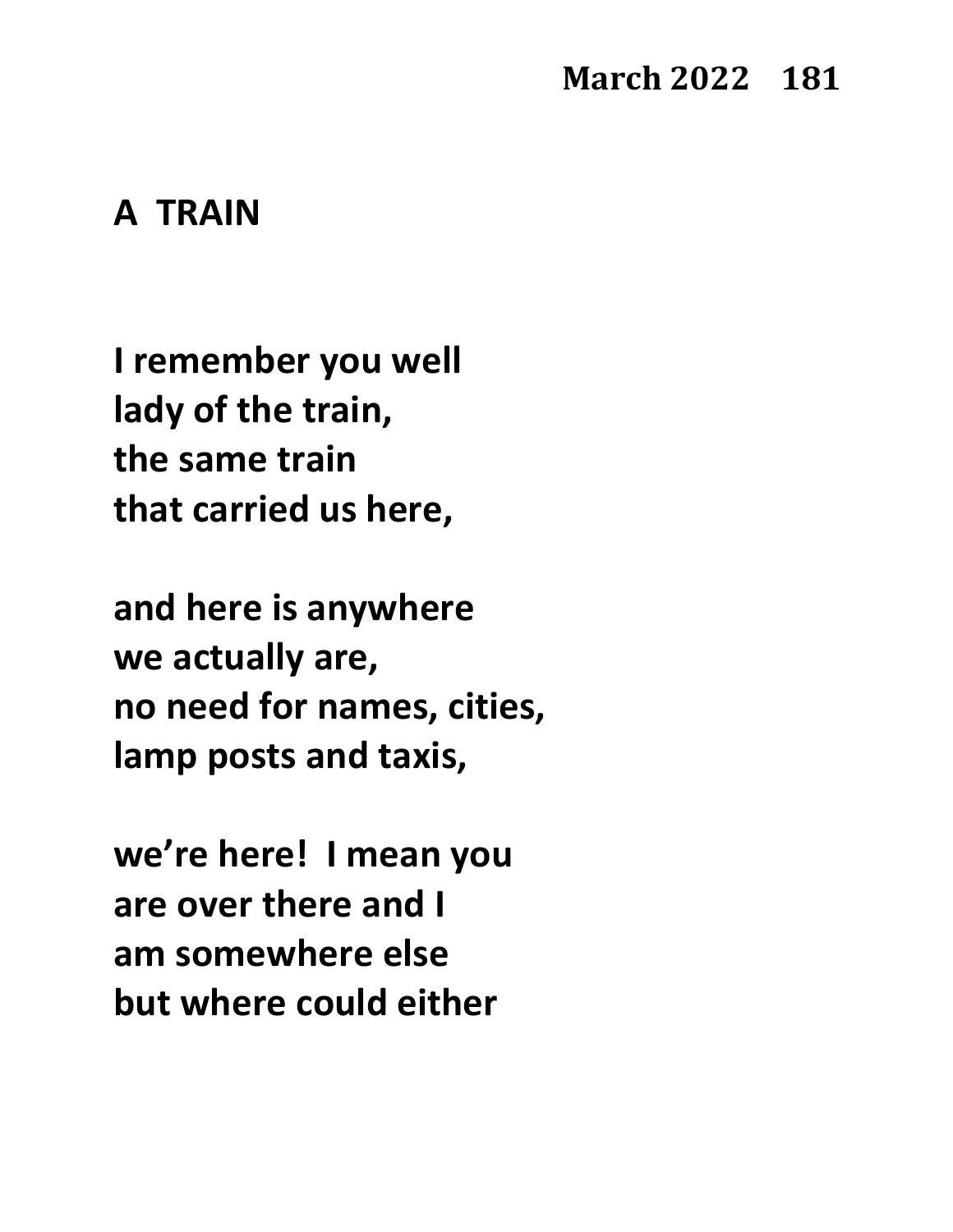**of us be but here? Where the train left us on its way to a destination only a train can know.**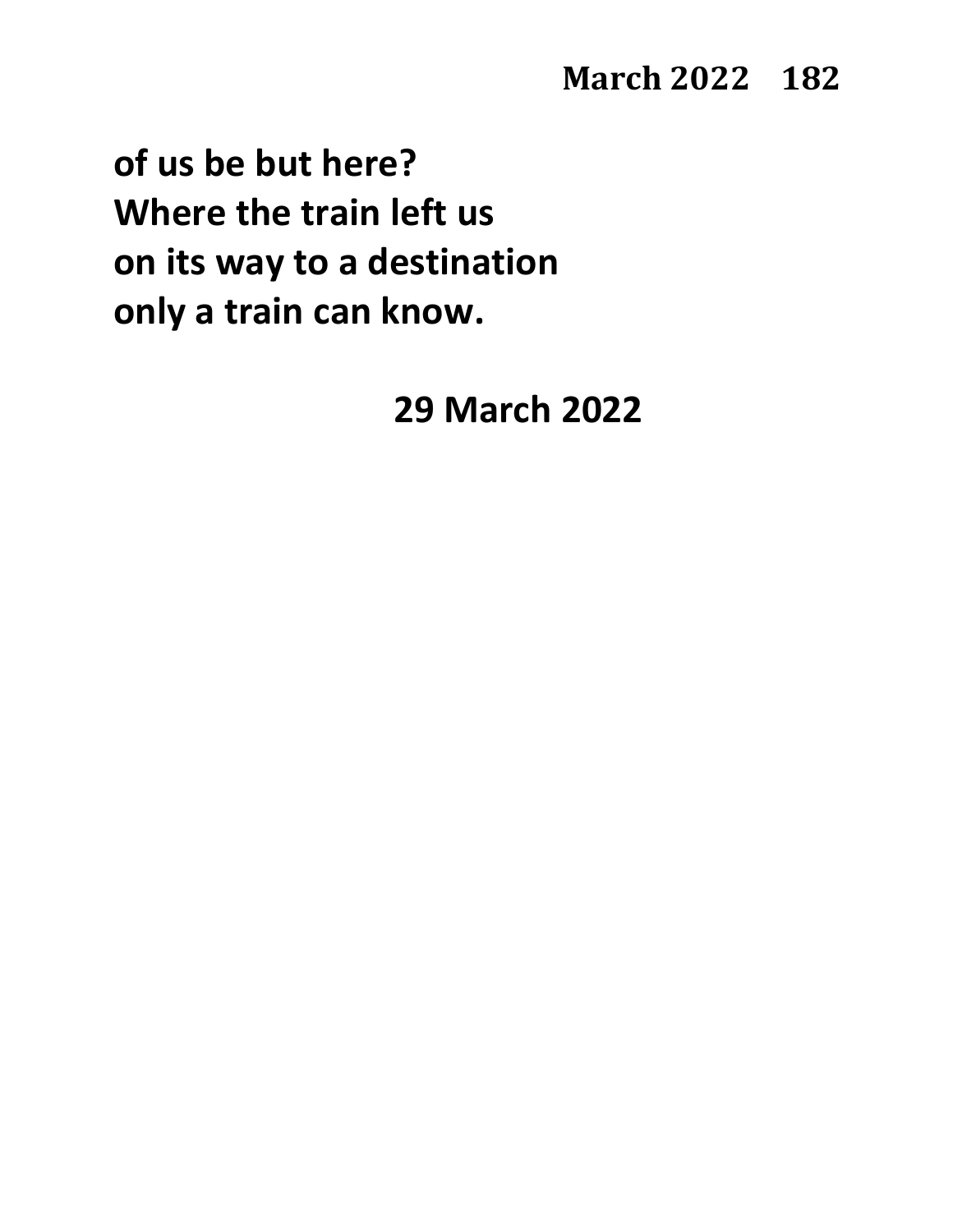**Rapture is ma seizing, a bue kay just did it on the lawn, took a cookie, a big one, tossed out and flew it away, the jay is not jusr a pretty color, a seizng, a rapture yes into the local air, here, a cry. And the birds called raptors, hawks and such, are we all of their gamily too, we who live to take and hold t our lips or clutch, is the whole world a rapture and we are its seizers?**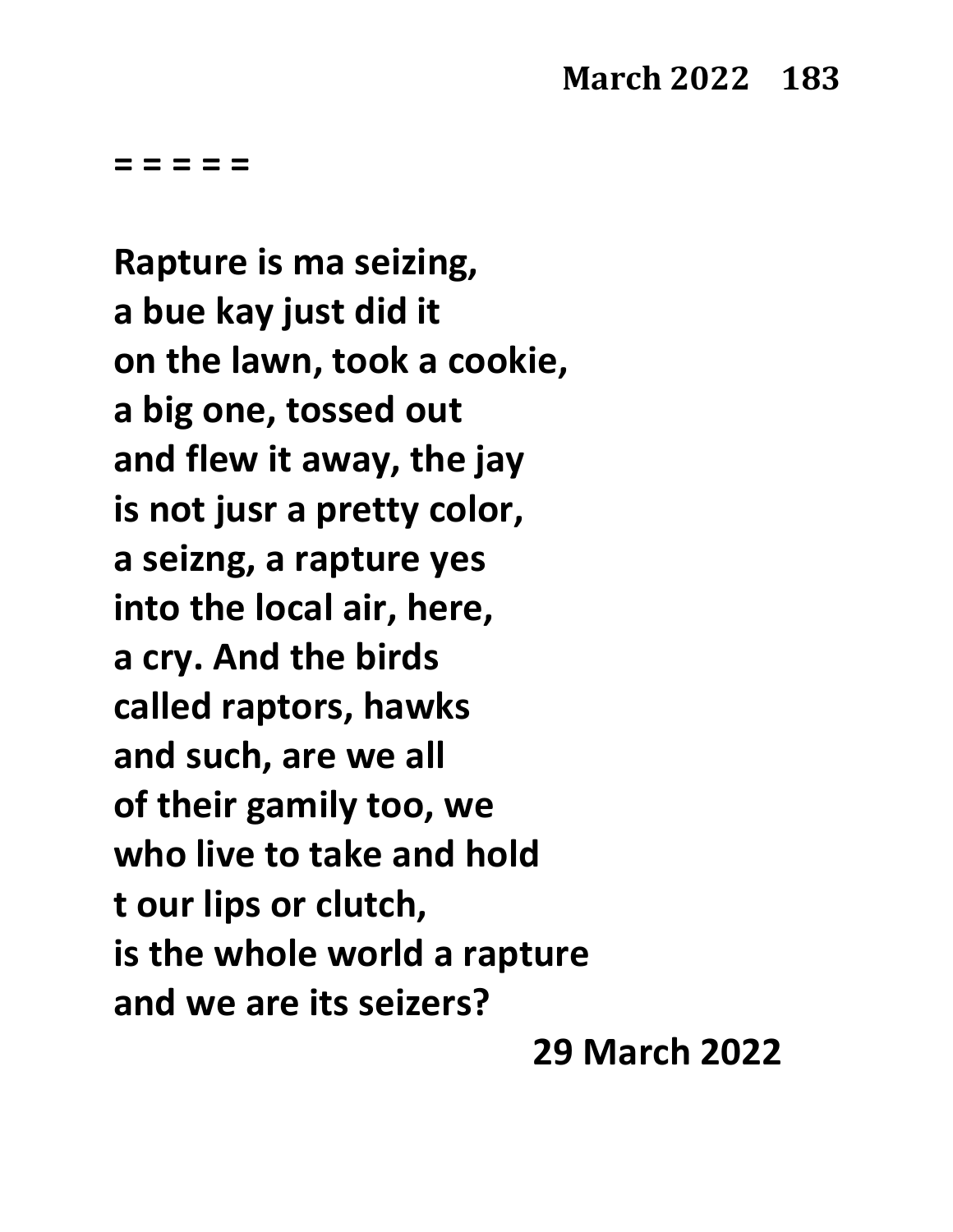**Don't forget the telegram the antique instruments we once deployed to keep from talking to the one right next to us, warm cheeks, cold fingertips. Don't forget the covered wagon that dragged, the ferryboats that plied across the bat to Oakland, the zeppelin over Marine Park, it's all like an old song isn't it, or shouldn't iy ne? Are we still talking, flying, colonizing, trying to make sense? The instruments wear out, the way still goes o. Weaponless**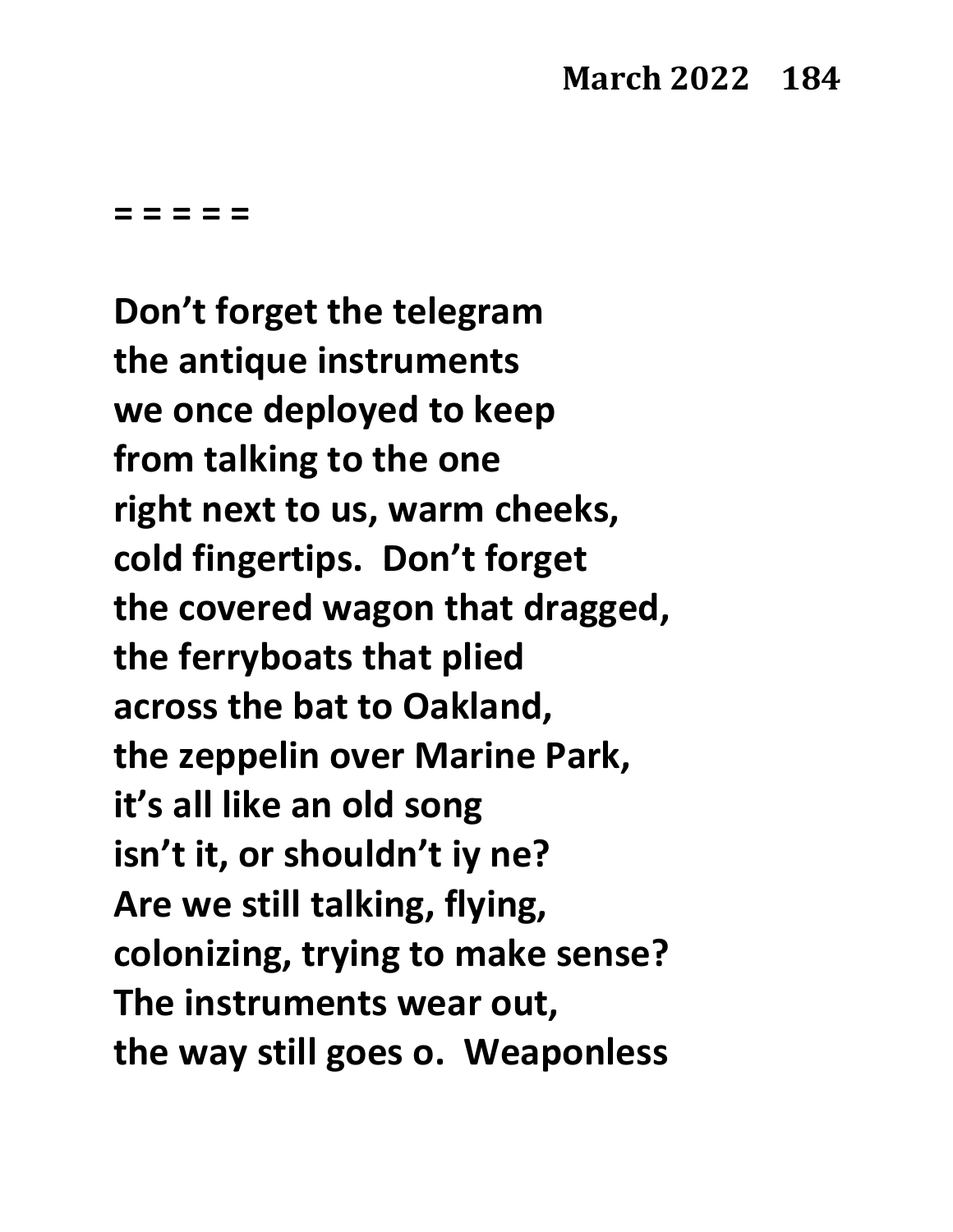**we waste our fury on the clouds, painting, panting, printing, hobbling up the marble stairs to find that heaven's made of vacant lots, milkweed, nameless bushes, golden sand.**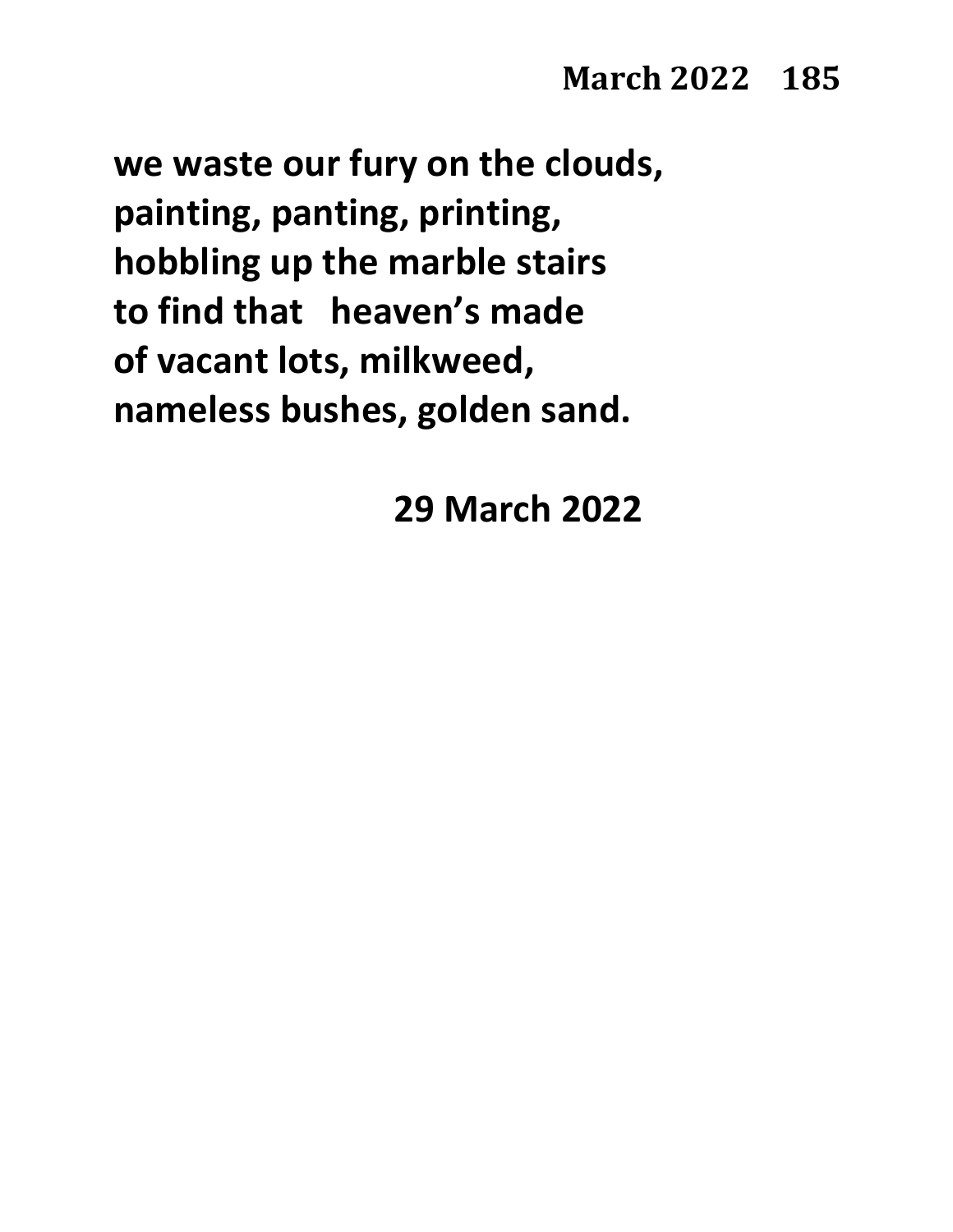**What are they the little things that dance along the light? Snowflakes? Mosquitoes at this season? Why do I even need to know? Enough that they come and go like thoughts in the mind, not mine, or words murmured by someone busy in a croded dream.**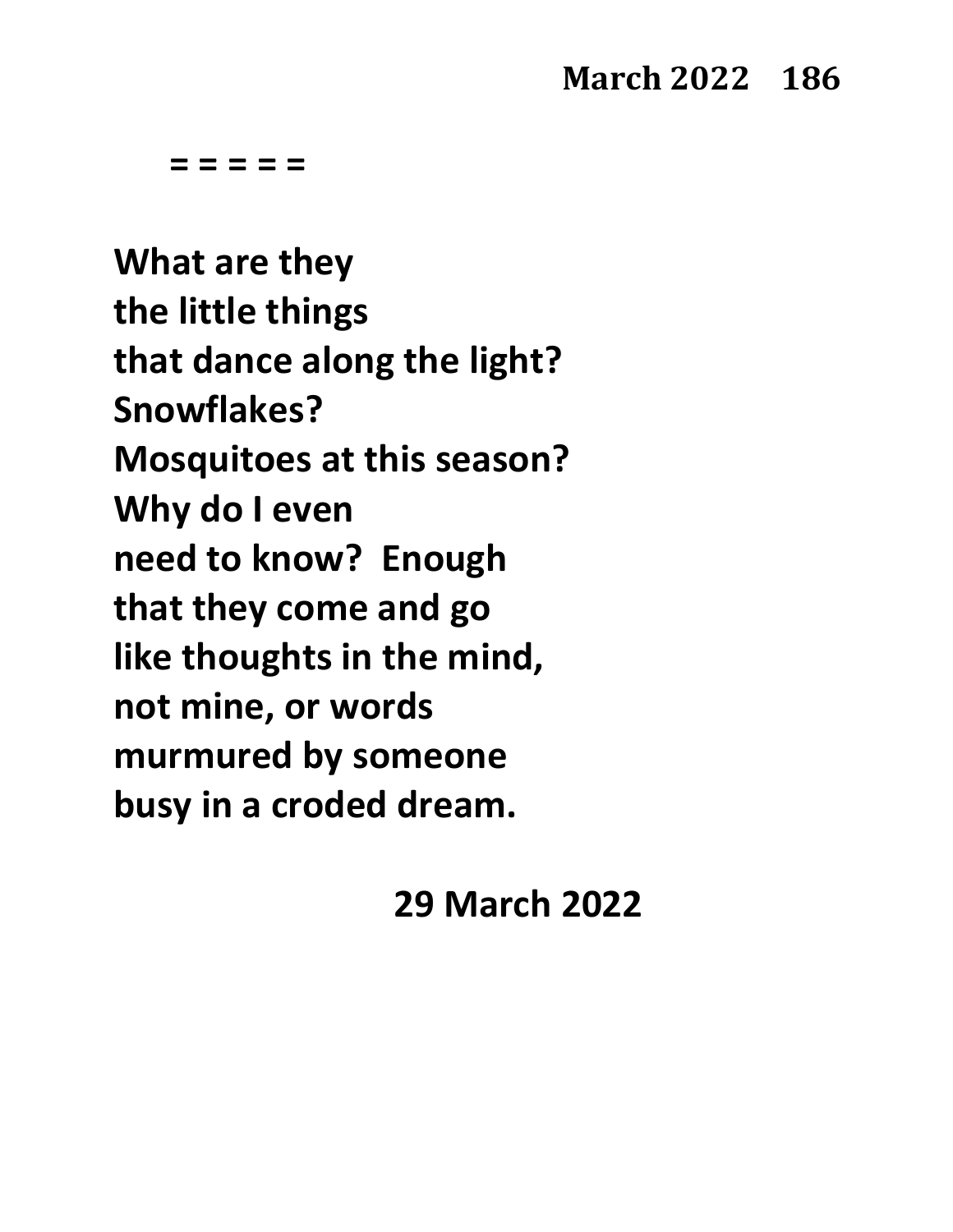**So much to figure out, the long and short if it, her gown betreen midnight and dawn, her pale arm stretched out beside me, moon in the window planning his meeting with the sun. Two days and they will be together. So much to reckon, oceans, glaciers, dictionaries, a deer park up the road turns out to be a ranch where people raise animals to slaughter and devour. And what am I? And the candle flame on on Chözang's altar, he toppled birdcath knocked over by the bear, plane overhead at morning, who is he head of the family now, who**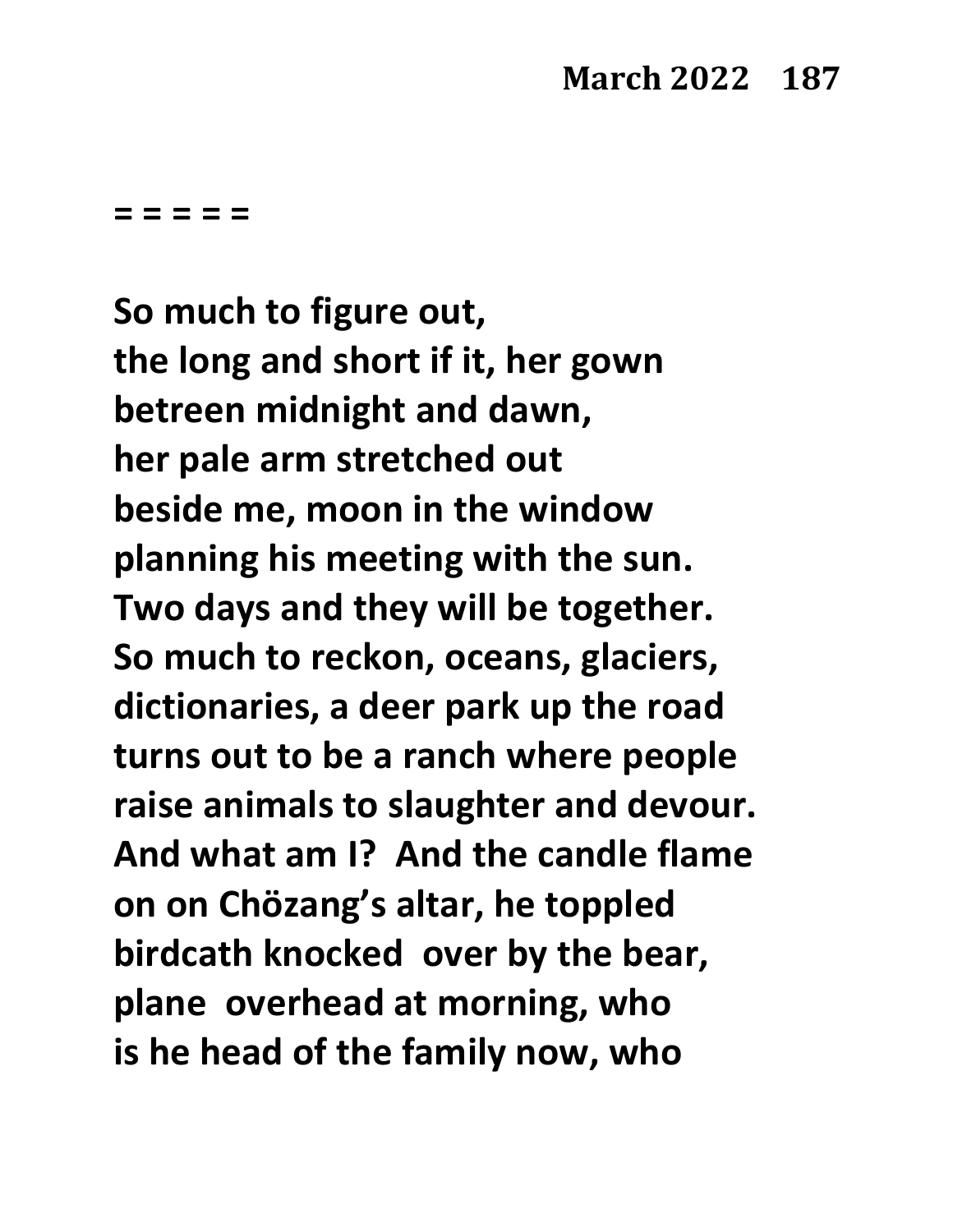**writes the opera, who milks the cow? Terribly I need to know. Whisper onto my pillow, why does the wind sound like a bird, I need to know I think because I need to need and real need needs so much to know.**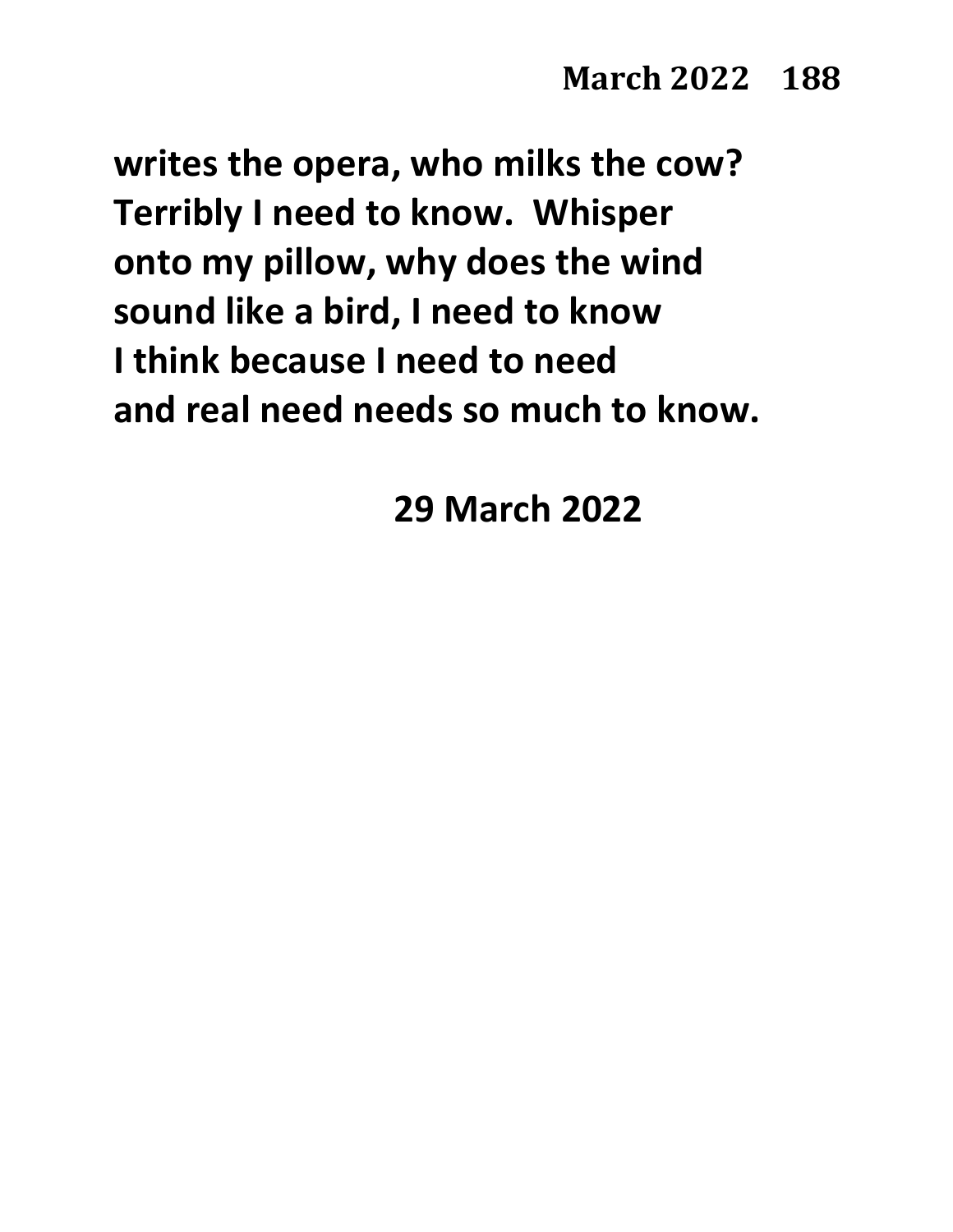### **REFERENCE BOOK**

**Tab;e of contents copious detail names numbers and dates.**

**Remember though this is a statesman's kiss so don't lick your lips.**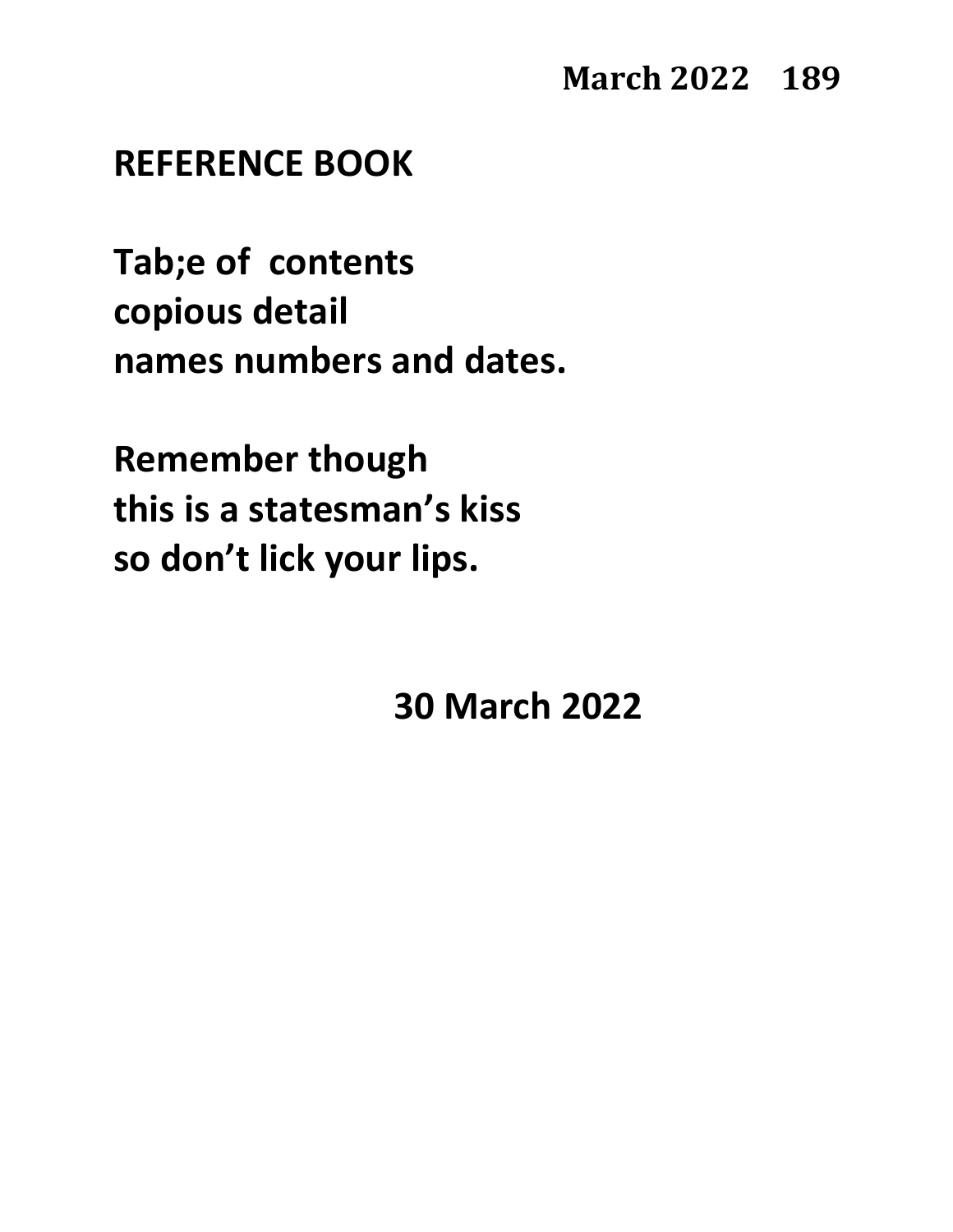**How long it takes to wake and write down a single thought sparked in the middle of the night. And Virgil saw a cave door opening, stone leading down.**

**30.III.22**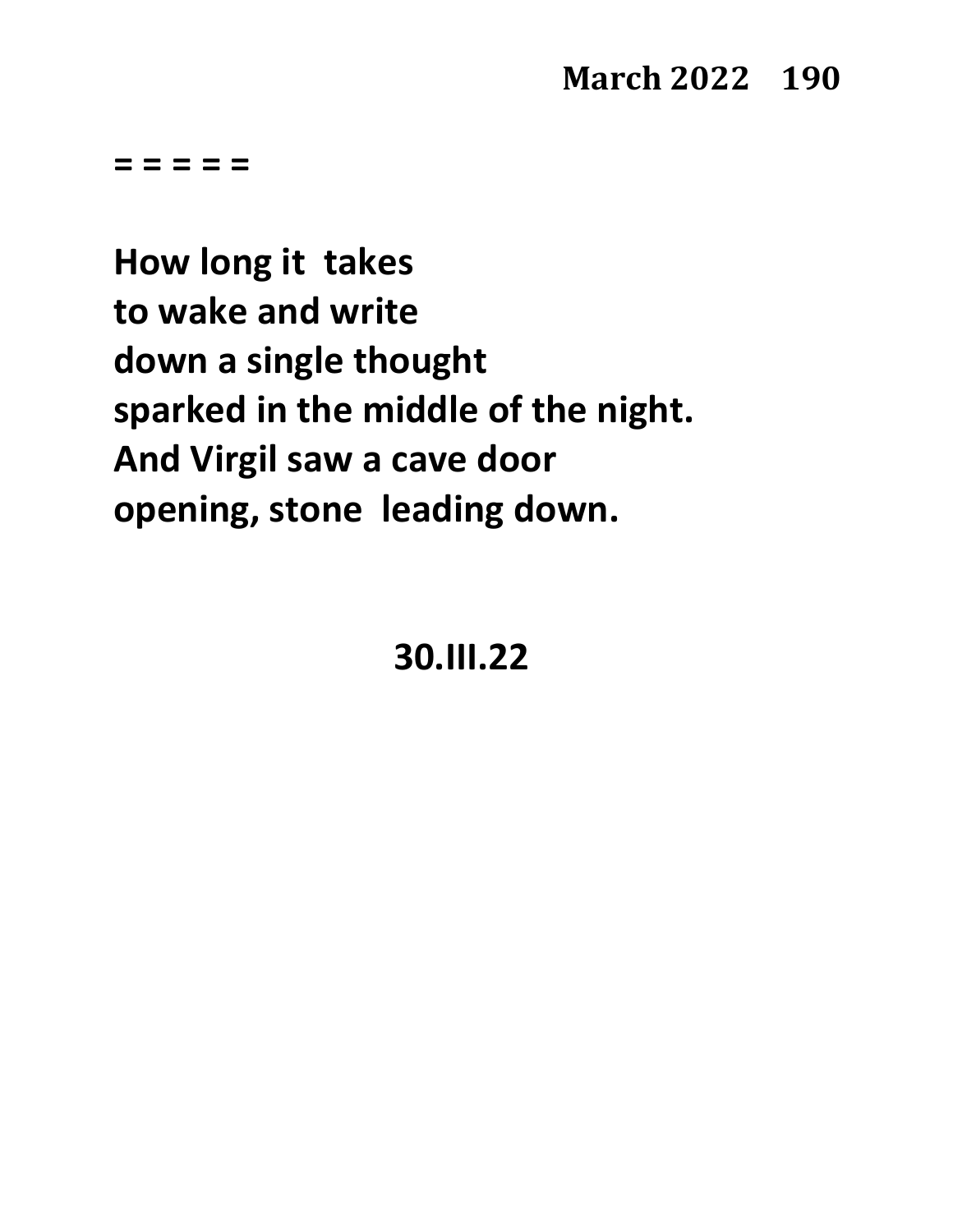**Sleep has no letters to write itself with. Keep waking up with images, no better than old Egypt, I want to learn an alphabet of dark to spell out terror and fascination, all the gaudy empresses of night.**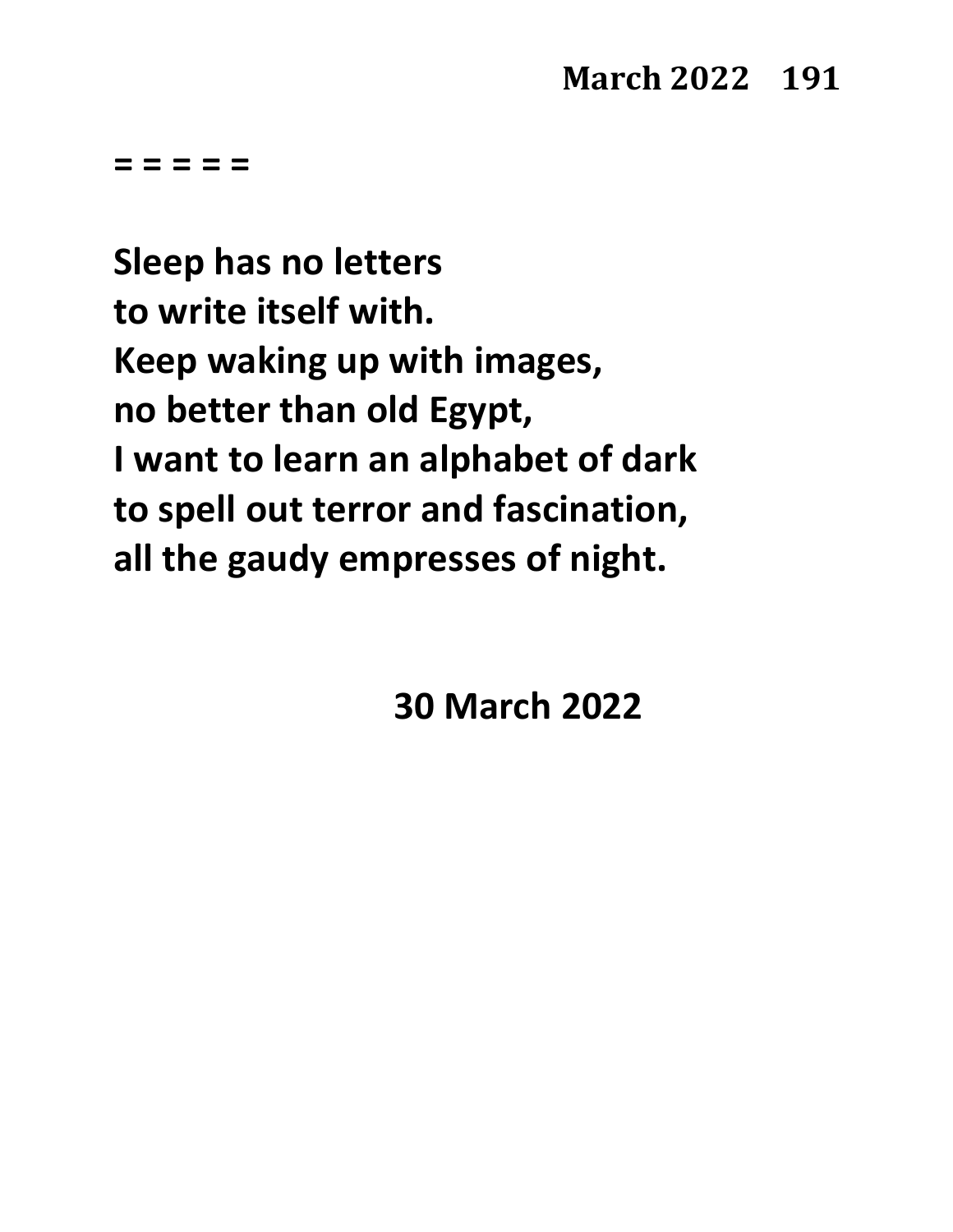**= = = = = =**

**Inaugurate the obvious, its flags are everywhere, and Ob is up there on the podium, the congress of all of us around, Ob's a;lone. the Obvious has no mate, the Obvious wants all of us to be husband and wife to it, yes, you can be First Lady and I can doo, Prince Consort of Obvious, all we have to do is leave things just as they are and eat and drink and sing old songs, only the old songs . The new is never.**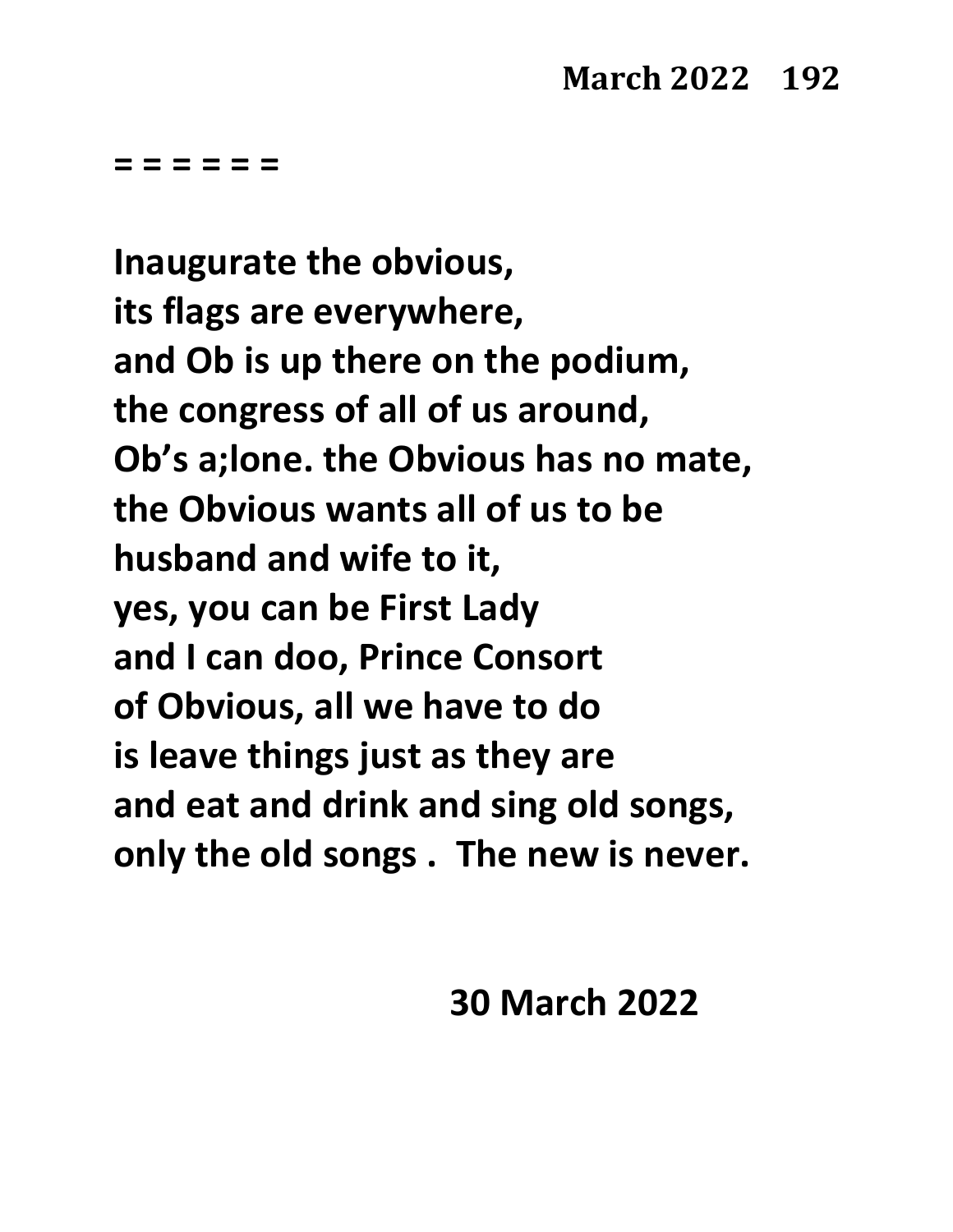**= = = = = =**

**Blood worries its way down the arteries, lingers sometimes, hurts, gushes back up. That's what the doctor says, help it flow. Help the ocean flow! We exist between those two rivers, the Greeks knew about it, Ocean River they said, the secret out loud it takes us so long to learn.**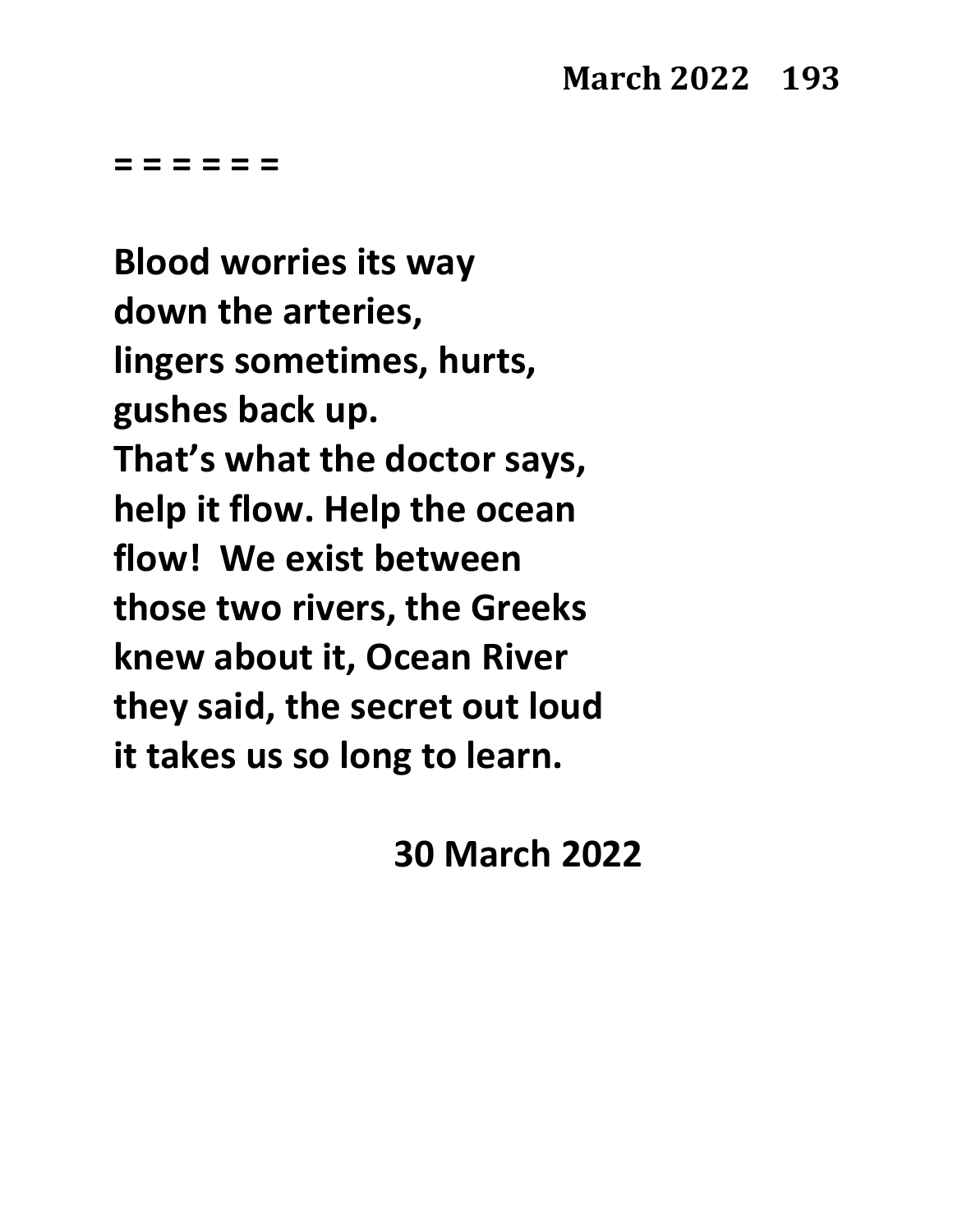**Walking alongside the stream from where it rose out of rock, sometimes I stepped in, remember it so well, the water washed language right off my skin and I could just go, go along or even sometimes in, just go, Tibetans call living beings goers and I went. And still do. And so do you. That is the miracle, we go, we go on. Pennsylvania was one name for the place, no-name stream, they swam where it was deep, all these years I try to understand the water we are.**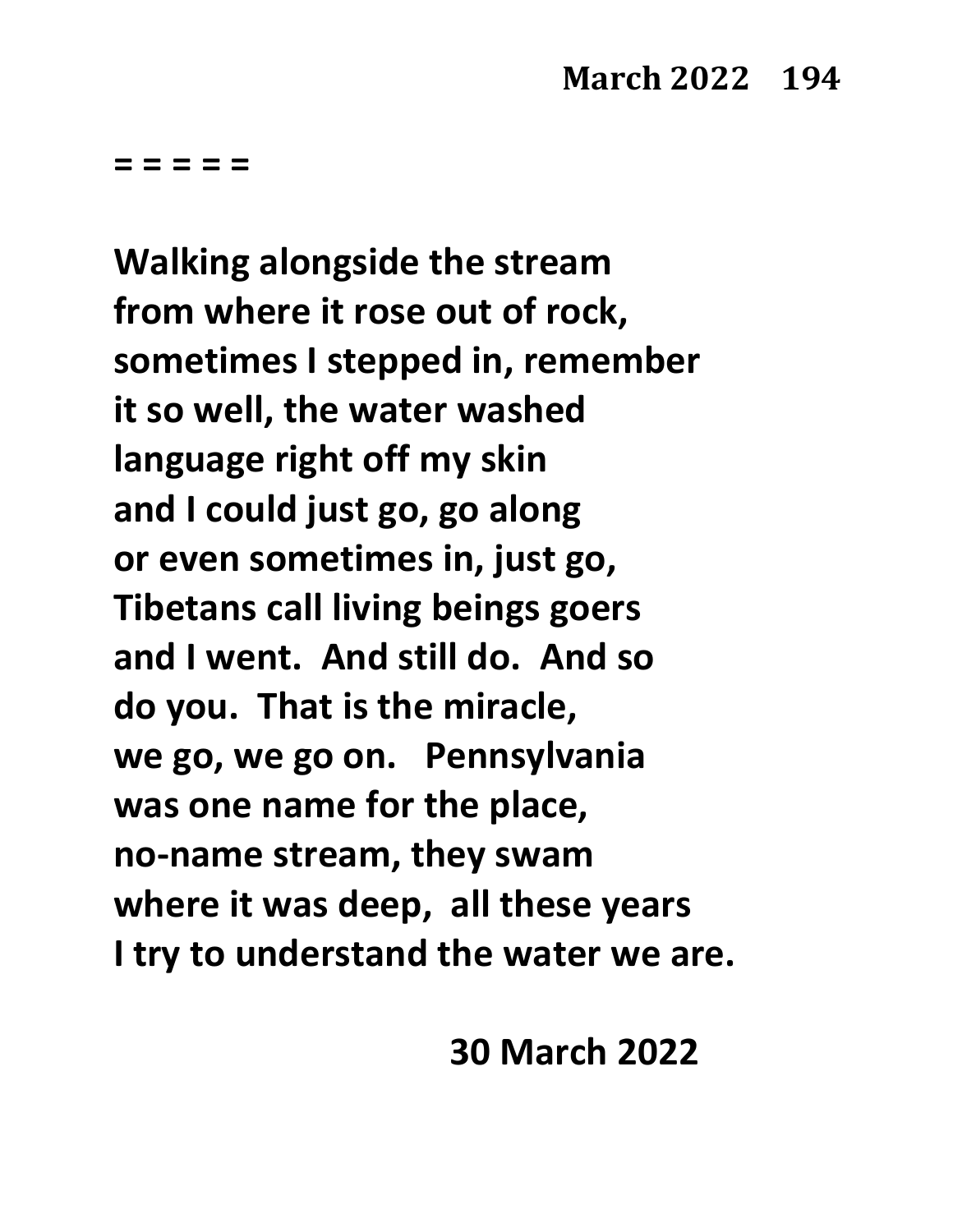**Not far away from where we swam Charles Sanders Peirce had listened to whispers from the moon, a very man. Hawley, not far from the Delaware, hot summer midchannel dry with white stones.,. only sunlight flowed there, speaking of the moon, and mind, and men thinking their way into books and out the other side, cross the river, walk the bridge, another state is always waiting, all our maps are wrong, but pretty in a kidlike way, colors and squares and old-time nameless shapes nobody ever saw running wild. Here be river but not much water, Here a book**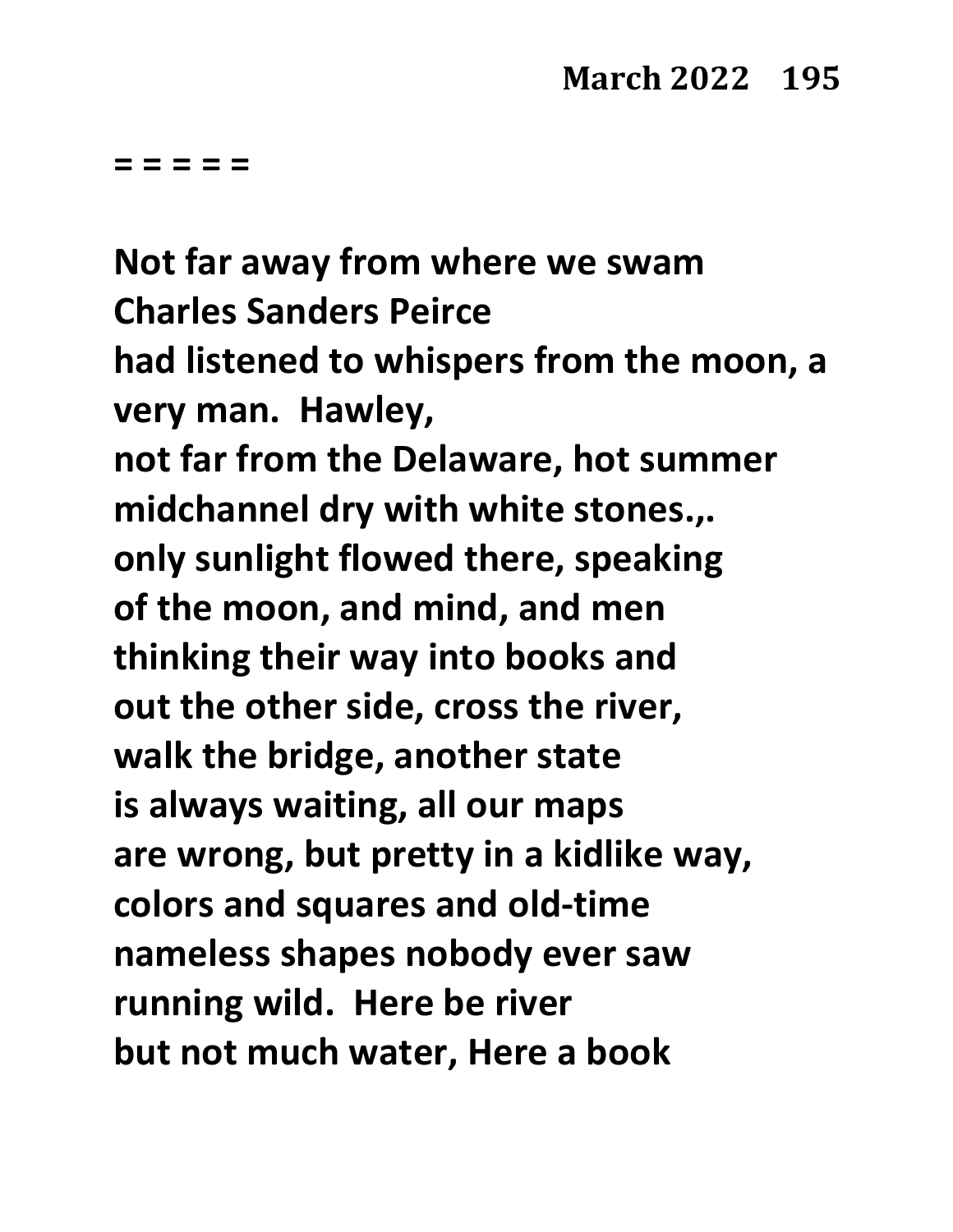**and no word to be found in it come nibble my kabbalah and hope the truth will kiss you back. Silence does wonders, Or go outside and listen, interview the moon that one is fickle, fleeting but ful of fairytales like calculus and evening star and rose of Sharon blooming by the old garage.**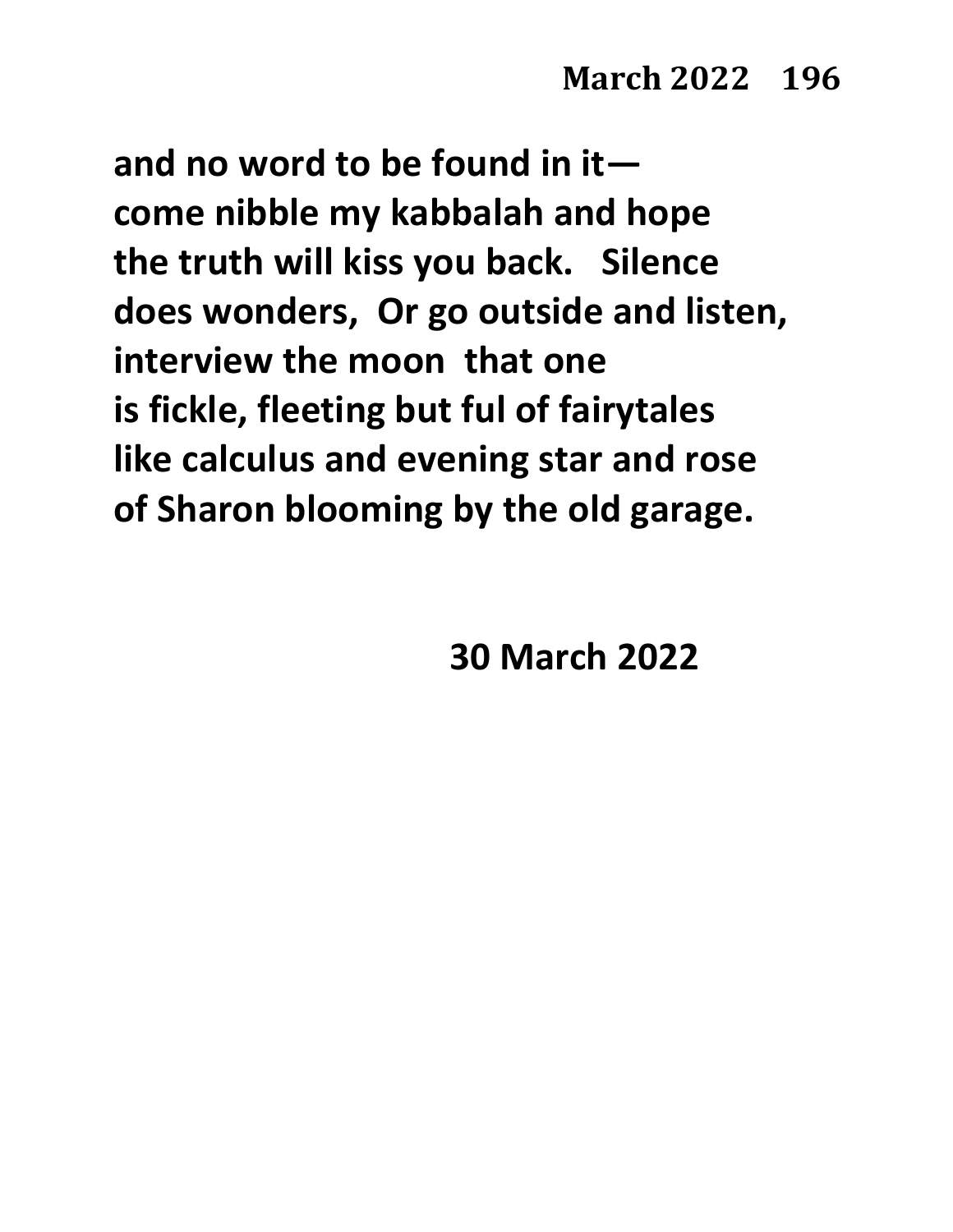# **March 2022 197**

**= = = = = =**

**There must be some news here waiting in the thorn bush, the bleeding arm, the sleepless pain.**

**Maybe no meaning but everything says. What does it say? Believe in this hour. Take the taste away. Pray.** 

**Out of the woods comes imping, someone, a bear, a man carrying a mirror holding it out to me**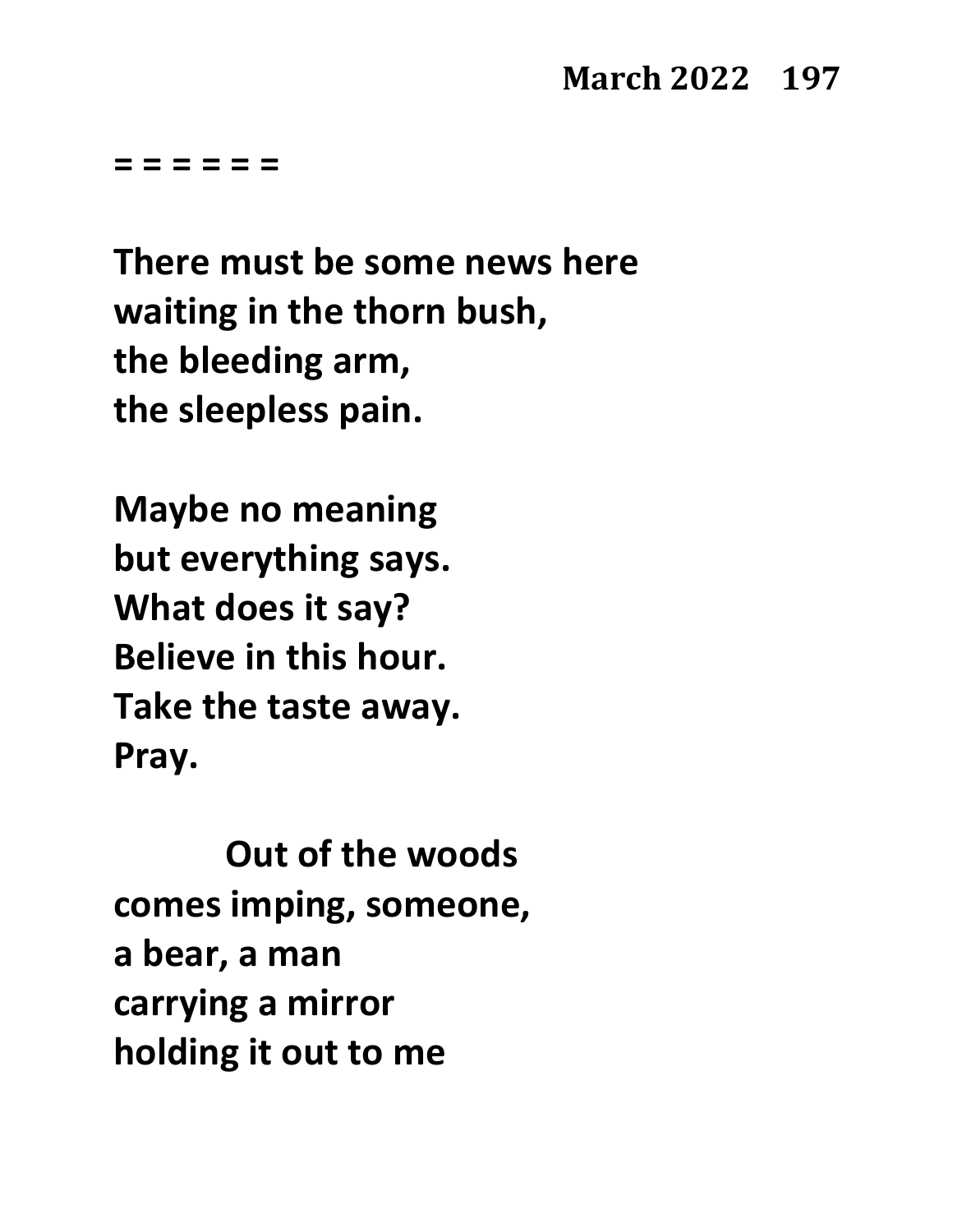**like a shield, I will not look at thiis opposite of me, this shining lie. No, He stumbles, the mirror falls, no it flies, it rises like a seagull into the dark.**

**Who would I have seen if Ihad looked at me? Would the pain have stopped then because I had seen?**

**Is pain the refusal to know, body aching not to learn? It says again: the dark tells the truth, the mirror lies.**

**I will try the wooden mask again: I am a tree in the forest,**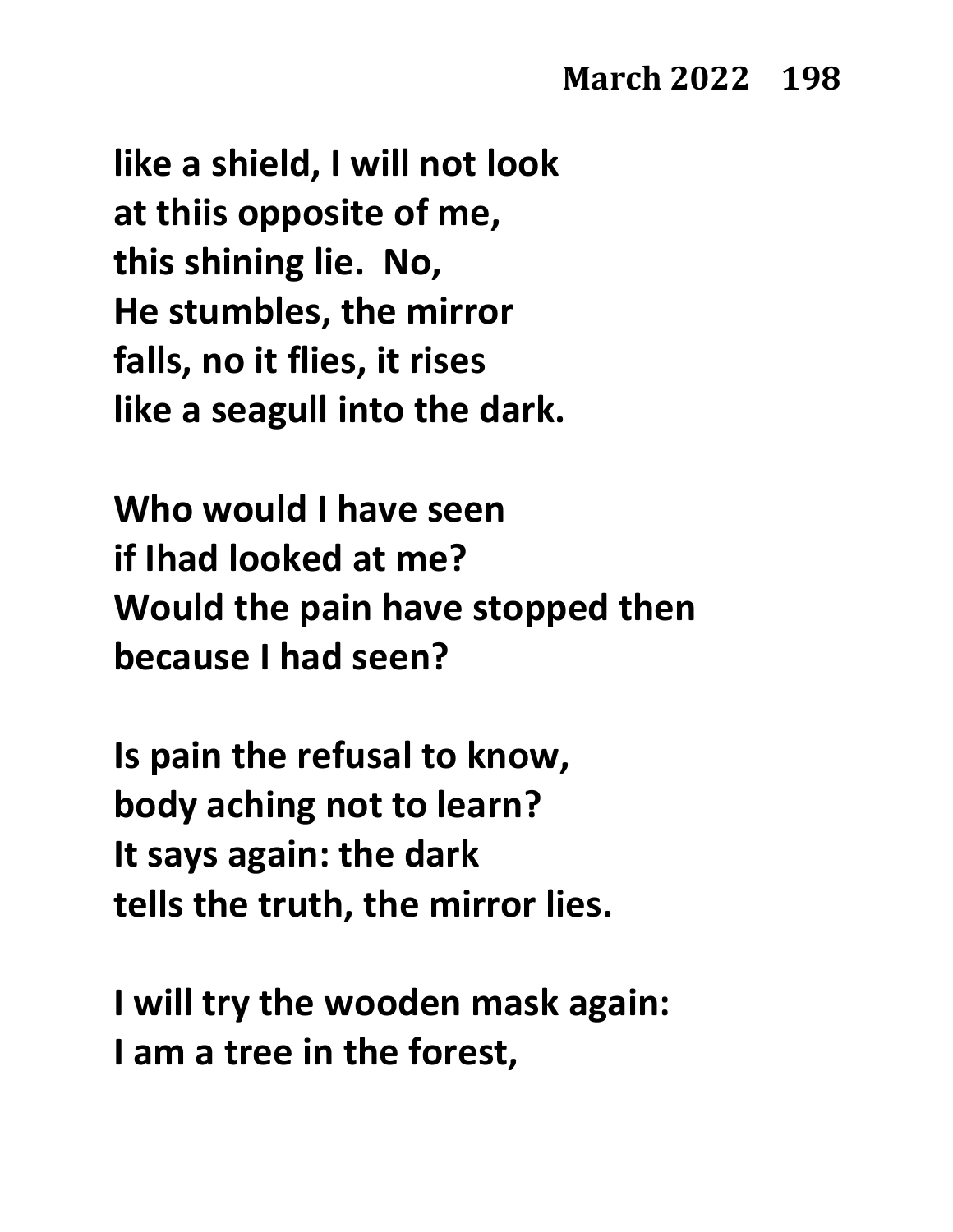**sleep come with me, but no leaves yet to hide in, bare twigged, timid, torment.**

**Pretend itis a game, then losing bas some meaning, part of the structure, thorn in the foot but the road still goes.**

**31 march 2022**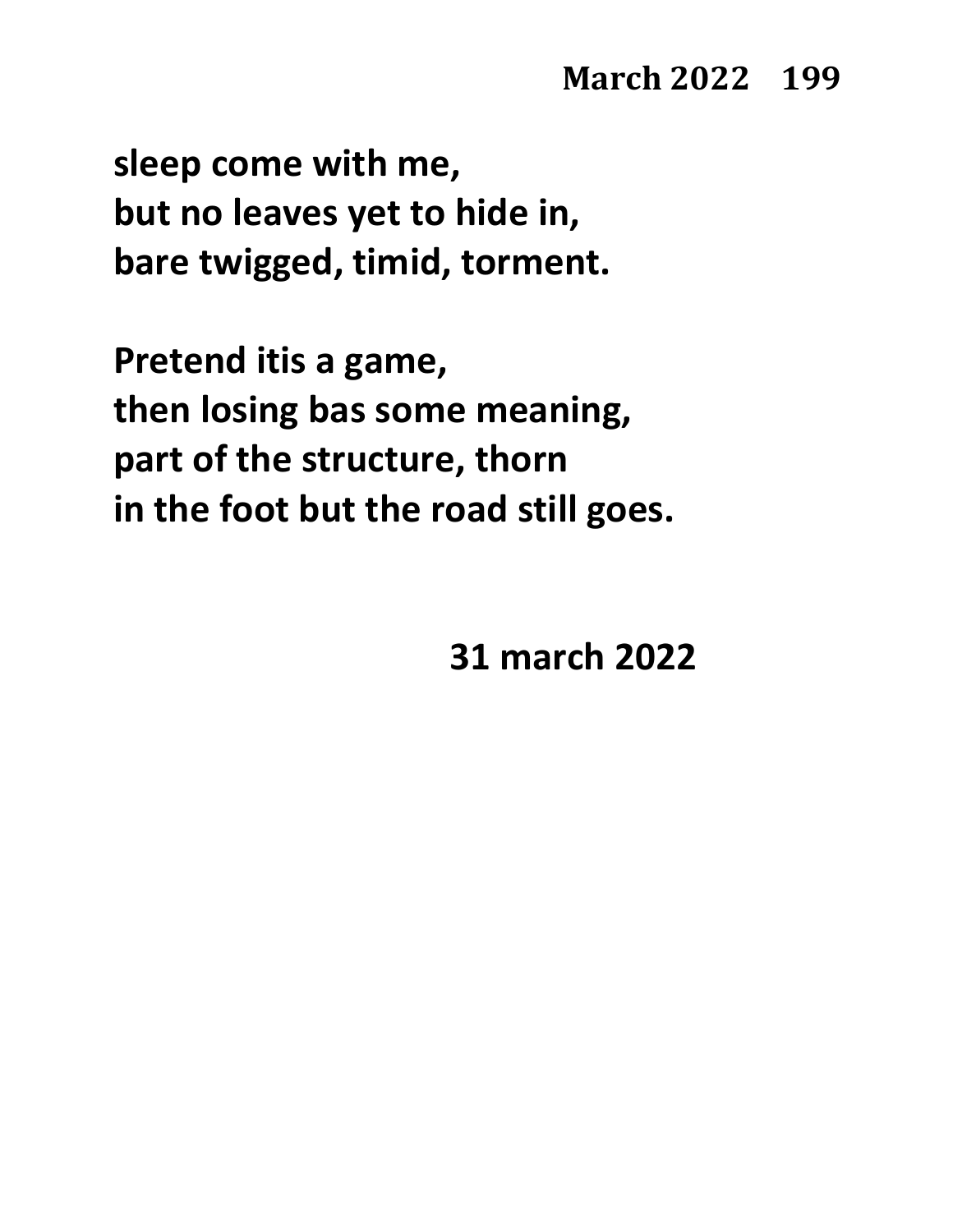**Rabbit in moonlight why do I think of you? There are so many who admire your elusive gentleness, harmless habits, softest fur. You don't need my dictionary, my poignant vague desires. Yet there you are on my mind's meadow, moonlight. Still there, not sleeping, nibbling, quietly meaning.**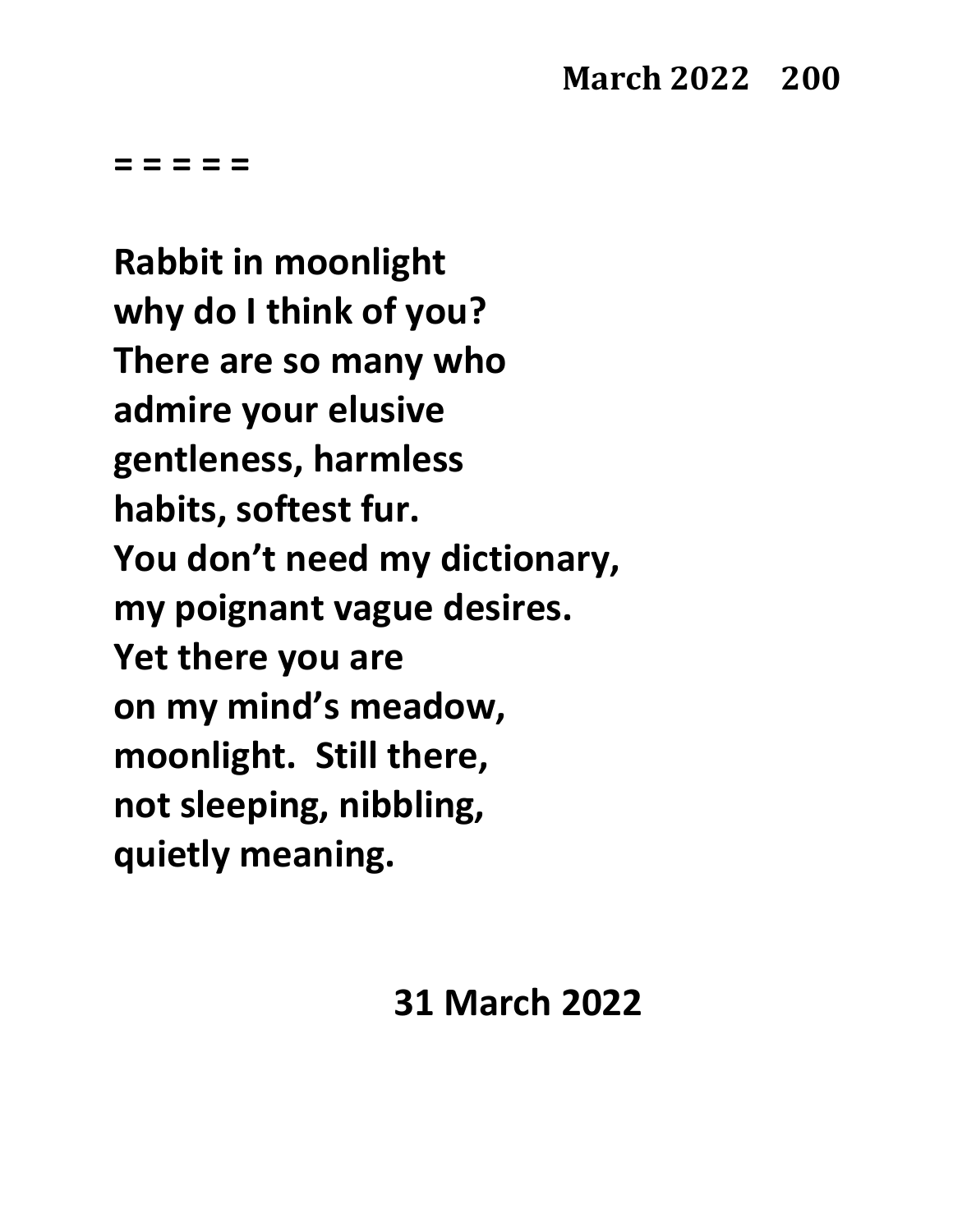### **March 2022 201**

**= = = = = =**

**Pieces of wood strips of felt– build a carriage out of soft and hard, see if the wind willpower it, drive each to its opposite, sunrise on the sea.**

**31.III.22**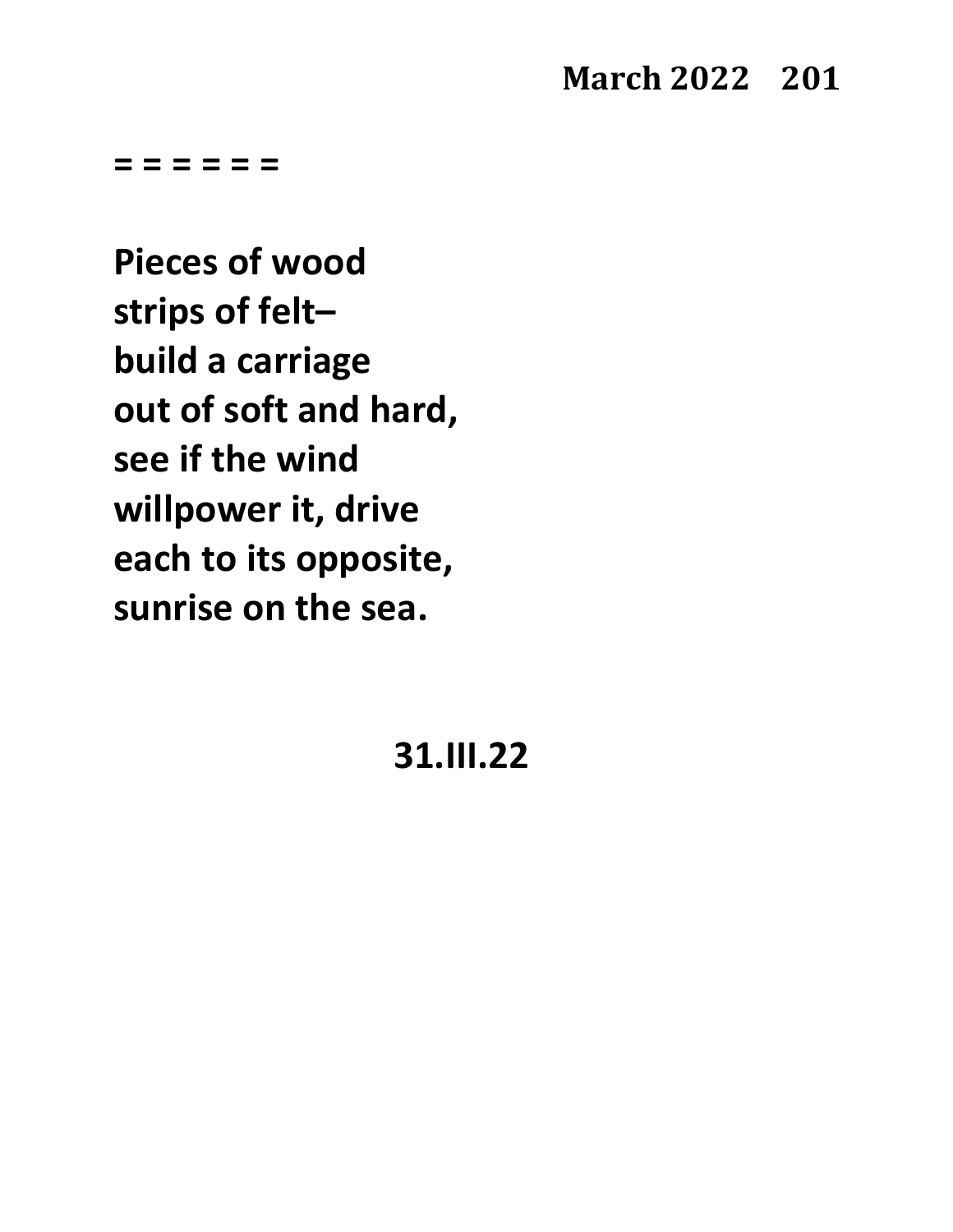**Willow? Some sort of soft-seeming rigid rod. A tree. An answer to doubt: Seem. Might be enough for a whole day. Leave being to be by itself.**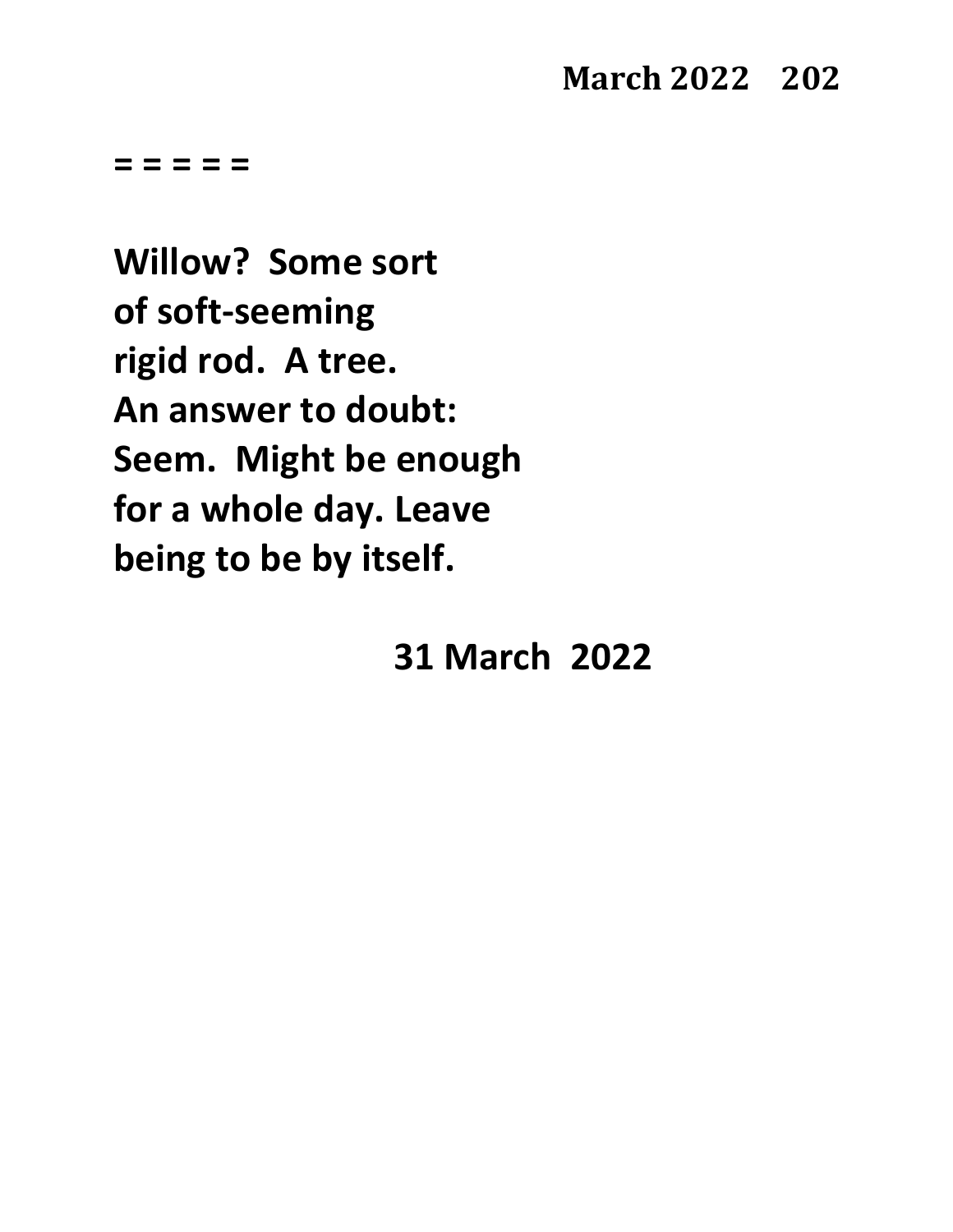#### **IF I HAD A WORD**

**I would give it to you but as it is, it is and I am somewhere else a silent place where I keep talking and no word comes except the ones I think to choose to use to speak and who knows what sense they make so if I had a real word I would give it to you all the way to you so that you would have whatever I have too.**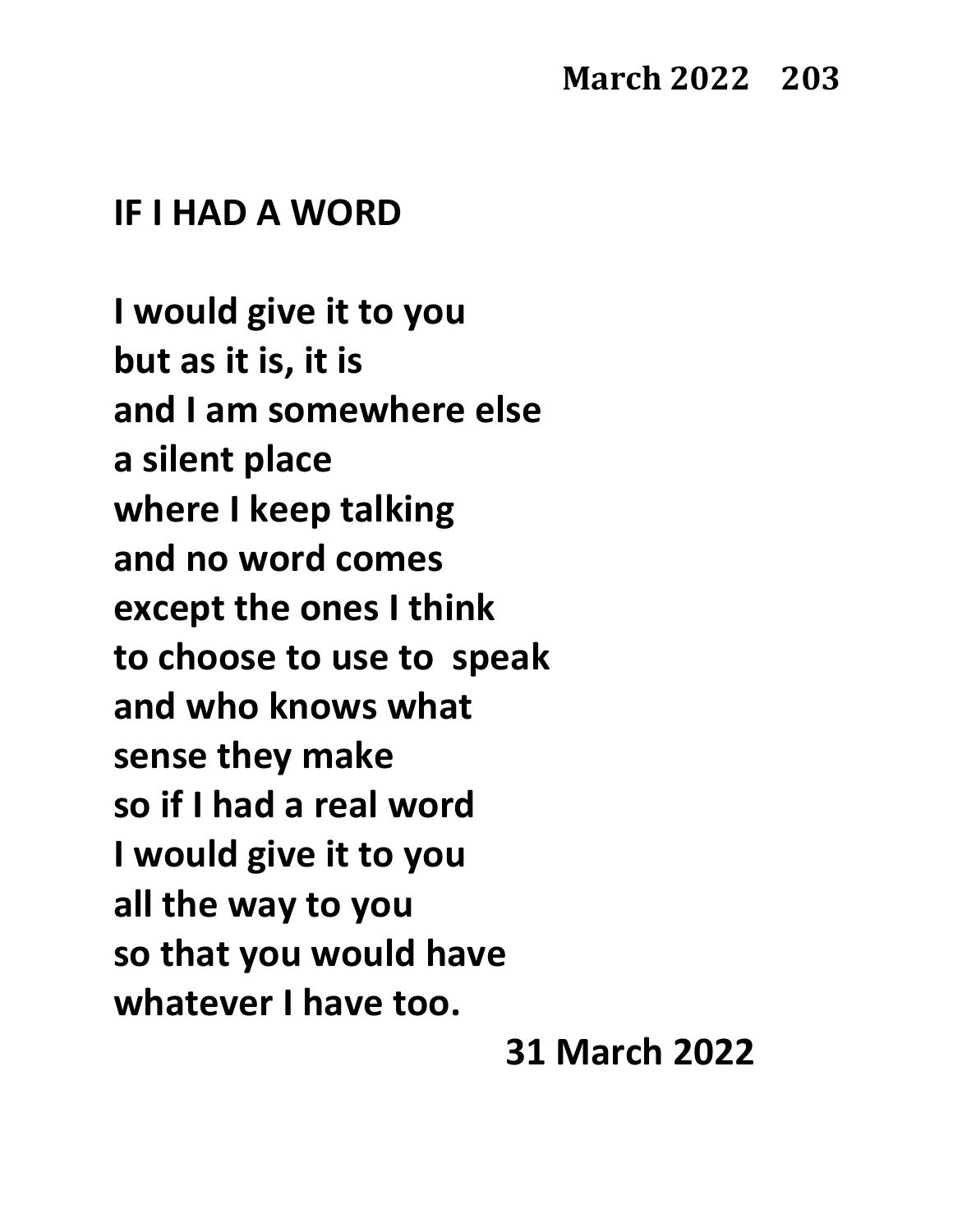# **March 2022 204**

**= = = = =**

**Across the table we thought we had a deal with the sun setting behind the mesa. the pantomime we live in stutters sometimes, the deal is off, the vulture said, the sun is tired of laymen dolled up as priests, lie down like shadows on the sand. Tje bird flew away before he saw whether we took the chance. Wait, wait, we cried, yearning for the simfort of his wing.**